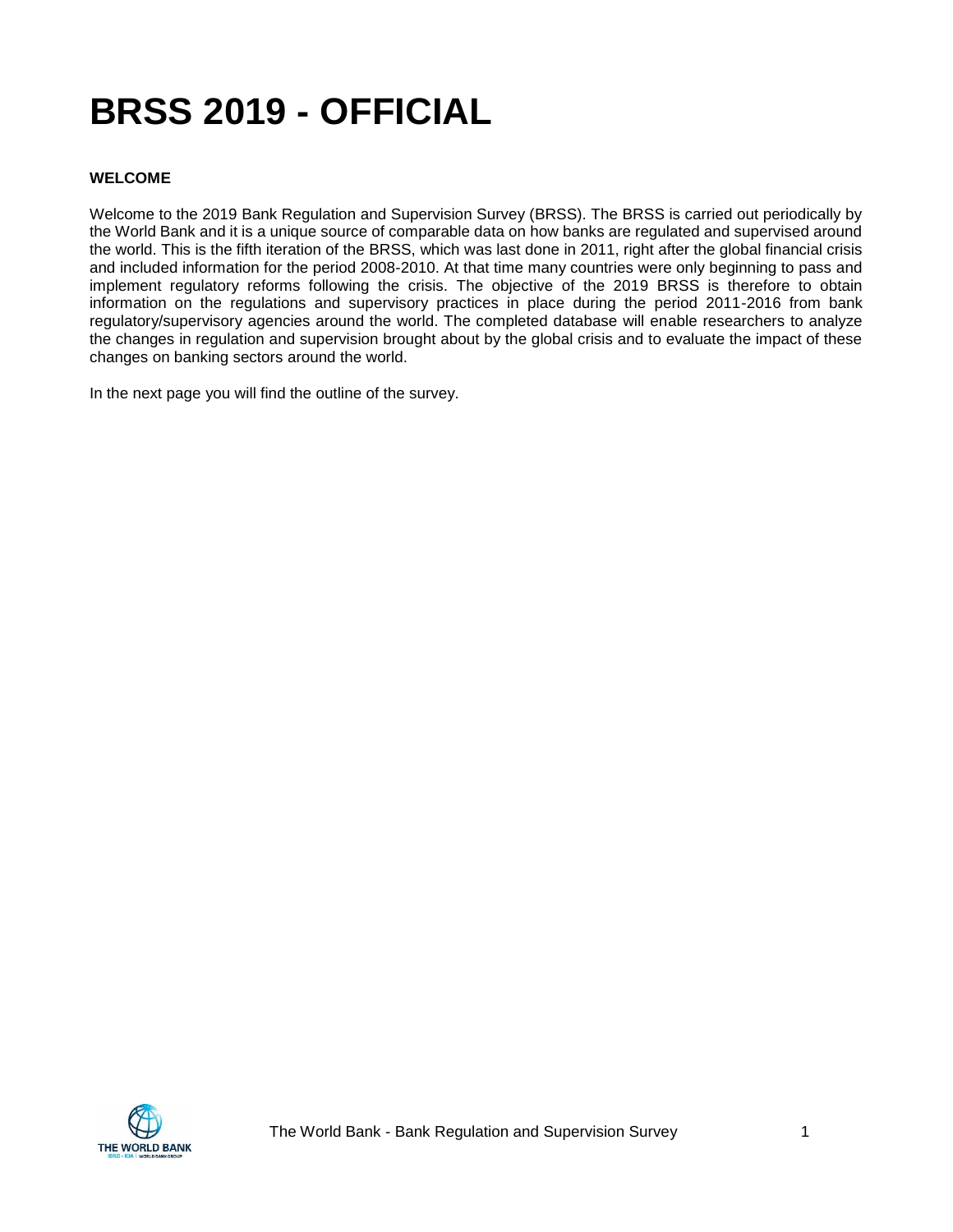# Outline

| 1              |    |  |
|----------------|----|--|
| $\overline{2}$ |    |  |
| 3              |    |  |
|                |    |  |
|                |    |  |
|                |    |  |
|                |    |  |
|                |    |  |
|                |    |  |
| 4              |    |  |
| 5              |    |  |
|                |    |  |
|                |    |  |
|                |    |  |
|                |    |  |
| 6              |    |  |
| $\overline{7}$ |    |  |
|                |    |  |
|                |    |  |
|                |    |  |
| 8              |    |  |
|                |    |  |
|                |    |  |
|                |    |  |
|                |    |  |
| 9              |    |  |
|                |    |  |
|                |    |  |
|                |    |  |
|                |    |  |
|                | 10 |  |
|                |    |  |
|                |    |  |
|                | KA |  |



The World Bank - Bank Regulation and Supervision Survey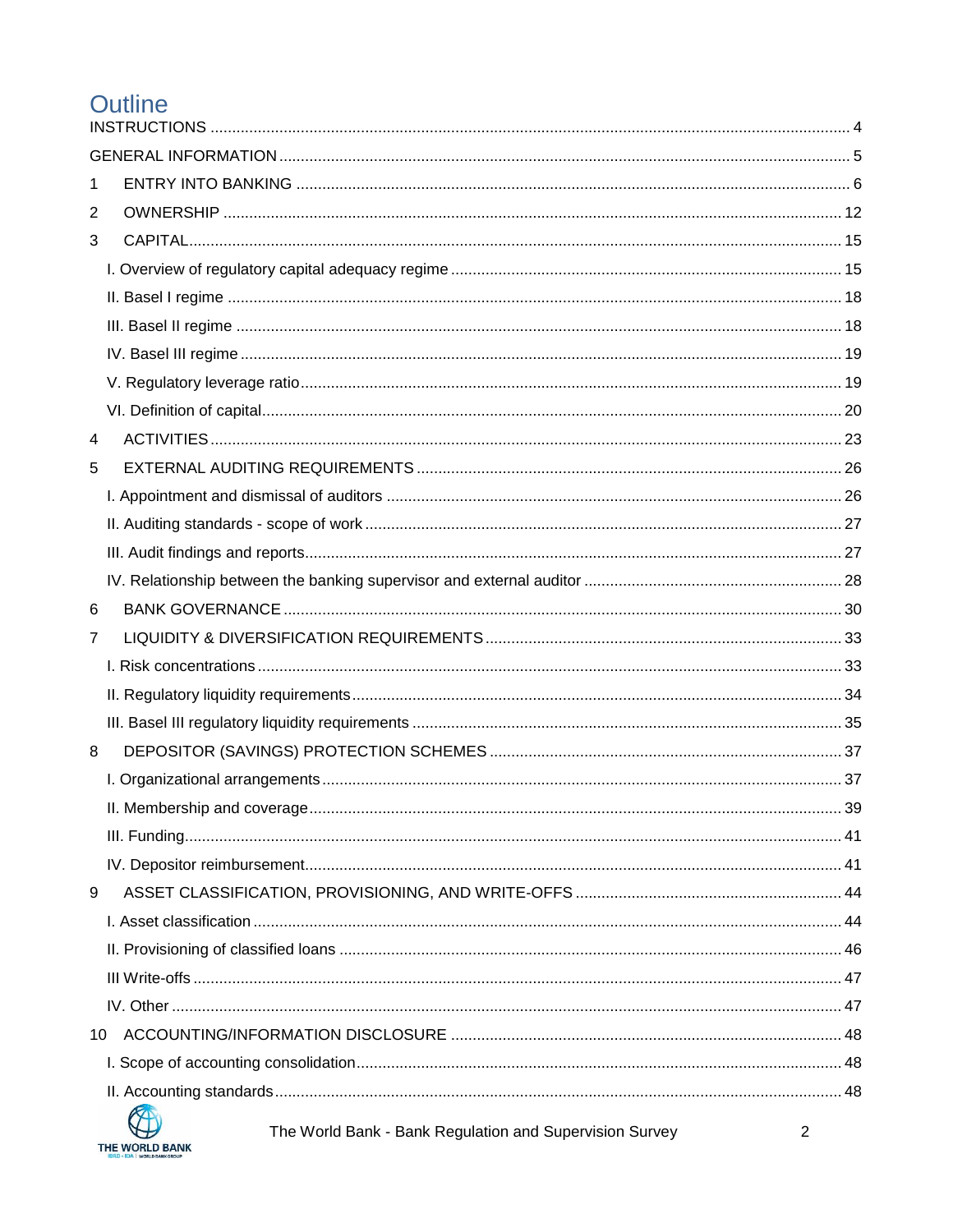| 11              |  |
|-----------------|--|
|                 |  |
|                 |  |
|                 |  |
| 12 <sup>2</sup> |  |
|                 |  |
|                 |  |
|                 |  |
|                 |  |
|                 |  |
|                 |  |
| 13              |  |
|                 |  |
|                 |  |
|                 |  |
|                 |  |
|                 |  |
| 14              |  |
| 15              |  |
|                 |  |

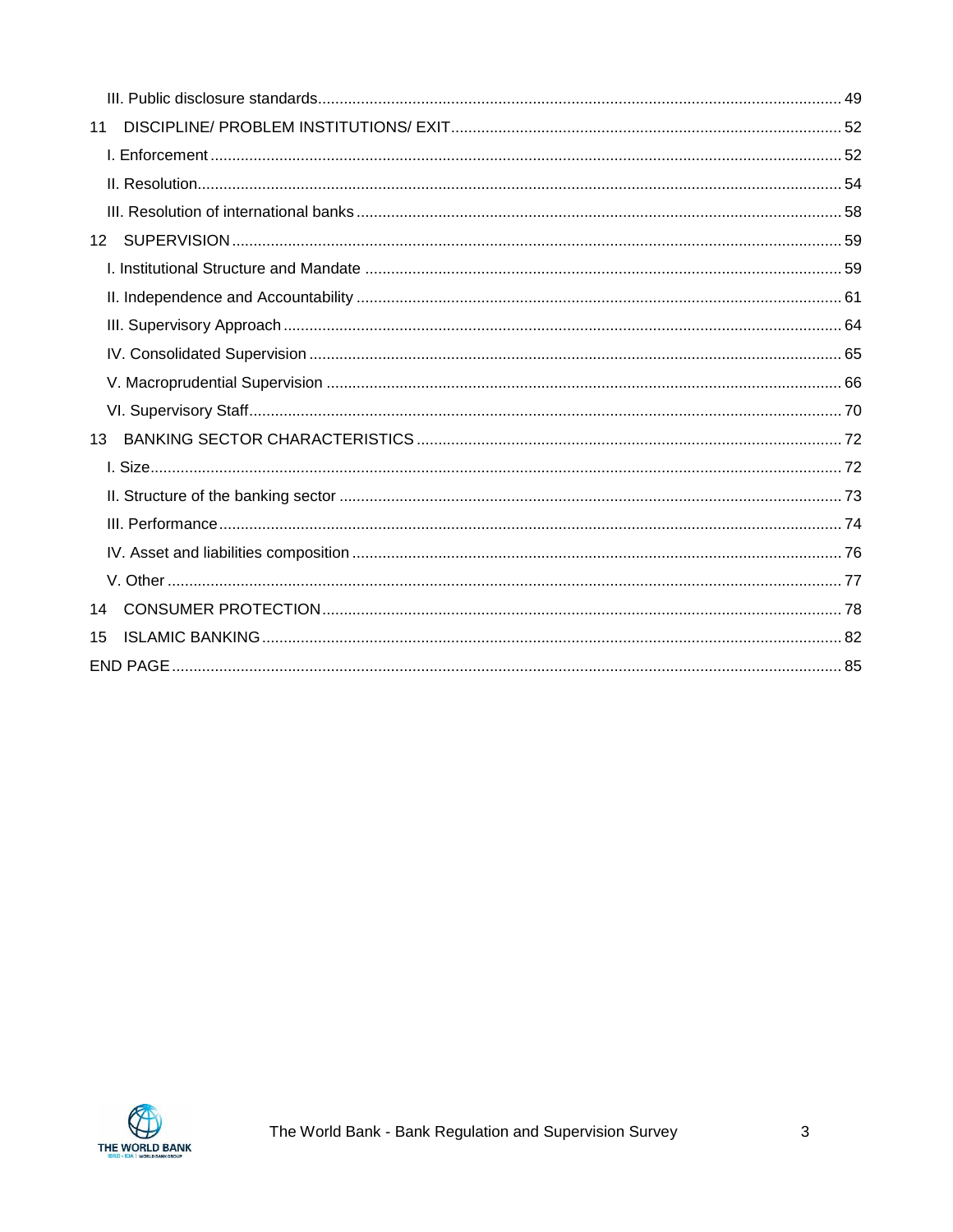# <span id="page-3-0"></span>**INSTRUCTIONS**

- 1. Please, before filling in the questionnaire, complete the section "**General Information"**. Some of the answers in this section will be used in subsequent questions (e.g., the currency to be used in all subsequent responses). For the remaining sections, you can complete any section/question of the survey in any preferred order. Respondents can share the link with colleagues in order to cooperate on the survey.
- 2. To increase the accuracy, consistency, and coherency of the responses, if there are multiple respondents completing the survey, please make sure all respondents agree on and are aware of the information provided under the "**General Information**" section of the survey.
- 3. The answers provided are saved when you press "**Save**" at the end of each page or when you press on a new content header in the table of contents. As long as the survey is not submitted, respondents can change any answers at any time, stop filling out the questionnaire and return later to finish it.
- 4. We strongly encourage you to navigate the survey using the table of contents accessible through the button on the top-left side of the page (with three horizontal lines), rather than using the buttons at the bottom of the page.
- 5. Any time You view a section, a checkmark will appear on the table of contents. The checkmark does NOT mean that all questions in a section have been answered.
- 6. Please respond to every question. If you are unsure of the answer, please select the "**Do not know**" option where it is available. If instead the question does not apply to your country settings, check the "**Not applicable**" option where this is available.
- 7. When providing answers for different years, please do so on a calendar-year basis.
- 8. In your answers, please refer to individual banks (i.e., unconsolidated financial statements) unless stated otherwise.
- 9. To submit the survey, click the "**Submit**" button in the Submit page.

For any questions or requests for clarification, please contact Dr Davide Mare at: dmare@worldbank.org.

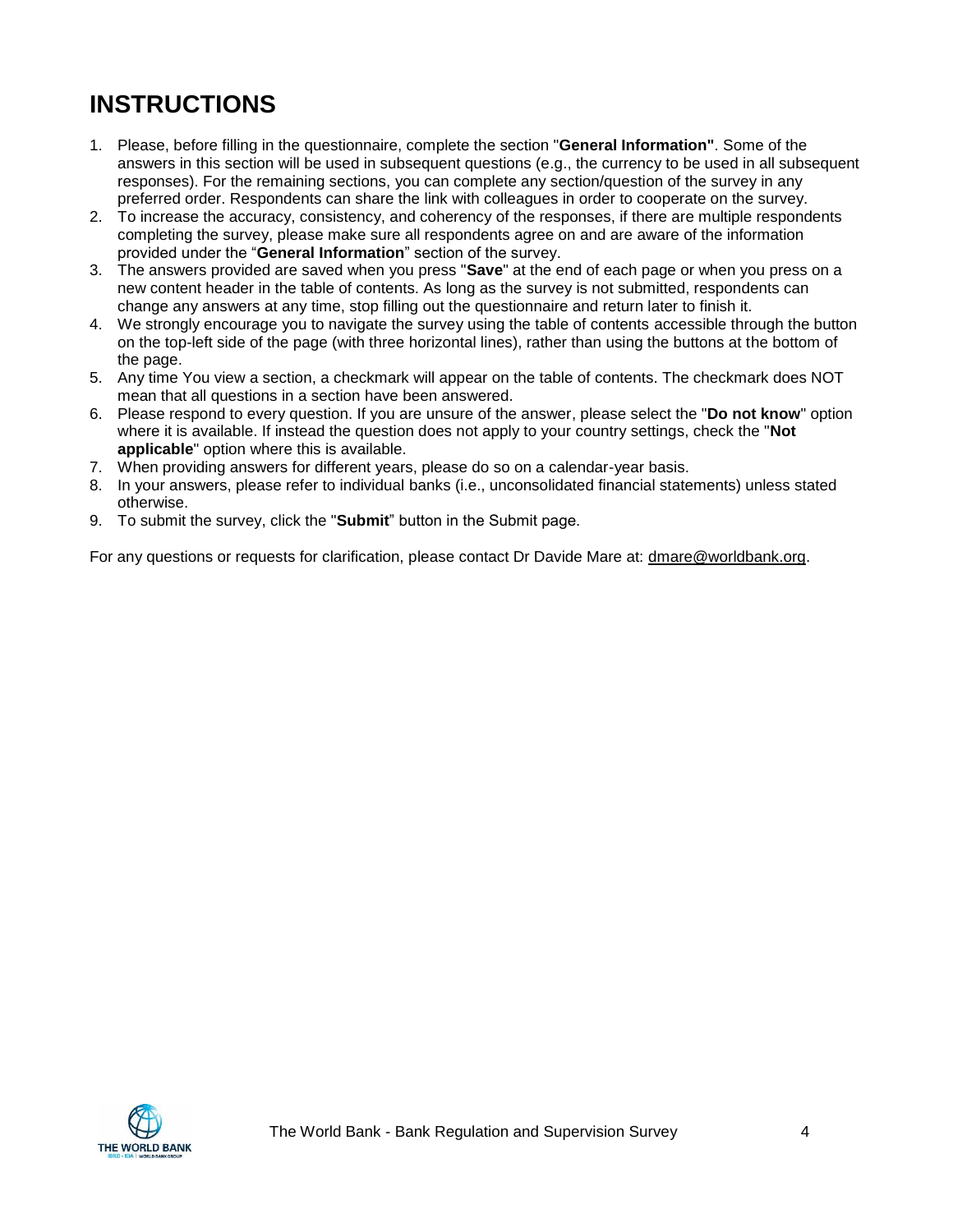# <span id="page-4-0"></span>**GENERAL INFORMATION**

| Main Contact point at the Agency:                                                                                                                                                                                                                          |
|------------------------------------------------------------------------------------------------------------------------------------------------------------------------------------------------------------------------------------------------------------|
| $\bigcirc$                                                                                                                                                                                                                                                 |
| $\bigcirc$<br>Email address: Email and the state of the state of the state of the state of the state of the state of the state of the state of the state of the state of the state of the state of the state of the state of the state of th<br>$\bigcirc$ |
|                                                                                                                                                                                                                                                            |
|                                                                                                                                                                                                                                                            |
| Country                                                                                                                                                                                                                                                    |
|                                                                                                                                                                                                                                                            |
|                                                                                                                                                                                                                                                            |
| Name of Agency                                                                                                                                                                                                                                             |
|                                                                                                                                                                                                                                                            |
|                                                                                                                                                                                                                                                            |
| Currency to be used in responses (e.g., U.S. dollar, euro, the Chinese renminbi (RMB), the Japanese yen, and<br>pound sterling)                                                                                                                            |
| Multiple to be used in responses (e.g., thousands, millions or billions)                                                                                                                                                                                   |
| Legal definition of a bank to be used in responses                                                                                                                                                                                                         |
| Definition of the entities included in the banking system (e.g., commercial banks, mutual banks, bank-holding<br>companies)                                                                                                                                |
|                                                                                                                                                                                                                                                            |

Accounting standards (e.g., GAAP, IFRS).



\_\_\_\_\_\_\_\_\_\_\_\_\_\_\_\_\_\_\_\_\_\_\_\_\_\_\_\_\_\_\_\_\_\_\_\_\_\_\_\_\_\_\_\_\_\_\_\_\_\_\_\_\_\_\_\_\_\_\_\_\_\_\_\_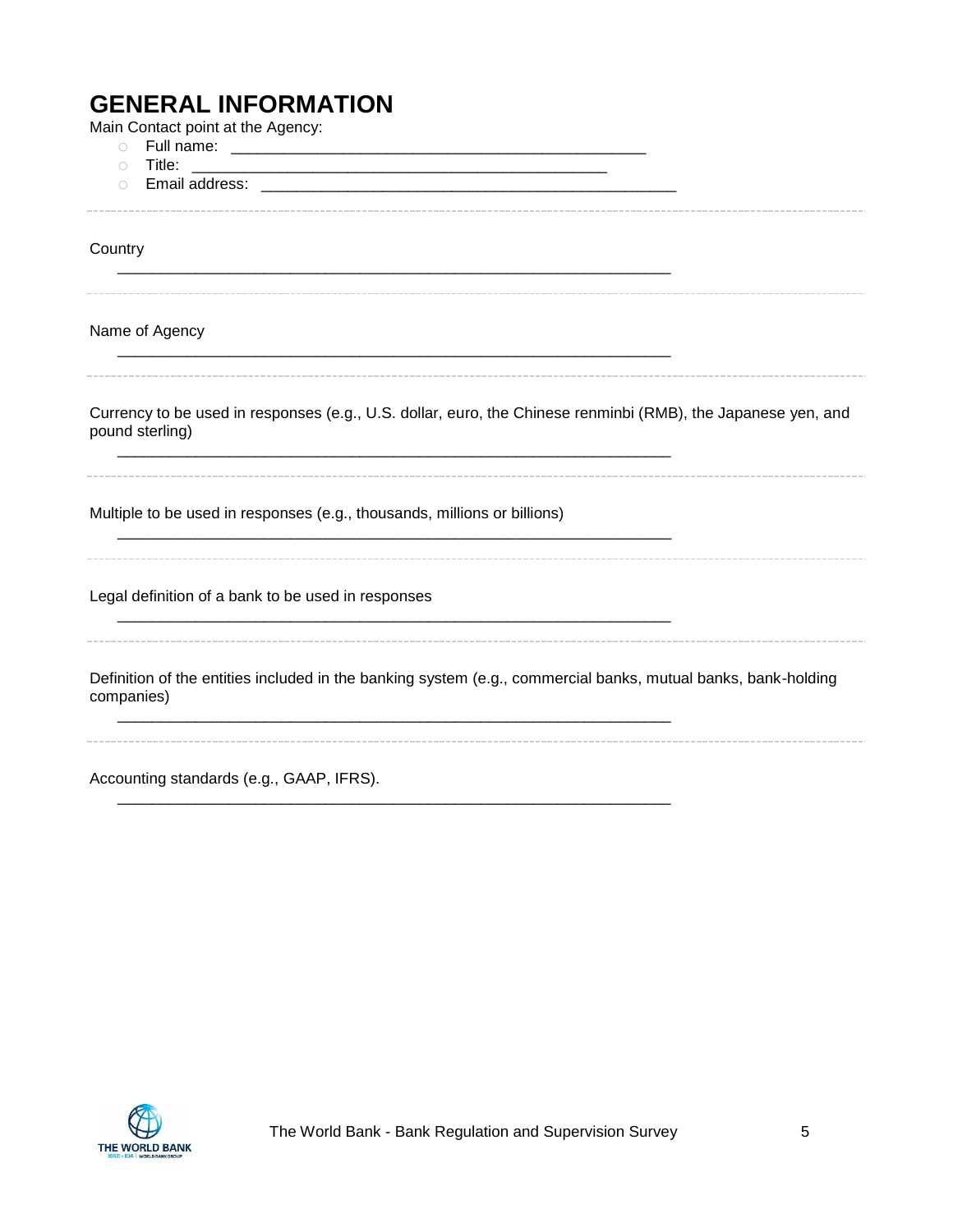# <span id="page-5-0"></span>**1 ENTRY INTO BANKING**

Notes: Use text field below for additional notes if questions in this section are not specific enough. Please remember to include number of questions to which You refer in Your notes.

1.1 What body/agency grants banking licenses? Please include the name of licensing agency. If more than one, please describe their respective licensing roles. \_\_\_\_\_\_\_\_\_\_\_\_\_\_\_\_\_\_\_\_\_\_\_\_\_\_\_\_\_\_\_\_\_\_\_\_\_\_\_\_\_\_\_\_\_\_\_\_

\_\_\_\_\_\_\_\_\_\_\_\_\_\_\_\_\_\_\_\_\_\_\_\_\_\_\_\_\_\_\_\_\_\_\_\_\_\_\_\_\_\_\_\_\_\_\_\_ \_\_\_\_\_\_\_\_\_\_\_\_\_\_\_\_\_\_\_\_\_\_\_\_\_\_\_\_\_\_\_\_\_\_\_\_\_\_\_\_\_\_\_\_\_\_\_\_ \_\_\_\_\_\_\_\_\_\_\_\_\_\_\_\_\_\_\_\_\_\_\_\_\_\_\_\_\_\_\_\_\_\_\_\_\_\_\_\_\_\_\_\_\_\_\_\_ \_\_\_\_\_\_\_\_\_\_\_\_\_\_\_\_\_\_\_\_\_\_\_\_\_\_\_\_\_\_\_\_\_\_\_\_\_\_\_\_\_\_\_\_\_\_\_\_

1.2 Do you have the authority to take legal action against those entities that undertake banking activities without a given license?

- o Yes
- o No
- o Not applicable
- o Do not know

1.3 Is more than one license required to carry out banking business (e.g. one for each banking activity, such as deposit-taking from the general public, consumer lending etc.)?

- o Yes
- o No
- o Not applicable
- o Do not know

#### *Display This Question:*

*If 1.3 Is more than one license required to carry out banking business (e.g. one for each banking ac... = Yes*

1.3.1 If more than one license is needed, please indicate …

- ▢ a. The maximum number required \_\_\_\_\_\_\_\_\_\_\_\_\_\_\_\_\_\_\_\_\_\_\_\_\_\_\_\_\_\_\_\_\_\_\_\_\_\_\_\_\_\_\_\_\_
- ▢ b. The purpose of each license \_\_\_\_\_\_\_\_\_\_\_\_\_\_\_\_\_\_\_\_\_\_\_\_\_\_\_\_\_\_\_\_\_\_\_\_\_\_\_\_\_\_\_\_\_\_\_\_
- ▢ c. Do not know

1.4 What is the minimum capital entry requirement for bank operations of the following types? (in \${Q3.6/ChoiceTextEntryValue} of \${Q3.5/ChoiceTextEntryValue})

- ▢ a. Domestic bank \_\_\_\_\_\_\_\_\_\_\_\_\_\_\_\_\_\_\_\_\_\_\_\_\_\_\_\_\_\_\_\_\_\_\_\_\_\_\_\_\_\_\_\_\_\_\_\_
- $\Box$  b. For a subsidiary of a foreign bank
- ▢ c. For a branch of a foreign bank \_\_\_\_\_\_\_\_\_\_\_\_\_\_\_\_\_\_\_\_\_\_\_\_\_\_\_\_\_\_\_\_\_\_\_\_\_
- $\Box$  d. Not applicable
- ▢ e. Do not know

1.4.1 Does the minimum capital entry requirement vary depending on the nature of the banking businesses that are licensed?

- o Yes (please explain) \_\_\_\_\_\_\_\_\_\_\_\_\_\_\_\_\_\_\_\_\_\_\_\_\_\_\_\_\_\_\_\_\_\_\_\_\_\_\_\_\_\_\_\_\_\_\_\_
- o No
- o Not applicable
- o Do not know

1.4.2 Are the sources of funds to be used as capital verified by the regulatory/supervisory authorities?

o Yes



The World Bank - Bank Regulation and Supervision Survey 6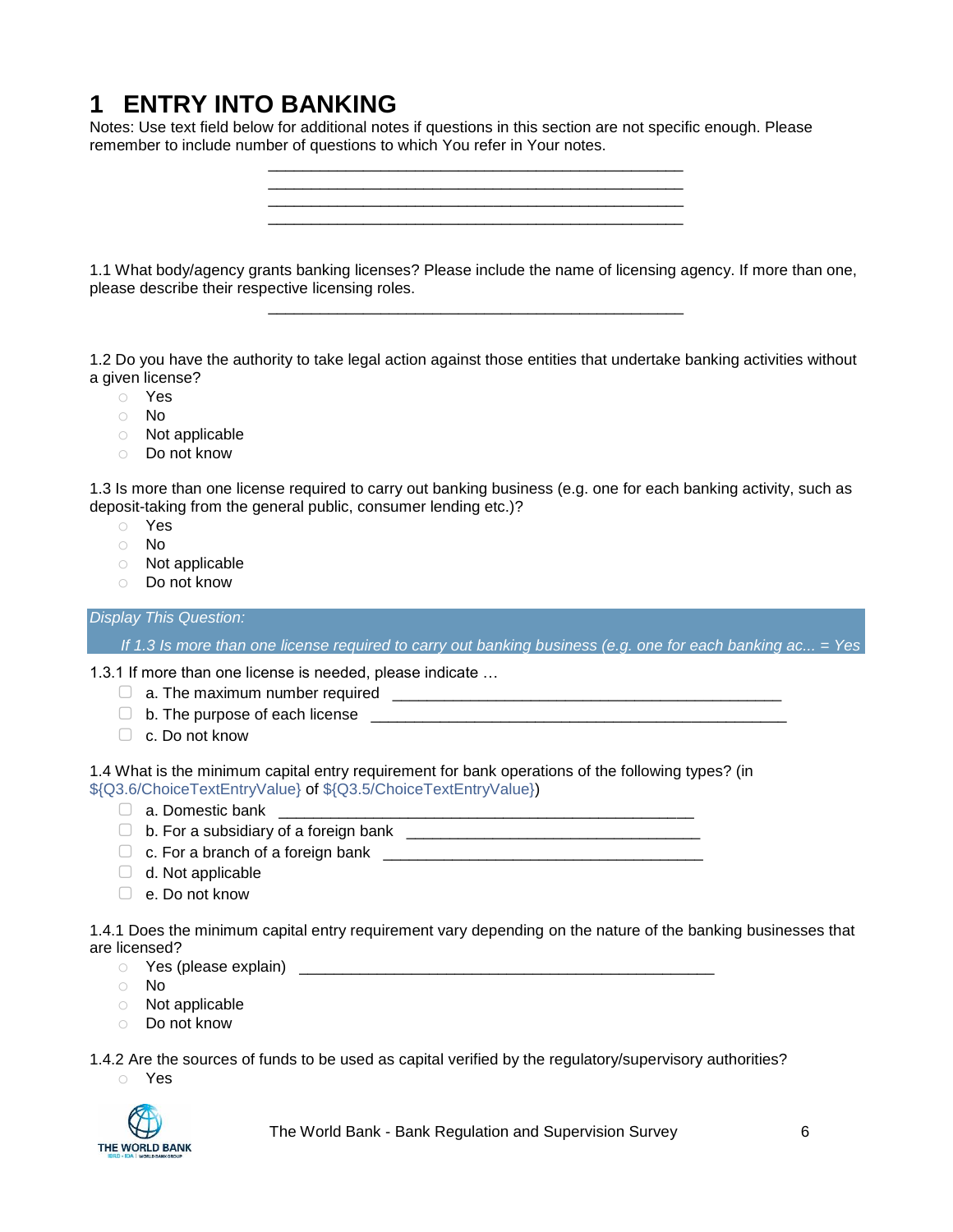- o No
- o Not applicable
- o Do not know

1.4.3 Can the initial disbursement or subsequent injections of capital be done with assets other than cash or government securities?

- o Yes
- o No
- o Not applicable
- o Do not know

1.5 Can initial capital contributions by prospective shareholders be in the form of borrowed funds?

- o Yes
- o No
- o Not applicable
- o Do not know

1.6 Which of the following are legally required to be submitted before issuance of the banking license (select all options that apply)?

- $\Box$  a. Draft by laws
- $\Box$  b. Intended organizational chart
- □ c. Structure of Board (composition, committees, functions)
- ▢ d. Market / business strategy
- $\Box$  e. Financial projections for first three years
- □ f. Financial information on main potential shareholders
- □ g. Background/experience of future Board directors
- ▢ h. Background/experience of future senior managers
- $\Box$  i. Background information on the potential shareholders
- $\Box$  j. Source of funds to be used as capital
- $\Box$  k. None of the above
- ▢ l. Not applicable
- ▢ m. Do not know

1.7 In the past 6 years (2011-2016), how many applications for banking licenses from domestic entities (i.e. those 50% or more domestically owned) have been:

- ▢ a. Received \_\_\_\_\_\_\_\_\_\_\_\_\_\_\_\_\_\_\_\_\_\_\_\_\_\_\_\_\_\_\_\_\_\_\_\_\_\_\_\_\_\_\_\_\_\_\_\_
- ▢ b. Denied \_\_\_\_\_\_\_\_\_\_\_\_\_\_\_\_\_\_\_\_\_\_\_\_\_\_\_\_\_\_\_\_\_\_\_\_\_\_\_\_\_\_\_\_\_\_\_\_
- ▢ c. Withdrawn \_\_\_\_\_\_\_\_\_\_\_\_\_\_\_\_\_\_\_\_\_\_\_\_\_\_\_\_\_\_\_\_\_\_\_\_\_\_\_\_\_\_\_\_\_\_\_\_
- $\Box$  d. Accepted  $\Box$
- $\Box$  e. Not applicable
- ▢ f. Do not know

#### *Display This Question:*

*If 1.7 In the past 6 years (2011-2016), how many applications for banking licenses from domestic ent... b. Denied Is Greater Than 0*

1.7.1 What were the primary reasons for denial of the applications for banking licenses (select all options that apply)?

- $\Box$  a. Capital amount or quality
- ▢ b. Banking skills
- □ c. Reputation
- $\Box$  d. Incomplete application



The World Bank - Bank Regulation and Supervision Survey 7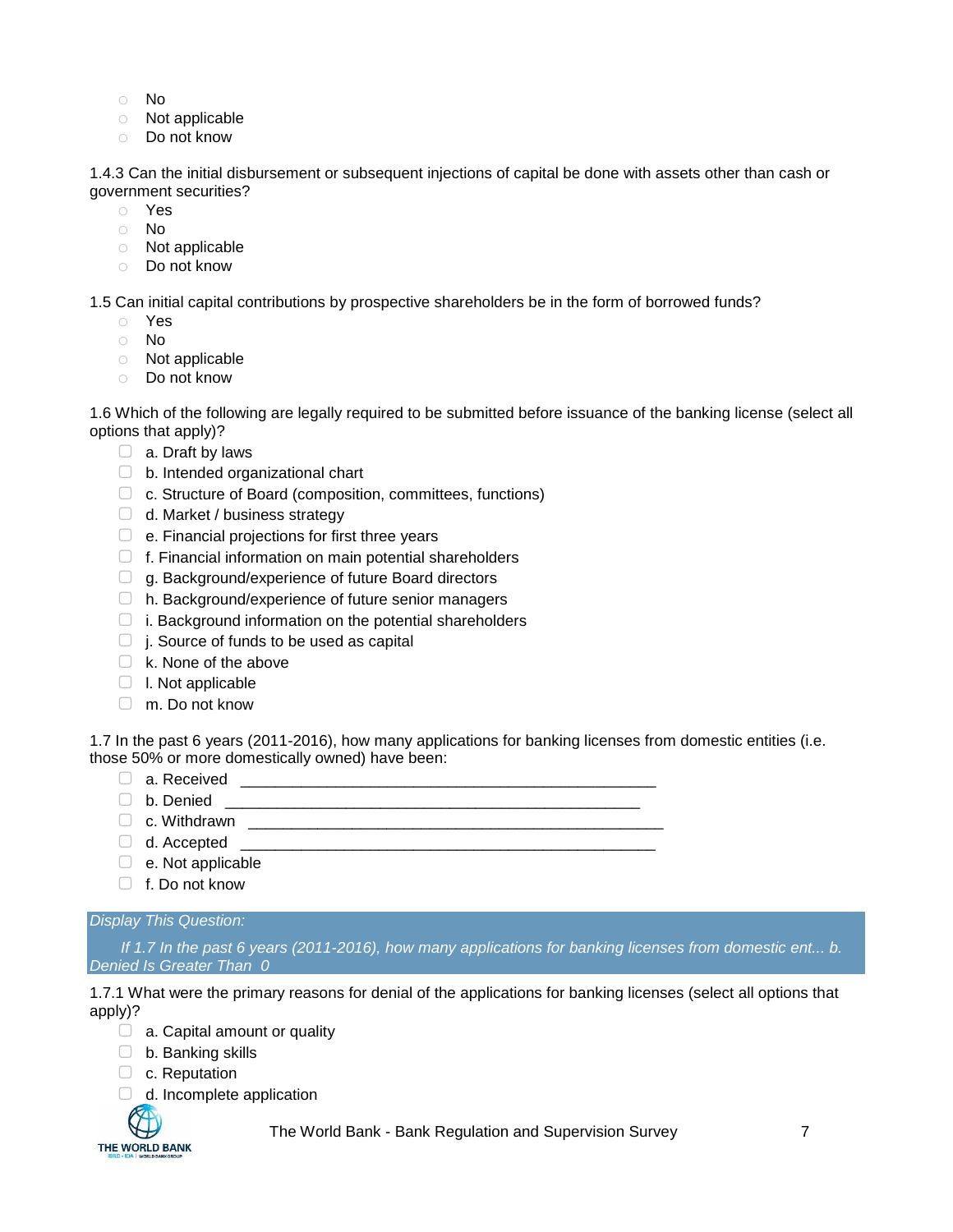$\Box$  e. Non-compliance with fit & proper criteria for potential shareholders, board members, senior management

- □ f. Absence of reciprocity
- $\Box$  g. Potential home-host issues that could affect effective supervision
- $\Box$  h. Other (please explain)
- ▢ i. Do not know

1.8 Are foreign banks prohibited from entering through the following (select all options that apply)?

- □ a. Acquisition
- ▢ b. Subsidiary
- ▢ c. Branch
- □ d. Joint Venture
- $\Box$  e. None of the above
- ▢ f. Not applicable
- $\Box$  g. Do not know

*Display This Question:*

*If 1.8 Are foreign banks prohibited from entering through the following (select all options that app... != a. Acquisition*

1.8.1 Because acquisitions of domestic banks by foreign banks are not prohibited, what is the maximum percentage of foreign ownership that is legally allowed? Note: please provide answer in percentage (e.g. 50 means 50%).

1.9 In the past 6 years (2011-2016), how many applications from foreign banks to enter through the acquisition of a domestic bank were:

- ▢ a. Received \_\_\_\_\_\_\_\_\_\_\_\_\_\_\_\_\_\_\_\_\_\_\_\_\_\_\_\_\_\_\_\_\_\_\_\_\_\_\_\_\_\_\_\_\_\_\_\_
- $\Box$  b. Denied  $\Box$
- ▢ c. Withdrawn \_\_\_\_\_\_\_\_\_\_\_\_\_\_\_\_\_\_\_\_\_\_\_\_\_\_\_\_\_\_\_\_\_\_\_\_\_\_\_\_\_\_\_\_\_\_\_\_
- $\Box$  d. Accepted  $\Box$
- $\Box$  e. Not applicable
- $\Box$  f. Do not know

#### *Display This Question:*

*If 1.9 In the past 6 years (2011-2016), how many applications from foreign banks to enter through th... b. Denied Is Greater Than 0*

1.9.1 What were the primary reasons for denial of the applications from foreign banks to enter through acquisition of a domestic bank (select all options that apply)?

- $\Box$  a. Capital amount or quality
- ▢ b. Banking skills
- □ c. Reputation
- $\Box$  d. Incomplete application

▢ e. Non-compliance with fit & proper criteria for potential shareholders, board members, senior management

- □ f. Absence of reciprocity
- $\Box$  g. Potential home-host issues that could affect effective supervision
- $\Box$  h. Other (please explain)
- ▢ i. Do not know

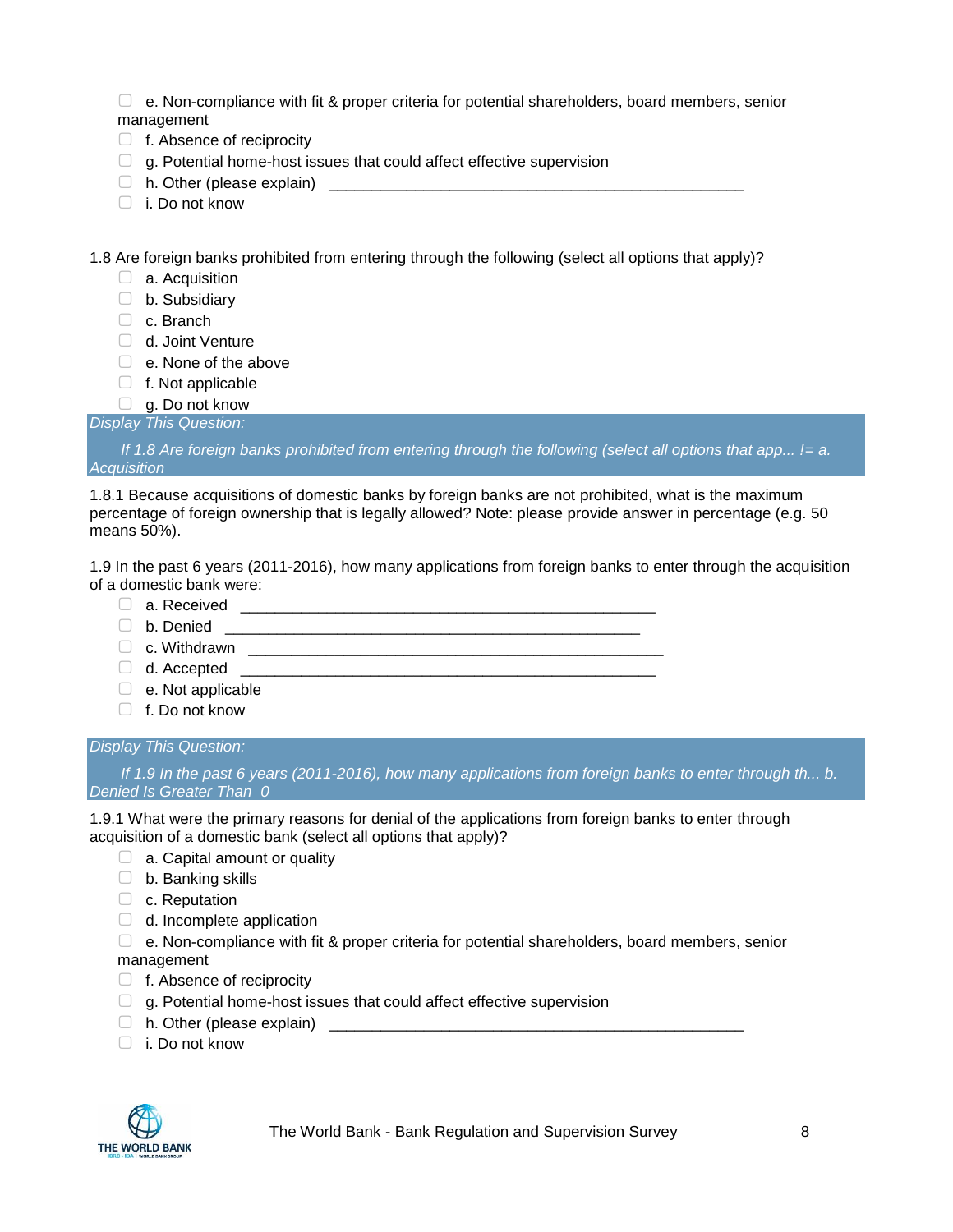#### *Display This Question:*

*If 1.9 In the past 6 years (2011-2016), how many applications from foreign banks to enter through th... d. Accepted Is Greater Than 0*

1.9.2 Please, list the country of origin and the related total number of banks of all foreign banks whose license application to acquire a domestic bank was accepted.

|    | Country of origin | Number of accepted applications |
|----|-------------------|---------------------------------|
|    |                   |                                 |
| 2  |                   |                                 |
| 3  |                   |                                 |
| 4  |                   |                                 |
| 5  |                   |                                 |
| 6  |                   |                                 |
|    |                   |                                 |
| 8  |                   |                                 |
| 9  |                   |                                 |
| 10 |                   |                                 |

1.10 In the past 6 years (2011-2016) how many applications from foreign banks to enter through a new subsidiary were:

- $\Box$  a. Received
- ▢ b. Denied \_\_\_\_\_\_\_\_\_\_\_\_\_\_\_\_\_\_\_\_\_\_\_\_\_\_\_\_\_\_\_\_\_\_\_\_\_\_\_\_\_\_\_\_\_\_\_\_
- ▢ c. Withdrawn \_\_\_\_\_\_\_\_\_\_\_\_\_\_\_\_\_\_\_\_\_\_\_\_\_\_\_\_\_\_\_\_\_\_\_\_\_\_\_\_\_\_\_\_\_\_\_\_
- $\Box$  d. Accepted
- $\Box$  e. Not applicable
- □ f. Do not know

#### *Display This Question:*

*If 1.10 In the past 6 years (2011-2016) how many applications from foreign banks to enter through a... b. Denied Is Greater Than 0*

1.10.1 What were the primary reasons for denial of the applications from foreign banks to enter through a new subsidiary (select all options that apply)?

- $\Box$  a. Capital amount or quality
- ▢ b. Banking skills
- □ c. Reputation
- $\Box$  d. Incomplete application
- $\Box$  e. Non-compliance with fit & proper criteria for potential shareholders, board members, senior management
- □ f. Absence of reciprocity
- $\Box$  g. Potential home-host issues that could affect effective supervision
- $\Box$  h. Other (please explain)
- $\Box$  i. Do not know

#### *Display This Question:*

*If 1.10 In the past 6 years (2011-2016) how many applications from foreign banks to enter through a... d. Accepted Is Greater Than 0*



The World Bank - Bank Regulation and Supervision Survey 9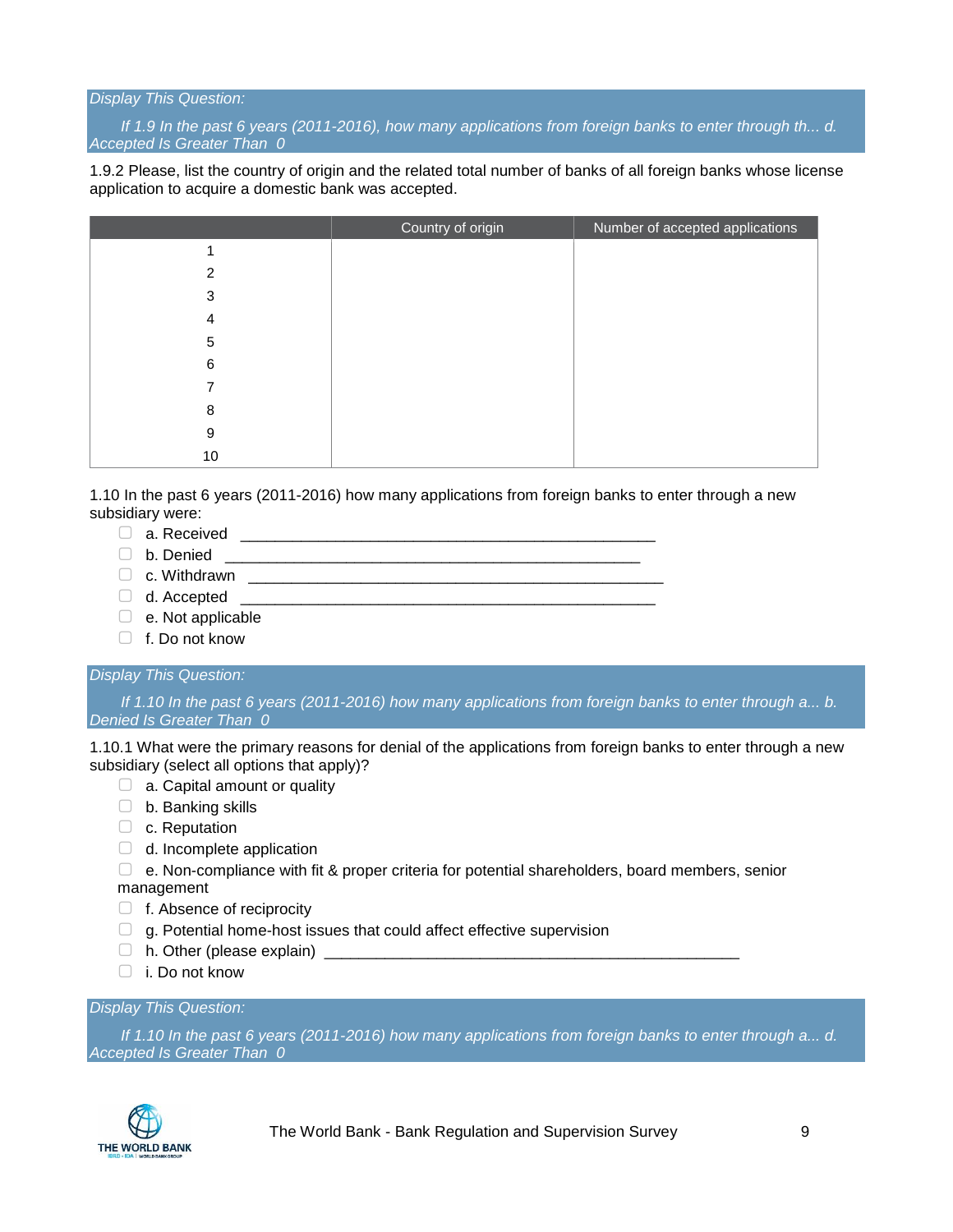1.10.2 Please, list the country of origin and the related total number of banks of all foreign banks whose application to set up a new bank subsidiary was accepted.

|    | Country of origin | Number of accepted applications |
|----|-------------------|---------------------------------|
|    |                   |                                 |
| 2  |                   |                                 |
| 3  |                   |                                 |
| 4  |                   |                                 |
| 5  |                   |                                 |
| 6  |                   |                                 |
|    |                   |                                 |
| 8  |                   |                                 |
| 9  |                   |                                 |
| 10 |                   |                                 |

1.11 In the past 6 years (2011-2016) how many applications from foreign banks to enter by opening a branch were:

- ▢ a. Received \_\_\_\_\_\_\_\_\_\_\_\_\_\_\_\_\_\_\_\_\_\_\_\_\_\_\_\_\_\_\_\_\_\_\_\_\_\_\_\_\_\_\_\_\_\_\_\_
- $\Box$  b. Denied  $\Box$

 $\Box$  c. Withdrawn  $\Box$ 

 $\Box$  d. Accepted

 $\Box$  e. Not applicable

▢ f. Do not know

#### *Display This Question:*

*If 1.11 In the past 6 years (2011-2016) how many applications from foreign banks to enter by opening... b. Denied Is Greater Than 0*

1.11.1 What were the primary reasons for denial of the applications from foreign banks to enter by opening a branch (select all options that apply)?

- $\Box$  a. Capital amount or quality
- □ b. Banking skills
- □ c. Reputation
- $\Box$  d. Incomplete application
- $\Box$  e. Non-compliance with fit & proper criteria for potential shareholders, board members, senior

management

- □ f. Absence of reciprocity
- $\Box$  g. Potential home-host issues that could affect effective supervision
- $\Box$  h. Other (please explain)  $\Box$
- ▢ i. Do not know

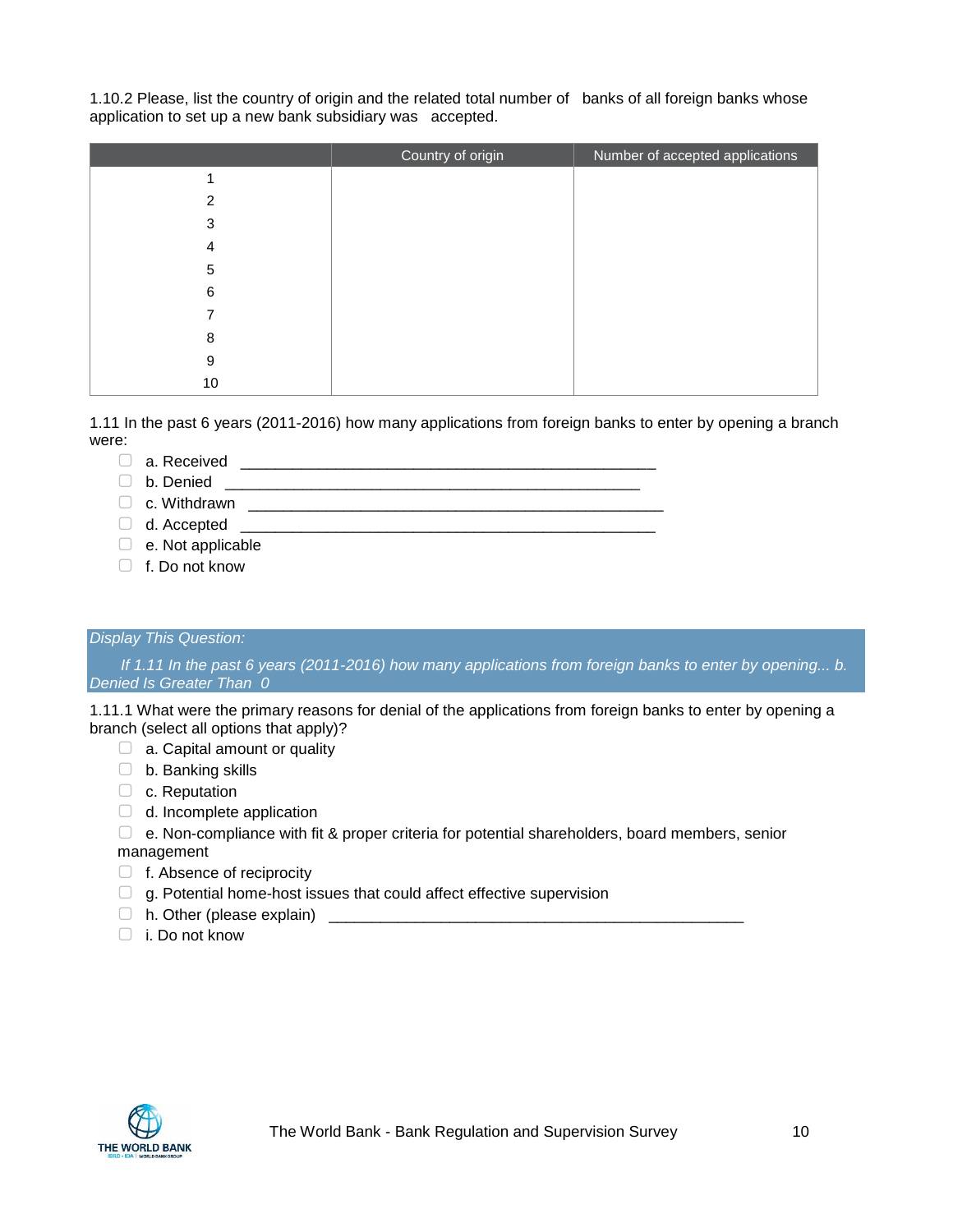#### *Display This Question:*

*If If 1.11 In the past 6 years (2011-2016) how many applications from foreign banks to enter by opening... d. Accepted Is Greater Than 0*

1.11.2 Please, list the country of origin and the related total number of banks of all foreign banks whose application for a new branch were accepted.

|                | Country of origin | Number of accepted applications |
|----------------|-------------------|---------------------------------|
|                |                   |                                 |
| $\mathfrak{p}$ |                   |                                 |
| 3              |                   |                                 |
| 4              |                   |                                 |
| 5              |                   |                                 |
| 6              |                   |                                 |
|                |                   |                                 |
| 8              |                   |                                 |
| 9              |                   |                                 |
| 10             |                   |                                 |

1.12 In general, how long (in number of months) does it take for a new banking license to be issued, from receipt of the application to final disposition?

1.13 Are there any geographical restrictions on branching by banks within the country?

\_\_\_\_\_\_\_\_\_\_\_\_\_\_\_\_\_\_\_\_\_\_\_\_\_\_\_\_\_\_\_\_\_\_\_\_\_\_\_\_\_\_\_\_\_\_\_\_\_\_\_\_\_\_\_\_\_\_\_\_\_\_\_\_

- o Yes
- o No
- o Not applicable
- o Do not know

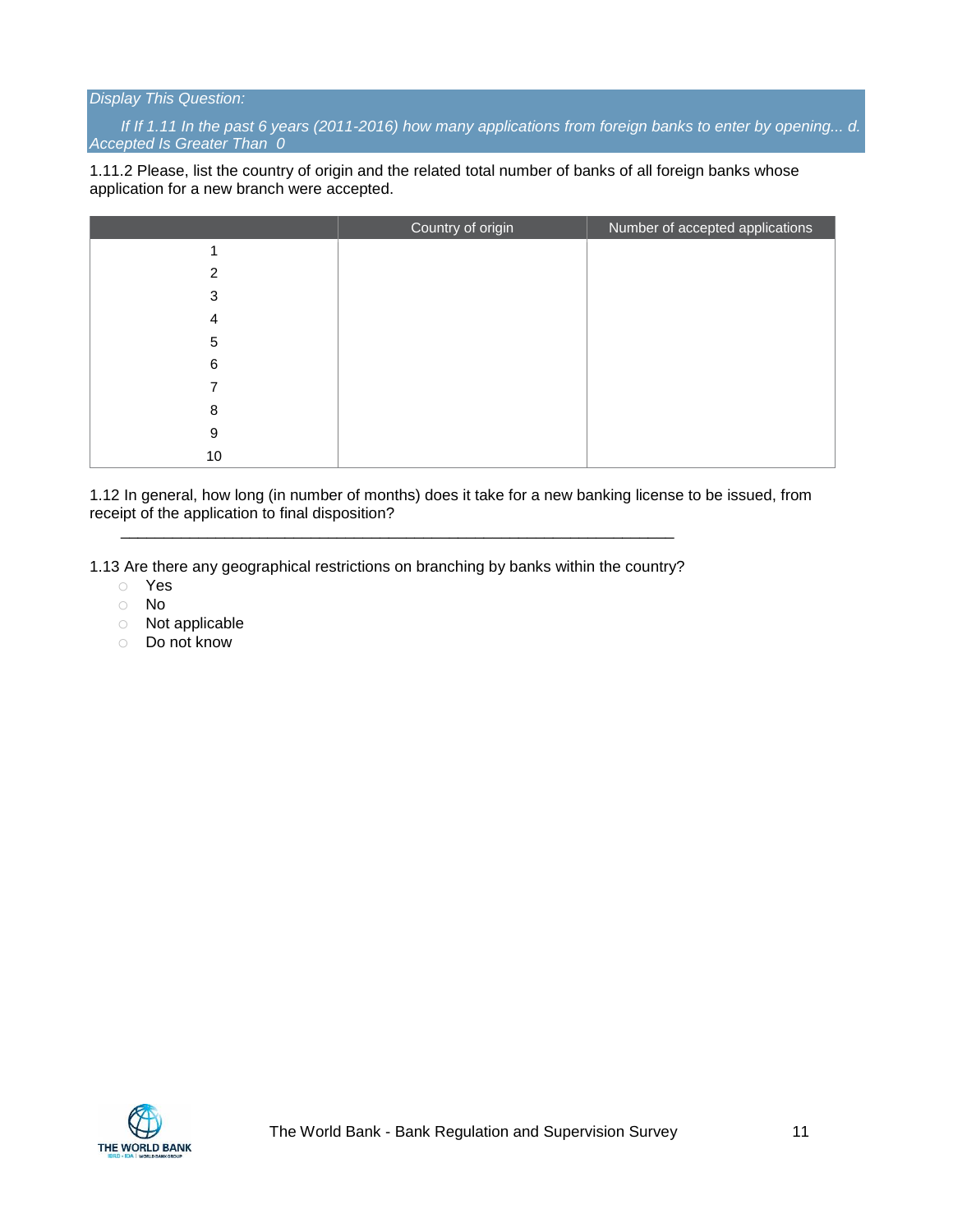# <span id="page-11-0"></span>**2 OWNERSHIP**

Notes: Use text field below for additional notes if questions in this section are not specific enough. Please remember to include number of questions to which You refer in Your notes.

2.1 Please state the bank ownership level thresholds as of end of 2016 (if they exist) that would trigger approval requirements by the supervisor (e.g., requirements to obtain regulatory approval once the share of bank ownership by an individual, family or group reaches a certain percentage). Note: please provide the thresholds in percentage (e.g. 50 means 50%).

> \_\_\_\_\_\_\_\_\_\_\_\_\_\_\_\_\_\_\_\_\_\_\_\_\_\_\_\_\_\_\_\_\_\_\_\_\_\_\_\_\_\_\_\_\_\_\_\_ \_\_\_\_\_\_\_\_\_\_\_\_\_\_\_\_\_\_\_\_\_\_\_\_\_\_\_\_\_\_\_\_\_\_\_\_\_\_\_\_\_\_\_\_\_\_\_\_

> \_\_\_\_\_\_\_\_\_\_\_\_\_\_\_\_\_\_\_\_\_\_\_\_\_\_\_\_\_\_\_\_\_\_\_\_\_\_\_\_\_\_\_\_\_\_\_\_ \_\_\_\_\_\_\_\_\_\_\_\_\_\_\_\_\_\_\_\_\_\_\_\_\_\_\_\_\_\_\_\_\_\_\_\_\_\_\_\_\_\_\_\_\_\_\_\_

> \_\_\_\_\_\_\_\_\_\_\_\_\_\_\_\_\_\_\_\_\_\_\_\_\_\_\_\_\_\_\_\_\_\_\_\_\_\_\_\_\_\_\_\_\_\_\_\_

2.1.1 Please state the bank ownership level thresholds as of end of 2016 (if they exist) for "reporting" to the supervisor (though approval may not be required). Note: please provide the threshold in percentage (e.g. 50 means 50%).

2.2 What are the requirements for evaluation / approval of significant bank shareholders (select all options that apply)?

\_\_\_\_\_\_\_\_\_\_\_\_\_\_\_\_\_\_\_\_\_\_\_\_\_\_\_\_\_\_\_\_\_\_\_\_\_\_\_\_\_\_\_\_\_\_\_\_ \_\_\_\_\_\_\_\_\_\_\_\_\_\_\_\_\_\_\_\_\_\_\_\_\_\_\_\_\_\_\_\_\_\_\_\_\_\_\_\_\_\_\_\_\_\_\_\_

 $\Box$  a. Minimum level of education (please specify if postgraduate, undergraduate or other)

 $\Box$  b. Minimum level of financial and/or banking related experience (please, specify how many years)

 $\Box$  c. Financial capacity to support bank capital (please, specify the amount in \${Q3.6/ChoiceTextEntryValue} of \${Q3.5/ChoiceTextEntryValue})

\_\_\_\_\_\_\_\_\_\_\_\_\_\_\_\_\_\_\_\_\_\_\_\_\_\_\_\_\_\_\_\_\_\_\_\_\_\_\_\_\_\_\_\_\_\_\_\_

\_\_\_\_\_\_\_\_\_\_\_\_\_\_\_\_\_\_\_\_\_\_\_\_\_\_\_\_\_\_\_\_\_\_\_\_\_\_\_\_\_\_\_\_\_\_\_\_

\_\_\_\_\_\_\_\_\_\_\_\_\_\_\_\_\_\_\_\_\_\_\_\_\_\_\_\_\_\_\_\_\_\_\_\_\_\_\_\_\_\_\_\_\_\_\_\_

- $\Box$  d. No criminal record
- □ e. No bankruptcy record
- □ f. Lack of conflict of interest
- ▢ g. Other (please explain) \_\_\_\_\_\_\_\_\_\_\_\_\_\_\_\_\_\_\_\_\_\_\_\_\_\_\_\_\_\_\_\_\_\_\_\_\_\_\_\_\_\_\_\_\_\_\_\_
- □ h. None of the above
- $\Box$  i. Not applicable
- ▢ j. Do not know

2.3 Is there a maximum percentage of a bank's equity that can be owned by a single owner?

\_\_\_\_\_\_\_\_\_\_\_\_\_\_\_\_\_\_\_\_\_\_\_\_\_\_\_\_\_\_\_\_\_\_\_\_\_\_\_\_\_\_\_\_\_\_\_\_\_\_\_\_\_\_\_\_\_\_\_\_\_\_\_\_

- o Yes
- o No
- o Not applicable
- o Do not know

*Display This Question:*

*If 2.3 Is there a maximum percentage of a bank's equity that can be owned by a single owner? = Yes*

2.3.1 What is the percentage as of end of 2016? Note: please provide answer in percentage (e.g. 50 means 50%).

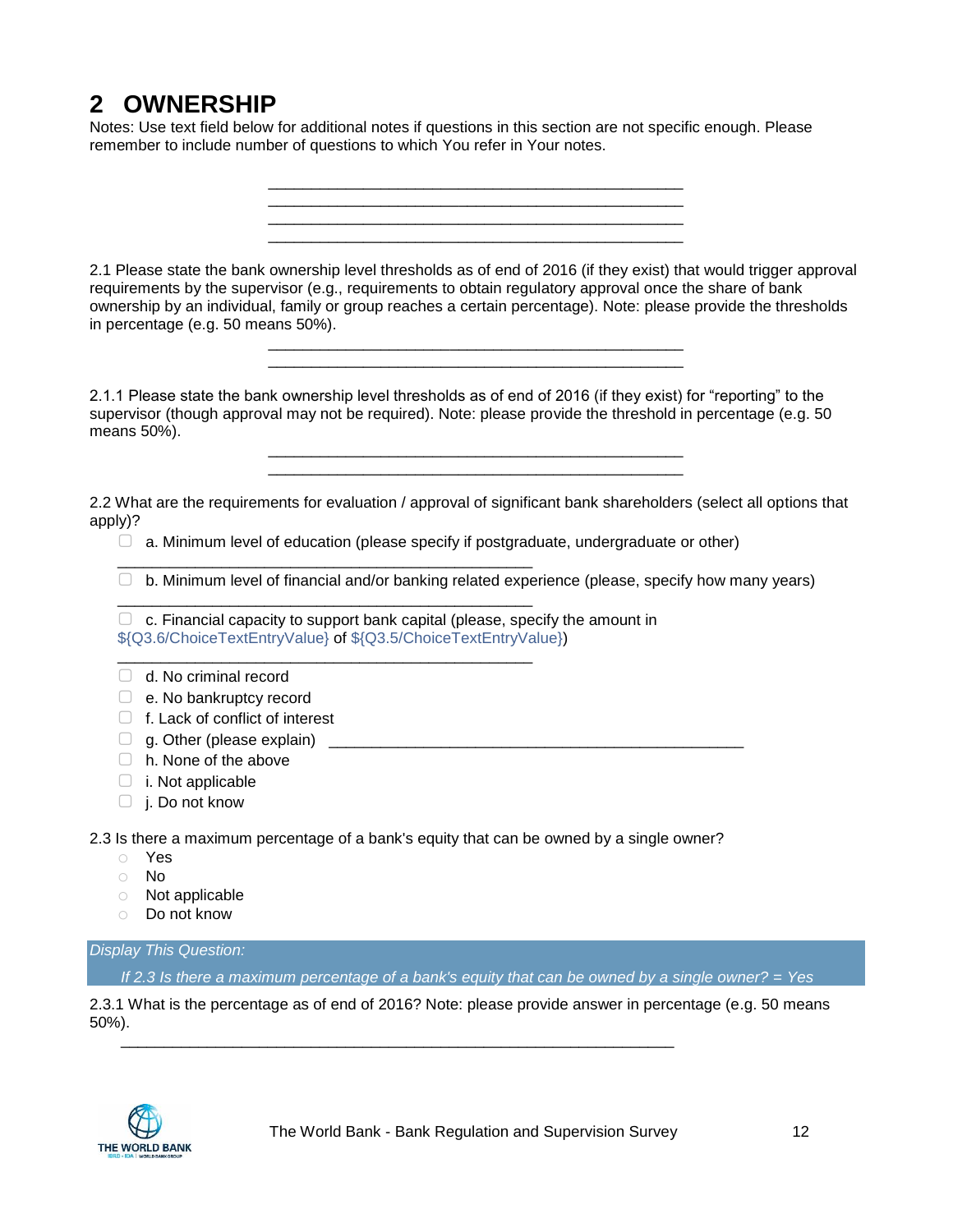*Display This Question:*

*If 2.3 Is there a maximum percentage of a bank's equity that can be owned by a single owner? = Yes*

2.3.2: Is there any difference in the maximum percentage of a bank's equity for domestic versus foreign owners?

- o Yes
- o No

*Display This Question:*

*If 2.3.2: Is there any difference in the maximum percentage of a bank's equity for domestic versus f... = Yes*

2.3.3 Please specify any differences that exist in the maximum percentage of a bank's equity owned by a single owner for domestic versus foreign owners.

2.4 Does the regulator have the legal authority to refuse approval for the ultimate (beneficial) owner when assessing bank ownership?

\_\_\_\_\_\_\_\_\_\_\_\_\_\_\_\_\_\_\_\_\_\_\_\_\_\_\_\_\_\_\_\_\_\_\_\_\_\_\_\_\_\_\_\_\_\_\_\_\_\_\_\_\_\_\_\_\_\_\_\_\_\_\_\_ \_\_\_\_\_\_\_\_\_\_\_\_\_\_\_\_\_\_\_\_\_\_\_\_\_\_\_\_\_\_\_\_\_\_\_\_\_\_\_\_\_\_\_\_\_\_\_\_\_\_\_\_\_\_\_\_\_\_\_\_\_\_\_\_

- o Yes
- o No
- o Not applicable
- o Do not know

2.5 Do laws or regulations require the ultimate (beneficial) owner and controller of a bank to be publicly disclosed?

- o Yes
- o No
- o Not applicable
- o Do not know

*Display This Question:*

*If 2.5 Do laws or regulations require the ultimate (beneficial) owner and controller of a bank to be... = Yes*

2.5.1 What is the ownership threshold for which the disclosure requirements are compulsory? Note: please provide answer in percentage (e.g. 50 means 50%).

\_\_\_\_\_\_\_\_\_\_\_\_\_\_\_\_\_\_\_\_\_\_\_\_\_\_\_\_\_\_\_\_\_\_\_\_\_\_\_\_\_\_\_\_\_\_\_\_\_\_\_\_\_\_\_\_\_\_\_\_\_\_\_\_

\_\_\_\_\_\_\_\_\_\_\_\_\_\_\_\_\_\_\_\_\_\_\_\_\_\_\_\_\_\_\_\_\_\_\_\_\_\_\_\_\_\_\_\_\_\_\_\_\_\_\_\_\_\_\_\_\_\_\_\_\_\_\_\_

2.6 Can related parties own capital in a bank?

- o Yes
- o No
- o Not applicable
- o Do not know

*Display This Question:*

*If 2.6 Can related parties own capital in a bank? = Yes*

2.6.1 What are the maximum percentages associated with the total ownership by a related party group (e.g., family, business associates, etc.). Note: please provide answer in percentage (e.g. 50 means 50%).

2.7 Can banks own equity with voting rights (i.e., voting shares) in other banks? Please see options provided and select the option that best characterizes your banking sector (choose the most appropriate option).

 $\circ$  a. Banks may own 100% of the voting shares in other banks without prior authorization or approval

 $\circ$  b. Banks may own 100% of the voting shares in other banks, but prior authorization or approval is required



The World Bank - Bank Regulation and Supervision Survey 13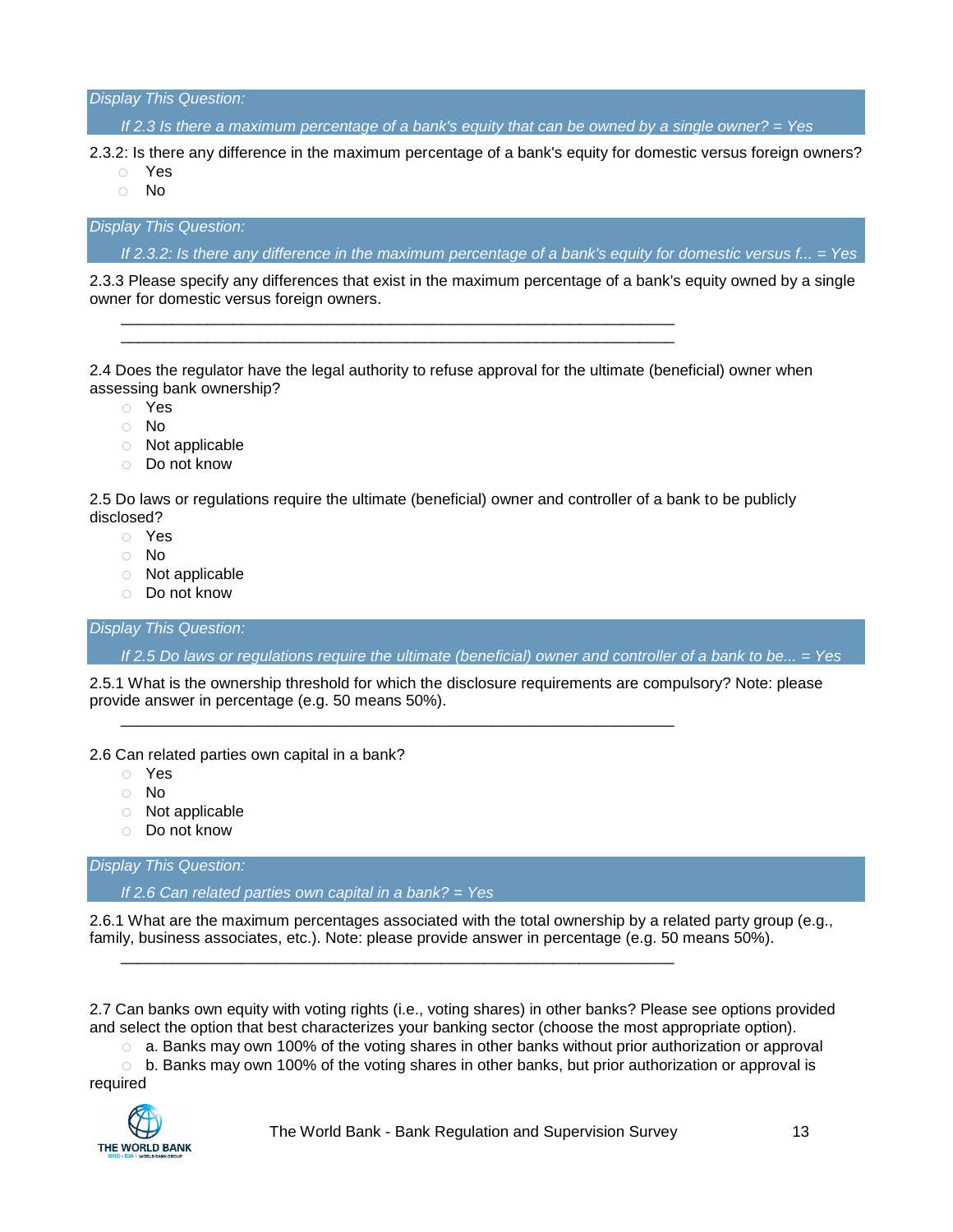$\circ$  c. Limits are placed on ownership of banks by other banks, such as maximum percentage of a bank's voting shares

- o d. Banks cannot own any voting shares in other banks
- o e. Not applicable
- o f. Do not know

2.8 Can nonfinancial firms own equity with voting rights (i.e., voting shares) in banks? Please see options provided and select option that best characterizes your banking sector (choose the most appropriate option).

 $\circ$  a. Nonfinancial firm may own 100% of the equity voting shares in a commercial bank without prior authorization or approval

 $\circ$  b. Nonfinancial firm may own 100% of the equity voting shares in a commercial bank, but prior authorization or approval is required

 $\circ$  c. Limits are placed on ownership of banks by nonfinancial firms, such as maximum percentage of a commercial bank's capital orvoting shares

 $\circ$  d. Nonfinancial firms cannot own any equity investmentvoting shares in a commercial bank

\_\_\_\_\_\_\_\_\_\_\_\_\_\_\_\_\_\_\_\_\_\_\_\_\_\_\_\_\_\_\_\_\_\_\_\_\_\_\_\_\_\_\_\_\_\_\_\_\_\_\_\_\_\_\_\_\_\_\_\_\_\_\_\_

- o e. Not applicable
- o f. Do not know

2.9 What fraction of equity with voting rights in the largest 10 banks (in terms of their domestic assets) is owned by commercial/industrial and/or financial conglomerates? If there are fewer than 10 banks, use that number in your answer. Your response should reflect the situation as of end of 2016. Note: please provide answer in percentage (e.g. 50 means 50%).

2.10 Can nonbank financial firms (e.g. insurance companies, finance companies) own equity with voting rights (i.e., voting shares) in banks? Please see options provided and select option that best characterizes your banking sector.

 $\circ$  a. Nonbank financial firm may own 100% of the voting shares equity in a commercial bank without prior authorization or approval

 $\circ$  b. Nonbank financial firm may own 100% of the equity voting shares in a commercial bank, but prior authorization or approval is required

o c. Limits are placed on ownership of banks by nonbank financial firms, such as maximum percentage of a commercial bank's capital or voting shares

- $\circ$  d. Nonbank financial firms cannot own any equity investment voting shares in a commercial bank
- o e. Not applicable
- o f. Do not know

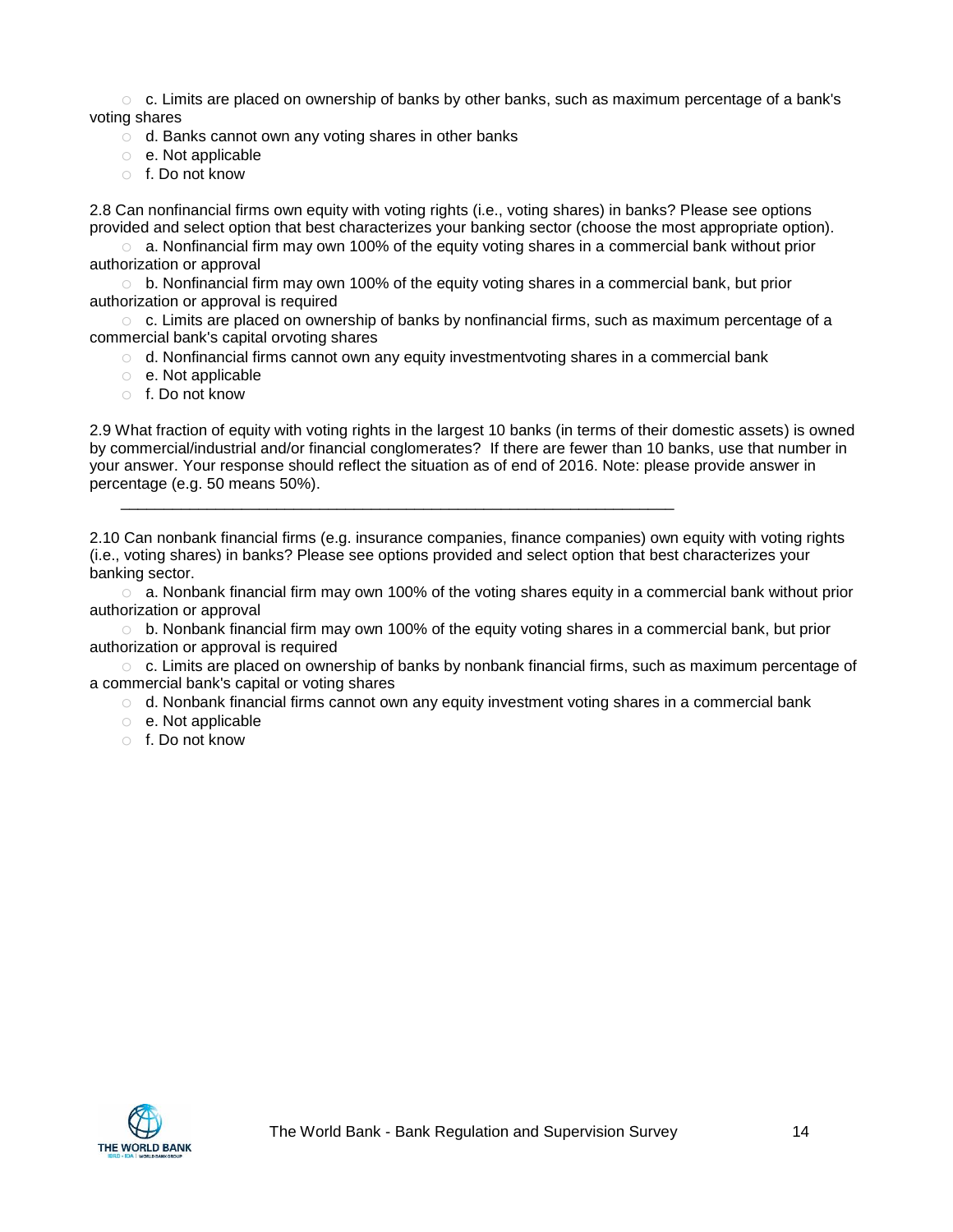# <span id="page-14-0"></span>**3 CAPITAL**

Notes: Use text field below for additional notes if questions in this section are not specific enough. Please remember to include number of questions to which You refer in Your notes.

\_\_\_\_\_\_\_\_\_\_\_\_\_\_\_\_\_\_\_\_\_\_\_\_\_\_\_\_\_\_\_\_\_\_\_\_\_\_\_\_\_\_\_\_\_\_\_\_

\_\_\_\_\_\_\_\_\_\_\_\_\_\_\_\_\_\_\_\_\_\_\_\_\_\_\_\_\_\_\_\_\_\_\_\_\_\_\_\_\_\_\_\_\_\_\_\_

<span id="page-14-1"></span>I. Overview of regulatory capital adequacy regime

3.1 Which regulatory capital adequacy regimes did you use as of end of 2016 and for which banks does each regime apply to (if using more than one regime, select all regimes currently in use)? In the space provided below each option please specify which bank types – commercial banks, state-owned commercial banks, state-owned development banks, mutual banks, foreign banks, bank-holding companies - fall under which regime.

- $\Box$  a. Basel I (Please specify for which bank type)
- $\Box$  b. Basel II (Please specify for which bank type)
- $\Box$  c. Basel III (Please specify for which bank type)
- \_\_\_\_\_\_\_\_\_\_\_\_\_\_\_\_\_\_\_\_\_\_\_\_\_\_\_\_\_\_\_\_\_\_\_\_\_\_\_\_\_\_\_\_\_\_\_\_  $\Box$  d. Leverage ratio (Please specify for which bank type) \_\_\_\_\_\_\_\_\_\_\_\_\_\_\_\_\_\_\_\_\_\_\_\_\_\_\_\_\_\_\_\_\_\_\_\_\_\_\_\_\_\_\_\_\_\_\_\_

\_\_\_\_\_\_\_\_\_\_\_\_\_\_\_\_\_\_\_\_\_\_\_\_\_\_\_\_\_\_\_\_\_\_\_\_\_\_\_\_\_\_\_\_\_\_\_\_

\_\_\_\_\_\_\_\_\_\_\_\_\_\_\_\_\_\_\_\_\_\_\_\_\_\_\_\_\_\_\_\_\_\_\_\_\_\_\_\_\_\_\_\_\_\_\_\_

\_\_\_\_\_\_\_\_\_\_\_\_\_\_\_\_\_\_\_\_\_\_\_\_\_\_\_\_\_\_\_\_\_\_\_\_\_\_\_\_\_\_\_\_\_\_\_\_

- $\Box$  e. Other (please explain and for which bank type)
- ▢ f. None of the above
- $\Box$  g. Not applicable
- ▢ Do not know

3.2 Which risks are covered by the current regulatory minimum capital requirements in your jurisdiction? Please select each risk that applies.

- □ a. Credit risk
- ▢ b. Market risk
- □ c. Operational risk
- ▢ d. Other risks (please explain) \_\_\_\_\_\_\_\_\_\_\_\_\_\_\_\_\_\_\_\_\_\_\_\_\_\_\_\_\_\_\_\_\_\_\_\_\_\_\_\_\_\_\_\_\_\_\_\_
- $\Box$  e. None of the above
- $\Box$  f. Not applicable
- $\Box$  g. Do not know

3.3.1 What was the minimum required risk-based regulatory capital ratio (i.e., as percent of risk-weighted assets) as of end of ...? Note: please provide answer in percentage (e.g. 50 means 50%).

- o 2011 \_\_\_\_\_\_\_\_\_\_\_\_\_\_\_\_\_\_\_\_\_\_\_\_\_\_\_\_\_\_\_\_\_\_\_\_\_\_\_\_\_\_\_\_\_\_\_\_
- $\circ$  2012  $\circ$  2013
- 
- o 2014 \_\_\_\_\_\_\_\_\_\_\_\_\_\_\_\_\_\_\_\_\_\_\_\_\_\_\_\_\_\_\_\_\_\_\_\_\_\_\_\_\_\_\_\_\_\_\_\_
- o 2015 \_\_\_\_\_\_\_\_\_\_\_\_\_\_\_\_\_\_\_\_\_\_\_\_\_\_\_\_\_\_\_\_\_\_\_\_\_\_\_\_\_\_\_\_\_\_\_\_
- o 2016 \_\_\_\_\_\_\_\_\_\_\_\_\_\_\_\_\_\_\_\_\_\_\_\_\_\_\_\_\_\_\_\_\_\_\_\_\_\_\_\_\_\_\_\_\_\_\_\_

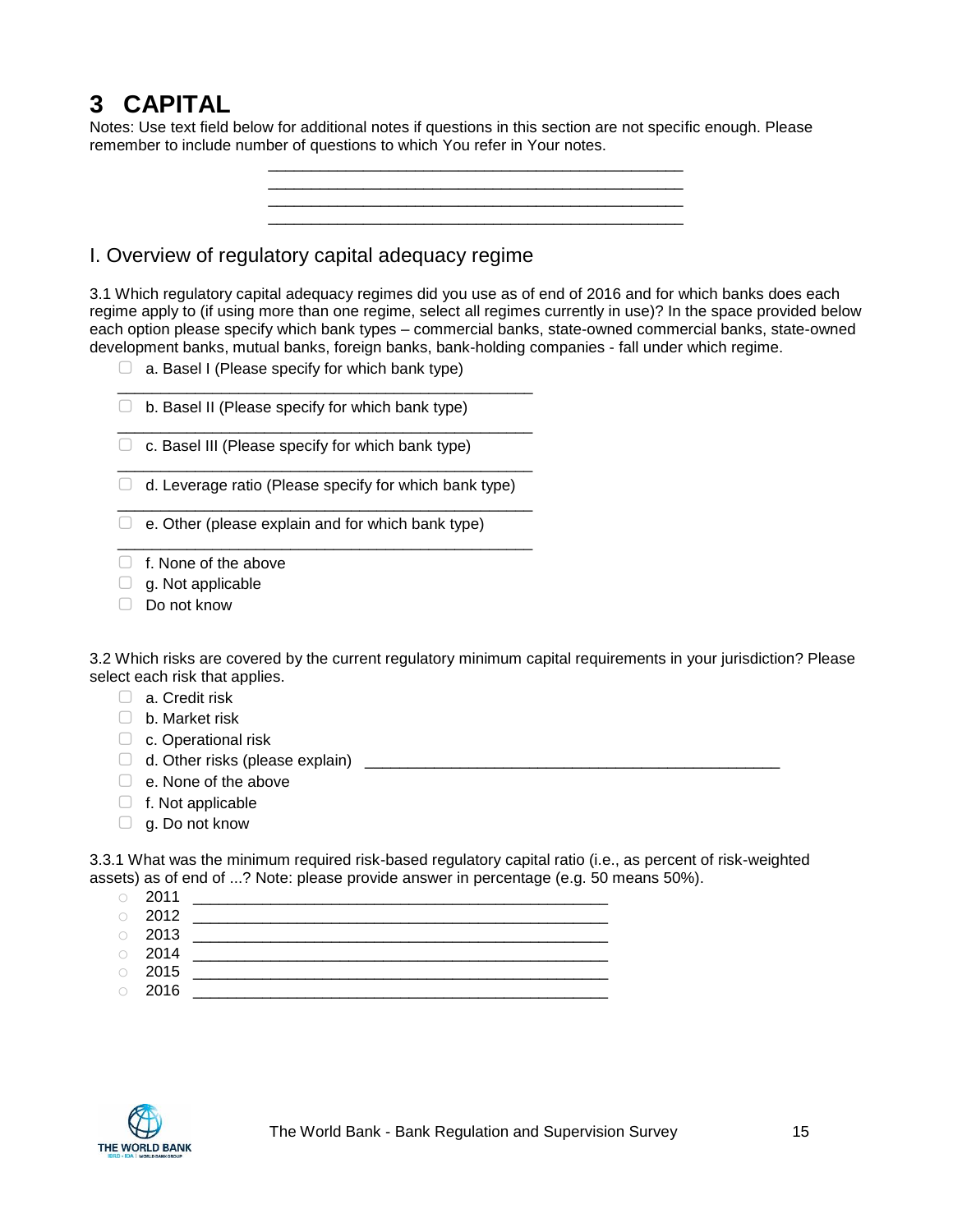3.3.2 What was the minimum required leverage ("gearing") ratio as of end of ...? Note: please provide answer in percentage (e.g. 50 means 50%).

- 
- o 2011 \_\_\_\_\_\_\_\_\_\_\_\_\_\_\_\_\_\_\_\_\_\_\_\_\_\_\_\_\_\_\_\_\_\_\_\_\_\_\_\_\_\_\_\_\_\_\_\_ o 2012 \_\_\_\_\_\_\_\_\_\_\_\_\_\_\_\_\_\_\_\_\_\_\_\_\_\_\_\_\_\_\_\_\_\_\_\_\_\_\_\_\_\_\_\_\_\_\_\_
- o 2013 \_\_\_\_\_\_\_\_\_\_\_\_\_\_\_\_\_\_\_\_\_\_\_\_\_\_\_\_\_\_\_\_\_\_\_\_\_\_\_\_\_\_\_\_\_\_\_\_
- $\circ$  2014
- $\circ$  2015 o 2016 \_\_\_\_\_\_\_\_\_\_\_\_\_\_\_\_\_\_\_\_\_\_\_\_\_\_\_\_\_\_\_\_\_\_\_\_\_\_\_\_\_\_\_\_\_\_\_\_

3.3.3 What was the minimum regulatory Tier 1 capital ratio (i.e., as percent of risk-weighted assets) as of end of ...? Note: please provide answer in percentage (e.g. 50 means 50%).

- o 2011 \_\_\_\_\_\_\_\_\_\_\_\_\_\_\_\_\_\_\_\_\_\_\_\_\_\_\_\_\_\_\_\_\_\_\_\_\_\_\_\_\_\_\_\_\_\_\_\_
- o 2012 \_\_\_\_\_\_\_\_\_\_\_\_\_\_\_\_\_\_\_\_\_\_\_\_\_\_\_\_\_\_\_\_\_\_\_\_\_\_\_\_\_\_\_\_\_\_\_\_
- $\circ$  2013
- $\circ$  2014
- o 2015 \_\_\_\_\_\_\_\_\_\_\_\_\_\_\_\_\_\_\_\_\_\_\_\_\_\_\_\_\_\_\_\_\_\_\_\_\_\_\_\_\_\_\_\_\_\_\_\_ o 2016 \_\_\_\_\_\_\_\_\_\_\_\_\_\_\_\_\_\_\_\_\_\_\_\_\_\_\_\_\_\_\_\_\_\_\_\_\_\_\_\_\_\_\_\_\_\_\_\_

3.4.1 What was the actual risk-based capital ratio of the banking system (i.e., as percent of the banking system risk-weighted assets) as of end of ...? Note: please provide answer in percentage (e.g. 50 means 50%).

|         | $\circ$ 2011 |  |
|---------|--------------|--|
|         | $\circ$ 2012 |  |
|         | $\circ$ 2013 |  |
|         | $\circ$ 2014 |  |
|         | $\circ$ 2015 |  |
| $\circ$ | 2016         |  |

3.4.2 What was the actual required leverage ("gearing") ratio of the banking system (i.e., as percent of the banking system assets) as of end of ...? Note: please provide answer in percentage (e.g. 50 means 50%).

|            | $\circ$ 2011 |  |
|------------|--------------|--|
|            | $\circ$ 2012 |  |
|            | $\circ$ 2013 |  |
|            | $\circ$ 2014 |  |
|            | $\circ$ 2015 |  |
| $\bigcirc$ | 2016         |  |

3.5 What was the actual Tier 1 capital ratio of the banking system as of end of ...? Note: please provide answer in percentage (e.g. 50 means 50%).

| $\circ$ 2011 |  |
|--------------|--|
| $\circ$ 2012 |  |
| $\circ$ 2013 |  |
| $\circ$ 2014 |  |
| $\circ$ 2015 |  |

o 2016 \_\_\_\_\_\_\_\_\_\_\_\_\_\_\_\_\_\_\_\_\_\_\_\_\_\_\_\_\_\_\_\_\_\_\_\_\_\_\_\_\_\_\_\_\_\_\_\_

3.6 The regulatory minimum capital requirements are applied (select all options that apply)

- $\Box$  a. On a solo basis at the individual bank level
- ▢ b. On a consolidated basis at every banking group or subgroup level
- $\Box$  c. On a consolidated basis for the nonbank holding company (if it exists) that is the parent entity of a bank
- $\Box$  d. On a solo basis at the holding company level
- $\Box$  e. None of the above
- $\Box$  f. Not applicable



The World Bank - Bank Regulation and Supervision Survey 16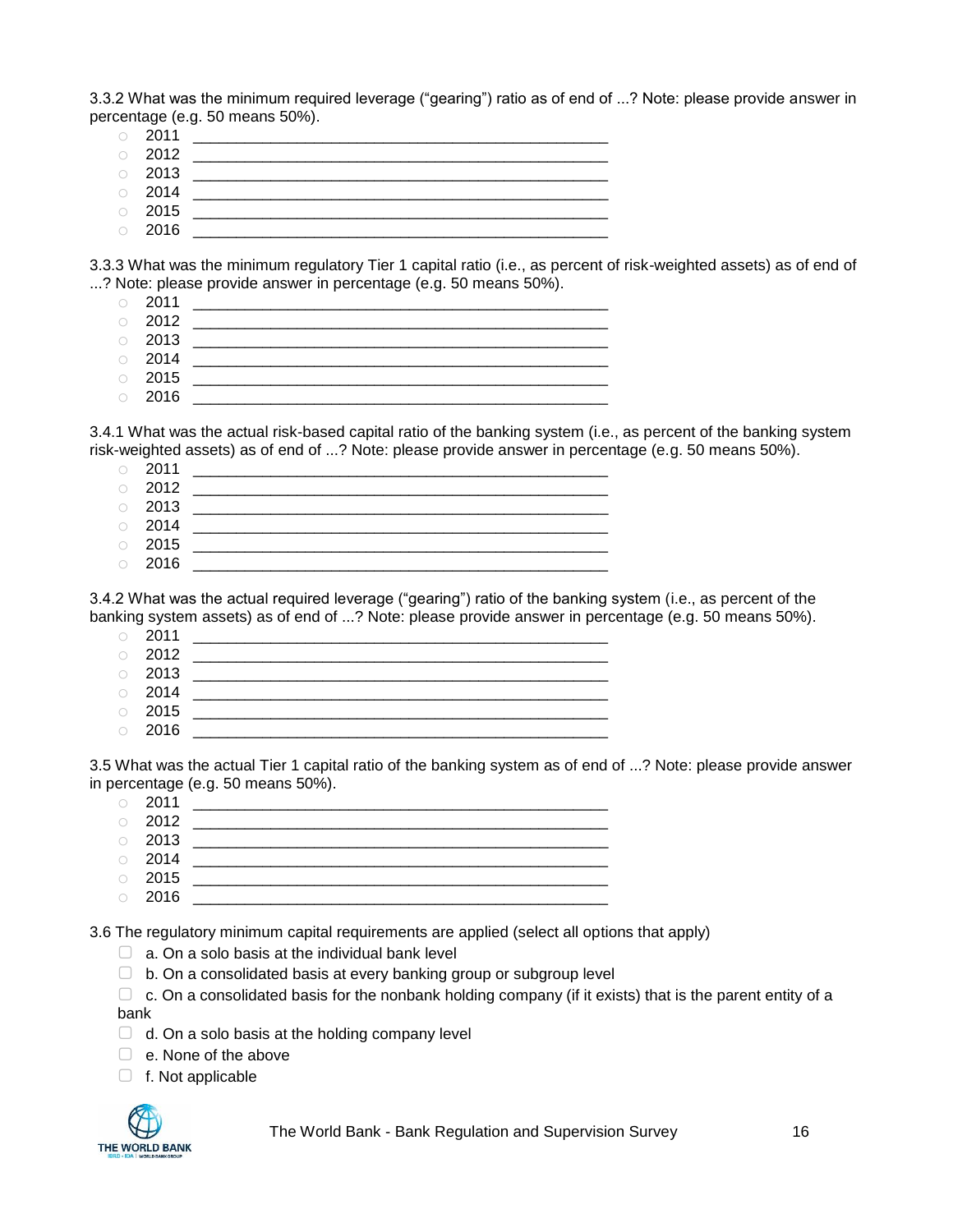□ g. Do not know

3.6.1 Do you require banks to perform an internal assessment of their capital adequacy against their economic capital (i.e., the economic capital is computed by banks according their own internal assessment of the true amount of capital needed to cover overall risk exposures)?

- o Yes
- o No
- o Not applicable
- o Do not know

### *Display This Question:*

*If 3.6.1 Do you require banks to perform an internal assessment of their capital adequacy against th... = Yes*

3.6.2 Do you review the internal assessments performed by banks?

- o Yes
- o No
- o Do not know

3.7 Does the banking supervisor have the legal authority to require banks to hold "higher capital levels" than the minimum required if deemed necessary?

- o Yes
- o No
- o Not applicable
- o Do not know

3.8 Does the banking supervisor have the legal authority to require additional capital for Pillar 2 risks (e.g., interest rate risk in the banking book, business and strategic risk)?

- o Yes
- o No
- o Not applicable
- o Do not know

*Display This Question:*

*If 3.8 Does the banking supervisor have the legal authority to require additional capital for Pillar... = Yes*

3.8.1 How many banks have been required to increase capital for Pillar 2 risks in the last six years (2011-2016)?

#### *Display This Question:*

*If 3.8 Does the banking supervisor have the legal authority to require additional capital for Pillar... = Yes*

3.8.2 Please list the Pillar 2 risks for which banks were required to maintain additional capital.

\_\_\_\_\_\_\_\_\_\_\_\_\_\_\_\_\_\_\_\_\_\_\_\_\_\_\_\_\_\_\_\_\_\_\_\_\_\_\_\_\_\_\_\_\_\_\_\_\_\_\_\_\_\_\_\_\_\_\_\_\_\_\_\_ \_\_\_\_\_\_\_\_\_\_\_\_\_\_\_\_\_\_\_\_\_\_\_\_\_\_\_\_\_\_\_\_\_\_\_\_\_\_\_\_\_\_\_\_\_\_\_\_\_\_\_\_\_\_\_\_\_\_\_\_\_\_\_\_ \_\_\_\_\_\_\_\_\_\_\_\_\_\_\_\_\_\_\_\_\_\_\_\_\_\_\_\_\_\_\_\_\_\_\_\_\_\_\_\_\_\_\_\_\_\_\_\_\_\_\_\_\_\_\_\_\_\_\_\_\_\_\_\_ \_\_\_\_\_\_\_\_\_\_\_\_\_\_\_\_\_\_\_\_\_\_\_\_\_\_\_\_\_\_\_\_\_\_\_\_\_\_\_\_\_\_\_\_\_\_\_\_\_\_\_\_\_\_\_\_\_\_\_\_\_\_\_\_ \_\_\_\_\_\_\_\_\_\_\_\_\_\_\_\_\_\_\_\_\_\_\_\_\_\_\_\_\_\_\_\_\_\_\_\_\_\_\_\_\_\_\_\_\_\_\_\_\_\_\_\_\_\_\_\_\_\_\_\_\_\_\_\_

\_\_\_\_\_\_\_\_\_\_\_\_\_\_\_\_\_\_\_\_\_\_\_\_\_\_\_\_\_\_\_\_\_\_\_\_\_\_\_\_\_\_\_\_\_\_\_\_\_\_\_\_\_\_\_\_\_\_\_\_\_\_\_\_

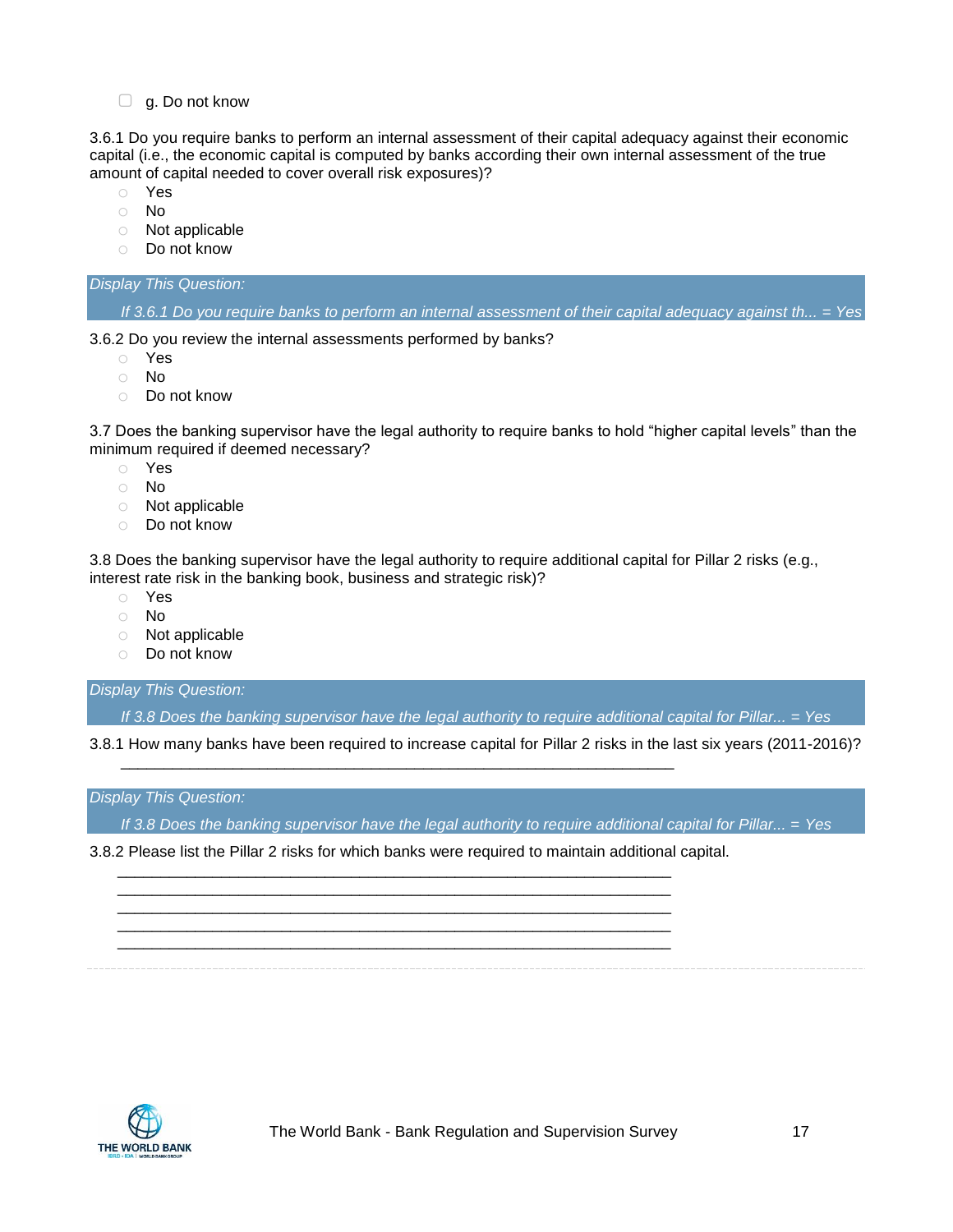## <span id="page-17-0"></span>II. Basel I regime

3.9 Do you apply distinct risk weights than those in the Basel Committee's Basel I framework for any material exposures (e.g. corporate lending, mortgage loans, consumer loans, loans to government etc)?

- o Yes
- o No
- o Not applicable
- o Do not know

#### *Display This Question:*

*If 3.9 Do you apply distinct risk weights than those in the Basel Committee's Basel I framework for... = Yes*

3.9.1 Please describe these differences along with the specific risk weights that are being applied.

\_\_\_\_\_\_\_\_\_\_\_\_\_\_\_\_\_\_\_\_\_\_\_\_\_\_\_\_\_\_\_\_\_\_\_\_\_\_\_\_\_\_\_\_\_\_\_\_\_\_\_\_\_\_\_\_\_\_\_\_\_\_\_\_ \_\_\_\_\_\_\_\_\_\_\_\_\_\_\_\_\_\_\_\_\_\_\_\_\_\_\_\_\_\_\_\_\_\_\_\_\_\_\_\_\_\_\_\_\_\_\_\_\_\_\_\_\_\_\_\_\_\_\_\_\_\_\_\_ \_\_\_\_\_\_\_\_\_\_\_\_\_\_\_\_\_\_\_\_\_\_\_\_\_\_\_\_\_\_\_\_\_\_\_\_\_\_\_\_\_\_\_\_\_\_\_\_\_\_\_\_\_\_\_\_\_\_\_\_\_\_\_\_ \_\_\_\_\_\_\_\_\_\_\_\_\_\_\_\_\_\_\_\_\_\_\_\_\_\_\_\_\_\_\_\_\_\_\_\_\_\_\_\_\_\_\_\_\_\_\_\_\_\_\_\_\_\_\_\_\_\_\_\_\_\_\_\_ \_\_\_\_\_\_\_\_\_\_\_\_\_\_\_\_\_\_\_\_\_\_\_\_\_\_\_\_\_\_\_\_\_\_\_\_\_\_\_\_\_\_\_\_\_\_\_\_\_\_\_\_\_\_\_\_\_\_\_\_\_\_\_\_

3.10 In case you plan to move to the Basel II framework, what is the target calendar year of adoption?

- $\circ$  Year
- o Not applicable
- o Do not know

# <span id="page-17-1"></span>III. Basel II regime

3.11 What variants are offered to banks in calculating capital requirements for credit risk (select all options that apply)?

- $\Box$  a. Simplified standardized approach (SSA)
- $\Box$  b. Standardized approach (SA)
- $\Box$  c. Foundation internal ratings-based approach (F-IRB)
- $\Box$  d. Advanced internal ratings-based approach (A-IRB)
- □ e. None of the above
- ▢ f. Not applicable
- $\Box$  g. Do not know

3.12 What was the impact of moving to Basel II on the overall regulatory capital level of the banking system in the first five years (or since implementation if lower than 5 years)? Please select the option that best characterizes the situation in your jurisdiction.

- o a. Increased more than 10%
- o b. Increased up to 10%
- o c. Little change / increased up to or decreased up to 1%
- o d. Decreased up to 10%
- o e. Decreased more than 10%
- o f. Not applicable
- o g. Do not know

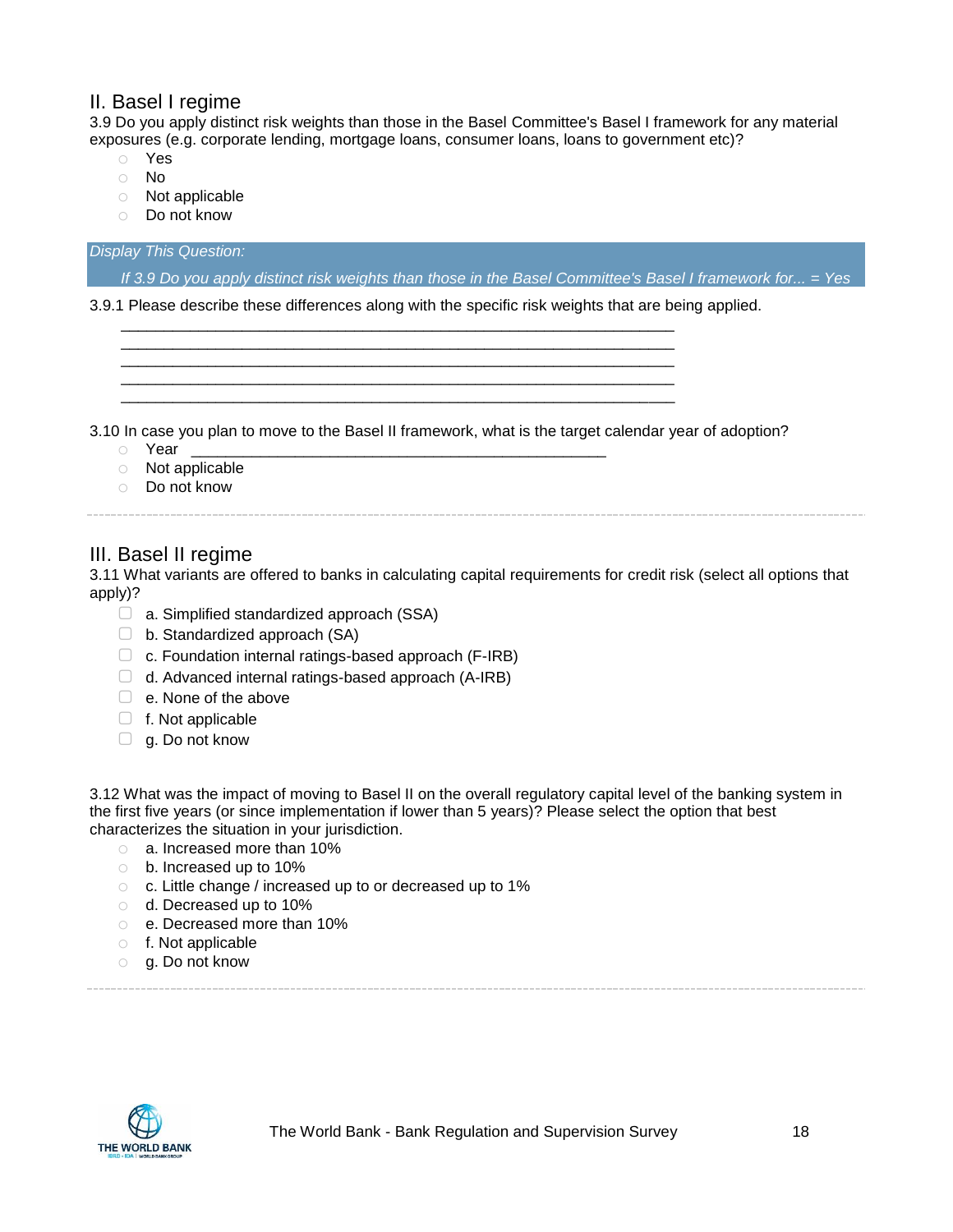## <span id="page-18-0"></span>IV. Basel III regime

3.13 Do you have in place capital conservation buffers?

- o Yes
- o No
- o Not applicable
- o Do not know

#### *Display This Question:*

*If 3.13 Do you have in place capital conservation buffers? = Yes*

3.13.1 How much is the capital conservation buffer (as a % of risk-weighted assets) as of end of 2016? Note: please provide answer in percentage (e.g. 50 means 50%).

\_\_\_\_\_\_\_\_\_\_\_\_\_\_\_\_\_\_\_\_\_\_\_\_\_\_\_\_\_\_\_\_\_\_\_\_\_\_\_\_\_\_\_\_\_\_\_\_\_\_\_\_\_\_\_\_\_\_\_\_\_\_\_\_ 3.14 Do you have in place a countercyclical capital buffer?

- o Yes
- o No
- o Not applicable
- o Do not know

*Display This Question:*

*If 3.14 Do you have in place a countercyclical capital buffer? = Yes*

\_\_\_\_\_\_\_\_\_\_\_\_\_\_\_\_\_\_\_\_\_\_\_\_\_\_\_\_\_\_\_\_\_\_\_\_\_\_\_\_\_\_\_\_\_\_\_\_\_\_\_\_\_\_\_\_\_\_\_\_\_\_\_\_

3.14.1 How much is the countercyclical capital buffer (as a % of risk weighted assets) as of end of 2016? Note: please provide answer in percentage (e.g. 50 means 50%).

### <span id="page-18-1"></span>V. Regulatory leverage ratio

3.15 What is the regulatory leverage ratio that you are using based on…(choose the most appropriate option)?

- $\circ$  a. Minimum capital to asset multiples (i.e., total assets may be no more than (x) times capital)
- o b. Maximum assets to capital multiples (i.e., capital must be no lower than (x) percent of assets)
- $\circ$  c. Other (please explain)  $\Box$
- o d. Not applicable
- o e. Do not know

3.16 The leverage ratio is applied (select all options that apply) …

- $\Box$  a. On a solo basis at the individual bank level
- $\Box$  b. On a consolidated basis at every banking group or subgroup levels

 $\Box$  c. On a consolidated basis for the nonbank holding company (if it exists) that is the parent entity of a bank

- $\Box$  d. None of the above
- $\Box$  e. Not applicable
- $\Box$  f. Do not know

3.17 Which concept of capital is used in calculating the leverage ratio (choose the most appropriate option)?

- o a. Total equity capital (i.e., Tier 1 plus Tier 2 capital)
- o b. Total regulatory capital
- o c. Only Tier 1 capital
- o d. Other (please explain) \_\_\_\_\_\_\_\_\_\_\_\_\_\_\_\_\_\_\_\_\_\_\_\_\_\_\_\_\_\_\_\_\_\_\_\_\_\_\_\_\_\_\_\_\_\_\_\_
- o e. Not applicable
- o f. Do not know

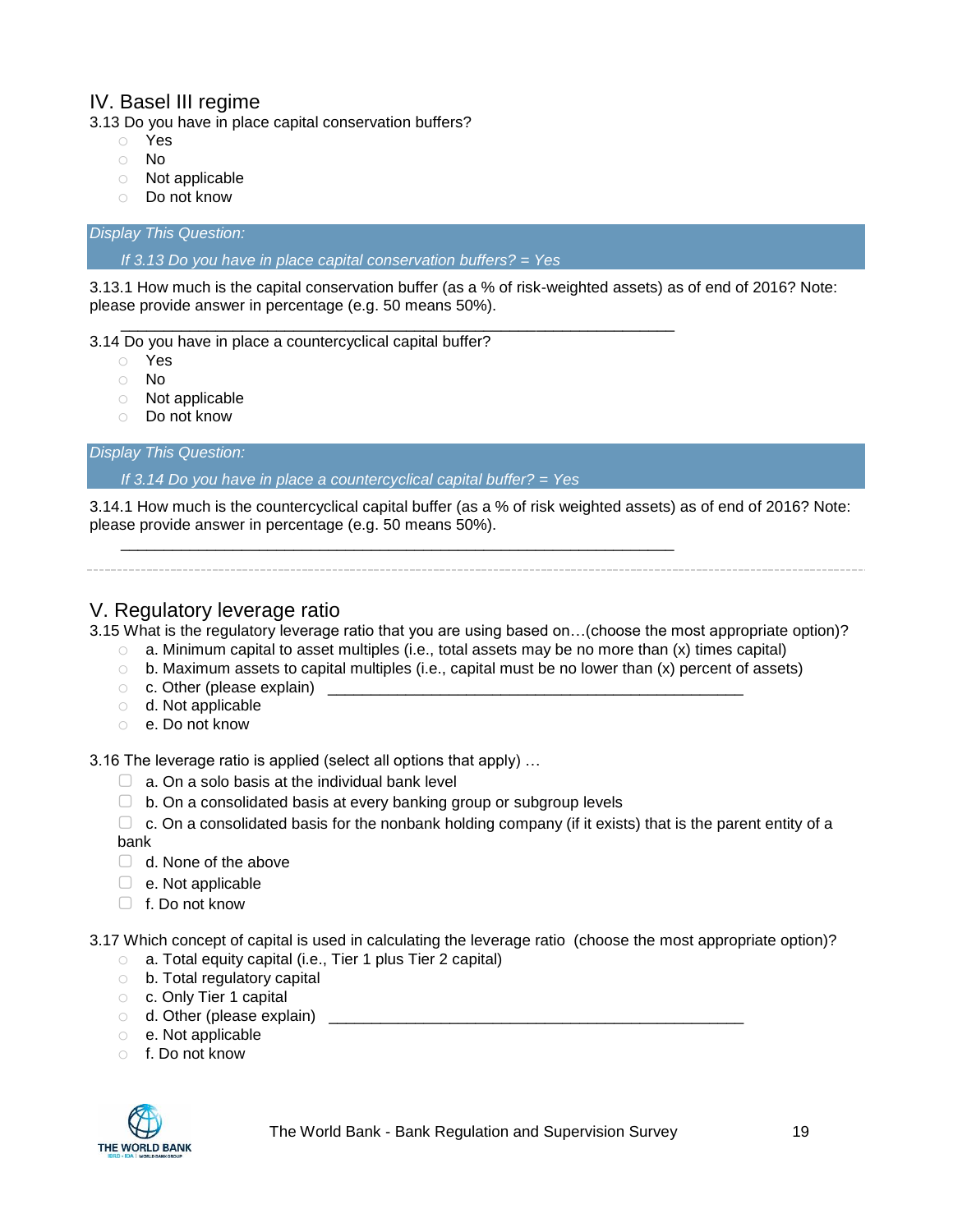3.18 Are off-balance sheet items included (in notional amounts using credit conversion factors) in assets when calculating the leverage ratio?

- o Yes
- o No
- o Not applicable
- o Do not know

### <span id="page-19-0"></span>VI. Definition of capital

3.19 Which of the following are legally allowed in regulatory capital and which are the minimum (or maximum) percentages? Enter Yes or No. If the response is Yes, include corresponding minimum (or maximum) percentages (e.g. 50 means 50%) for each option that apply below. If the response is No, please explain its treatment.

|                              | Yes/No | Minimum | Maximum | Explanation |
|------------------------------|--------|---------|---------|-------------|
| a. Common equity             |        |         |         |             |
| b. Tier 1                    |        |         |         |             |
| c. Tier 2                    |        |         |         |             |
| d. Tier 3                    |        |         |         |             |
| e. Other (please<br>explain) |        |         |         |             |

3.20 Which of the following items are allowed as part of Tier 1 capital and in what percentages? Enter Yes or No. If the response is Yes, include corresponding percentages (e.g. 50 means 50%) for each option that apply below. If the response is No, please explain its treatment.

|                                                         | Yes/No | Percentage allowed | Explanation |
|---------------------------------------------------------|--------|--------------------|-------------|
| a. Hybrid debt capital<br>instruments                   |        |                    |             |
| b. Asset revaluation gains<br>(or revaluation reserves) |        |                    |             |
| c. Subordinated debt                                    |        |                    |             |

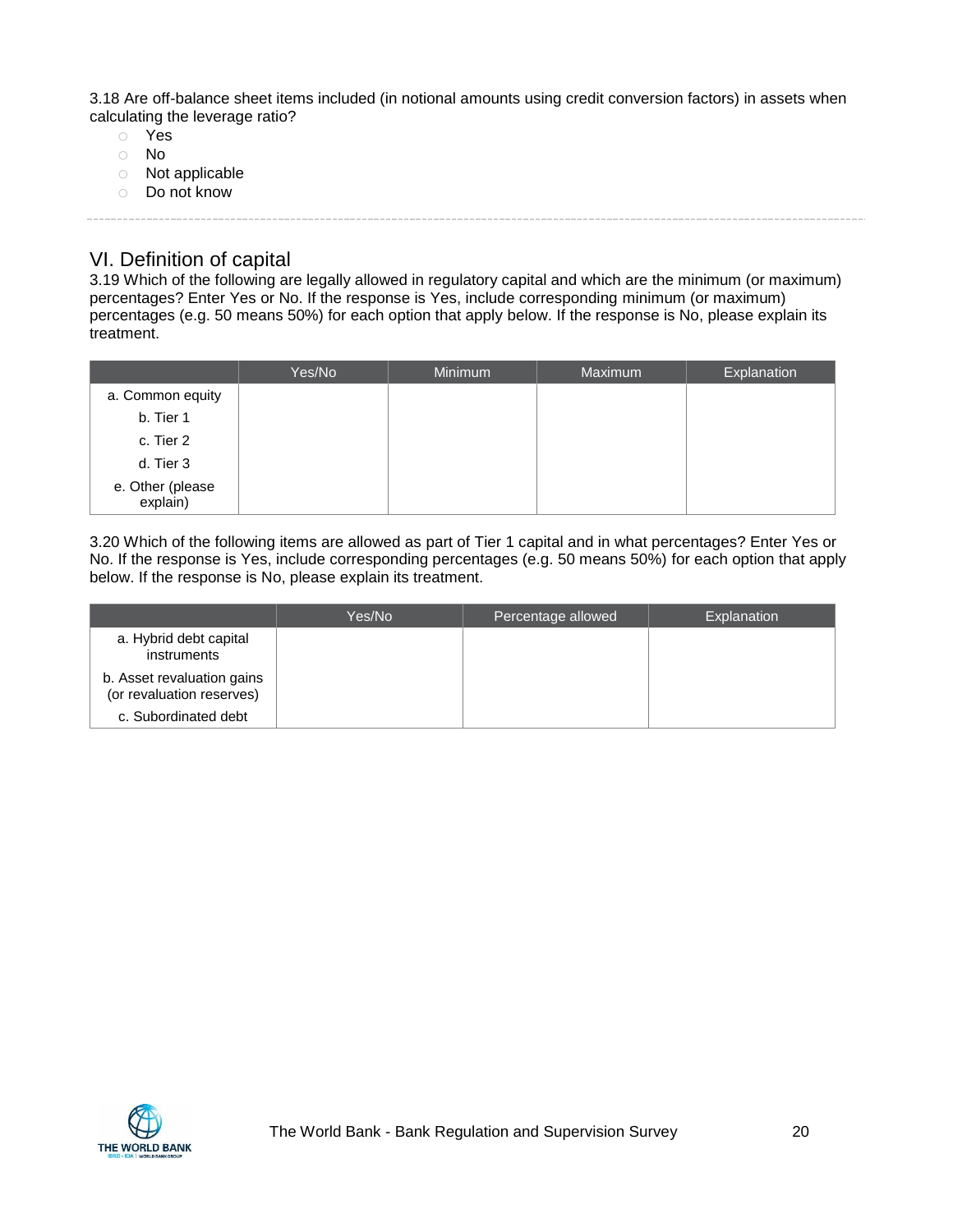3.20.1 Which of the following items are allowed as part of Tier 2 capital and in what percentages (mark all options that apply)? Enter Yes or No. If the response is Yes, include corresponding percentages (e.g. 50 means 50%) for each option that apply below. If the response is No, please explain its treatment.

|                                                                                                 | Yes/No | Percentage allowed | Explanation |
|-------------------------------------------------------------------------------------------------|--------|--------------------|-------------|
| a. Hybrid debt capital<br>instruments                                                           |        |                    |             |
| b. General provisions                                                                           |        |                    |             |
| c. Asset revaluation gains<br>(or revaluation reserves)                                         |        |                    |             |
| d. Subordinated debt                                                                            |        |                    |             |
| e. Provisions or loan-loss<br>reserves held against<br>future, presently<br>unidentified losses |        |                    |             |
| f. Difference between total<br>eligible provisions and total<br>expected loss                   |        |                    |             |

3.20.2 What fraction of revaluation gains is allowed as part of capital? Note: please provide answer in percentage (e.g. 50 means 50%).

\_\_\_\_\_\_\_\_\_\_\_\_\_\_\_\_\_\_\_\_\_\_\_\_\_\_\_\_\_\_\_\_\_\_\_\_\_\_\_\_\_\_\_\_\_\_\_\_\_\_\_\_\_\_\_\_\_\_\_\_\_\_\_\_

3.20.3 Are the following items deducted from Tier 1 regulatory capital? Enter Yes or No for each option that applies below. If the response is No, please explain its treatment.

|                                                                                                                                         | Yes/No | Explanation if No |
|-----------------------------------------------------------------------------------------------------------------------------------------|--------|-------------------|
| a. Goodwill                                                                                                                             |        |                   |
| b. Deferred tax assets                                                                                                                  |        |                   |
| c. Intangibles                                                                                                                          |        |                   |
| d. Unrealized losses in fair valued<br>exposures                                                                                        |        |                   |
| e. Investment in the capital of certain<br>banking, financial and insurance<br>entities which are outside the scope<br>of consolidation |        |                   |
| f. Cash flow hedge reserve                                                                                                              |        |                   |
| g. Shortfall of the stock of provisions<br>to expected losses                                                                           |        |                   |
| h. Gain on sale related to<br>securitisation transactions                                                                               |        |                   |
| i. Investments in own shares<br>(treasury stock)                                                                                        |        |                   |

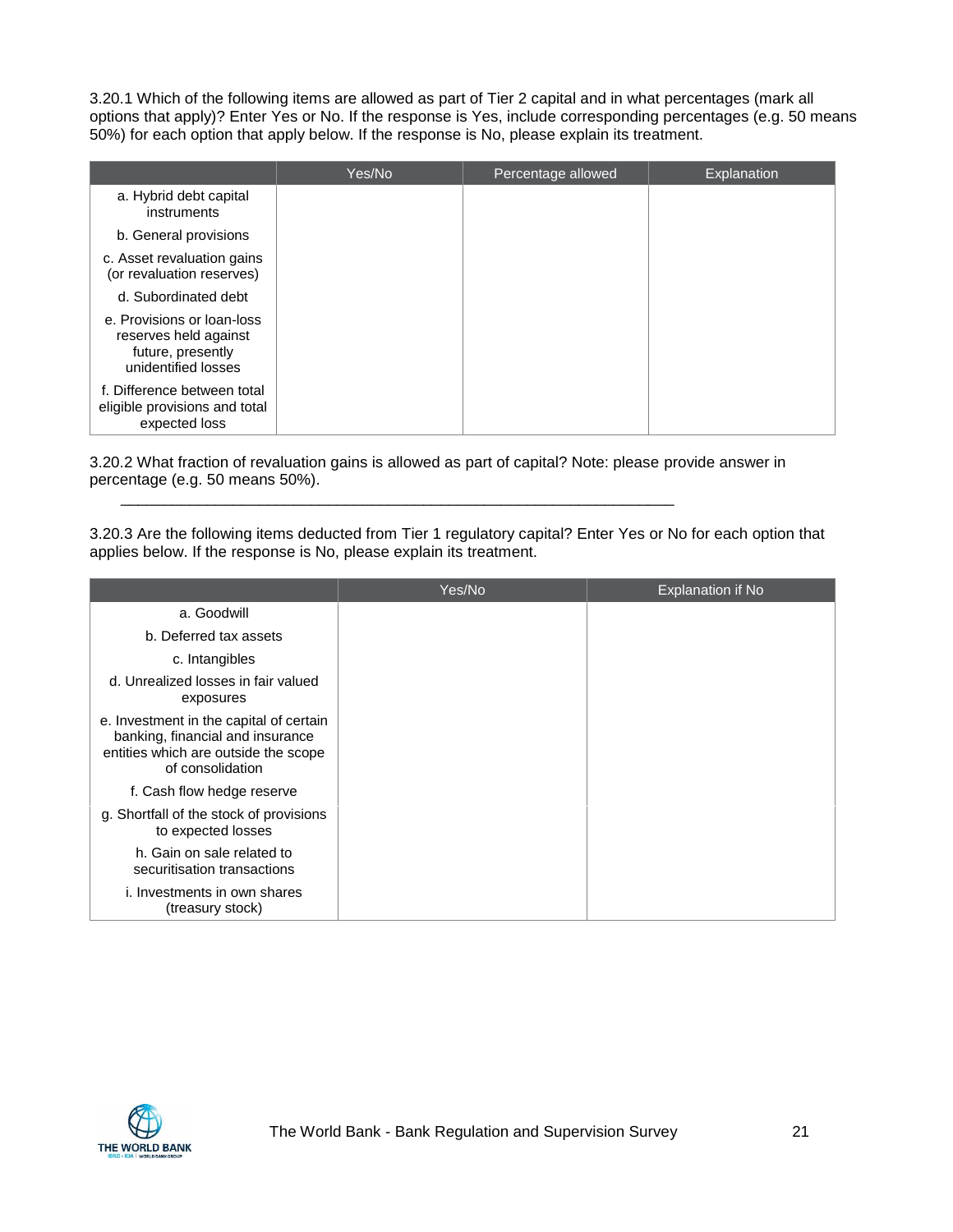3.20.4 Are the following items deducted from Tier 2 regulatory capital? Enter Yes or No for each option that applies below. If the response is No, please explain its treatment.

|                                                                                                                                         | Yes/No | <b>Explanation if No</b> |
|-----------------------------------------------------------------------------------------------------------------------------------------|--------|--------------------------|
| a. Goodwill                                                                                                                             |        |                          |
| b. Deferred tax assets                                                                                                                  |        |                          |
| c. Intangibles                                                                                                                          |        |                          |
| d. Unrealized losses in fair valued<br>exposures                                                                                        |        |                          |
| e. Investment in the capital of certain<br>banking, financial and insurance<br>entities which are outside the scope<br>of consolidation |        |                          |
| f. Cash flow hedge reserve                                                                                                              |        |                          |
| g. Shortfall of the stock of provisions<br>to expected losses                                                                           |        |                          |
| h. Gain on sale related to<br>securitisation transactions                                                                               |        |                          |
| i. Investments in own shares<br>(treasury stock)                                                                                        |        |                          |

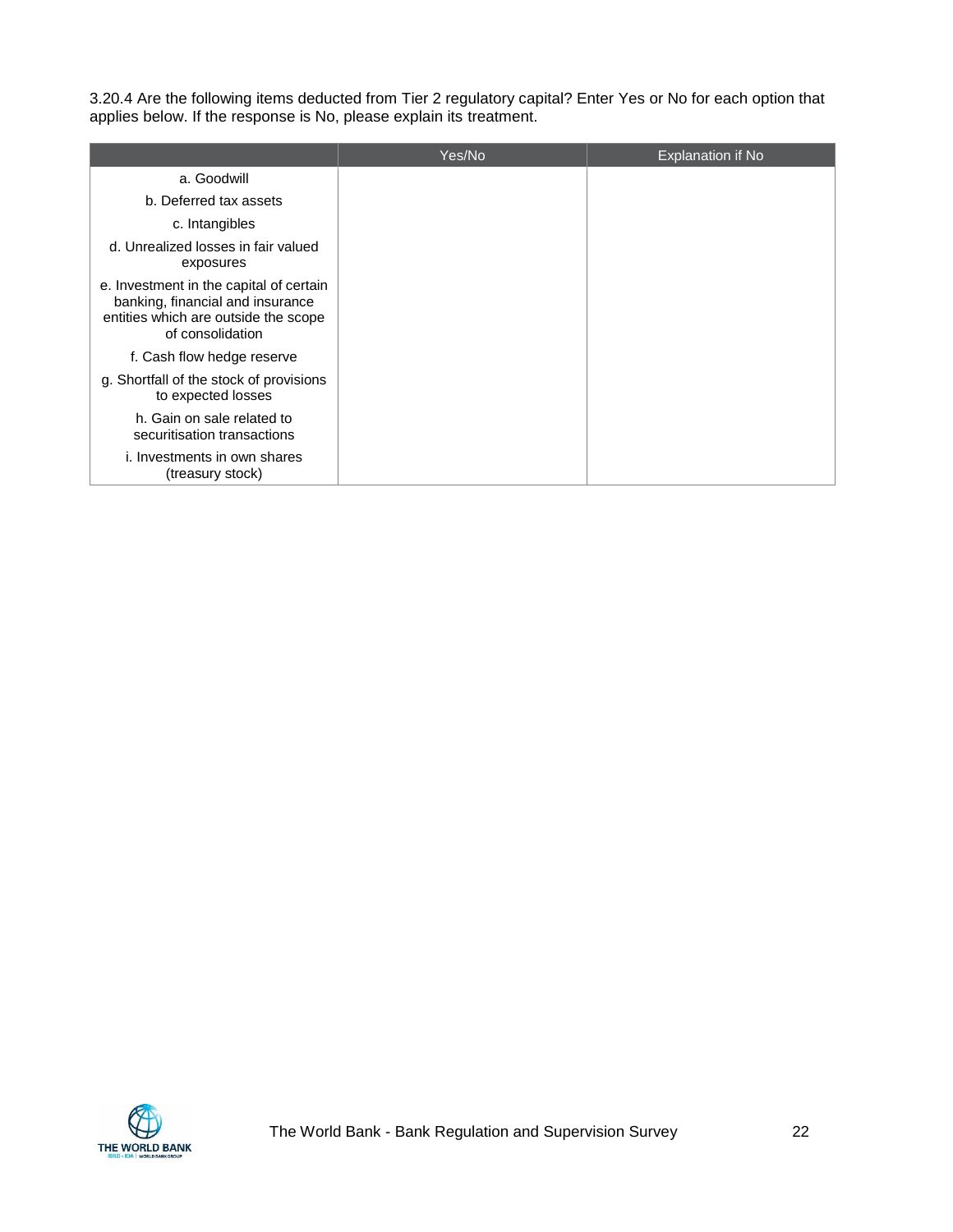# <span id="page-22-0"></span>**4 ACTIVITIES**

Notes: Use text field below for additional notes if questions in this section are not specific enough. Please remember to include number of questions to which You refer in Your notes.

> \_\_\_\_\_\_\_\_\_\_\_\_\_\_\_\_\_\_\_\_\_\_\_\_\_\_\_\_\_\_\_\_\_\_\_\_\_\_\_\_\_\_\_\_\_\_\_\_ \_\_\_\_\_\_\_\_\_\_\_\_\_\_\_\_\_\_\_\_\_\_\_\_\_\_\_\_\_\_\_\_\_\_\_\_\_\_\_\_\_\_\_\_\_\_\_\_ \_\_\_\_\_\_\_\_\_\_\_\_\_\_\_\_\_\_\_\_\_\_\_\_\_\_\_\_\_\_\_\_\_\_\_\_\_\_\_\_\_\_\_\_\_\_\_\_ \_\_\_\_\_\_\_\_\_\_\_\_\_\_\_\_\_\_\_\_\_\_\_\_\_\_\_\_\_\_\_\_\_\_\_\_\_\_\_\_\_\_\_\_\_\_\_\_

4.1 What are the conditions under which banks can engage in securities activities (e.g., brokerage, dealing on own account, portfolio management, investment advice, underwriting, venture capital activities, securitization)? (choose the most appropriate option)

o a. A full range of these activities can be conducted directly in banks

 $\circ$  b. A full range of these activities are allowed but all or some of these activities must be conducted in subsidiaries, or in another part of a common holding company or parent

 $\circ$  c. Less than the full range of activities can be conducted in banks, or subsidiaries, or in another part of a common holding company or parent

 $\circ$  d. None of these activities can be done in either banks or subsidiaries, or in another part of a common holding company or parent

- o e. Not applicable
- o f. Do not know

4.2 What are the conditions under which banks can engage in insurance activities (e.g., life and non-life insurance policies; reinsurance policies)? (choose the most appropriate option)

o a. A full range of these activities can be conducted directly in banks

o b. A full range of these activities are allowed but all or some of these activities must be conducted in subsidiaries, or in another part of a common holding company or parent

 $\circ$  c. Less than the full range of activities can be conducted in banks, or subsidiaries, or in another part of a common holding company or parent

 $\circ$  d. None of these activities can be done in either banks or subsidiaries, or in another part of a common holding company or parent

- o e. Not applicable
- o f. Do not know

4.3 What are the conditions under which banks can engage in real estate activities (e.g., selling, offering, negotiating, listing of real estate)? (choose the most appropriate option)

o a. A full range of these activities can be conducted directly in banks

o b. A full range of these activities are allowed but all or some of these activities must be conducted in subsidiaries, or in another part of a common holding company or parent

 $\circ$  c. Less than the full range of activities can be conducted in banks, or subsidiaries, or in another part of a common holding company or parent

 $\circ$  d. None of these activities can be done in either banks or subsidiaries, or in another part of a common holding company or parent

- o e. Not applicable
- o f. Do not know

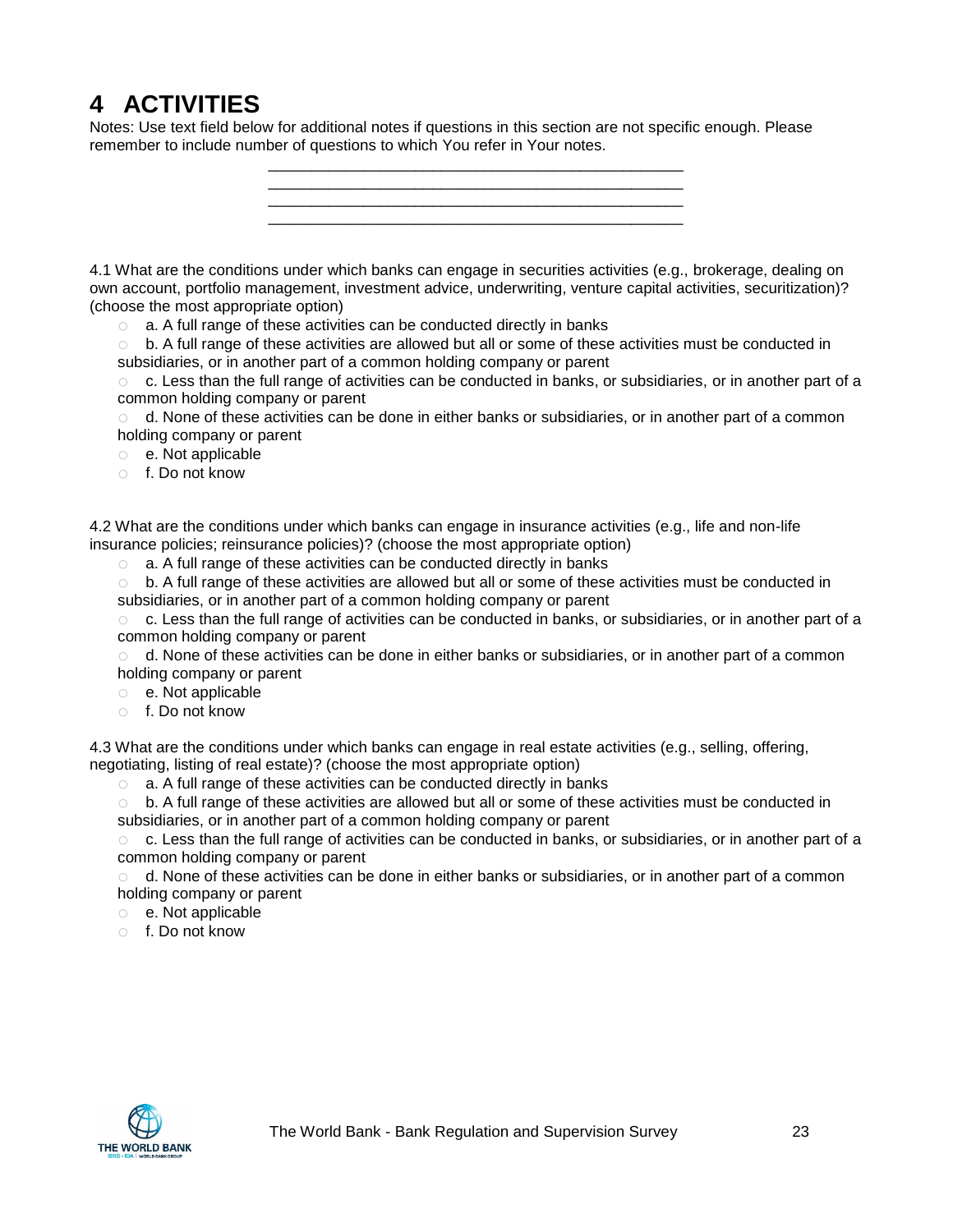4.4 What are the conditions under which banks can engage in nonfinancial businesses except those businesses that are auxiliary to banking business (e.g. IT company, debt collection company etc.)? (choose the most appropriate option)

o a. Nonfinancial activities can be conducted directly in banks

\_\_\_\_\_\_\_\_\_\_\_\_\_\_\_\_\_\_\_\_\_\_\_\_\_\_\_\_\_\_\_\_\_\_\_\_\_\_\_\_\_\_\_\_\_\_\_\_

b. Nonfinancial activities must be conducted in subsidiaries, or in another part of a common holding company or parent

 $\circ$  c. Nonfinancial activities may be conducted in subsidiaries, or in another part of a common holding company or parent, but subject to regulatory limit or approval

 $\circ$  d. None of these activities can be done in either banks or subsidiaries, or in another part of a common holding company or parent

- o e. Not applicable
- o f. Do not know

4.5 Can banks own voting shares in nonfinancial firms? Please mark the option that best characterizes the situation in your jurisdiction

 $\circ$  a. A bank may own 100% of the voting shares equity in any nonfinancial firm

 $\circ$  b. A bank may own 100% of the voting shares equity in a nonfinancial firm but ownership is limited based upon a bank's equity capital

 $\circ$  c. A bank can only acquire less than 100% of the voting shares. Please mention the maximum percentage which can be owned (e.g. 50 means 50%)

 $\circ$  d. A bank may not have any equity investment voting shares in a nonfinancial firm whatsoever

- o e. Not applicable
- o f. Do not know

4.6 In your jurisdiction, what type of financial conglomerate structures (i.e., a group where a financial institution is at the head of the group or at least one of the subsidiaries in the group is a financial institution) involving banks are allowed (select all options that apply)?

 $\Box$  a. Conglomerates whose parent is a bank

 $\Box$  b. Conglomerates whose parent is a non-bank financial institution (e.g. insurance company or securities firm)

▢ c. Conglomerates whose parent is a non-financial institution (e.g. non-operating financial holding company)

- $\Box$  d. None of the above
- ▢ e. Not applicable
- ▢ f. Do not know

4.7 Can banks undertake new activities ...

- o a. Without explicit approval
- o b. With post-facto notification to the supervisor
- o c. With ex-ante notification to the supervisor
- o d. With prior approval of the supervisor
- o e. Not applicable
- o f. Do not know

4.8 Can banks undertake activities that are not permitted through their subsidiaries (or joint ventures)?

- o Yes
- o No
- o Not applicable
- o Do not know

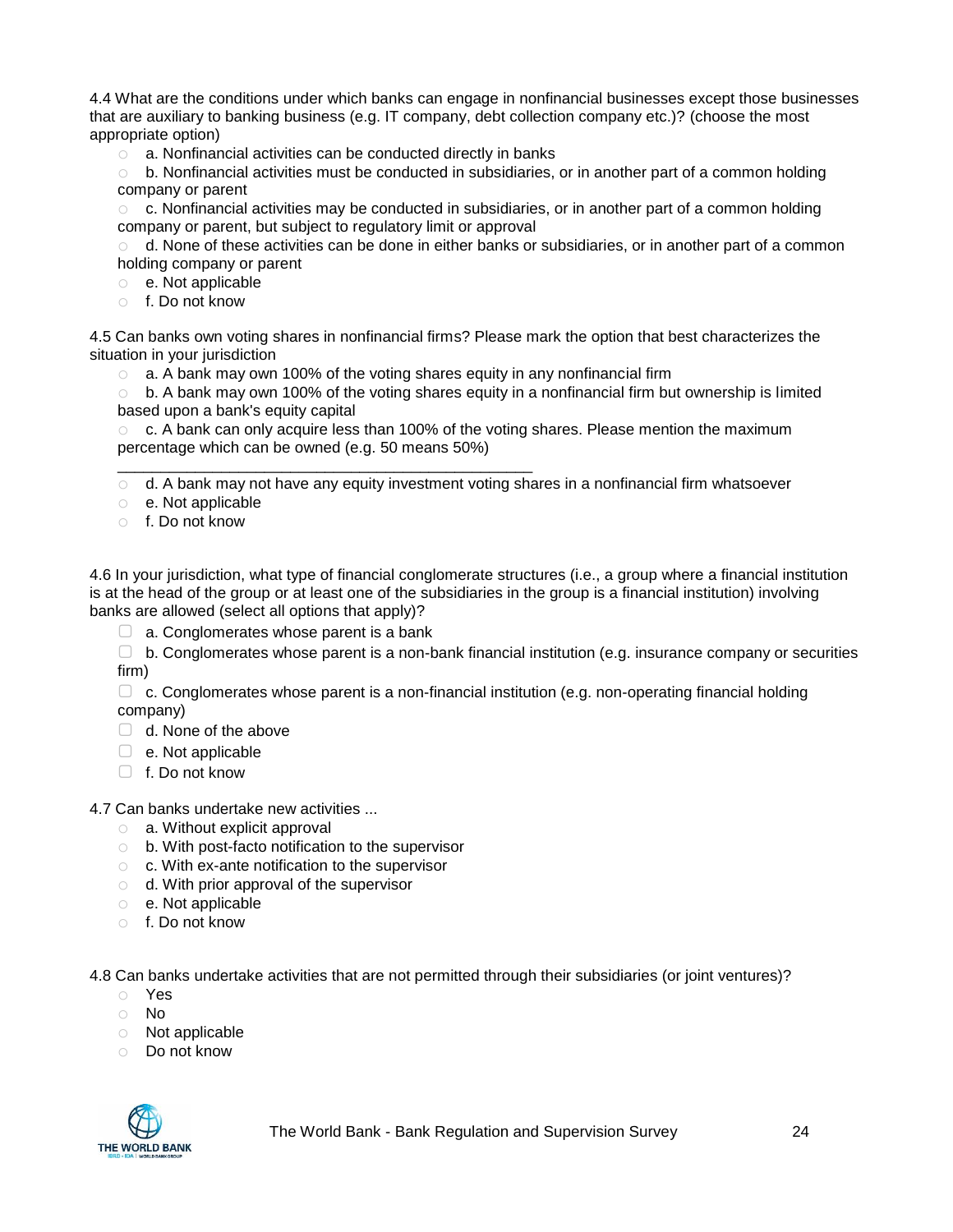#### *Display This Question:*

*If 4.8 Can banks undertake activities that are not permitted through their subsidiaries (or joint ve... = Yes*

#### 4.8.1 Does this happen ...

- o a. Without explicit approval
- o b. With post-facto notification to the supervisor
- o c. With ex-ante notification to the supervisor
- o d. With prior approval of the supervisor
- o e. Do not know

#### 4.9 Do all of the same restrictions on activities apply to both domestic and foreign banks?

- o Yes
- o No (please explain the difference) \_\_\_\_\_\_\_\_\_\_\_\_\_\_\_\_\_\_\_\_\_\_\_\_\_\_\_\_\_\_\_\_\_\_\_\_\_\_\_\_\_\_\_\_\_\_\_\_
- o Not applicable
- o Do not know

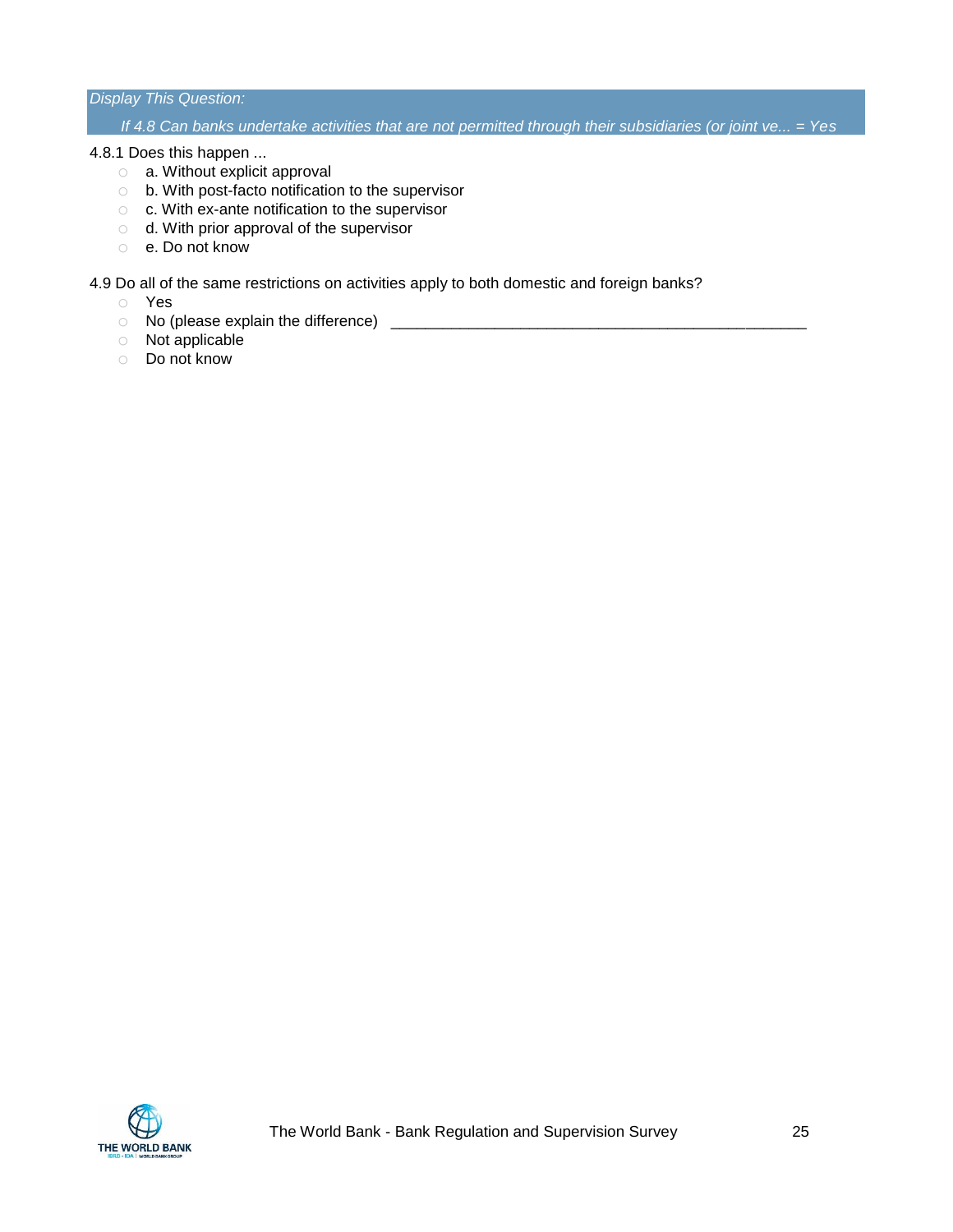# <span id="page-25-0"></span>**5 EXTERNAL AUDITING REQUIREMENTS**

Notes: Use text field below for additional notes if questions in this section are not specific enough. Please remember to include number of questions to which You refer in Your notes.

> \_\_\_\_\_\_\_\_\_\_\_\_\_\_\_\_\_\_\_\_\_\_\_\_\_\_\_\_\_\_\_\_\_\_\_\_\_\_\_\_\_\_\_\_\_\_\_\_ \_\_\_\_\_\_\_\_\_\_\_\_\_\_\_\_\_\_\_\_\_\_\_\_\_\_\_\_\_\_\_\_\_\_\_\_\_\_\_\_\_\_\_\_\_\_\_\_

> \_\_\_\_\_\_\_\_\_\_\_\_\_\_\_\_\_\_\_\_\_\_\_\_\_\_\_\_\_\_\_\_\_\_\_\_\_\_\_\_\_\_\_\_\_\_\_\_

# <span id="page-25-1"></span>I. Appointment and dismissal of auditors

5.1 Is an audit by a professional external auditor required for all banks in your jurisdiction?

- o Yes
- o No
- o Not applicable
- o Do not know

#### *Display This Question:*

*If 5.1 Is an audit by a professional external auditor required for all banks in your jurisdiction? = Yes*

- 5.1.1 Does the external auditor have to (select all options that apply) ...
	- $\Box$  a. Obtain a professional certification or pass a specific exam to qualify as such
	- $\Box$  b. Register with an appropriate public and/or professional body
	- $\Box$  c. Have a minimum required bank auditing experience
	- $\Box$  d. Be approved or reviewed by the supervisor (e.g. by having a pre-defined list of approved auditors or
	- by providing written approval)
	- □ e. None of the above
	- ▢ f. Do not know

#### *Display This Question:*

*If 5.1 Is an audit by a professional external auditor required for all banks in your jurisdiction? = Yes*

5.1.2 Are specific requirements for the extent or nature of the audit spelled out?

- o Yes
- o No
- o Not applicable
- o Do not know

5.2 Are there mandatory rotation requirements (i.e. limits on the number of consecutive years audited) in place for the …

- $\Box$  a. Lead auditor (engagement/concurring partner)
- ▢ b. Auditing firm
- $\Box$  c. None of the above
- $\Box$  d. Not applicable
- ▢ e. Do not know

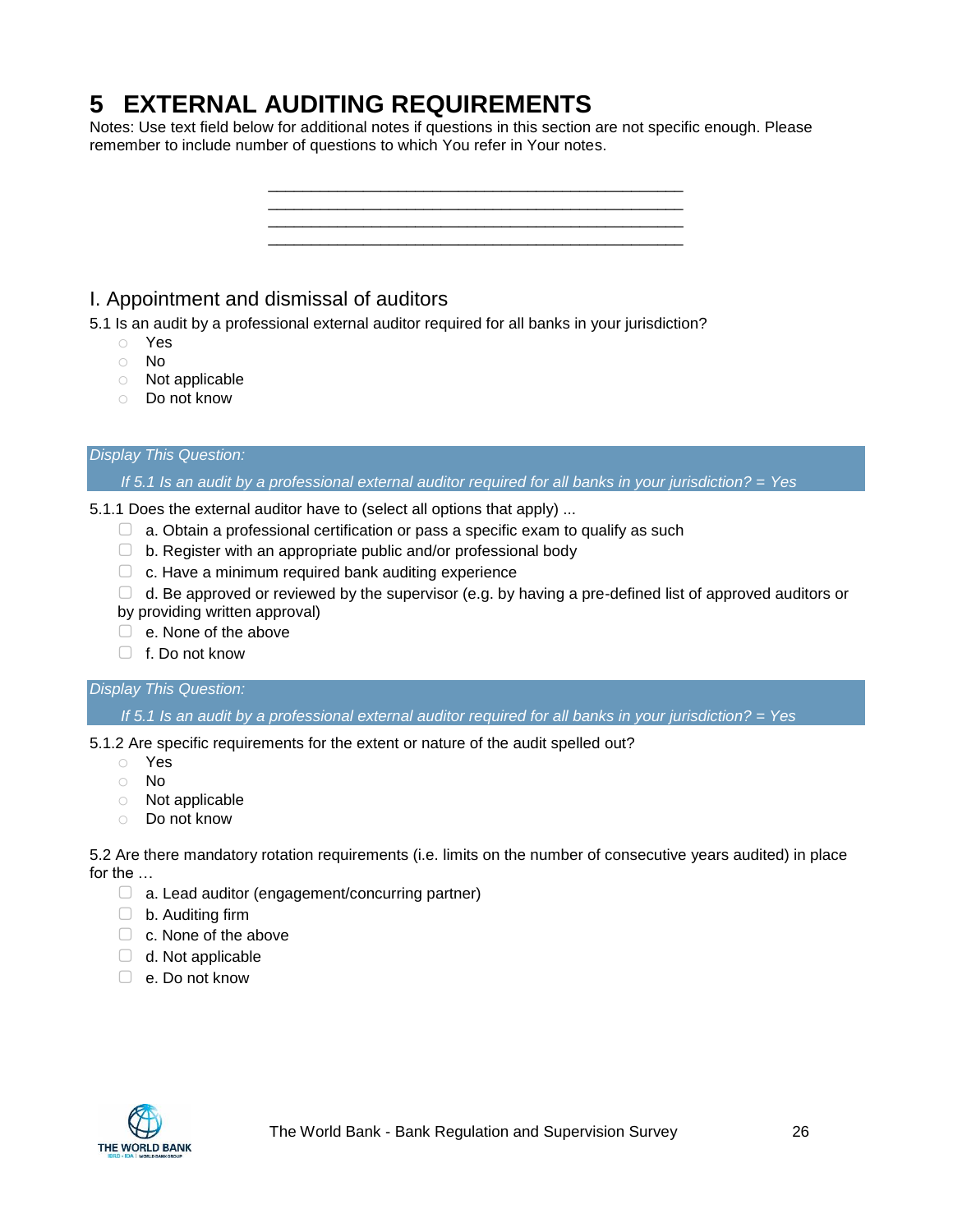5.3 Are banks required to promptly report to the banking supervisor any change of external auditor and the reasons for the change?

- o Yes
- o No
- o Not applicable
- o Do not know

5.4 Are banks required to nominate more than one external auditor?

- o Yes
- o No
- o Not applicable
- o Do not know

5.5 Can the bank supervisor (select all options that apply) …

- □ a. Remove a bank's external auditor
- ▢ b. Prosecute a bank's external auditor for negligence, fraud, or collusion
- $\Box$  c. Black list a bank's external auditor from performing future bank audits
- $\Box$  d. None of the above
- ▢ e. Not applicable
- □ f. Do not know

### <span id="page-26-0"></span>II. Auditing standards - scope of work

5.6 Do laws or regulations require auditors to conduct their audits in accordance with International Standards on Auditing (ISA)?

- o Yes
- o No
- o Not applicable
- o Do not know

5.7 Do regulations explicitly prohibit auditing firms from providing non-audit services to the banks whose financial accounts they audit?

- o Yes
- o No
- o Not applicable
- o Do not know

### <span id="page-26-1"></span>III. Audit findings and reports

5.8 Is the audit report on the financial statements of a bank required to be publicly disclosed together with these financial statements?

- o Yes
- o No
- o Not applicable
- o Do not know

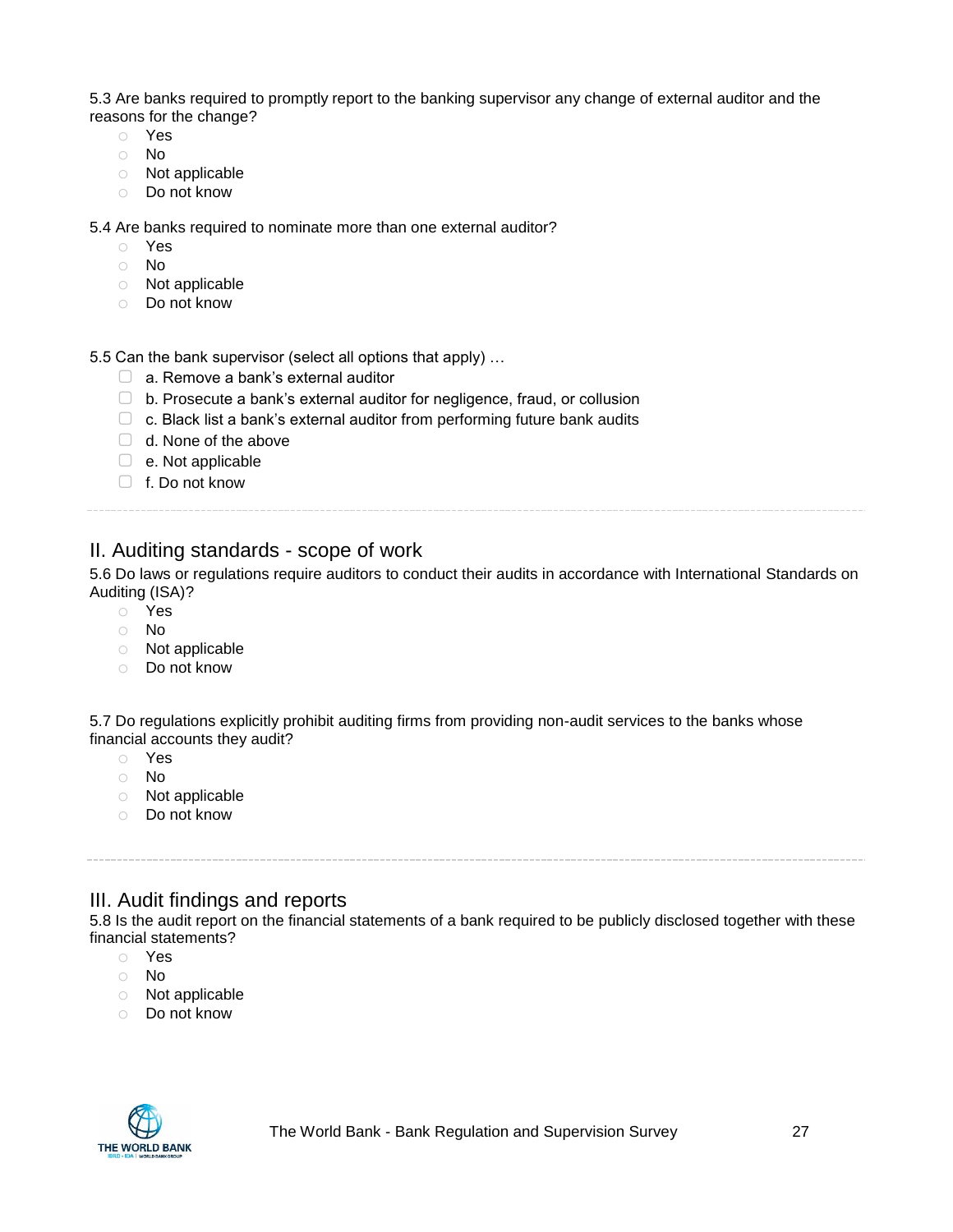5.9 Do supervisors receive a copy of the following (select all options that apply) ….

- $\Box$  a. The auditor's report on the financial statements
- ▢ b. The auditor's letter to bank management
- $\Box$  c. Other communication to the audit committee
- □ d. None of the above
- $\Box$  e. Not applicable
- ▢ f. Do not know

5.10 Are auditors required to promptly inform banking supervisors when they intend to issue qualified opinions on the accounts?

- o Yes
- o No
- o Not applicable
- o Do not know

5.10.1 Are auditors required to promptly inform banking supervisors when they identify information that could affect the safety and soundness of a bank?

- o Yes
- o No
- o Not applicable
- o Do not know

5.11 Are auditors required to communicate directly to the supervisory agency any presumed involvement of bank directors or senior managers in illicit activities, fraud, or insider abuse?

- o Yes
- o No
- o Not applicable
- o Do not know

### <span id="page-27-0"></span>IV. Relationship between the banking supervisor and external auditor

5.12 Does the banking supervisor have the right to meet with the external auditors and discuss their report without the approval of the bank (choose the most appropriate option)?

- o a. No
- o b. Yes, it happens on a regular basis
- o c. Yes, it happens on an exceptional basis
- o d. Not applicable
- o e. Do not know

5.13 Are external auditors subject to independent oversight by (select all options that apply) …

- ▢ a. Ministry of Finance or other government department
- $\Box$  b. Specialized public entity (e.g. independent audit regulator)
- $\Box$  c. Banking supervisory agency
- $\Box$  d. Other
- □ e. None of the above
- ▢ f. Not applicable
- $\Box$  g. Do not know

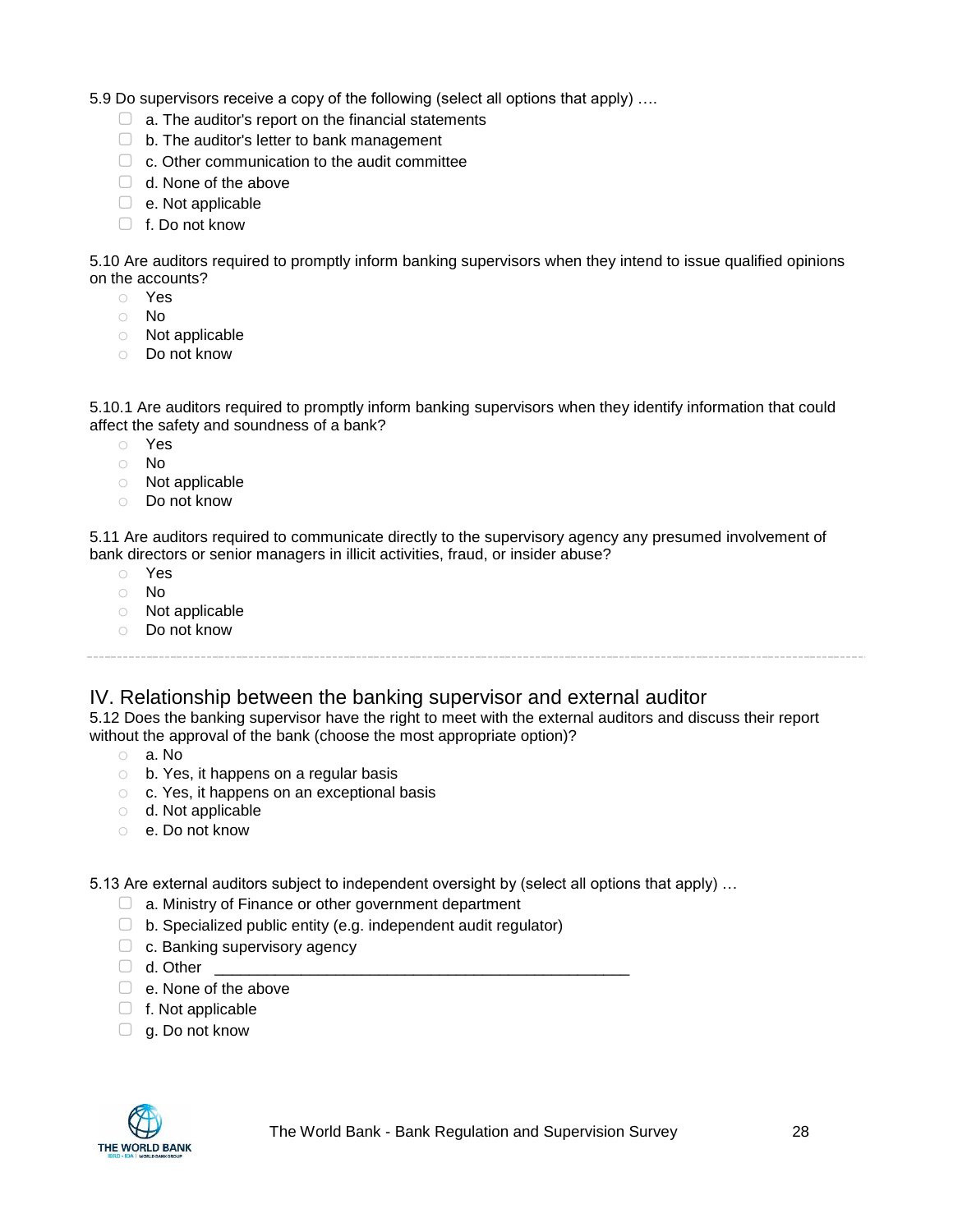5.14 In cases where the supervisor identifies that the bank has received an inadequate audit, does the supervisor have the powers to take actions against (select all options that apply) …

- □ a. The bank
- $\Box$  b. The external auditor
- □ c. None of the above
- $\Box$  d. Not applicable
- ▢ e. Do not know

5.14.1 How many actions have been taken by the supervisor in the past 6 years (2011-2016) against:

- $\Box$  a. The bank (total number)  $\Box$
- $\Box$  b. The external auditor (total number)
- $\Box$  c. Not applicable
- □ d. Do not know

5.15 Do supervisors delegate part of their supervisory tasks to external auditors (choose the most appropriate option)?

- o a. No
- o b. Yes, as part of the regular supervisory process
- o c. Yes, on an exceptional basis
- o d. Not applicable
- o e. Do not know

5.16 Among the ten biggest banks in your country - or all banks if total number is less than ten - what percentage is audited by internationally recognized accounting firms (e.g., PwC, KPMG, E&Y, Deloitte) as of end of 2016? Note: please provide answer in percentage (e.g. 50 means 50%).

- o 0
- o 10
- o 20
- o 30
- $\circ$  40
- o 50
- o 60
- o 70
- o 80
- o 90
- $\circ$  100

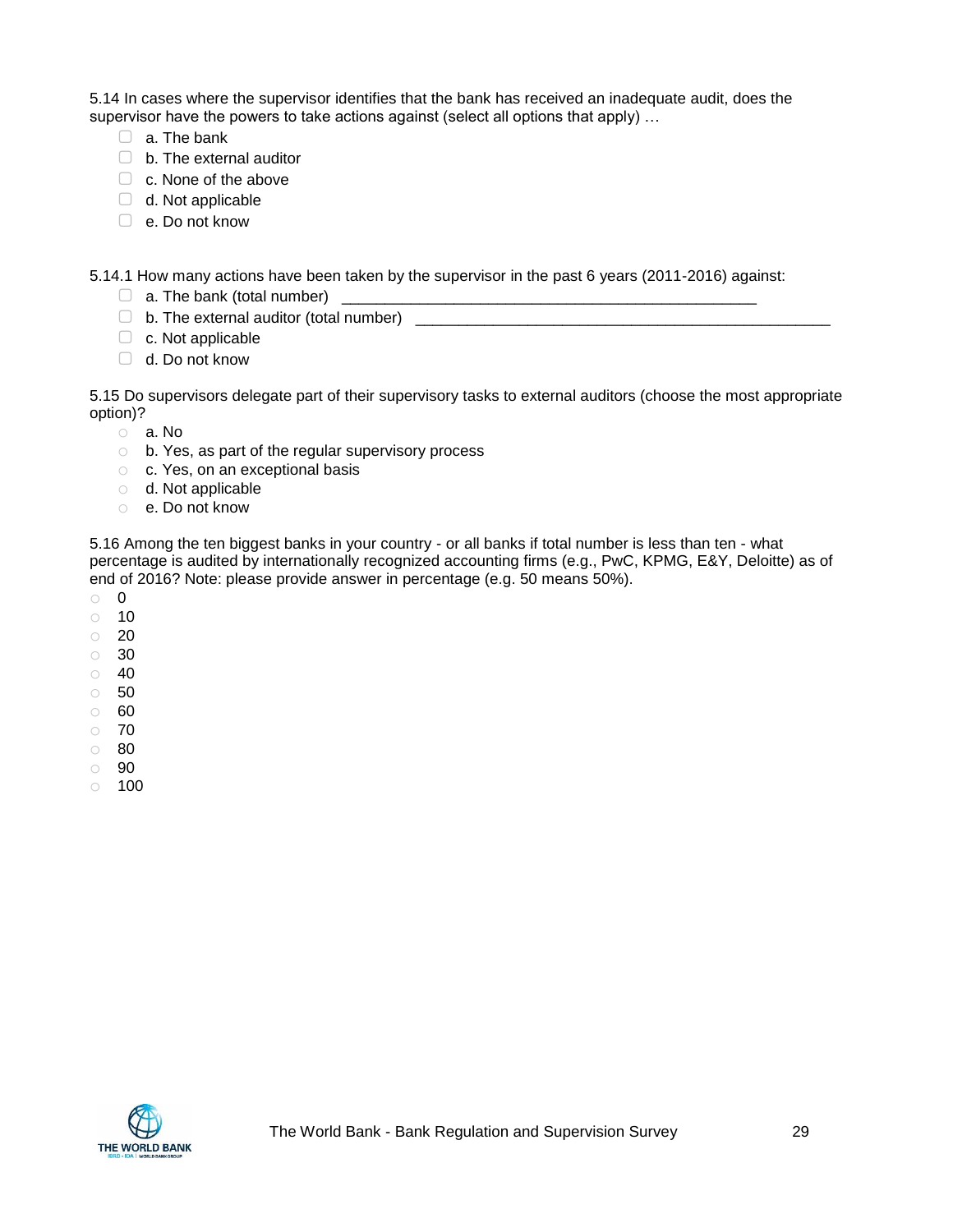# <span id="page-29-0"></span>**6 BANK GOVERNANCE**

Notes: Use text field below for additional notes if questions in this section are not specific enough. Please remember to include number of questions to which You refer in Your notes.

> \_\_\_\_\_\_\_\_\_\_\_\_\_\_\_\_\_\_\_\_\_\_\_\_\_\_\_\_\_\_\_\_\_\_\_\_\_\_\_\_\_\_\_\_\_\_\_\_ \_\_\_\_\_\_\_\_\_\_\_\_\_\_\_\_\_\_\_\_\_\_\_\_\_\_\_\_\_\_\_\_\_\_\_\_\_\_\_\_\_\_\_\_\_\_\_\_ \_\_\_\_\_\_\_\_\_\_\_\_\_\_\_\_\_\_\_\_\_\_\_\_\_\_\_\_\_\_\_\_\_\_\_\_\_\_\_\_\_\_\_\_\_\_\_\_ \_\_\_\_\_\_\_\_\_\_\_\_\_\_\_\_\_\_\_\_\_\_\_\_\_\_\_\_\_\_\_\_\_\_\_\_\_\_\_\_\_\_\_\_\_\_\_\_

6.1 Have you issued specific guidelines or requirements that explicitly address the following areas in the governance of banks (select all options that apply)?

|                                                                                                                                          | Mandatory           | Comply or explain | Voluntary           | Not covered |
|------------------------------------------------------------------------------------------------------------------------------------------|---------------------|-------------------|---------------------|-------------|
| a. Establishment of Audit<br>Committee                                                                                                   | $\circ$             | $\circ$           | $\circ$             | $\bigcirc$  |
| b. Establishment of<br><b>Compensation Committee</b>                                                                                     | $\circlearrowright$ | $\bigcirc$        | $\bigcirc$          | $\bigcirc$  |
| c. Requirement for a majority of<br>independent directors in Board                                                                       | $\circlearrowright$ | $\bigcirc$        | $\bigcirc$          | $\bigcirc$  |
| d. Requirement for a majority of<br>independent directors in Audit<br>and Compensation Committees                                        | $\bigcirc$          | $\bigcirc$        | $\bigcirc$          | $\bigcirc$  |
| e. Structure of remuneration<br>packages for Board directors<br>and senior management                                                    | $\circlearrowright$ | $\bigcirc$        | $\bigcirc$          | $\bigcirc$  |
| f. Public disclosure of<br>remuneration packages for<br>Board directors and senior<br>management                                         | $\circlearrowright$ | $\bigcirc$        | $\bigcirc$          | $\bigcirc$  |
| g. Board directors' responsibility<br>for accurate and truthful<br>financial and regulatory<br>reporting, including public<br>disclosure | $\circ$             | $\bigcirc$        | $\circlearrowright$ | $\bigcirc$  |
| h. Separation of the roles of<br>CEO and Board chairperson                                                                               | $\circ$             | $\bigcirc$        | $\circ$             | $\bigcirc$  |
| i. Provisions covering related<br>party transactions                                                                                     | $\circ$             | $\bigcirc$        | $\bigcirc$          | $\bigcirc$  |
| j. Provisions covering related<br>party exposures                                                                                        | $\circ$             | $\circ$           | $\circ$             | $\bigcirc$  |
| k. Fit and proper requirements<br>for significant shareholders                                                                           | $\circ$             | $\bigcirc$        | $\bigcirc$          | $\bigcirc$  |
| I. Fit and proper requirements<br>for Board and senior<br>management                                                                     | $\circlearrowright$ | $\bigcirc$        | $\bigcirc$          | $\bigcirc$  |
| m. Existence of independent<br>risk management function<br>within the bank                                                               | $\bigcirc$          | $\bigcirc$        | $\bigcirc$          | $\bigcirc$  |
| n. Not applicable                                                                                                                        | $\circ$             | $\circ$           | $\circ$             | $\circ$     |
| o. Do not know                                                                                                                           | $\circlearrowright$ | $\bigcirc$        | $\bigcirc$          | $\bigcirc$  |

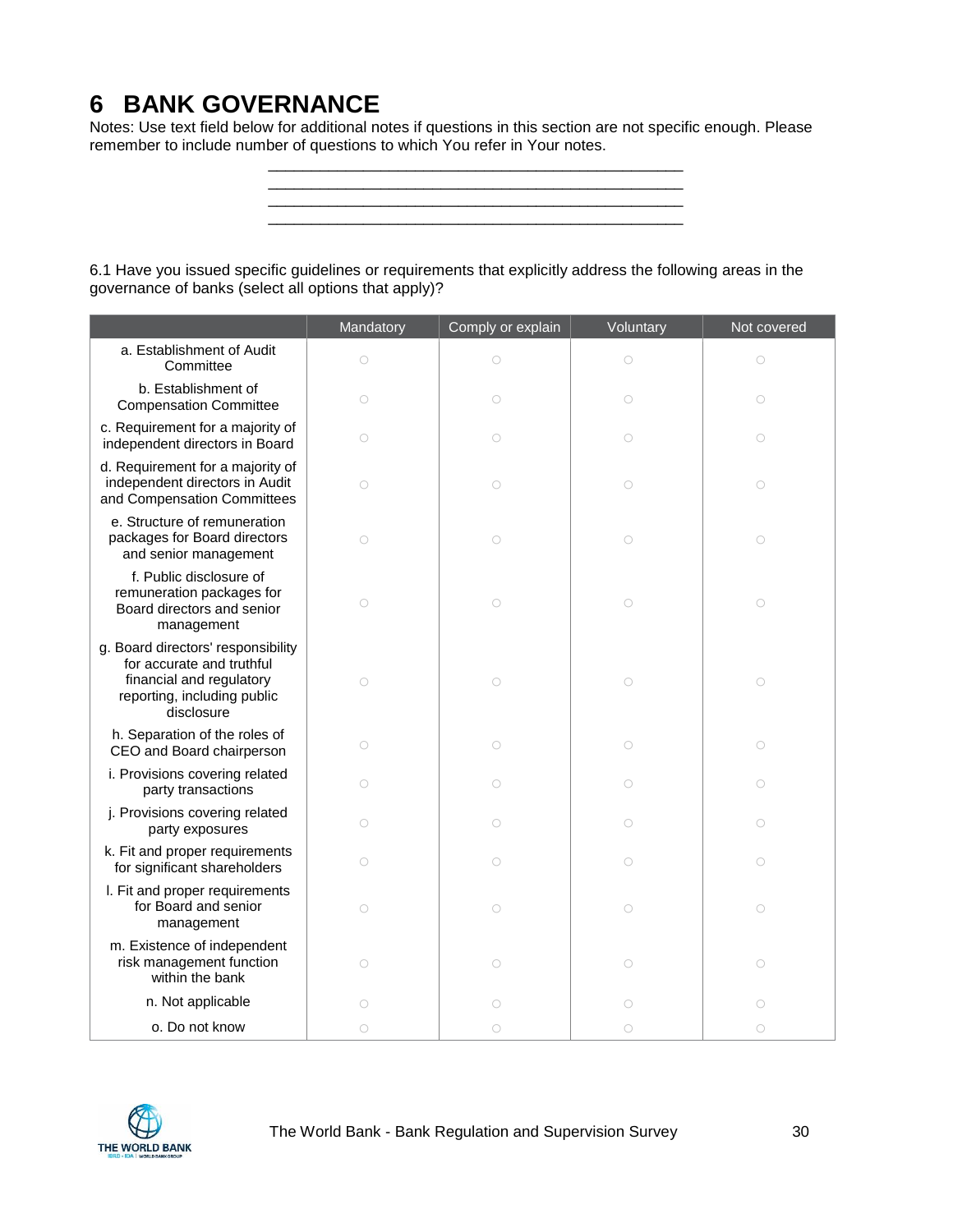6.2 Do all the above guidelines or requirements apply uniformly to (select all options that apply) ...

- □ a. Commercial banks
- ▢ b. State-owned commercial banks
- □ c. State-owned development banks
- $\Box$  d. Mutual banks
- □ e. Foreign banks
- ▢ f. Bank-holding companies
- $\Box$  g. All banks
- ▢ h. None of the above
- $\Box$  i. Not applicable
- $\Box$  j. Do not know

6.3 How many enforcement actions (i.e., actions taken under the authority of banking laws and regulations which can be enforced through the judiciary system) have you taken over the past 6 years (2011-2016) based on a breach of any of the above bank governance requirements?

6.4 Does the supervisor exercise approval authority with respect to the appointment of (select all options that apply) …...

\_\_\_\_\_\_\_\_\_\_\_\_\_\_\_\_\_\_\_\_\_\_\_\_\_\_\_\_\_\_\_\_\_\_\_\_\_\_\_\_\_\_\_\_\_\_\_\_\_\_\_\_\_\_\_\_\_\_\_\_\_\_\_\_

- ▢ a. Board directors
- □ b. Senior bank management
- □ c. None of the above
- $\Box$  d. Not applicable
- ▢ e. Do not know

6.5 Is the remuneration or compensation of the following individuals evaluated as part of the supervisory process to ensure that they do not lead to excessive risk-taking (select all options that apply)?

- ▢ a. Board directors
- □ b. Senior bank management
- $\Box$  c. Other bank staff (e.g. traders)
- $\Box$  d. None of the above
- $\Box$  e. Not applicable
- ▢ f. Do not know

#### *Display This Question:*

*If 6.5 Is the remuneration or compensation of the following individuals evaluated as part of the sup... = a. Board directors*

*Or 6.5 Is the remuneration or compensation of the following individuals evaluated as part of the sup... = b. Senior bank management*

*Or 6.5 Is the remuneration or compensation of the following individuals evaluated as part of the sup... = c. Other bank staff (e.g. traders)*

6.5.1 Does the supervisory agency have the authority to take regulatory action when it considers that the remuneration or compensation is excessive?

- o Yes
- o No
- o Do not know

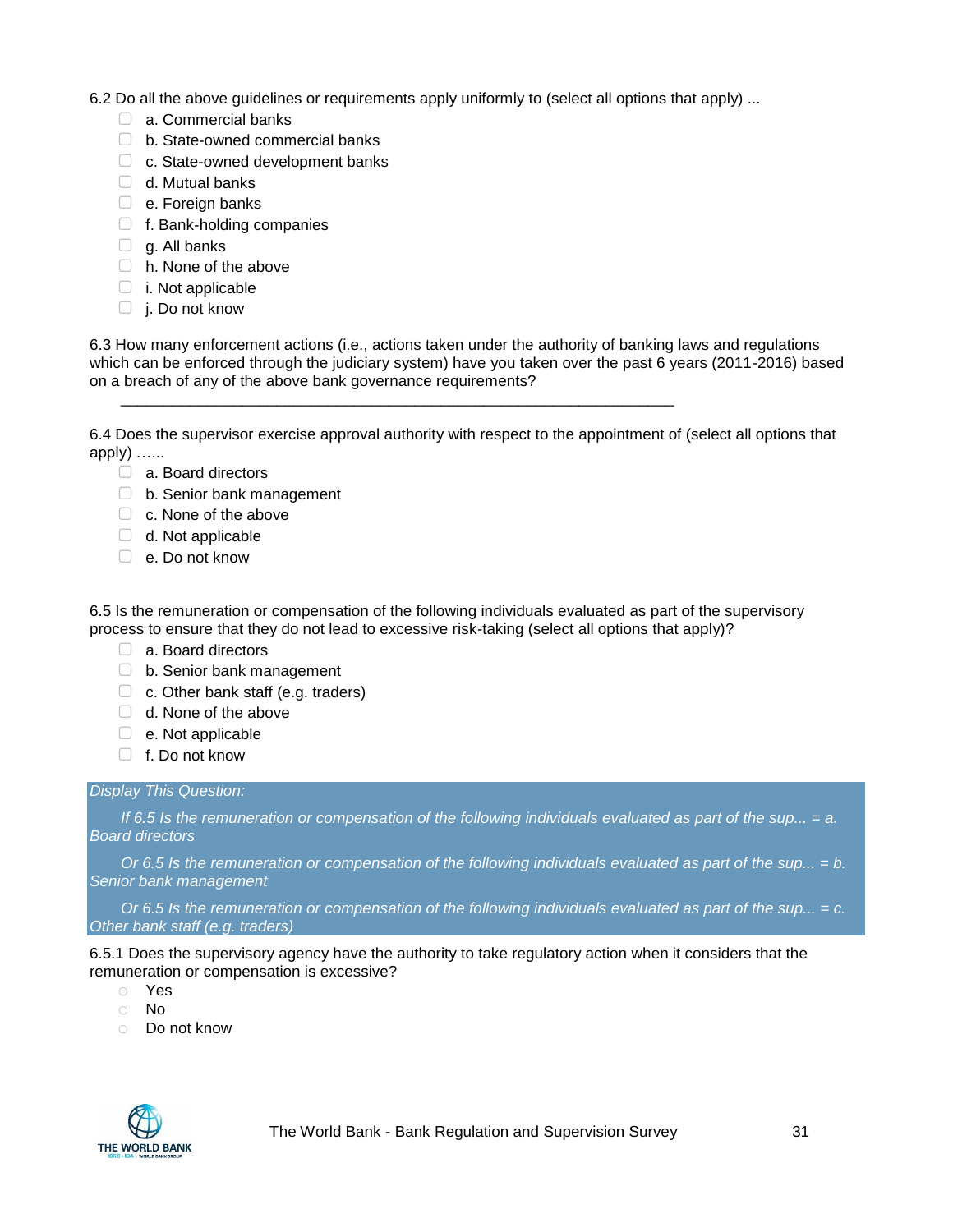6.6 Does the regulatory definition of related parties include the following (select all options that apply) …

- □ a. Significant/controlling shareholders
- ▢ b. Board directors
- ▢ c. Relatives of significant/controlling shareholders and board directors
- $\Box$  d. Business interests of significant/controlling shareholders, board directors, and their relatives
- ▢ e. Bank's subsidiaries
- $\Box$  f. Senior management and key staff
- $\Box$  g. Business interests of senior management and key staff, and their relatives

 $\Box$  h. Any party (including their subsidiaries, affiliates and special purpose entities) that the bank exerts control over or that exerts control over the bank

- ▢ i. None of the above
- ▢ j. Not applicable
- $\Box$  k. Do not know

#### 6.7 Is there a regulatory limit on related party exposures?

- o Yes
- o No
- o Not applicable
- o Do not know

#### *Display This Question:*

*If 6.7 Is there a regulatory limit on related party exposures? = Yes*

6.7.1 What is the limit as a percentage of a bank's regulatory capital? Note: please provide answer in percentage (e.g. 50 means 50%).

6.8 Have you introduced changes to the bank governance framework in your country as a result of the 2007- 2009 global financial crisis (select all options that apply)?

- $\Box$  a. New requirements on executive compensation
- ▢ b. Independence of the Board
- □ c. Chief risk officer direct reporting line to the Board or Board Committee

\_\_\_\_\_\_\_\_\_\_\_\_\_\_\_\_\_\_\_\_\_\_\_\_\_\_\_\_\_\_\_\_\_\_\_\_\_\_\_\_\_\_\_\_\_\_\_\_\_\_\_\_\_\_\_\_\_\_\_\_\_\_\_\_

- □ d. Existence of a Board risk committee
- $\Box$  e. Other (please explain)
- □ f. None of the above
- $\Box$  g. Not applicable
- ▢ h. Do not know

6.9 Can the banking supervisor agency (select all options that apply) …

 $\Box$  a. Blacklist "unfit/not proper" shareholders, board members or senior management from holding any position or stake in any bank

- $\Box$  b. Remove board members and senior management from banks who are found to be unfit/not proper
- $\Box$  c. Require banks to obtain supervisors' prior approval or no-objection for appointment of "Key staff"
- (e.g., chief risk officer, chief operating officer, chief financial officer)
- $\Box$  d. None of the above
- $\Box$  e. Not applicable
- $\Box$  f. Do not know

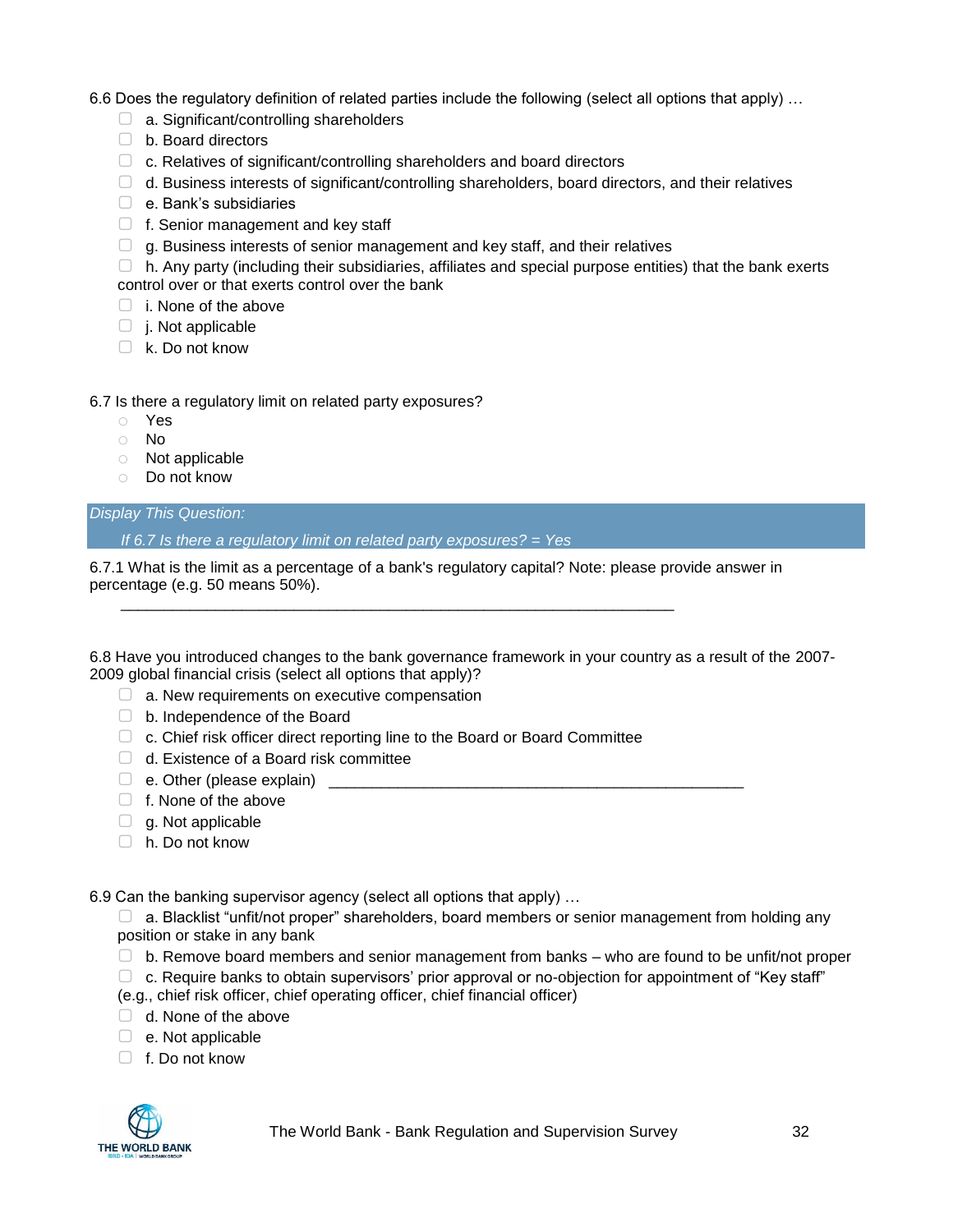# <span id="page-32-0"></span>**7 LIQUIDITY & DIVERSIFICATION REQUIREMENTS**

Notes: Use text field below for additional notes if questions in this section are not specific enough. Please remember to include number of questions to which You refer in Your notes.



### <span id="page-32-1"></span>I. Risk concentrations

- 7.1 Are banks limited in their lending to a single borrower or a group of interconnected counterparties?
	- o Yes
	- o No
	- o Not applicable
	- o Do not know

#### *Display This Question:*

*If 7.1 Are banks limited in their lending to a single borrower or a group of interconnected counterp... = Yes*

7.1.1 What is the limit as a percentage of a bank's regulatory capital? Note: please provide answer in percentage (e.g. 50 means 50%).

\_\_\_\_\_\_\_\_\_\_\_\_\_\_\_\_\_\_\_\_\_\_\_\_\_\_\_\_\_\_\_\_\_\_\_\_\_\_\_\_\_\_\_\_\_\_\_\_\_\_\_\_\_\_\_\_\_\_\_\_\_\_\_\_

#### *Display This Question:*

*If 7.1 Are banks limited in their lending to a single borrower or a group of interconnected counterp... = Yes*

7.1.2 Are there any exempted items (e.g. cash secured lending, government or government guaranteed lending etc.) in applying the limits?

- o Yes
- o No
- o Do not know

7.2 Which of the following items are included in the computation of single exposures (select all options that apply) …

- □ a. Off-balance sheet exposures at nominal value
- $\Box$  b. Off-balance sheet exposures at credit equivalent value by applying conversion factors
- ▢ c. Exposures arising from guarantees issued in bank's favor
- □ d. None of the above
- $\Box$  e. Not applicable
- ▢ f. Do not know

7.3 Are there any regulatory rules or supervisory guidelines regarding asset diversification?

- o Yes
- o No
- o Not applicable
- o Do not know

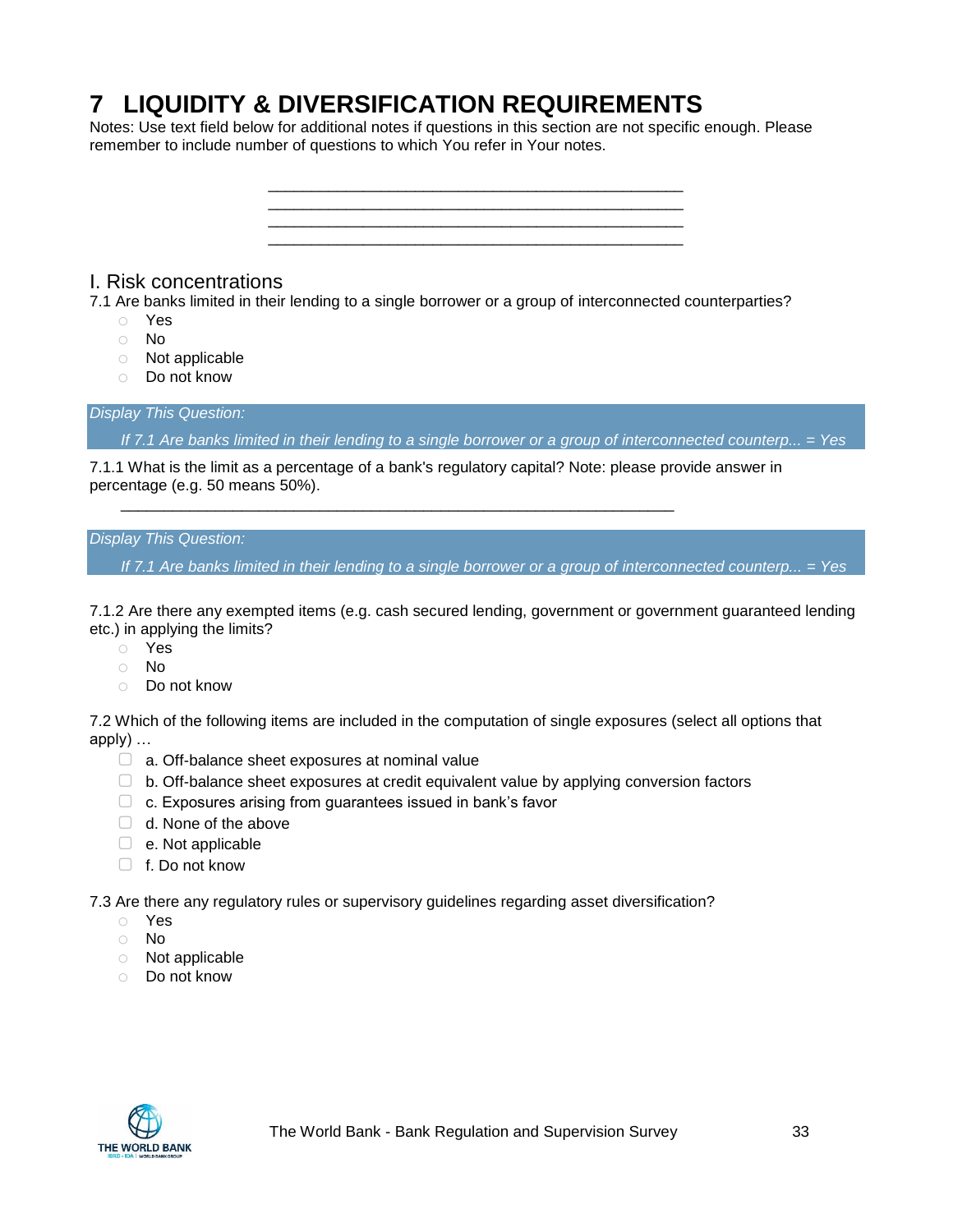#### *Display This Question:*

#### *If 7.3 Are there any regulatory rules or supervisory guidelines regarding asset diversification? = Yes*

#### 7.3.1 Are there limits in place for (select all options that apply) …

- □ a. Product concentration
- □ b. Portfolio concentration
- □ c. Economic sector concentration
- □ d. Geographic concentration
- □ e. Liability side concentration
- $\Box$  f. Concentration arising through collateral
- $\Box$  g. None of the above
- ▢ h. Do not know

#### 7.4 Are banks prohibited from making loans abroad?

- o Yes
- o No
- o Not applicable
- o Do not know

### <span id="page-33-0"></span>II. Regulatory liquidity requirements

7.5 Are there regulatory rules or supervisory guidelines regarding the following aspects of banks' liquidity management (select all options that apply)?

- $\Box$  a. Diversification of funding sources
- $\Box$  b. Contingency funding plans
- □ c. Stress testing
- $\Box$  d. None of the above
- ▢ e. Not applicable
- ▢ f. Do not know

#### *Display This Question:*

*If 7.5 Are there regulatory rules or supervisory guidelines regarding the following aspects of banks... = a. Diversification of funding sources*

*Or 7.5 Are there regulatory rules or supervisory guidelines regarding the following aspects of banks... = b. Contingency funding plans*

*Or 7.5 Are there regulatory rules or supervisory guidelines regarding the following aspects of banks... = c. Stress testing*

7.5.1 Do the regulatory rules apply for domestic branches and subsidiaries of foreign banks (select all options that apply)?

- $\Box$  a. Diversification of funding sources
- □ b. Contingency funding plans
- ▢ c. Stress testing
- ▢ d. None of the above
- ▢ e. Do not know

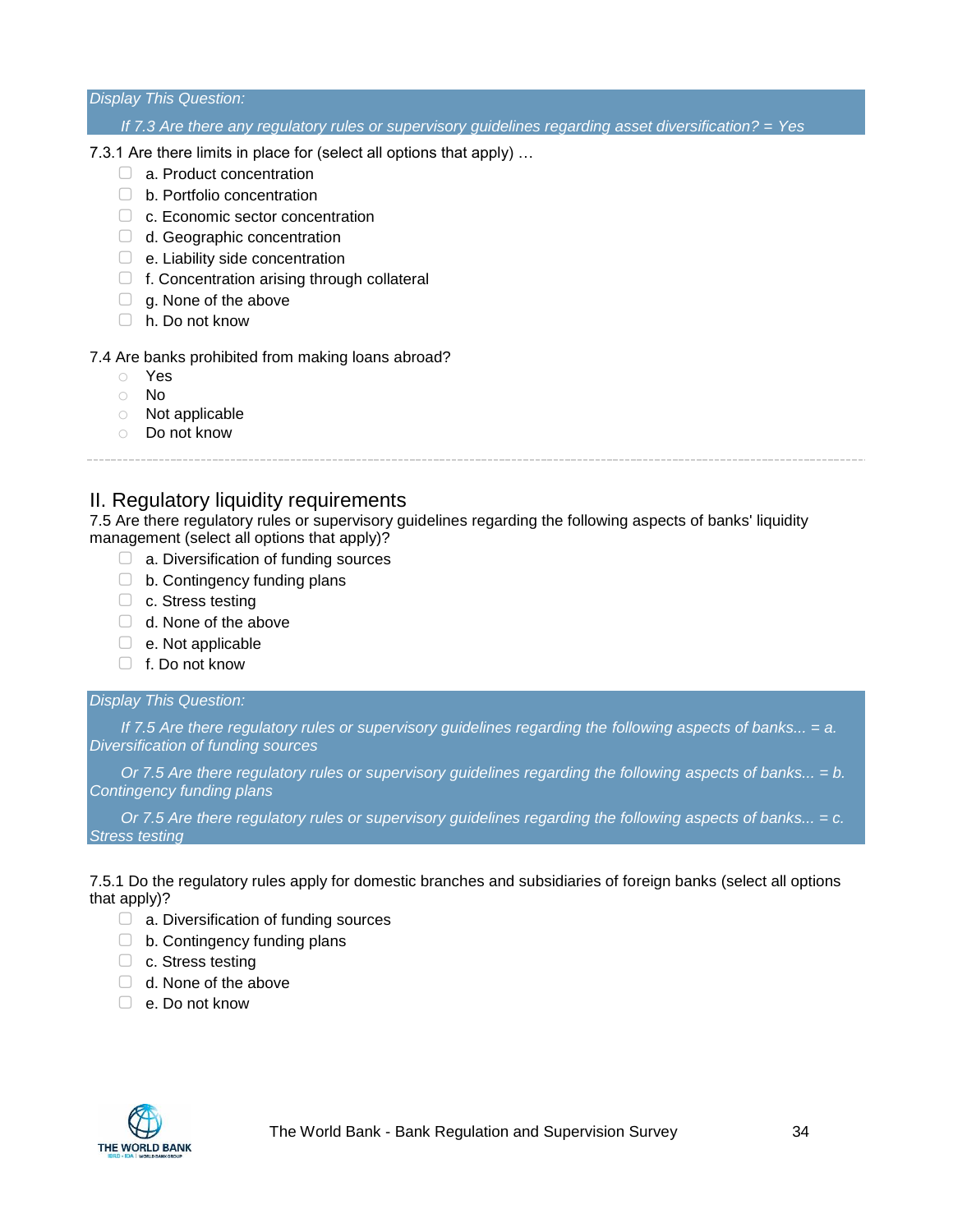#### 7.6 Are the following requirements in place in your jurisdiction (select all options that apply)?

- ▢ a. Separate liquidity requirements (liquidity ratios, reserve requirement, etc.) in domestic currency and foreign currency
- ▢ b. Central Bank reserve and/or deposit requirements
- $\Box$  c. Regulatory minimum ratio on liquid assets (e.g. as a percentage of total balance sheet or deposit base)
- $\Box$  d. Maturity mismatch/'gap' limits
- □ e. None of the above
- ▢ f. Not applicable
- $\Box$  g. Do not know

#### *Display This Question:*

*If 7.6 Are the following requirements in place in your jurisdiction (select all options that apply)? = a. Separate liquidity requirements (liquidity ratios, reserve requirement, etc.) in domestic currency and foreign currency*

*Or 7.6 Are the following requirements in place in your jurisdiction (select all options that apply)?* = *b. Central Bank reserve and/or deposit requirements*

*Or 7.6 Are the following requirements in place in your jurisdiction (select all options that apply)? = c. Regulatory minimum ratio on liquid assets (e.g. as a percentage of total balance sheet or deposit base)*

*Or 7.6 Are the following requirements in place in your jurisdiction (select all options that apply)? = d. Maturity mismatch/'gap' limits*

7.6.1 Are banks required to hold reserves in foreign currencies or other foreign-denominated instruments in order to fulfill the requirements listed in question 7.6?

- o Yes
- o No
- o Do not know

### <span id="page-34-0"></span>III. Basel III regulatory liquidity requirements

7.7 Have you introduced the liquidity coverage ratio in your jurisdiction?

- o Yes
- o No
- o Not applicable
- o Do not know

*Display This Question:*

*If 7.7 Have you introduced the liquidity coverage ratio in your jurisdiction? = Yes*

7.7.1 What was the minimum required liquidity coverage ratio (the ratio of high-quality liquid asset amount to bank projected cash outflows over a 30-day period) as of end of ...? Note: please provide answer in percentage (e.g. 50 means 50%).

- o 2011 \_\_\_\_\_\_\_\_\_\_\_\_\_\_\_\_\_\_\_\_\_\_\_\_\_\_\_\_\_\_\_\_\_\_\_\_\_\_\_\_\_\_\_\_\_\_\_\_ o 2012 \_\_\_\_\_\_\_\_\_\_\_\_\_\_\_\_\_\_\_\_\_\_\_\_\_\_\_\_\_\_\_\_\_\_\_\_\_\_\_\_\_\_\_\_\_\_\_\_ o 2013 \_\_\_\_\_\_\_\_\_\_\_\_\_\_\_\_\_\_\_\_\_\_\_\_\_\_\_\_\_\_\_\_\_\_\_\_\_\_\_\_\_\_\_\_\_\_\_\_
- o 2014 \_\_\_\_\_\_\_\_\_\_\_\_\_\_\_\_\_\_\_\_\_\_\_\_\_\_\_\_\_\_\_\_\_\_\_\_\_\_\_\_\_\_\_\_\_\_\_\_
- o 2015 \_\_\_\_\_\_\_\_\_\_\_\_\_\_\_\_\_\_\_\_\_\_\_\_\_\_\_\_\_\_\_\_\_\_\_\_\_\_\_\_\_\_\_\_\_\_\_\_ o 2016 \_\_\_\_\_\_\_\_\_\_\_\_\_\_\_\_\_\_\_\_\_\_\_\_\_\_\_\_\_\_\_\_\_\_\_\_\_\_\_\_\_\_\_\_\_\_\_\_

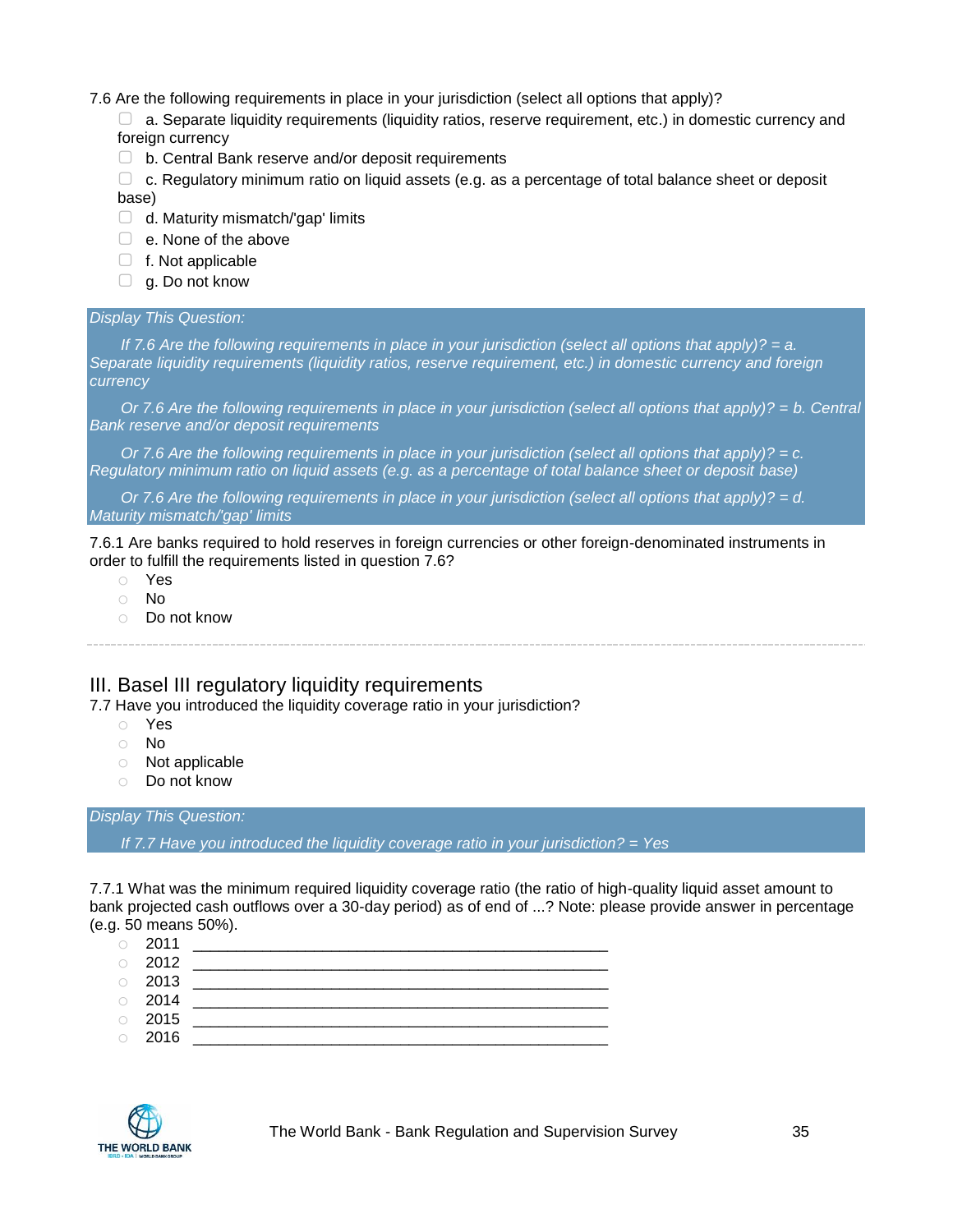#### *Display This Question:*

*If 7.7 Have you introduced the liquidity coverage ratio in your jurisdiction? = Yes*

7.7.2 What was the actual liquidity coverage ratio of the banking system as of end of ...? Note: please provide answer in percentage (e.g. 50 means 50%).

- o 2011 \_\_\_\_\_\_\_\_\_\_\_\_\_\_\_\_\_\_\_\_\_\_\_\_\_\_\_\_\_\_\_\_\_\_\_\_\_\_\_\_\_\_\_\_\_\_\_\_
- o 2012 \_\_\_\_\_\_\_\_\_\_\_\_\_\_\_\_\_\_\_\_\_\_\_\_\_\_\_\_\_\_\_\_\_\_\_\_\_\_\_\_\_\_\_\_\_\_\_\_
- o 2013 \_\_\_\_\_\_\_\_\_\_\_\_\_\_\_\_\_\_\_\_\_\_\_\_\_\_\_\_\_\_\_\_\_\_\_\_\_\_\_\_\_\_\_\_\_\_\_\_
- o 2014 \_\_\_\_\_\_\_\_\_\_\_\_\_\_\_\_\_\_\_\_\_\_\_\_\_\_\_\_\_\_\_\_\_\_\_\_\_\_\_\_\_\_\_\_\_\_\_\_
- o 2015 \_\_\_\_\_\_\_\_\_\_\_\_\_\_\_\_\_\_\_\_\_\_\_\_\_\_\_\_\_\_\_\_\_\_\_\_\_\_\_\_\_\_\_\_\_\_\_\_ o 2016 \_\_\_\_\_\_\_\_\_\_\_\_\_\_\_\_\_\_\_\_\_\_\_\_\_\_\_\_\_\_\_\_\_\_\_\_\_\_\_\_\_\_\_\_\_\_\_\_

#### *Display This Question:*

*If 7.7 Have you introduced the liquidity coverage ratio in your jurisdiction? = Yes*

7.7.3 What was the ratio of high-quality liquid assets (HQLA, i.e. assets that can be easily and immediately converted into cash at little or no loss of value) to total assets for the banking system as of end of ...? Note: please provide answer in percentage (e.g. 50 means 50%).

|            | $\circ$ 2011 |  |
|------------|--------------|--|
| $\bigcirc$ | 2012         |  |
|            | $\circ$ 2013 |  |
|            | $\circ$ 2014 |  |
|            | $\circ$ 2015 |  |
| $\circ$    | 2016         |  |

7.8 Have you introduced the net stable funding ratio in your jurisdiction?

- o Yes
- o No
- o Not applicable
- o Do not know

#### *Display This Question:*

*If 7.8 Have you introduced the net stable funding ratio in your jurisdiction? = Yes*

7.8.1 What was the minimum required net stable funding ratio (amount of available stable funding relative to the amount of required stable funding over one year) as of end of 2016? Note: please provide answer in percentage (e.g. 50 means 50%).

#### *Display This Question:*

*If 7.8 Have you introduced the net stable funding ratio in your jurisdiction? = Yes*

\_\_\_\_\_\_\_\_\_\_\_\_\_\_\_\_\_\_\_\_\_\_\_\_\_\_\_\_\_\_\_\_\_\_\_\_\_\_\_\_\_\_\_\_\_\_\_\_\_\_\_\_\_\_\_\_\_\_\_\_\_\_\_\_

\_\_\_\_\_\_\_\_\_\_\_\_\_\_\_\_\_\_\_\_\_\_\_\_\_\_\_\_\_\_\_\_\_\_\_\_\_\_\_\_\_\_\_\_\_\_\_\_\_\_\_\_\_\_\_\_\_\_\_\_\_\_\_\_

7.8.2 What was the actual net stable funding ratio of the banking system as of end of 2016? Note: please provide answer in percentage (e.g. 50 means 50%).

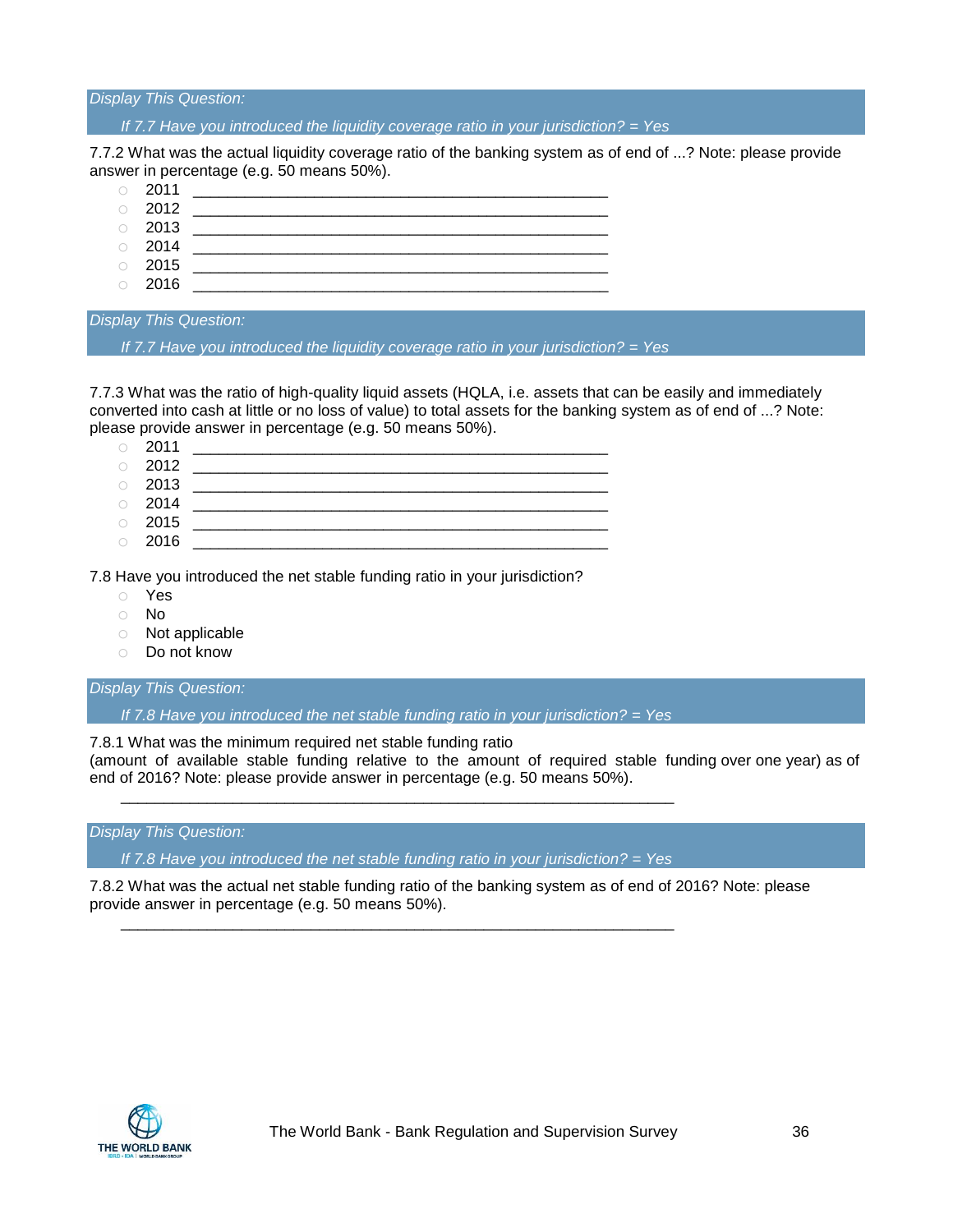# **8 DEPOSITOR (SAVINGS) PROTECTION SCHEMES**

Notes: Use text field below for additional notes if questions in this section are not specific enough. Please remember to include number of questions to which You refer in Your notes.



- o Not applicable
- o Do not know

#### *Display This Question:*

*If 8.2 Is there a deposit insurance fund used for depositor protection? = Yes*

8.2.1 The insurance fund is managed by (select the most appropriate option) ...

- o a. The private sector alone
- o b. Jointly by private/public officials
- o c. The public sector alone
- $\circ$  d. Other, please explain  $\circ$
- o e. Do not know

#### *Display This Question:*

*If 8.2 Is there a deposit insurance fund used for depositor protection? = Yes*

8.2.2 Is the deposit insurance fund used for purposes other than depositor protection?

- o a. Yes
- o b. No
- o c. Do not know

## *Display This Question:*

*If 8.2.2 Is the deposit insurance fund used for purposes other than depositor protection? = a. Yes*

8.2.3 Is the deposit insurance fund also used for (select all options that apply) …

- □ a. Providing liquidity support
- ▢ b. Funding bank resolution
- $\Box$  c. Recapitalizing weak banks
- $\Box$  d. Other (please explain)
- ▢ e. Do not know



The World Bank - Bank Regulation and Supervision Survey 37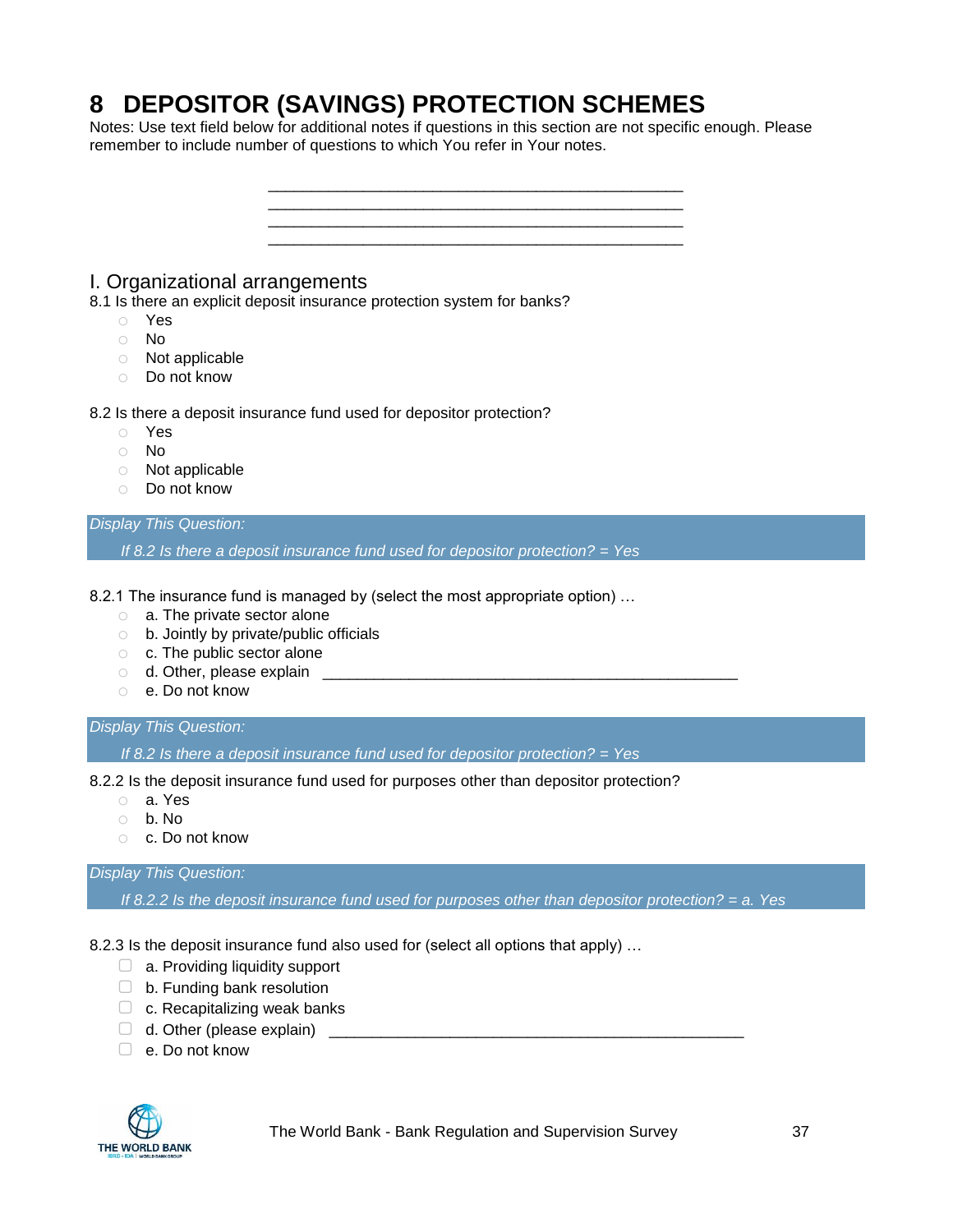8.3 Is there a legally separate deposit insurance agency (select the most appropriate option)?

- o a. Yes, separate agency
- o b. No within central bank.
- o c. No within banking supervision agency.
- o d. No within Ministry of Finance.
- $\circ$  e. Other (please explain)  $\circ$
- o f. Not applicable
- o g. Do not know

8.4 Does the deposit insurance agency/fund administrator have the following powers as part of its mandate (select all options that apply)?

- $\Box$  a. Bank examination
- □ b. Access to information collected by banking supervisors
- $\Box$  c. Bank intervention
- $\Box$  d. Method of failure resolution
- ▢ e. Paybox
- □ f. None of the above
- $\Box$  g. Not applicable
- ▢ h. Do not know

8.5 Does the deposit insurance authority by itself have the legal power to cancel or revoke deposit insurance for any participating bank?

- o Yes
- o No
- o Not applicable
- o Do not know

*Display This Question:*

*If 8.5 Does the deposit insurance authority by itself have the legal power to cancel or revoke depos... = Yes*

8.5.1 How many times has the deposit insurance been revoked or canceled …

- ▢ a. Between 2007-2011 \_\_\_\_\_\_\_\_\_\_\_\_\_\_\_\_\_\_\_\_\_\_\_\_\_\_\_\_\_\_\_\_\_\_\_\_\_\_\_\_\_\_\_\_\_\_\_\_
- $\Box$  b. Between 2012-2016
- ▢ c. Do not know

8.6 Can the deposit insurance agency/fund take legal action for violations against laws, regulations, and bylaws (of the deposit insurance agency) against bank directors or other bank officials?

- o Yes
- o No
- o Not applicable
- o Do not know

8.7 Has the deposit insurance agency/fund taken legal action for violations against laws, regulations, and bylaws (of the deposit insurance agency) against bank directors or other bank officials ...

- □ a. Between 2007-2011
- ▢ b. Between 2012-2016
- $\Box$  c. None of the above
- $\Box$  d. Not applicable
- ▢ e. Do not know

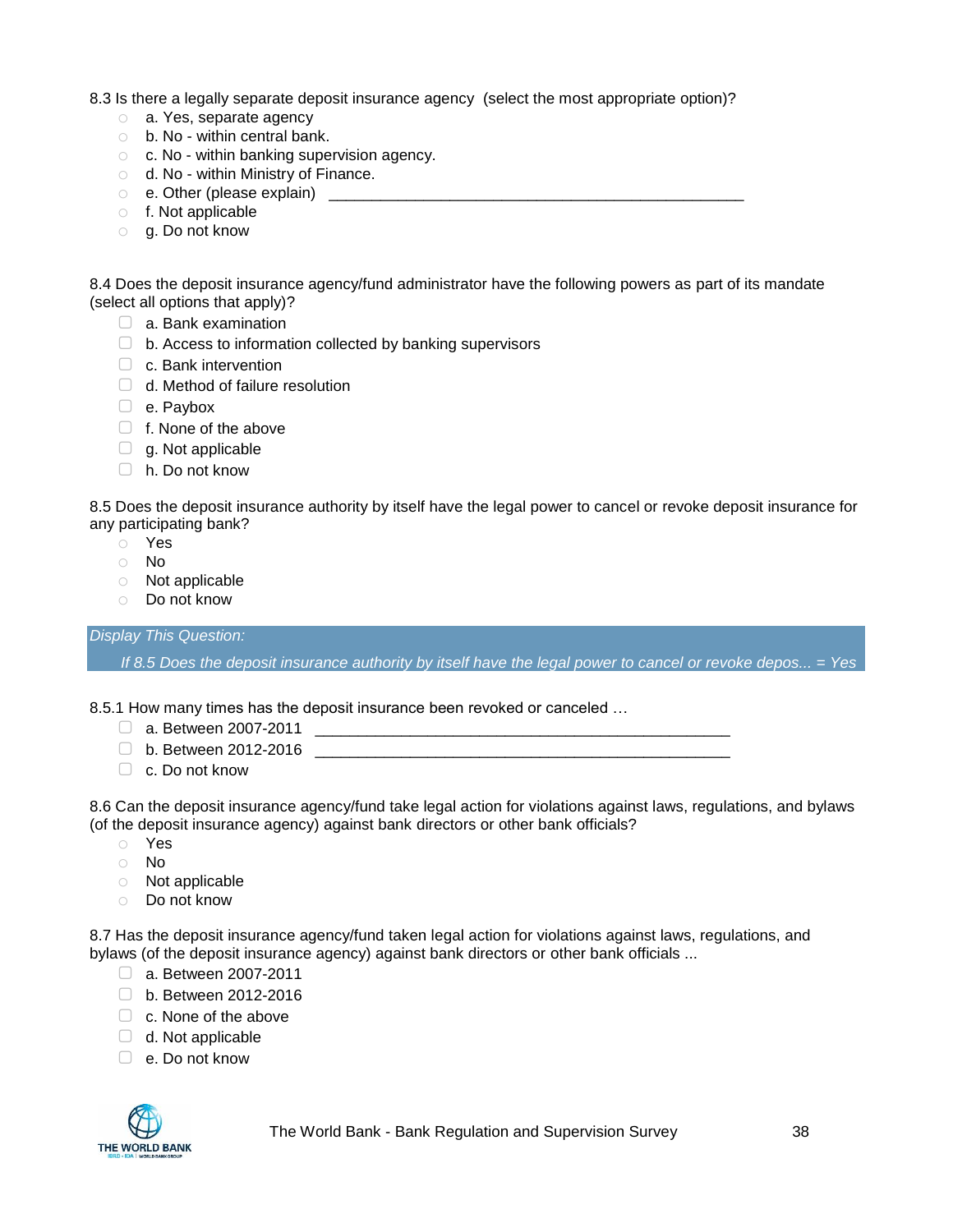#### *Display This Question:*

*If 8.7 Has the deposit insurance agency/fund taken legal action for violations against laws, regulat... = a. Between 2007-2011*

*Or 8.7 Has the deposit insurance agency/fund taken legal action for violations against laws, regulat... = b. Between 2012-2016*

#### 8.7.1 How many actions have been taken ...

- $\Box$  a. Between 2007-2011
- $\Box$  b. Between 2012-2016
- ▢ c. Do not know

## II. Membership and coverage

8.8 Is participation in the deposit insurance system compulsory for the following banking entities (select all options that apply)?

- ▢ a. Domestic banks
- ▢ b. Foreign bank subsidiaries
- □ c. Foreign bank branches
- □ d. Bank-holding companies
- □ e. None of the above
- $\Box$  f. Not applicable
- $\Box$  g. Do not know

8.9 Are the following types of deposits excluded from deposit insurance coverage (select all options that apply)?

- □ a. Foreign currency deposits
- $\Box$  b. Interbank deposits
- $\Box$  c. Deposits of the foreign branches of domestic banks
- $\Box$  d. Deposits of the foreign subsidiaries of domestic banks
- □ e. None of the above
- ▢ f. Not applicable
- $\Box$  g. Do not know

8.10 The deposit insurance coverage type is (choose the most appropriate option):

- o a. Per depositor account
- o b. Per depositor
- o c. Per depositor per institution
- $\circ$  d. Other (please explain)  $\qquad \qquad$
- o e. Not applicable
- o f. Do not know

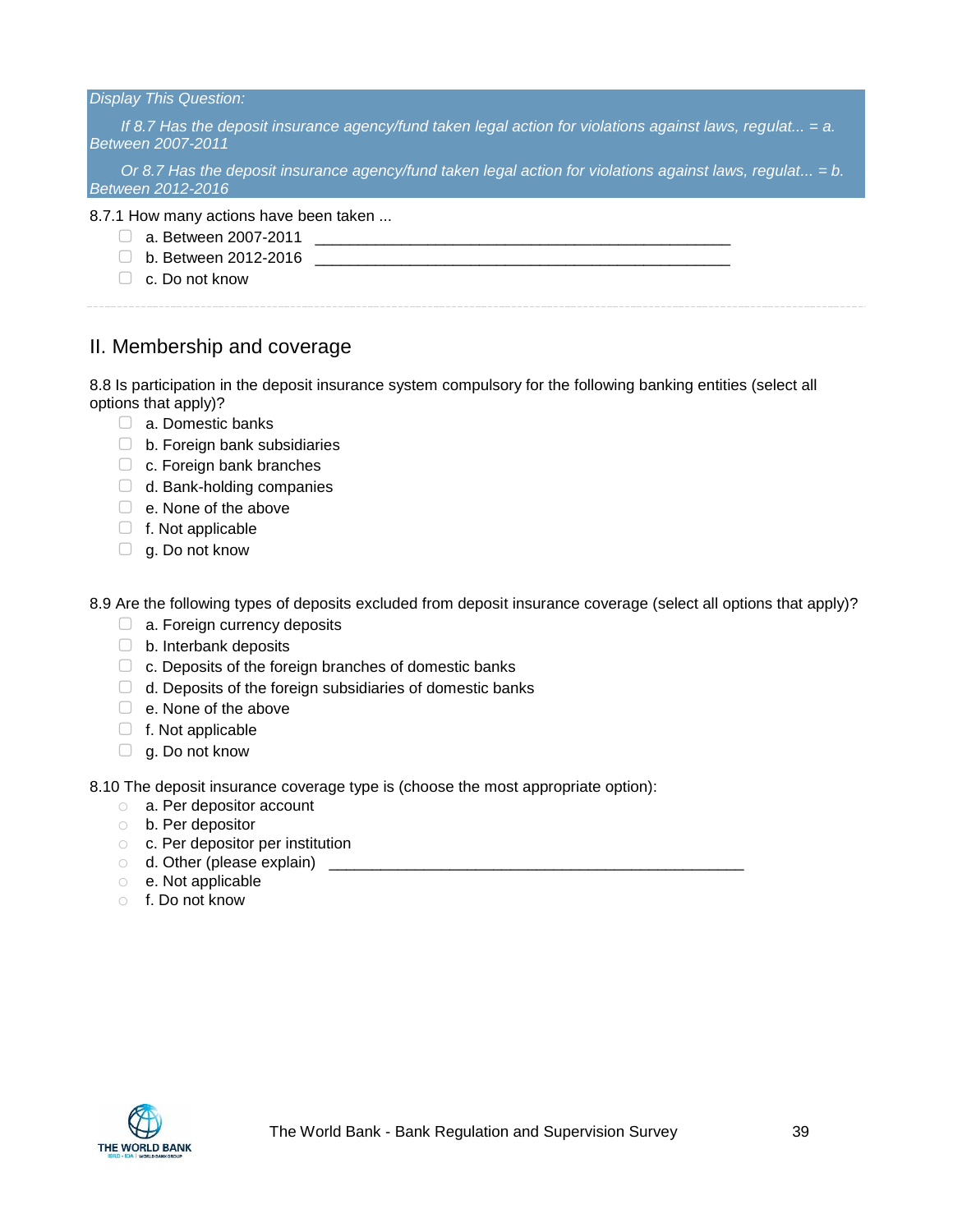#### 8.11 What is the basic deposit insurance limit per category of insured deposits as of end of 2016 (in \${Q3.6/ChoiceTextEntryValue} of \${Q3.5/ChoiceTextEntryValue})?

 $\Box$  a. Retail depositors (e.g., households and unincorporated businesses)

\_\_\_\_\_\_\_\_\_\_\_\_\_\_\_\_\_\_\_\_\_\_\_\_\_\_\_\_\_\_\_\_\_\_\_\_\_\_\_\_\_\_\_\_\_\_\_\_

- ▢ b. Corporate depositors \_\_\_\_\_\_\_\_\_\_\_\_\_\_\_\_\_\_\_\_\_\_\_\_\_\_\_\_\_\_\_\_\_\_\_\_\_\_\_\_\_\_\_\_\_\_\_\_
- ▢ c. Other (please specify) \_\_\_\_\_\_\_\_\_\_\_\_\_\_\_\_\_\_\_\_\_\_\_\_\_\_\_\_\_\_\_\_\_\_\_\_\_\_\_\_\_\_\_\_\_\_\_\_
- $\Box$  d. Not applicable
- ▢ e. Do not know

8.12 Is the coverage amount indexed to (choose the most appropriate option) ...

- o a. Prices
- o b. Gross domestic product
- o c. Per capita income
- $\circ$  d. Any other (please specify)  $\qquad \qquad \qquad$
- o e. None
- o f. Not applicable
- o g. Do not know

8.13 Is there formal coinsurance, i.e. are ALL depositors explicitly insured for less than 100% of their deposits?

- o Yes
- o No
- o Not applicable
- o Do not know

8.14 What percentage of the total deposits of participating banks was actually covered by the scheme as of end of ...? Note: please provide answer in percentage (e.g. 50 means 50%).

|            | $\circ$ 2011 |  |
|------------|--------------|--|
|            | $\circ$ 2012 |  |
|            | $\circ$ 2013 |  |
| $\bigcirc$ | 2014         |  |

- o 2015 \_\_\_\_\_\_\_\_\_\_\_\_\_\_\_\_\_\_\_\_\_\_\_\_\_\_\_\_\_\_\_\_\_\_\_\_\_\_\_\_\_\_\_\_\_\_\_\_
- $\circ$  2016

8.14.1 As a share of total assets, what is the value of large denominated debt liabilities of banks (e.g. subordinated debt, bonds, etc.) that are definitely not covered by any explicit or implicit savings protection scheme as of end of ...? Note: please provide answer in percentage (e.g. 50 means 50%).

| $\circ$ 2011 |  |
|--------------|--|
| $\circ$ 2012 |  |
| $\circ$ 2013 |  |
| $\circ$ 2014 |  |
|              |  |

o 2015 \_\_\_\_\_\_\_\_\_\_\_\_\_\_\_\_\_\_\_\_\_\_\_\_\_\_\_\_\_\_\_\_\_\_\_\_\_\_\_\_\_\_\_\_\_\_\_\_ o 2016 \_\_\_\_\_\_\_\_\_\_\_\_\_\_\_\_\_\_\_\_\_\_\_\_\_\_\_\_\_\_\_\_\_\_\_\_\_\_\_\_\_\_\_\_\_\_\_\_

8.14.2 What percentage of the total number of depositors of participating banks was actually covered by the scheme as of end of ...? Note: please provide answer in percentage (e.g. 50 means 50%).

| $\circ$ 2011 |  |
|--------------|--|
| $\circ$ 2012 |  |
| $\circ$ 2013 |  |
| $\circ$ 2014 |  |
| $\circ$ 2015 |  |
| $\circ$ 2016 |  |
|              |  |

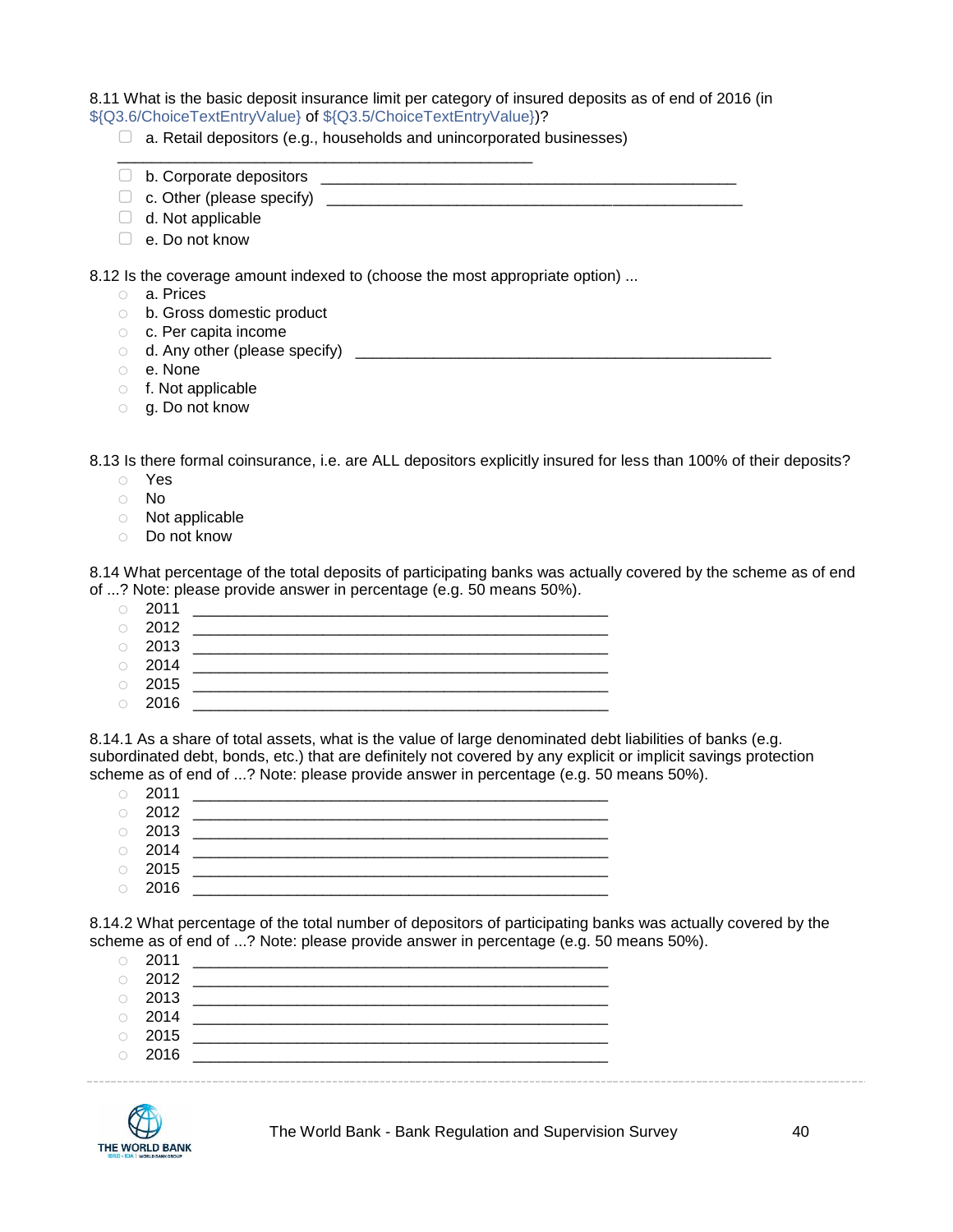## III. Funding

8.15 Is there an ex ante fund/reserve to cover deposit insurance claims in the event of the failure of a member bank?

- o Yes
- o No
- o Not applicable
- o Do not know

#### *Display This Question:*

*If 8.15 Is there an ex ante fund/reserve to cover deposit insurance claims in the event of the failu... = Yes*

8.15.1 Is funding provided by ...:

- □ a. Government
- ▢ b. Banks
- ▢ c. Combination/Other (please explain) \_\_\_\_\_\_\_\_\_\_\_\_\_\_\_\_\_\_\_\_\_\_\_\_\_\_\_\_\_\_\_\_\_\_\_\_\_\_\_\_\_\_\_\_\_\_\_\_
- $\Box$  d. Do not know

*Display This Question:*

*If 8.15 Is there an ex ante fund/reserve to cover deposit insurance claims in the event of the failu... = Yes*

8.15.2 What is the ratio of accumulated funds to total insured deposits as of end of 2016? Note: please provide answer in percentage (e.g. 50 means 50%).

8.16 Do deposit insurance fees/premiums charged to banks vary based on some assessment of risk?

\_\_\_\_\_\_\_\_\_\_\_\_\_\_\_\_\_\_\_\_\_\_\_\_\_\_\_\_\_\_\_\_\_\_\_\_\_\_\_\_\_\_\_\_\_\_\_\_\_\_\_\_\_\_\_\_\_\_\_\_\_\_\_\_

- o Yes
- o No
- o Not applicable
- o Do not know

8.17 Is the premium assessed on a participating bank's (choose the most appropriate option)....?

- o a. Insured deposits
- o b. Total deposits
- o c. Total assets
- $\circ$  d. Other (please explain)  $\circ$
- o e. Not applicable
- o f. Do not know

## IV. Depositor reimbursement

8.18 What event triggers a claim for payment by the deposit insurance system (select all options that apply)?

- $\Box$  a. Court-declared bank bankruptcy
- $\Box$  b. Banking supervisor decision
- ▢ c. Deposit insurance agency/fund administrator decision
- $\Box$  d. Other (please explain)
- □ e. None of the above
- $\Box$  f. Not applicable
- $\Box$  g. Do not know

8.19 From the time of the event's trigger, within how many days is the deposit insurance scheme legally obligated to fully reimburse insured depositors?

\_\_\_\_\_\_\_\_\_\_\_\_\_\_\_\_\_\_\_\_\_\_\_\_\_\_\_\_\_\_\_\_\_\_\_\_\_\_\_\_\_\_\_\_\_\_\_\_\_\_\_\_\_\_\_\_\_\_\_\_\_\_\_\_

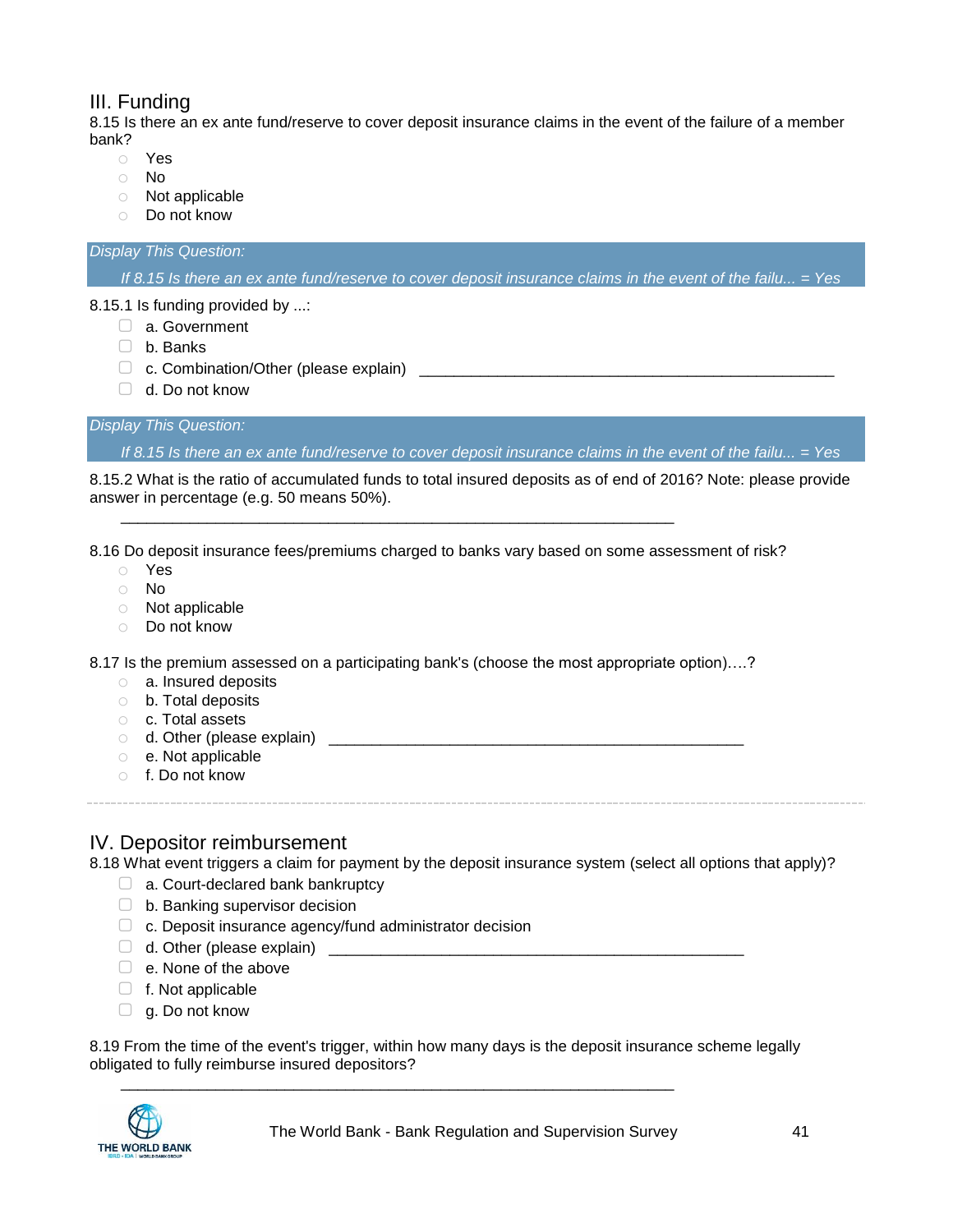8.20 In general, how many days does it take in practice to pay depositors in full?

\_\_\_\_\_\_\_\_\_\_\_\_\_\_\_\_\_\_\_\_\_\_\_\_\_\_\_\_\_\_\_\_\_\_\_\_\_\_\_\_\_\_\_\_\_\_\_\_\_\_\_\_\_\_\_\_\_\_\_\_\_\_\_\_

8.21 Were insured depositors wholly compensated (to the extent of legal protection) the last time a bank failed?

- o Yes
- o No
- o Not applicable
- o Do not know

8.22 Were any deposits not explicitly covered by the deposit insurance scheme at the time of failure compensated the last time a bank failed (excluding funds later paid out in liquidation procedures)?

- o Yes
- o No
- o Not applicable
- o Do not know

8.23 What happens when the deposit insurance fund is insufficiently large to be able to fully refund depositors (select all options that apply)?

- $\Box$  a. Call on banks for the shortfall
- $\Box$  b. Call on the Ministry of Finance for the shortfall
- □ c. Borrow money
- $\Box$  d. Limit payouts
- $\Box$  e. Other (please explain)
- □ f. None of the above
- $\Box$  g. Not applicable
- ▢ h. Do not know

#### *Display This Question:*

*If 8.23 What happens when the deposit insurance fund is insufficiently large to be able to fully ref... = a. Call on banks for the shortfall*

*Or 8.23 What happens when the deposit insurance fund is insufficiently large to be able to fully ref... = b. Call on the Ministry of Finance for the shortfall*

*Or 8.23 What happens when the deposit insurance fund is insufficiently large to be able to fully ref... = c. Borrow money*

*Or 8.23 What happens when the deposit insurance fund is insufficiently large to be able to fully ref... = d. Limit payouts*

*Or 8.23 What happens when the deposit insurance fund is insufficiently large to be able to fully ref... = e. Other (please explain)*

8.23.1 Has such a situation occurred in the last 6 years (2011-2016)?

- o Yes
- o No
- o Do not know

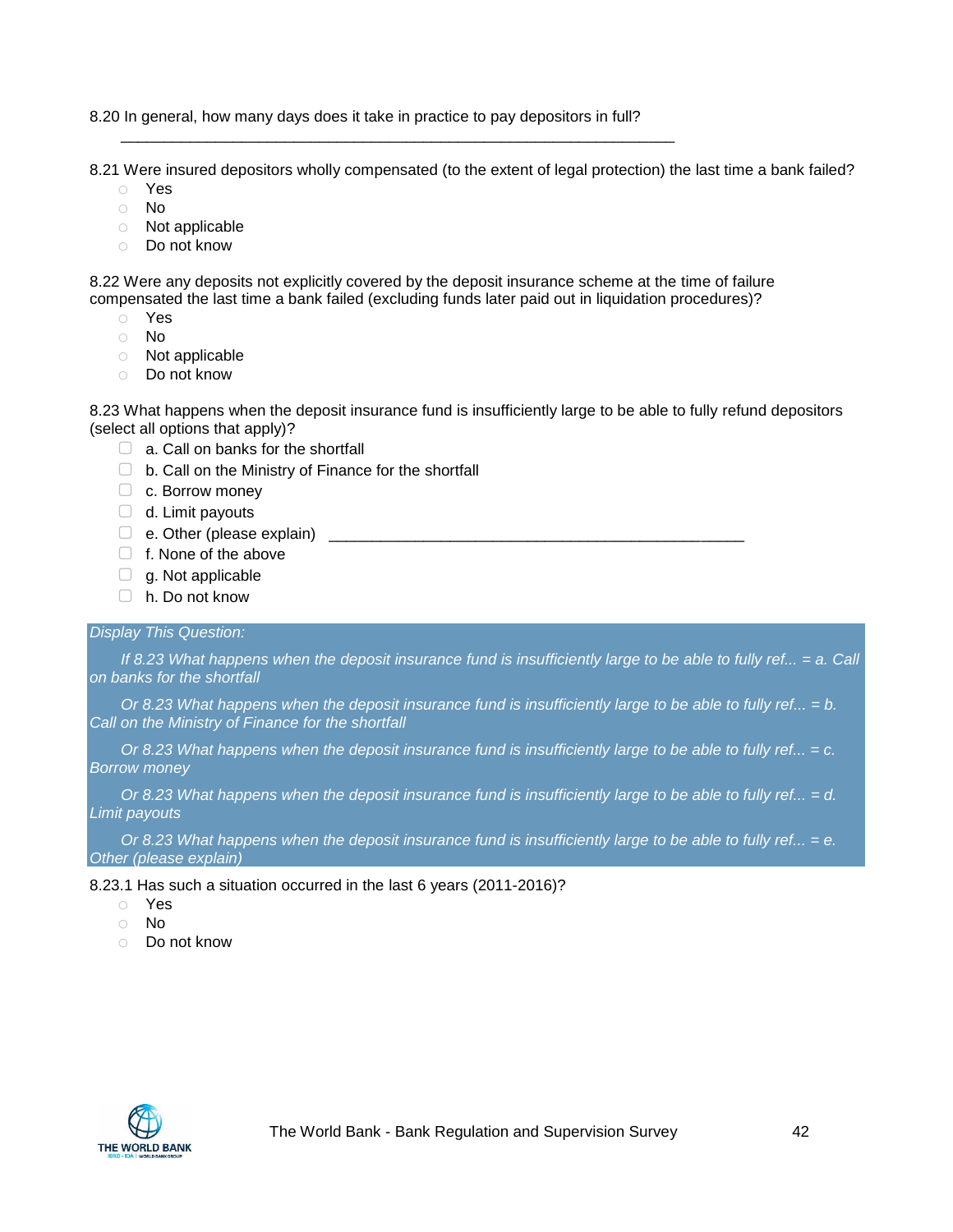8.24 Have you introduced changes to your deposit protection system as a result of the 2007-2009 global financial crisis (select all options that apply)?

- $\Box$  a. Expansion of coverage (types of exposures, nature of depositors etc.)
- ▢ b. Increase in amount covered
- $\Box$  c. Temporary inclusion of guarantees on bank debt
- □ d. Government guarantee of deposits and bank debts
- $\Box$  e. Other (please explain)  $\Box$
- $\Box$  f. None of the above
- $\Box$  g. Not applicable
- ▢ h. Do not know

#### *Display This Question:*

*If If 8.24 Have you introduced changes to your deposit protection system as a result of the 2007-2009 g... q://QID176/SelectedChoicesCount Is Greater Than 0*

*And 8.24 Have you introduced changes to your deposit protection system as a result of the 2007-2009 g... != f. None of the above*

*And 8.24 Have you introduced changes to your deposit protection system as a result of the 2007-2009 g... != g. Not applicable*

*And 8.24 Have you introduced changes to your deposit protection system as a result of the 2007-2009 g... != h. Do not know*

8.24.1 Please specify the year when these changes were introduced or the time period they were in place if they have subsequently been withdrawn.

\_\_\_\_\_\_\_\_\_\_\_\_\_\_\_\_\_\_\_\_\_\_\_\_\_\_\_\_\_\_\_\_\_\_\_\_\_\_\_\_\_\_\_\_\_\_\_\_\_\_\_\_\_\_\_\_\_\_\_\_\_\_\_\_ \_\_\_\_\_\_\_\_\_\_\_\_\_\_\_\_\_\_\_\_\_\_\_\_\_\_\_\_\_\_\_\_\_\_\_\_\_\_\_\_\_\_\_\_\_\_\_\_\_\_\_\_\_\_\_\_\_\_\_\_\_\_\_\_ \_\_\_\_\_\_\_\_\_\_\_\_\_\_\_\_\_\_\_\_\_\_\_\_\_\_\_\_\_\_\_\_\_\_\_\_\_\_\_\_\_\_\_\_\_\_\_\_\_\_\_\_\_\_\_\_\_\_\_\_\_\_\_\_ \_\_\_\_\_\_\_\_\_\_\_\_\_\_\_\_\_\_\_\_\_\_\_\_\_\_\_\_\_\_\_\_\_\_\_\_\_\_\_\_\_\_\_\_\_\_\_\_\_\_\_\_\_\_\_\_\_\_\_\_\_\_\_\_

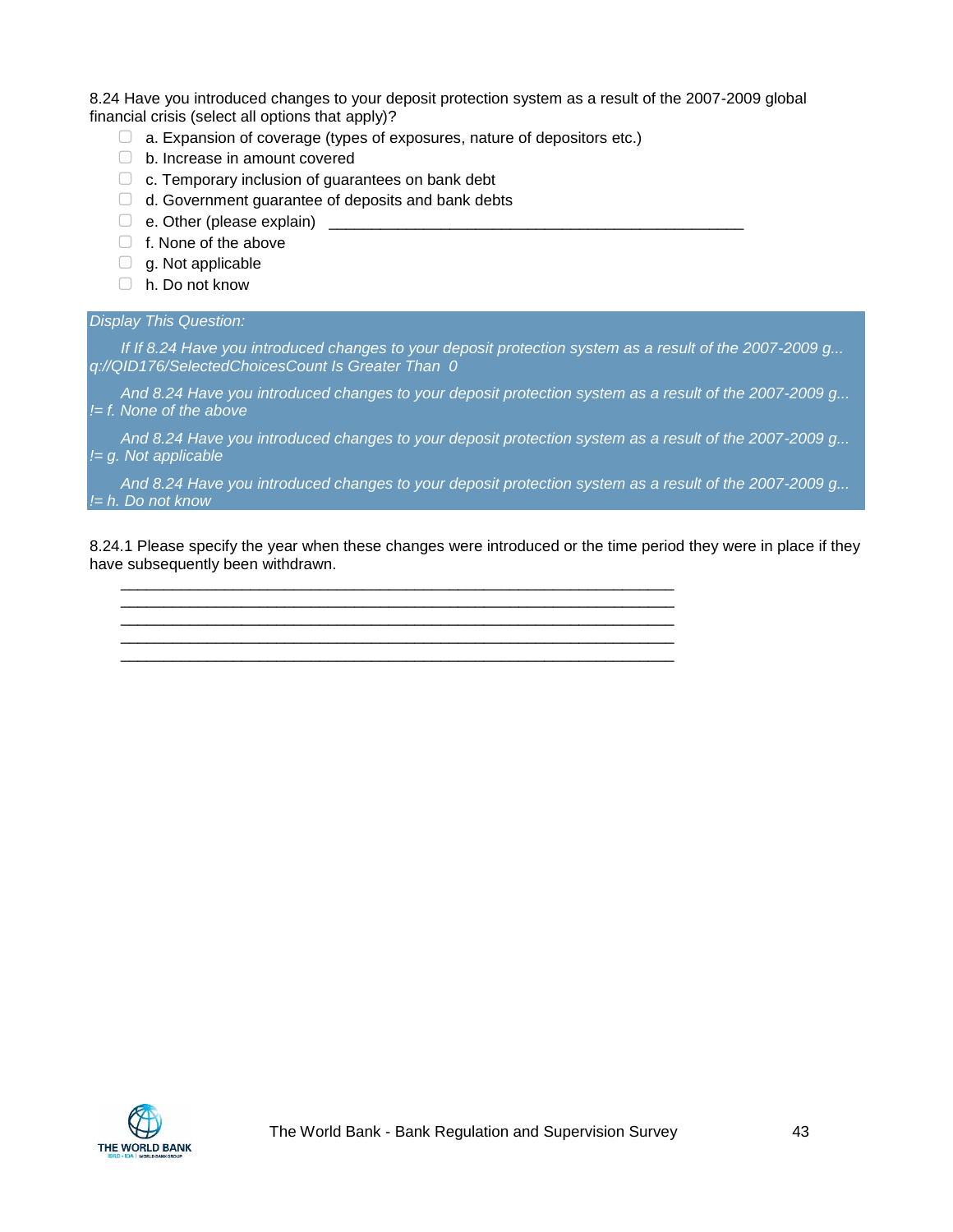# **9 ASSET CLASSIFICATION, PROVISIONING, AND WRITE-OFFS**

Notes: Use text field below for additional notes if questions in this section are not specific enough. Please remember to include number of questions to which You refer in Your notes. Asset classification



## I. Asset classification

9.1 Do you have an asset classification system under which banks have to report the quality of their loans and advances using a common regulatory scale?

- o Yes
- o No
- o Not applicable
- o Do not know

*Display This Question:*

*If 9.1 Do you have an asset classification system under which banks have to report the quality of th... = Yes*

| that you are using in this system. |      |               | 9.1.1 Please provide the type and number of different asset classification categories (e.g. 1-5), AAA-CCC etc.) |
|------------------------------------|------|---------------|-----------------------------------------------------------------------------------------------------------------|
|                                    | Tvpe | <b>Number</b> | <b>Description</b>                                                                                              |
|                                    |      |               |                                                                                                                 |

9.1.1 Please provide the type and number of different asset classification categories (e.g. 1-5, AAA-CCC etc.)

|    | $\mathbf{y}$ | $         -$ |
|----|--------------|--------------|
|    |              |              |
| 2  |              |              |
| 3  |              |              |
| 4  |              |              |
| 5  |              |              |
| 6  |              |              |
|    |              |              |
| 8  |              |              |
| 9  |              |              |
| 10 |              |              |

#### *Display This Question:*

*If 9.1 Do you have an asset classification system under which banks have to report the quality of th... = Yes*

9.1.2 Please specify whether the asset classification system (select all options that apply) ...

- $\Box$  a. Applies to all banks
- $\Box$  b. Covers all types of borrowers (e.g. including government)
- ▢ c. Covers all loans and advances to a borrower

 $\Box$  d. Imposes a uniform classification requirement for specific borrowers (e.g. government and/or stateowned enterprises can only be graded at or above a certain category)

- ▢ e. Covers off-balance sheet exposures
- ▢ f. None of the above
- $\Box$  g. Do not know

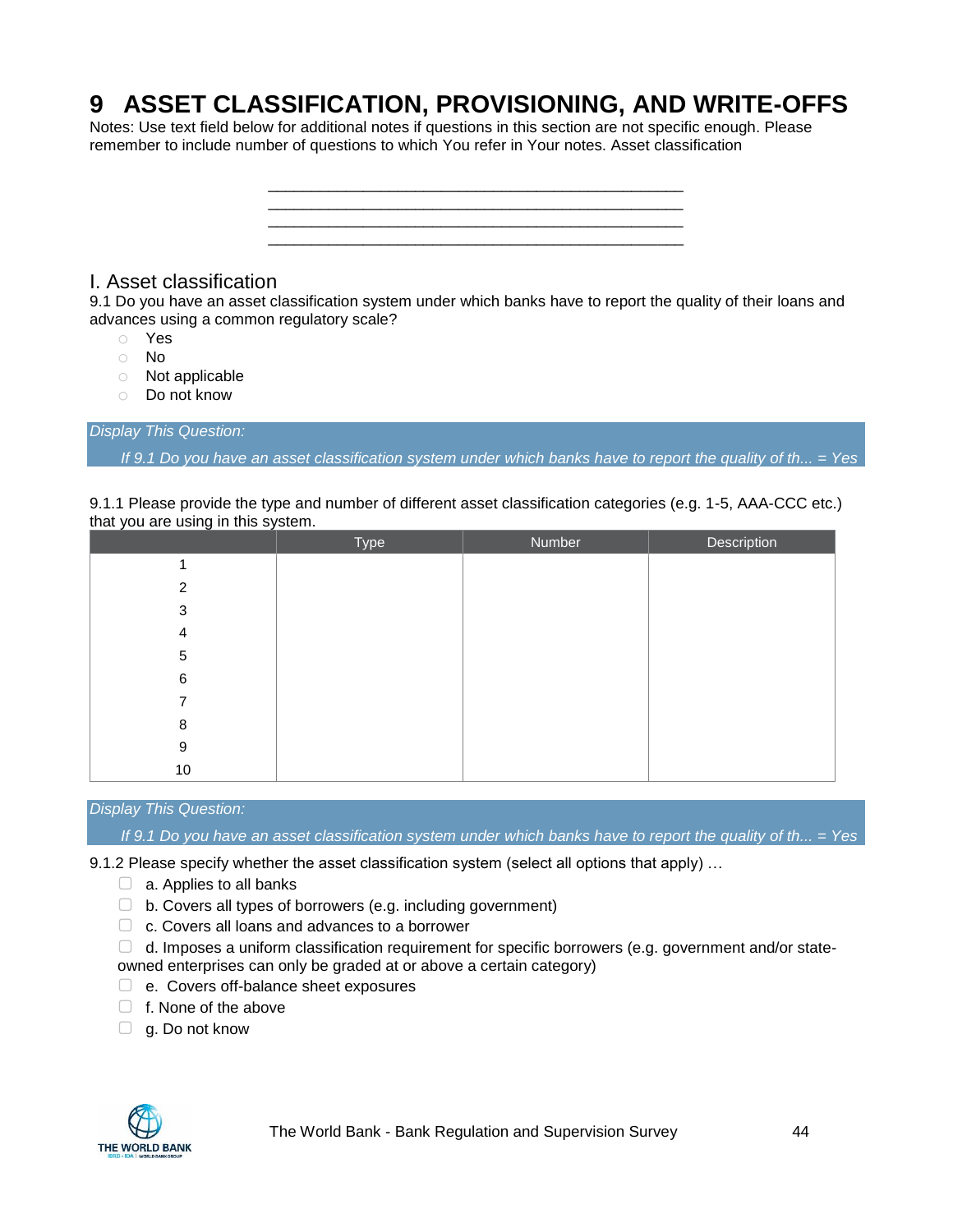9.2 After how many days is a loan in arrears classified as…? Please, provide numbers for each of the three loan categories listed.

- ▢ a. Sub-standard \_\_\_\_\_\_\_\_\_\_\_\_\_\_\_\_\_\_\_\_\_\_\_\_\_\_\_\_\_\_\_\_\_\_\_\_\_\_\_\_\_\_\_\_\_\_\_\_
- $\Box$  b. Doubtful  $\_\_$
- ▢ c. Loss \_\_\_\_\_\_\_\_\_\_\_\_\_\_\_\_\_\_\_\_\_\_\_\_\_\_\_\_\_\_\_\_\_\_\_\_\_\_\_\_\_\_\_\_\_\_\_\_
- $\Box$  d. Not applicable
- ▢ e. Do not know

9.3 Which criteria are taken into account to classify loans and advances as non-performing (select all options that apply) …

- $\Box$  a. Significant financial difficulty of the borrower and deterioration in its creditworthiness
- $\Box$  b. Breach of contract (e.g. default or delinguency in interest or principal payments)

 $\Box$  c. Restructuring (i.e. concession granted, for economic or legal reasons relating to the borrower's financial difficulty, that the lender would not otherwise consider)

- $\Box$  d. Borrower bankruptcy or other financial reorganization
- $\Box$  e. Days past due status (please specify number of days) \_\_\_\_\_\_\_\_\_\_\_\_\_\_\_\_\_\_\_\_\_\_\_\_\_\_\_\_\_\_\_\_\_\_\_\_\_\_\_\_\_\_\_\_\_\_\_\_
- ▢ f. Existence of collateral, guarantees and/or other credit mitigants
- $\Box$  g. Low likelihood of recovering without recourse to collateral
- $\Box$  h. Other (please explain)  $\Box$
- $\Box$  i. None of the above
- ▢ j. Not applicable
- $\Box$  k. Do not know

9.4 Does the availability of collateral allow banks to (mark all options that apply) …

- $\Box$  a. Classify a loan in a better category
- $\Box$  b. Avoid classifying a loan as non-performing
- □ c. None of the above
- $\Box$  d. Not applicable
- ▢ e. Do not know

9.5 Does accrued, though unpaid, interest/principal enter the bank's income statement while the loan is classified as non-performing?

- o Yes
- o No
- o Not applicable
- o Do not know

9.6 Are banks allowed to upgrade the classification of a loan or advance immediately after it has been restructured?

- o Yes
- o No
- o Not applicable
- o Do not know

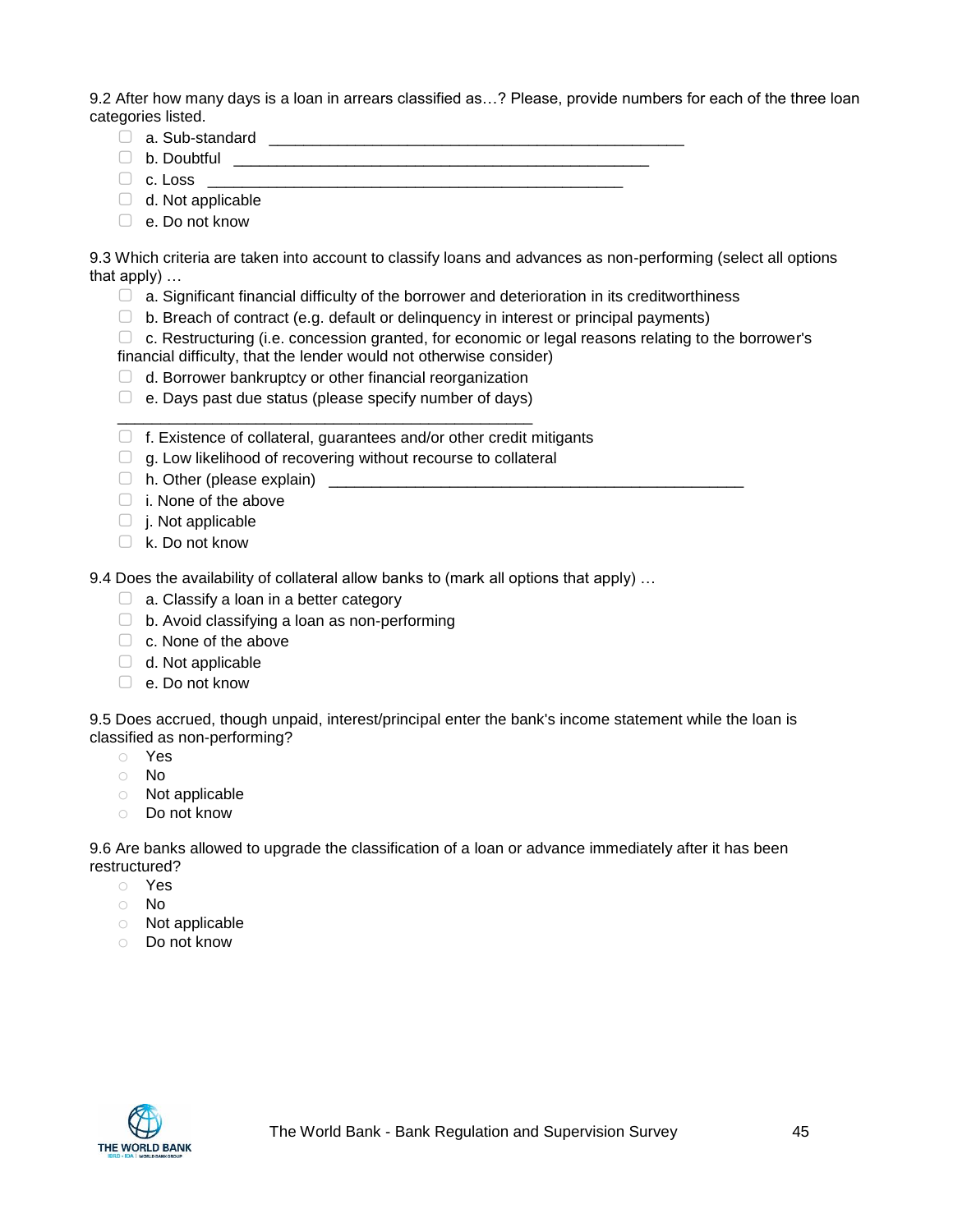9.7 If a customer has multiple loans and advances and one of them is classified as non-performing, are all the other exposures automatically classified as non-performing as well?

- o Yes
- o No
- o Not applicable
- o Do not know

9.8 Are there clear norms when a non-performing loan can be upgraded as performing?

- $\circ$  Yes (please specify)
- o No
- o Not applicable
- o Do not know

## II. Provisioning of classified loans

9.9 Are there minimum levels of specific provisions for loans and advances that are set by the regulator?

- o Yes
- o No
- o Not applicable
- o Do not know

#### *Display This Question:*

*If 9.9 Are there minimum levels of specific provisions for loans and advances that are set by the re... = Yes*

9.9.1 Are these minimum levels linked to the regulatory asset classification system mentioned in question 9.1 above?

- o Yes
- o No
- o Do not know

## *Display This Question:*

*If 9.9 Are there minimum levels of specific provisions for loans and advances that are set by the re... = Yes*

9.9.2 Please specify whether these minimum specific provisioning rules (select all options that apply) ...

 $\Box$  a. Allow for the value of the collateral to be deducted from the amount of a loan or advance before provisioning is applied

- $\Box$  b. Apply to all banks
- ▢ c. Cover all types of borrowers (e.g. including government)
- $\Box$  d. Cover all loans and advances to a borrower

▢ e. Impose uniform provisioning requirements for specific borrowers (e.g. loans to government and/or state-owned enterprises do not require provisions)

- ▢ f. Cover off- balance sheet exposures
- $\Box$  g. None of the above
- ▢ h. Do not know

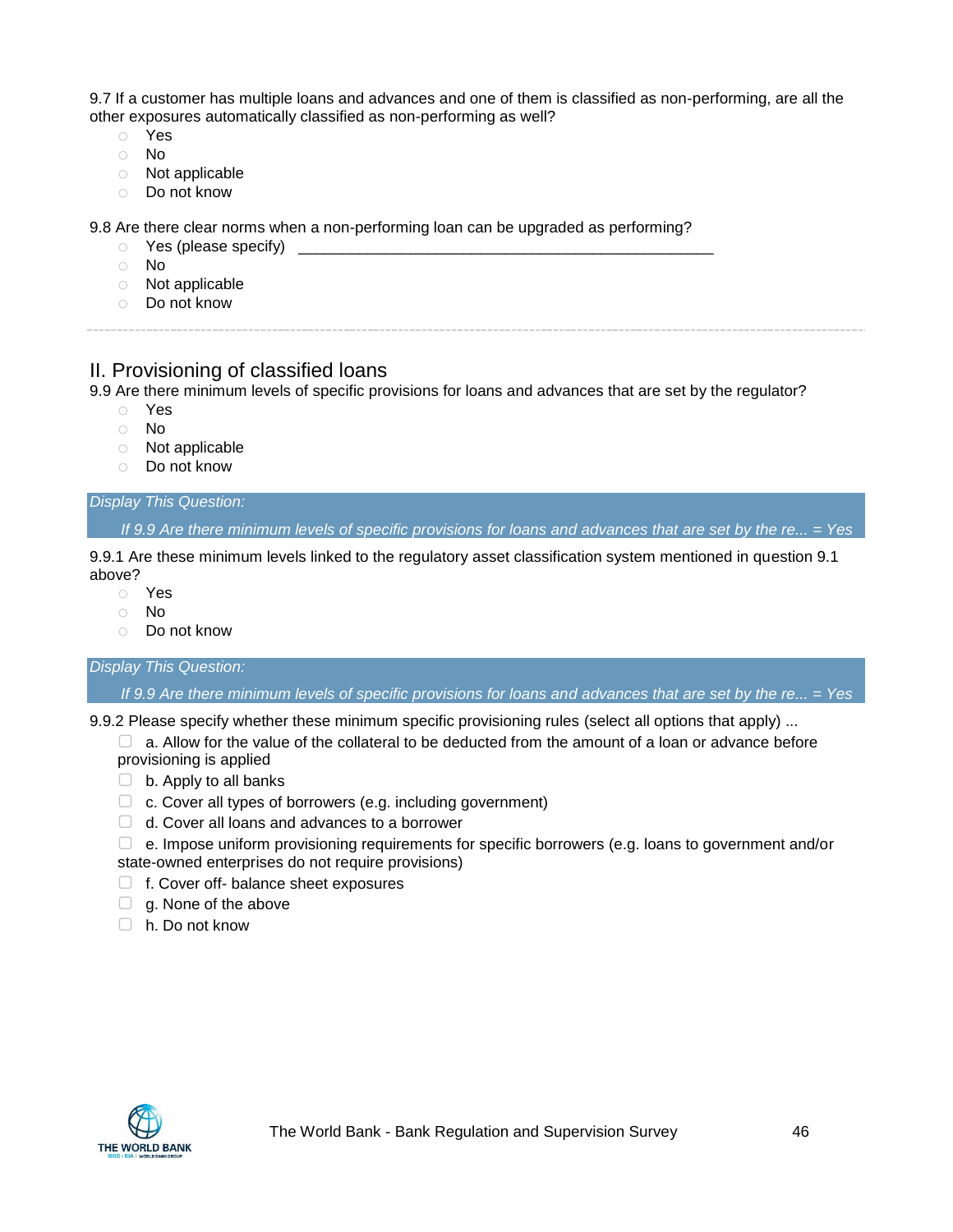9.10 What is the minimum provisioning required (as % loan face value) as loans become … Note: please provide answer in percentage (e.g. 50 means 50%).

- ▢ a. Sub-standard \_\_\_\_\_\_\_\_\_\_\_\_\_\_\_\_\_\_\_\_\_\_\_\_\_\_\_\_\_\_\_\_\_\_\_\_\_\_\_\_\_\_\_\_\_\_\_\_
- ▢ b. Doubtful \_\_\_\_\_\_\_\_\_\_\_\_\_\_\_\_\_\_\_\_\_\_\_\_\_\_\_\_\_\_\_\_\_\_\_\_\_\_\_\_\_\_\_\_\_\_\_\_
- $\Box$  c. Loss  $\Box$
- $\Box$  d. Not applicable
- ▢ e. Do not know

9.11 Is there a regulatory requirement for general provisions on loans and advances?

- o Yes
- o No
- o Not applicable
- o Do not know

#### *Display This Question:*

*If 9.11 Is there a regulatory requirement for general provisions on loans and advances? = Yes*

9.11.1 What are general provisions based on (select all options that apply)?

- □ a. Percentage of gross loans
- ▢ b. Statistical/counter-cyclical system of provisioning
- ▢ c. Other please explain \_\_\_\_\_\_\_\_\_\_\_\_\_\_\_\_\_\_\_\_\_\_\_\_\_\_\_\_\_\_\_\_\_\_\_\_\_\_\_\_\_\_\_\_\_\_\_\_
- ▢ d. Do not know

## III Write-offs

9.12 Do you require banks to write off non-performing loans after a specific time period?

\_\_\_\_\_\_\_\_\_\_\_\_\_\_\_\_\_\_\_\_\_\_\_\_\_\_\_\_\_\_\_\_\_\_\_\_\_\_\_\_\_\_\_\_\_\_\_\_\_\_\_\_\_\_\_\_\_\_\_\_\_\_\_\_

- o Yes
- o No
- o Not applicable
- o Do not know

#### *Display This Question:*

*If 9.12 Do you require banks to write off non-performing loans after a specific time period? = Yes*

9.12.1 What is the maximum time (in months) that a loan or advance can be non-performing before it has to be written off?

## IV. Other

9.13 Up to what level (as percent of net income or of total outstanding loans – please specify) are the following types of provisions tax deductible ... Note: please provide answer in percentage (e.g. 50 means 50%).

- $\Box$  a. Specific provisions
- ▢ b. General provisions \_\_\_\_\_\_\_\_\_\_\_\_\_\_\_\_\_\_\_\_\_\_\_\_\_\_\_\_\_\_\_\_\_\_\_\_\_\_\_\_\_\_\_\_\_\_\_\_
- ▢ c. Not applicable
- $\Box$  d. Do not know

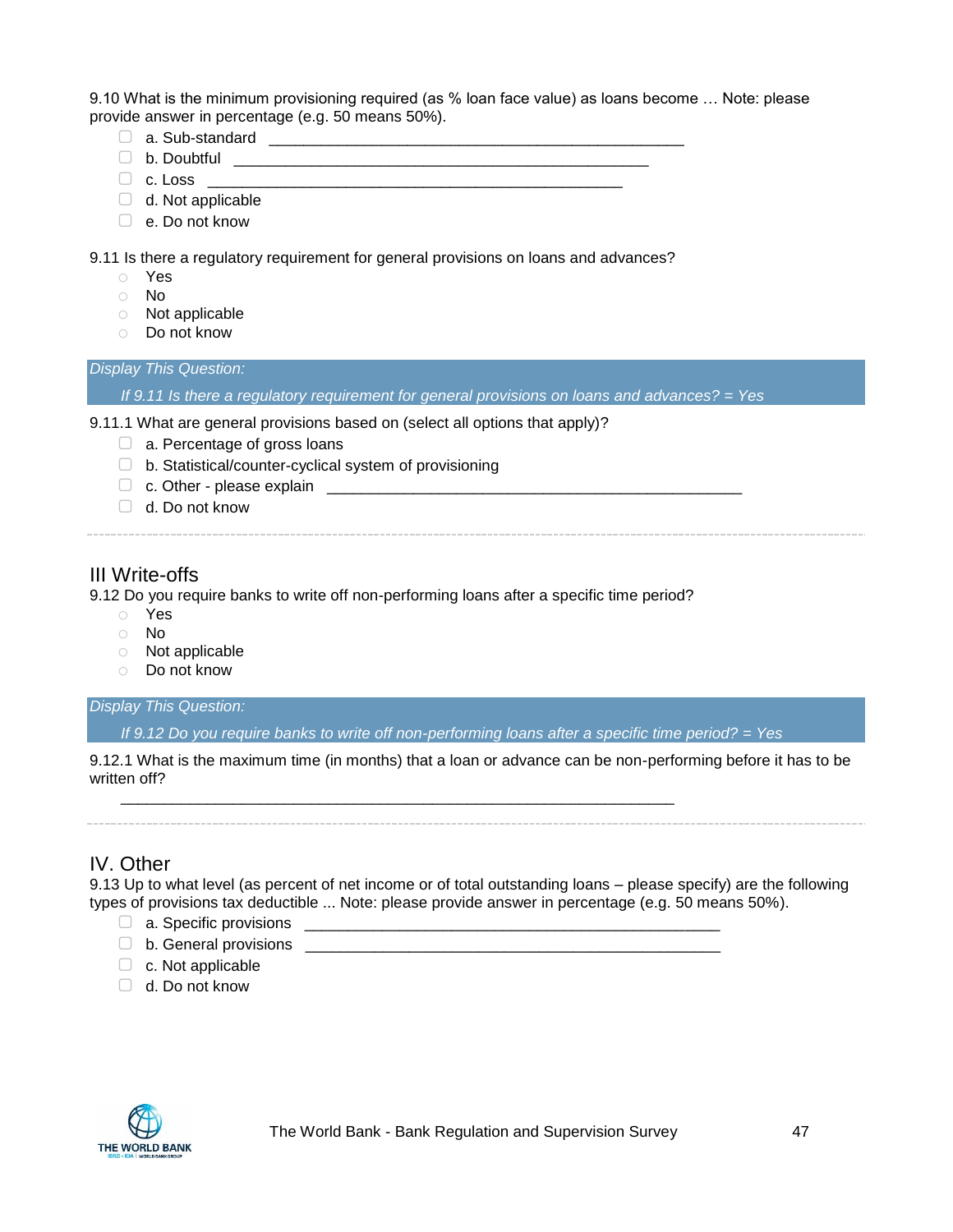## **10 ACCOUNTING/INFORMATION DISCLOSURE**

Notes: Use text field below for additional notes if questions in this section are not specific enough. Please remember to include number of questions to which You refer in Your notes.



10.2 Are applicable accounting standards for banks in your country prepared in accordance with U.S. Generally Accepted Accounting Principles (GAAP)? Select all options that apply ...

- $\Box$  a. At individual bank level
- ▢ b. At consolidated level
- $\Box$  c. None of the above
- $\Box$  d. Not applicable
- $\Box$  e. Do not know

10.3 Are applicable accounting standards for banks in your country prepared in accordance with IFRS? Select all options that apply...

- $\Box$  a. At individual bank level
- ▢ b. At consolidated level
- □ c. None of the above
- $\Box$  d. Not applicable
- ▢ e. Do not know

#### *Display This Question:*

*If 10.2 Are applicable accounting standards for banks in your country prepared in accordance with U.... != a. At individual bank level*

*And 10.2 Are applicable accounting standards for banks in your country prepared in accordance with U.... != b. At consolidated level*

*And 10.3 Are applicable accounting standards for banks in your country prepared in accordance with IF... != a. At individual bank level*

*And 10.3 Are applicable accounting standards for banks in your country prepared in accordance with IF... != b. At consolidated level*

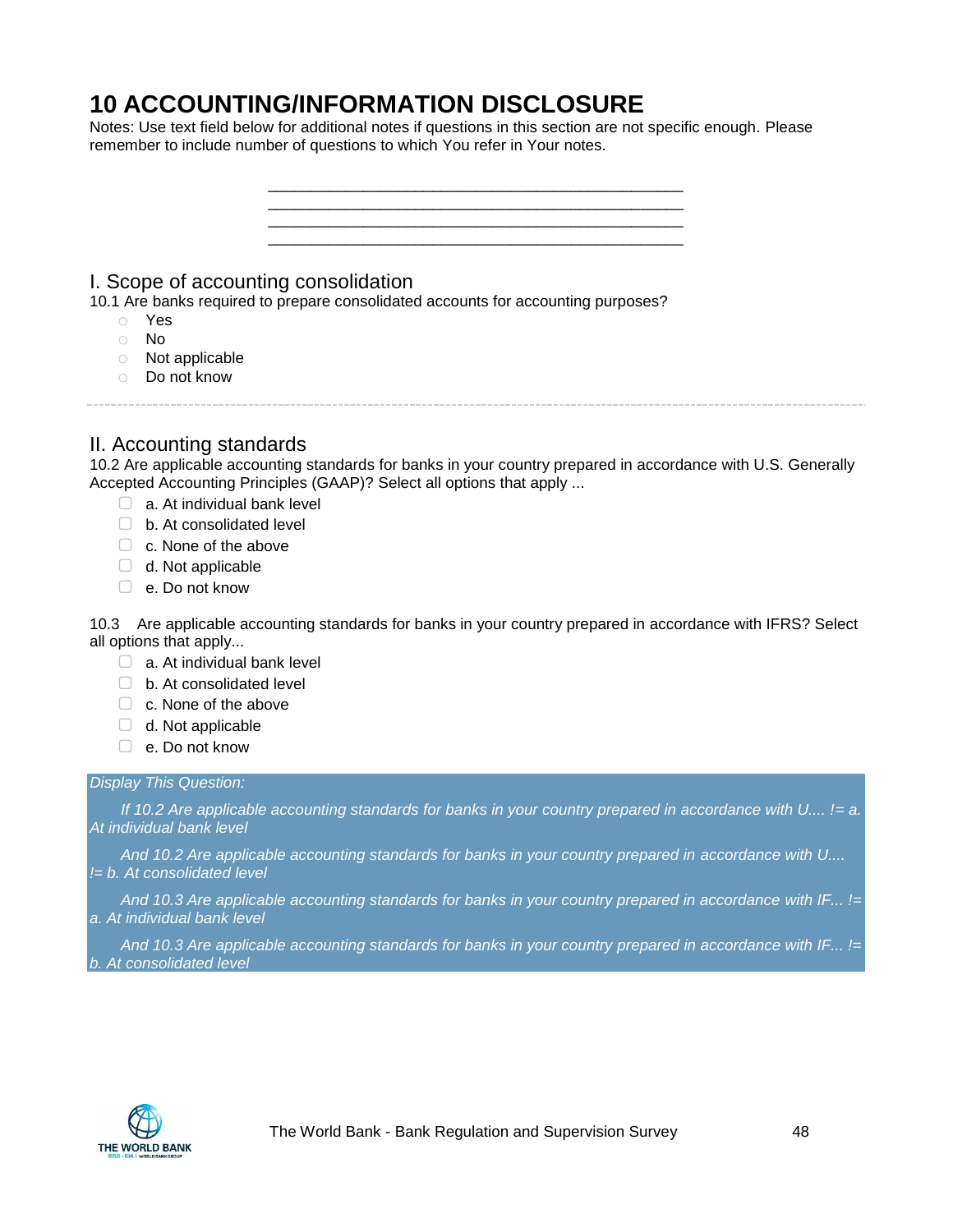10.3.1 Because answers to 10.2 and 10.3 are not applicable, please explain:

\_\_\_\_\_\_\_\_\_\_\_\_\_\_\_\_\_\_\_\_\_\_\_\_\_\_\_\_\_\_\_\_\_\_\_\_\_\_\_\_\_\_\_\_\_\_\_\_

 $\Box$  a. Any major deviations between local and international accounting standards

 $\Box$  b. Which authority in your country sets the accounting standards for banks (e.g. banking supervisor, accounting board etc.) \_\_\_\_\_\_\_\_\_\_\_\_\_\_\_\_\_\_\_\_\_\_\_\_\_\_\_\_\_\_\_\_\_\_\_\_\_\_\_\_\_\_\_\_\_\_\_\_

▢ c. Do not know

10.4 Does accrued, though unpaid, interest/principal enter the income statement while the loan is still performing?

- o Yes
- o No
- o Not applicable
- o Do not know

## III. Public disclosure standards

10.5 Are all banks operating in your country (including foreign bank branches) required to make available to the public their annual financial statements? Please select all options that apply...

- $\Box$  a. On an individual basis
- $\Box$  b. On a consolidated basis
- $\Box$  c. None of the above
- $\Box$  d. Not applicable
- ▢ e. Do not know

10.6 Are banks required to submit their financial statements to the banking supervisor prior to public disclosure?

- o Yes
- o No
- o Not applicable
- o Do not know

#### *Display This Question:*

*If 10.6 Are banks required to submit their financial statements to the banking supervisor prior to p... = Yes*

#### 10.6.1 Please select which apply:

|                                                                                                                 | Yes | <b>No</b> |
|-----------------------------------------------------------------------------------------------------------------|-----|-----------|
| a. The supervisor is required to<br>review the financial statements                                             |     |           |
| b. The supervisor can require banks<br>to make changes to the financial<br>statements before they are published |     |           |

10.7 Do banks disclose to the supervisors (select all options that apply) …

- $\Box$  a. Full audited financial statements
- ▢ b. Off-balance sheet items
- □ c. Governance and risk management framework
- $\Box$  d. Regulatory capital and capital adequacy ratio
- $\Box$  e. Transactions with related parties

 $\Box$  f. Any other material information (i.e. information which omission or misstatement could change or influence the assessment or decision of a user relying on that information for making decisions)

- $\Box$  g. Scope of consolidation (including reasons for not including certain entities, where appropriate)
- □ h. None of the above
- ▢ i. Not applicable



The World Bank - Bank Regulation and Supervision Survey 49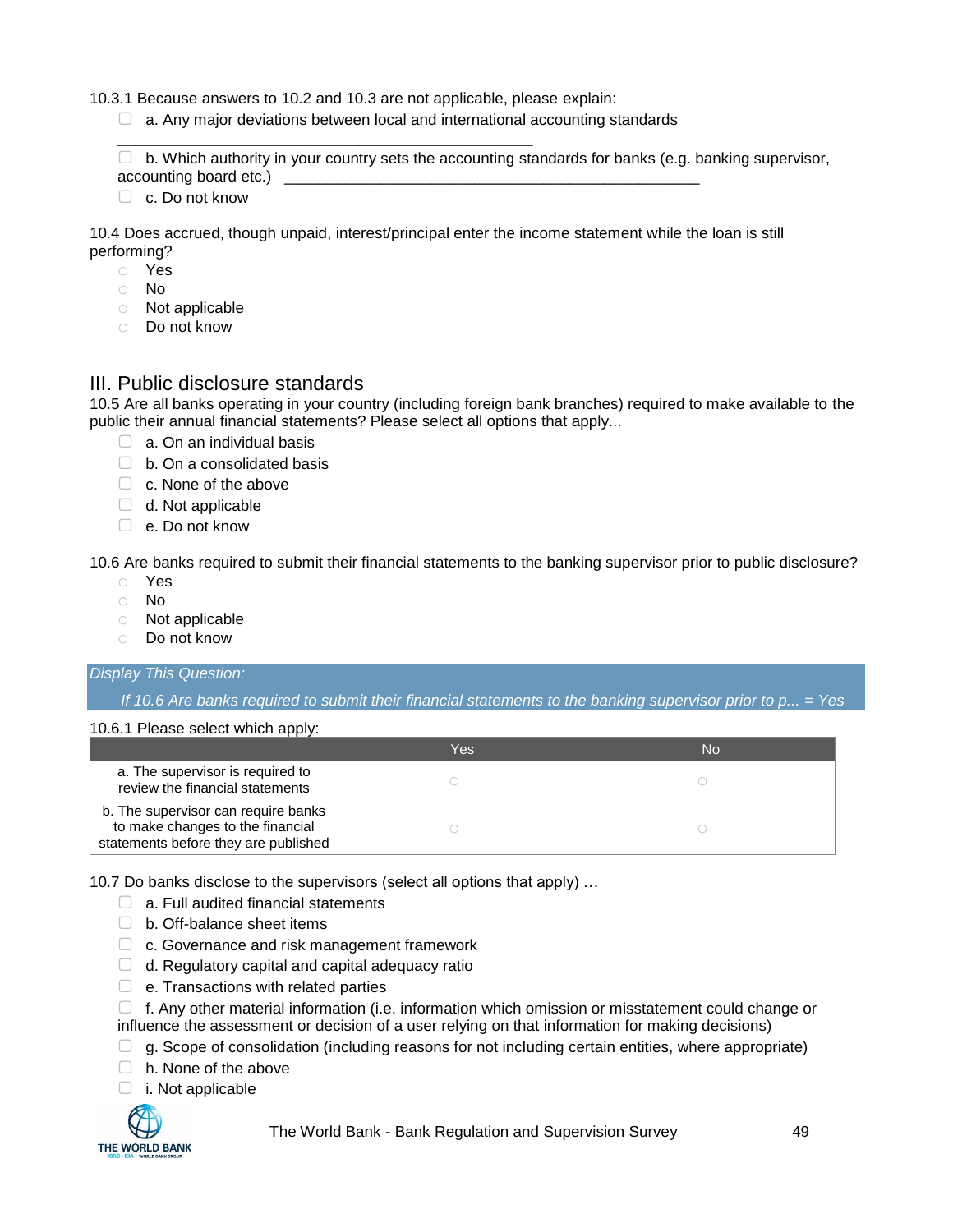$\Box$  j. Do not know

10.8 Do banks disclose to the public (mark all options that apply) …

- $\Box$  a. Full audited financial statements
- ▢ b. Off-balance sheet items
- □ c. Governance and risk management framework
- $\Box$  d. Regulatory capital and capital adequacy ratio
- $\Box$  e. Transactions with related parties

▢ f. Any other material information (i.e. information which omission or misstatement could change or influence the assessment or decision of a user relying on that information for making decisions)

- $\Box$  g. Scope of consolidation (including reasons for not including certain entities, where appropriate)
- □ h. None of the above
- $\Box$  i. Not applicable
- ▢ j. Do not know

10.9 Are bank directors legally liable if information disclosed is erroneous or misleading?

- o Yes
- o No
- o Not applicable
- o Do not know

10.10 Do supervisors require banks to publicly disclose (select all options that apply)…

- $\Box$  a. All fines and settlements resulting from non-compliance with regulations
- ▢ b. Other information not required by financial reporting standards (e.g. prudential reports). If so, please explain.
- □ c. None of the above
- $\Box$  d. Not applicable
- ▢ e. Do not know

10.11 Are banks required by supervisors to have external credit ratings?

- o Yes
- o No
- o Not applicable
- o Do not know

10.12 What percentage of the top ten banks (in terms of total domestic assets) are rated by international credit rating agencies (e.g., Moody's, Standard and Poor)? Note: please provide answer also in the case there are less than 10 banks in the system.

- o 0
- $\circ$  10
- $\circ$  20
- o 30
- $\circ$  40
- o 50
- o 60 o 70
- o 80
- o 90
- $\circ$  100

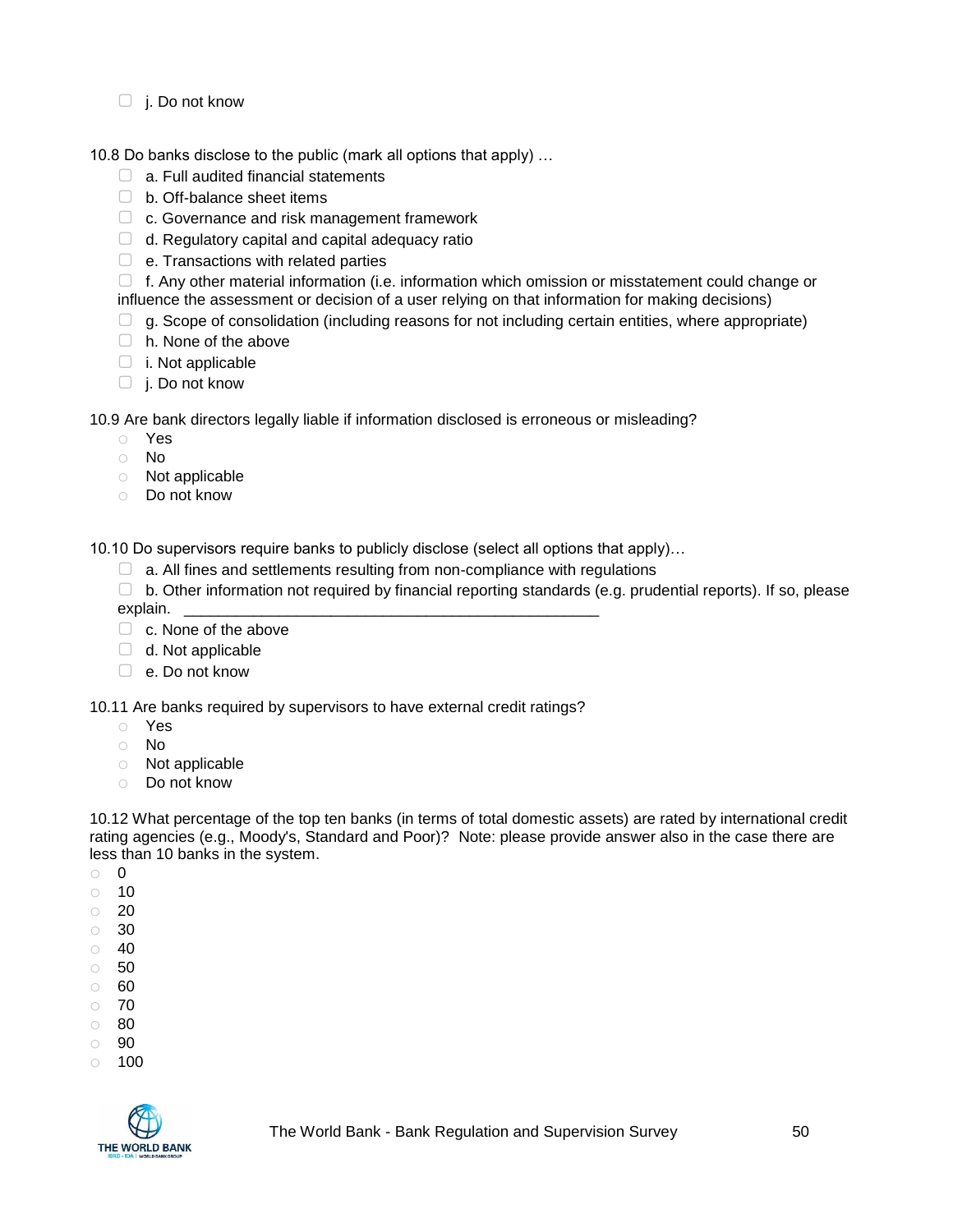10.13 What percentage of the top ten banks (in terms of total domestic assets) are rated by domestic credit rating agencies? Note: please provide answer also in the case there are less than 10 banks in the system.

- o 0
- $\circ$  10
- o 20
- o 30
- $\circ$  40
- o 50
- o 60
- o 70
- o 80 o 90
- $\circ$  100

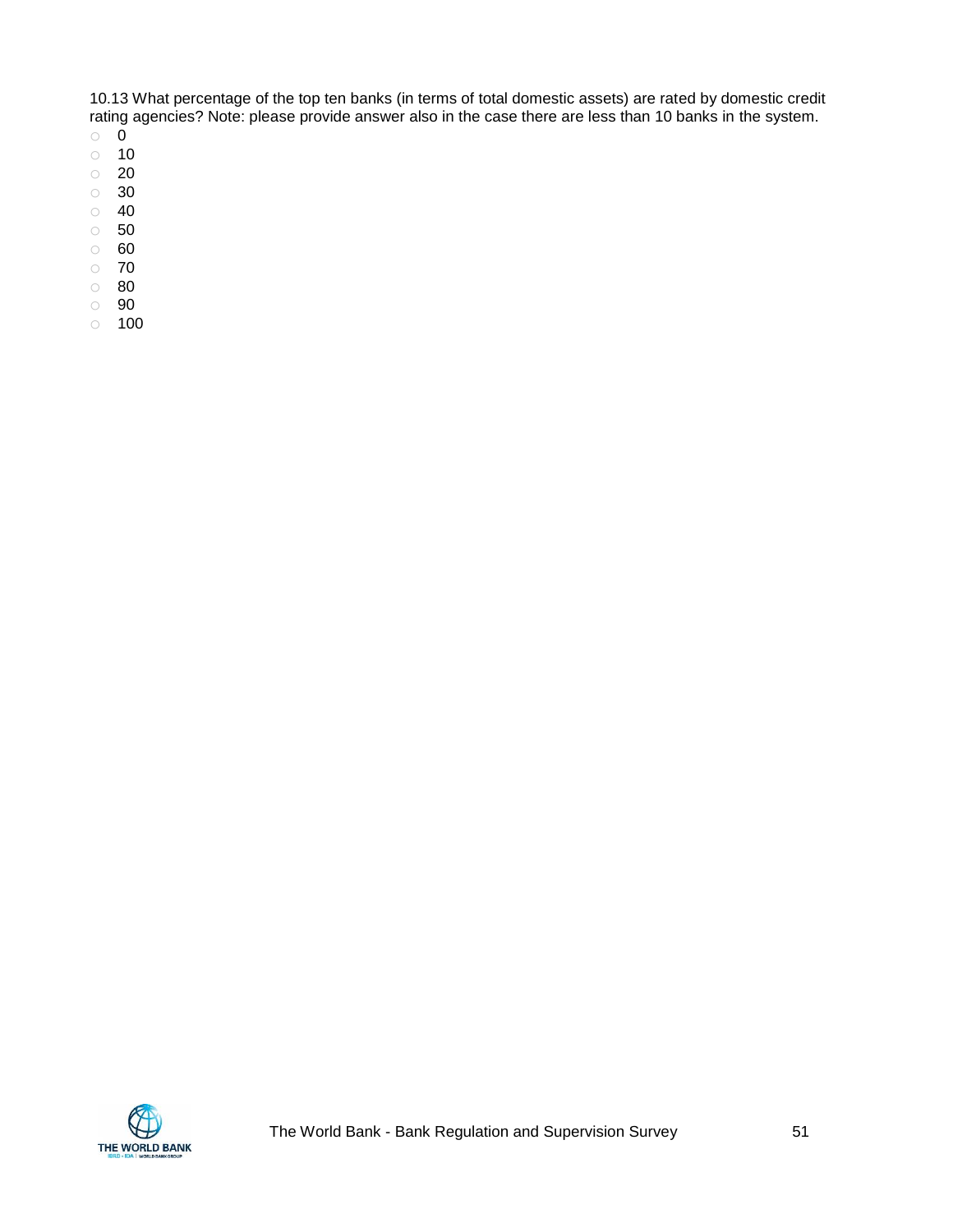# **11 DISCIPLINE/ PROBLEM INSTITUTIONS/ EXIT**

Notes: Use text field below for additional notes if questions in this section are not specific enough. Please remember to include number of questions to which You refer in Your notes.



## I. Enforcement

11.1 Please indicate whether the following enforcement powers are available to the supervisory agency (select all options that apply) ...

- $\Box$  a. Cease and desist-type orders for imprudent bank practices
- $\Box$  b. Forbearance (i.e. to waive regulatory and supervisory requirements)

 $\Box$  c. Require a bank to meet supervisory requirements (e.g. capital, liquidity etc.) that are stricter than the legal or regulatory minimum

- $\Box$  d. Require bank to enhance governance, internal controls and risk management systems
- $\Box$  e. Require bank to apply specific provisioning and/or write-off policies
- $\Box$  f. Require banks to constitute provisions to cover actual or potential losses
- $\Box$  g. Restrict or place conditions on the types of business conducted by bank
- $\Box$  h. Withdraw the bank's license

 $\Box$  i. Require banks to reduce/restructure their operations (e.g. via asset sales and branch closures) and adjust their risk profile

- $\Box$  j. Require banks to reduce or suspend dividends to shareholders
- $\Box$  k. Require banks to reduce or suspend bonuses and other remuneration to bank directors and managers
- ▢ l. Suspend or remove bank directors
- □ m. Suspend or remove managers
- $\Box$  n. Require commitment/action from controlling shareholder(s) to support the bank with new equity (e.g. capital restoration plan)
- □ o. None of the above
- $\Box$  p. Not applicable
- □ q. Do not know

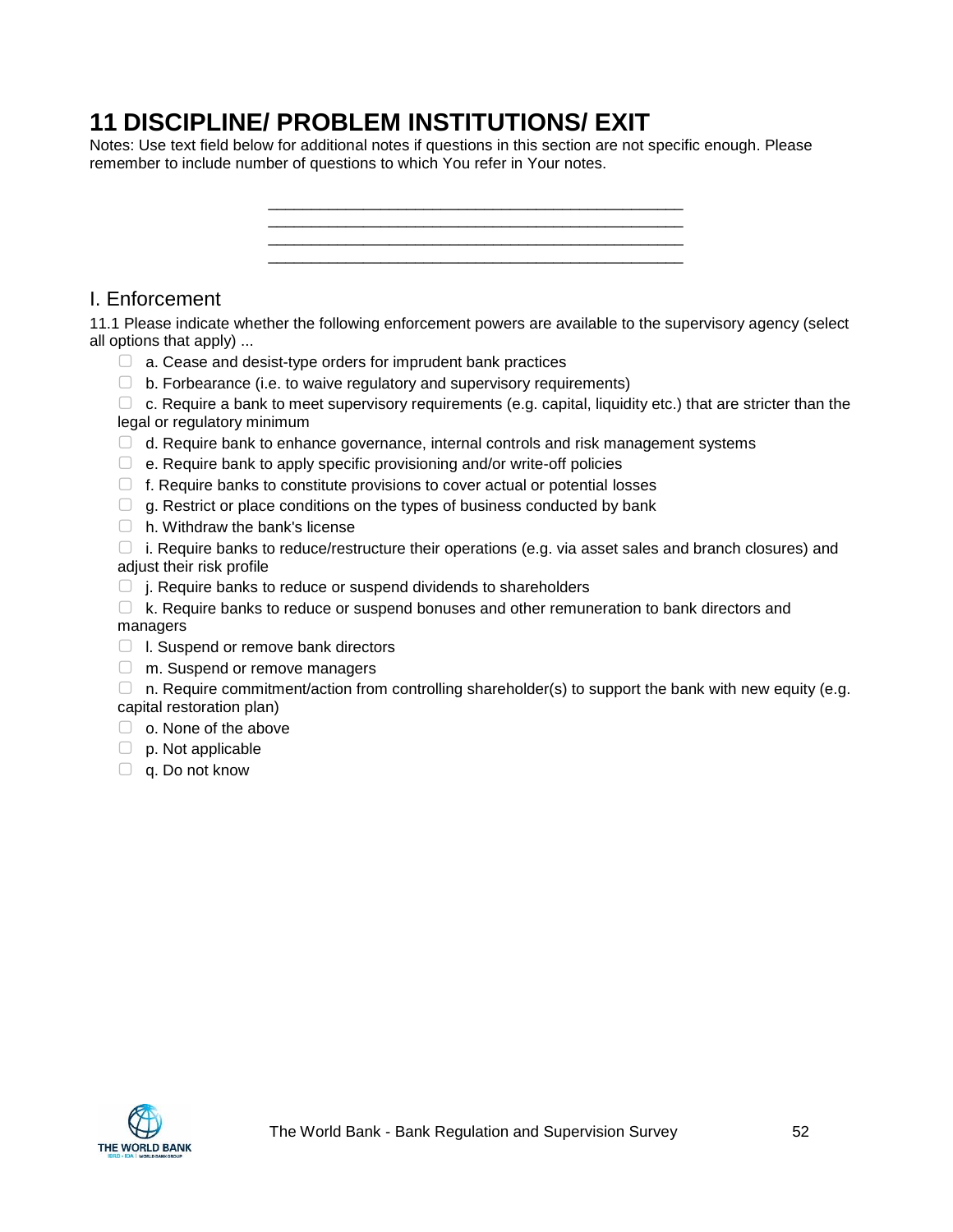11.2 Are bank regulators/supervisors required to make public formal enforcement actions, which include cease and desist orders and written agreements between a bank regulatory/supervisory body and a banking organization?

- o Yes
- o No
- o Not applicable
- o Do not know

11.3 Please indicate how many times any of the below enforcement actions were undertaken in the last 6 years (2011-2016):

|                                                                                                                                                   | Have been taken<br>overall | Have been contested<br>in court | Have been overturned<br>by the court |
|---------------------------------------------------------------------------------------------------------------------------------------------------|----------------------------|---------------------------------|--------------------------------------|
|                                                                                                                                                   | Number 1                   | Number 2                        | Number 3                             |
| a. Cease and desist-type orders for<br>imprudent bank practices                                                                                   |                            |                                 |                                      |
| b. Forbearance (i.e. to waive regulatory<br>and supervisory requirements)                                                                         |                            |                                 |                                      |
| c. Require a bank to meet supervisory<br>requirements (e.g. capital, liquidity etc.)<br>that are stricter than the legal or<br>regulatory minimum |                            |                                 |                                      |
| d. Require bank to enhance governance,<br>internal controls and risk management<br>systems                                                        |                            |                                 |                                      |
| e. Require bank to apply specific<br>provisioning and/or write-off policies                                                                       |                            |                                 |                                      |
| f. Require banks to constitute provisions<br>to cover actual or potential losses                                                                  |                            |                                 |                                      |
| g. Restrict or place conditions on the<br>types of business conducted by bank                                                                     |                            |                                 |                                      |
| h. Require banks to reduce/restructure<br>their operations (e.g. via asset sales and<br>branch closures) and adjust their risk<br>profile         |                            |                                 |                                      |
| i. Require banks to reduce or suspend<br>dividends to shareholders                                                                                |                            |                                 |                                      |
| j. Require banks to reduce or suspend<br>bonuses and other remuneration to bank<br>directors and managers                                         |                            |                                 |                                      |
| k. Suspend or remove bank directors                                                                                                               |                            |                                 |                                      |
| I. Suspend or remove managers                                                                                                                     |                            |                                 |                                      |
| m. Require commitment/action from<br>controlling shareholder(s) to support the<br>bank with new equity (e.g. capital<br>restoration plan)         |                            |                                 |                                      |

11.4 Does the supervisory agency operate an early intervention framework (e.g. prompt corrective action) that forces automatic action when certain regulatory triggers/thresholds are breached?

- o Yes
- o No
- o Not applicable
- o Do not know

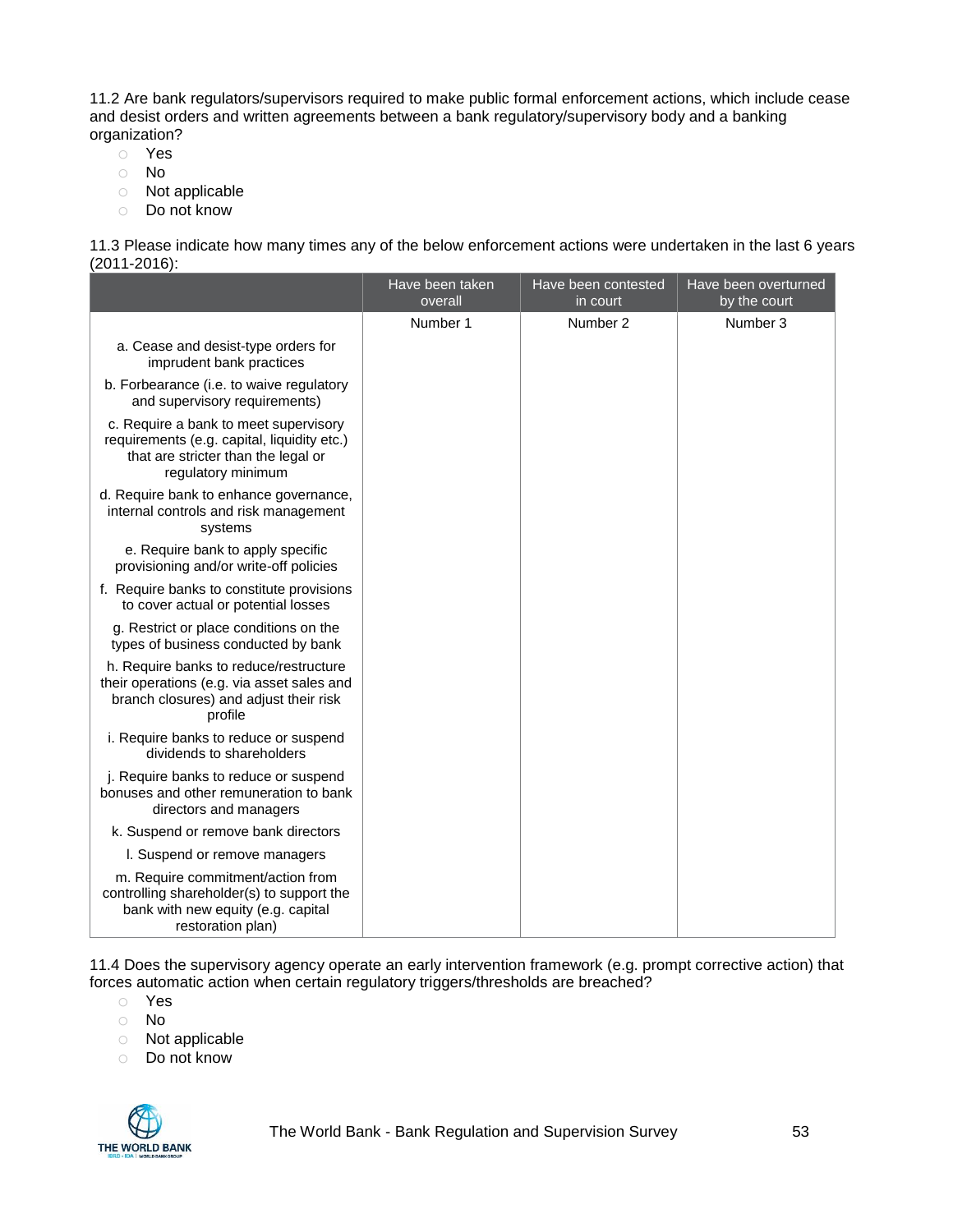*Display This Question:*

*If 11.4 Does the supervisory agency operate an early intervention framework (e.g. prompt corrective... = Yes*

11.4.1 What triggers/thresholds are used for initiating automatic actions (select all options that apply)?

- $\Box$  a. Breach of minimum regulatory capital adequacy ratio
- $\Box$  b. Breach of other regulatory reguirements (e.g. liquidity ratio, fit and proper criteria)
- $\Box$  c. Evaluation of likely non-viability given trends and risk factors
- □ d. Supervisory ratings
- $\Box$  e. Other (please specify)
- ▢ f. Do not know

## II. Resolution

11.5 Is there a separate bank insolvency framework that is distinct from that of non-financial firms?

- o Yes
- o No
- o Not applicable
- o Do not know

11.6 Is the insolvency framework the same for bank holding companies and banks?

- o Yes
- $\circ$  No (please explain)  $\circ$
- o Not applicable
- o Do not know

11.7 Is the insolvency framework supra-national (i.e., transcends national boundaries or governments)?

- o Yes
- o No
- o Not applicable
- o Do not know

11.8 Which authority has the powers to perform the following problem bank resolution activities? Enter the initials of the corresponding authority from the following list of options:  $BS = Bank\;Supervisor, C = Court, DIA =$ 

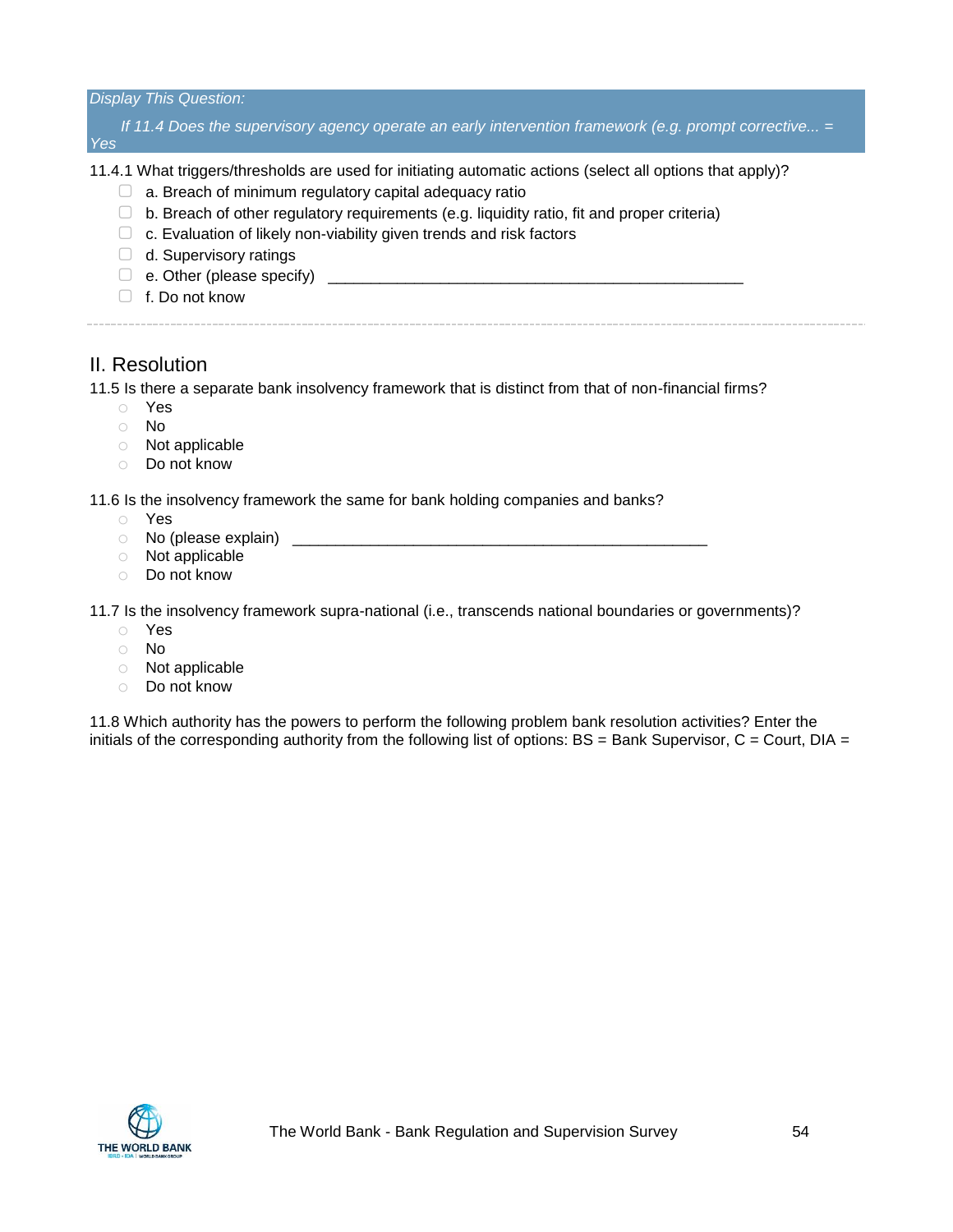Deposit Insurance Agency, BR/AMC = Bank Restructuring or Asset Management Agency, OTH = Other - please specify in the textbox under each option).

|                                                                                               |            |   | Response   |        |            |
|-----------------------------------------------------------------------------------------------|------------|---|------------|--------|------------|
|                                                                                               | <b>BS</b>  | C | <b>DIA</b> | BR/AMC | OTH        |
| a. Declare insolvency<br>(please specify if other)                                            | $\bigcirc$ |   | $\circ$    |        | $\bigcirc$ |
| b. Supersede<br>shareholders' rights<br>(please specify if other)                             | $\bigcirc$ |   | ∩          | C      | O          |
| c. Remove and replace<br>bank senior management<br>and directors (please<br>specify if other) | $\bigcirc$ |   | ∩          |        | ∩          |
| d. Undertake bank<br>resolution mechanisms<br>(please specify if other)                       | $\bigcirc$ | ∩ | O          | ∩      | O          |
| e. Appoint and oversee a<br>bank liquidator/receiver<br>(please specify if other)             | $\bigcirc$ | ∩ | ∩          | ∩      | O          |
| f. Declare non-viability<br>(please specify if other)                                         | $\bigcirc$ |   | ∩          |        | C          |

11.9 Is court approval required for the following bank resolution activities (select all options that apply)?

- □ a. Declare insolvency
- ▢ b. Supersede shareholders' rights
- □ c. Remove and replace bank senior management and directors
- □ d. Undertake bank resolution mechanisms
- ▢ e. Appoint and oversee a bank liquidator/receiver
- □ f. None of the above
- $\Box$  g. Not applicable
- ▢ h. Do not know

#### 11.10 Can the bank shareholders appeal to the court against a resolution decision of the banking supervisor?

- o Yes
- o No
- o Not applicable
- o Do not know

### *Display This Question:*

*If 11.10 Can the bank shareholders appeal to the court against a resolution decision of the banking... = Yes*

11.10.1 How many appeals were made in the past 6 years (2011-2016)?

\_\_\_\_\_\_\_\_\_\_\_\_\_\_\_\_\_\_\_\_\_\_\_\_\_\_\_\_\_\_\_\_\_\_\_\_\_\_\_\_\_\_\_\_\_\_\_\_\_\_\_\_\_\_\_\_\_\_\_\_\_\_\_\_

\_\_\_\_\_\_\_\_\_\_\_\_\_\_\_\_\_\_\_\_\_\_\_\_\_\_\_\_\_\_\_\_\_\_\_\_\_\_\_\_\_\_\_\_\_\_\_\_\_\_\_\_\_\_\_\_\_\_\_\_\_\_\_\_

#### *Display This Question:*

*If If 11.10.1 How many appeals were made in the past 6 years (2011-2016)? Text Response Is Greater Than or Equal to 1*

#### 11.10.1.1 How many were successful?

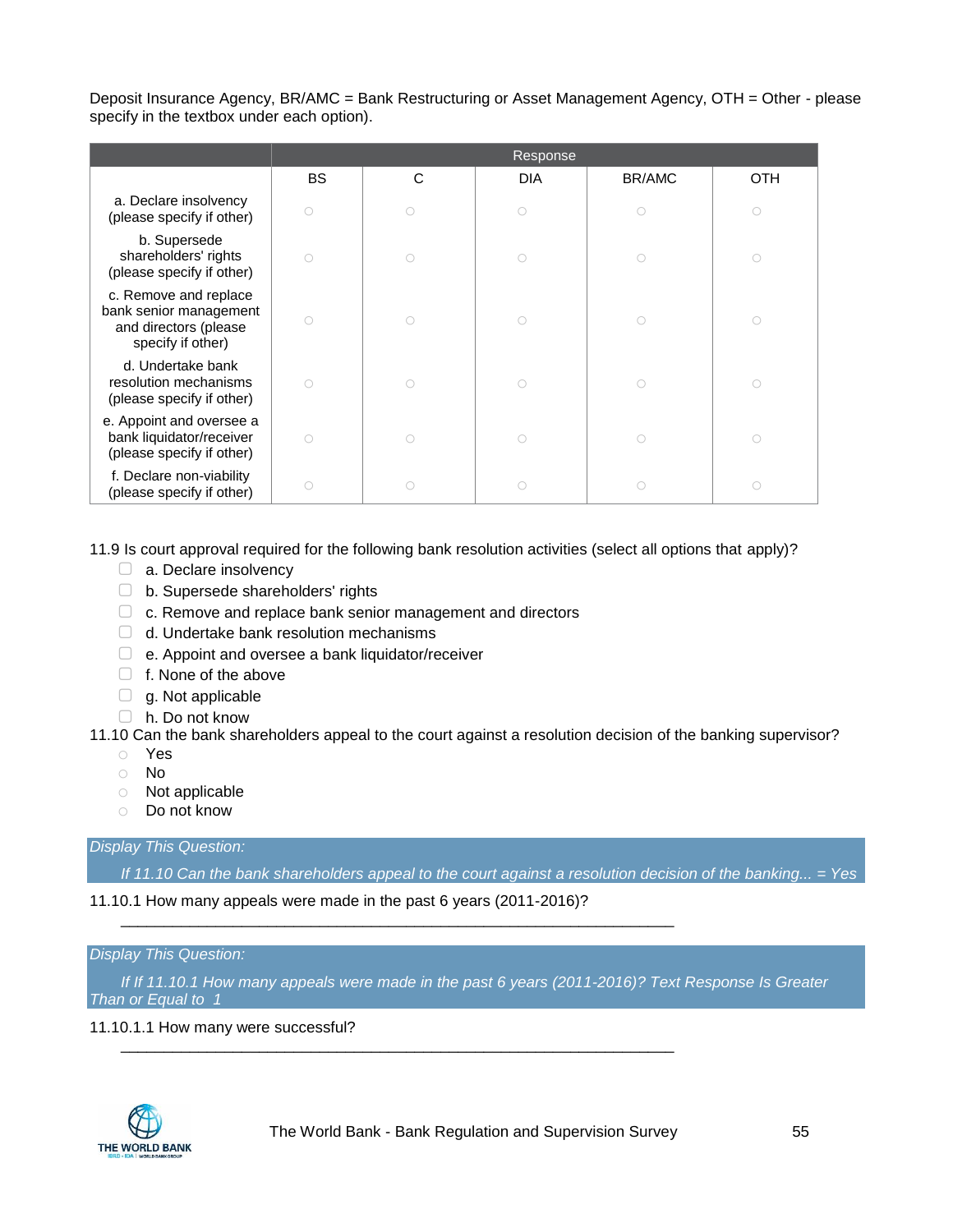11.11 Can a resolution action against a bank continue if a court action is filed, or does the court appeal lead to the suspension of such action until a ruling is made?

- o Yes
- o No
- o Not applicable
- o Do not know

11.12 Which mechanisms are provided in existing legislation to resolve a problem bank prior to its closure and liquidation (select all options that apply)?

- □ a. Open bank assistance
- ▢ b. Purchase and assumption transaction (with or without government support)
- $\Box$  c. Government intervention (e.g. via conservatorship or nationalization)
- $\Box$  d. Bridge bank
- ▢ e. Other (please specify) \_\_\_\_\_\_\_\_\_\_\_\_\_\_\_\_\_\_\_\_\_\_\_\_\_\_\_\_\_\_\_\_\_\_\_\_\_\_\_\_\_\_\_\_\_\_\_\_
- ▢ f. None of the above
- □ g. Not applicable
- ▢ h. Do not know

11.13 How many banks were resolved in ...?

|            | $\circ$ 2011 |  |
|------------|--------------|--|
|            | $\circ$ 2012 |  |
|            | $\circ$ 2013 |  |
| $\bigcirc$ | 2014         |  |

- o 2015 \_\_\_\_\_\_\_\_\_\_\_\_\_\_\_\_\_\_\_\_\_\_\_\_\_\_\_\_\_\_\_\_\_\_\_\_\_\_\_\_\_\_\_\_\_\_\_\_
- o 2016 \_\_\_\_\_\_\_\_\_\_\_\_\_\_\_\_\_\_\_\_\_\_\_\_\_\_\_\_\_\_\_\_\_\_\_\_\_\_\_\_\_\_\_\_\_\_\_\_

11.14 How many banks were liquidated in ...?

|            | $\circ$ 2011 |  |
|------------|--------------|--|
|            | $\circ$ 2012 |  |
|            | $\circ$ 2013 |  |
|            | $\circ$ 2014 |  |
| $\bigcirc$ | 2015         |  |

o 2016 \_\_\_\_\_\_\_\_\_\_\_\_\_\_\_\_\_\_\_\_\_\_\_\_\_\_\_\_\_\_\_\_\_\_\_\_\_\_\_\_\_\_\_\_\_\_\_\_

11.15 What proportion of banking system assets were resolved in ...? Note: please provide answer in percentage (e.g. 50 means 50%).

- o 2011 \_\_\_\_\_\_\_\_\_\_\_\_\_\_\_\_\_\_\_\_\_\_\_\_\_\_\_\_\_\_\_\_\_\_\_\_\_\_\_\_\_\_\_\_\_\_\_\_ o 2012 \_\_\_\_\_\_\_\_\_\_\_\_\_\_\_\_\_\_\_\_\_\_\_\_\_\_\_\_\_\_\_\_\_\_\_\_\_\_\_\_\_\_\_\_\_\_\_\_ o 2013 \_\_\_\_\_\_\_\_\_\_\_\_\_\_\_\_\_\_\_\_\_\_\_\_\_\_\_\_\_\_\_\_\_\_\_\_\_\_\_\_\_\_\_\_\_\_\_\_ o 2014 \_\_\_\_\_\_\_\_\_\_\_\_\_\_\_\_\_\_\_\_\_\_\_\_\_\_\_\_\_\_\_\_\_\_\_\_\_\_\_\_\_\_\_\_\_\_\_\_
- o 2015 \_\_\_\_\_\_\_\_\_\_\_\_\_\_\_\_\_\_\_\_\_\_\_\_\_\_\_\_\_\_\_\_\_\_\_\_\_\_\_\_\_\_\_\_\_\_\_\_ o 2016 \_\_\_\_\_\_\_\_\_\_\_\_\_\_\_\_\_\_\_\_\_\_\_\_\_\_\_\_\_\_\_\_\_\_\_\_\_\_\_\_\_\_\_\_\_\_\_\_
- 11.16 What proportion of banking system assets were liquidated in ...? Note: please provide answer in

percentage (e.g. 50 means 50%). o 2011 \_\_\_\_\_\_\_\_\_\_\_\_\_\_\_\_\_\_\_\_\_\_\_\_\_\_\_\_\_\_\_\_\_\_\_\_\_\_\_\_\_\_\_\_\_\_\_\_

o 2012 \_\_\_\_\_\_\_\_\_\_\_\_\_\_\_\_\_\_\_\_\_\_\_\_\_\_\_\_\_\_\_\_\_\_\_\_\_\_\_\_\_\_\_\_\_\_\_\_  $\circ$  2013 o 2014 \_\_\_\_\_\_\_\_\_\_\_\_\_\_\_\_\_\_\_\_\_\_\_\_\_\_\_\_\_\_\_\_\_\_\_\_\_\_\_\_\_\_\_\_\_\_\_\_ o 2015 \_\_\_\_\_\_\_\_\_\_\_\_\_\_\_\_\_\_\_\_\_\_\_\_\_\_\_\_\_\_\_\_\_\_\_\_\_\_\_\_\_\_\_\_\_\_\_\_  $\circ$  2016

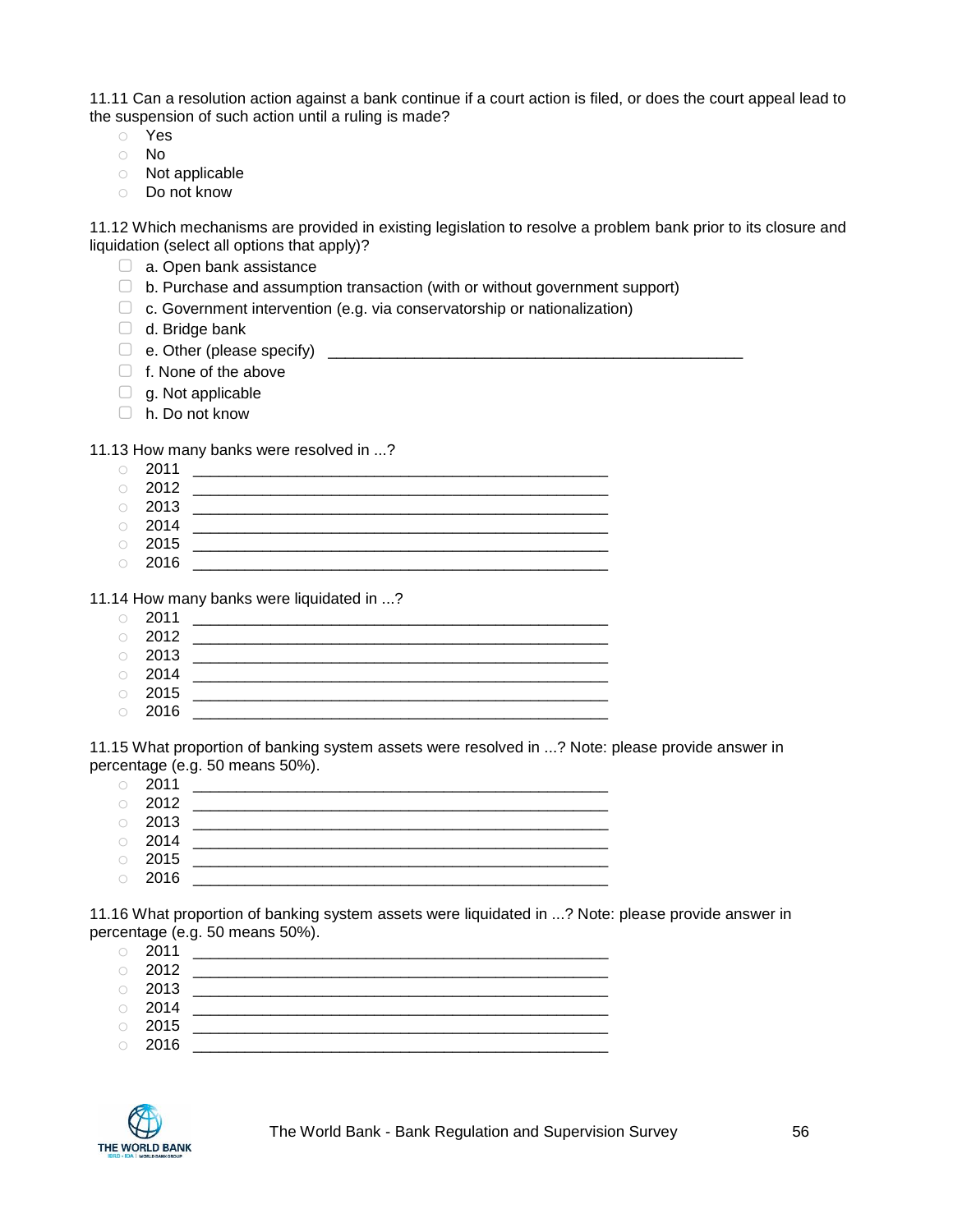11.17 Have you introduced significant changes to the bank resolution framework in your country as a result of the 2007-2009 global financial crisis (select all options that apply)?

- $\Box$  a. Introduce a separate bank insolvency framework
- $\Box$  b. Implement coordination arrangements among domestic authorities
- $\Box$  c. Other (please explain)
- □ d. None of the above
- $\Box$  e. Not applicable
- $\Box$  f. Do not know

11.18 Is there a framework in place to enable the bail-in of creditors (i.e., distressed banks' creditors bear some of the burden of the rescue)?

- o Yes
- o No
- o Not applicable
- o Do not know

11.19 Are banks required to have sufficient bail-in funding (e.g., bail-in debt, contingent-convertible bonds, etc.) to be able to resolve them as a going concern?

- o Yes
- o No
- o Not applicable
- o Do not know

#### *Display This Question:*

*If 11.19 Are banks required to have sufficient bail-in funding (e.g., bail-in debt, contingent-conve... = Yes*

11.19.1 What is the required bail-in funding as a percentage of total assets? Note: please provide answer in percentage (e.g. 50 means 50%).

11.20 Are banks required to file resolution plans (i.e., strategy for rapid and orderly resolution in case of financial distress or failure)?

- o Yes
- o No
- o Not applicable
- o Do not know

*Display This Question:*

*If 11.20 Are banks required to file resolution plans (i.e., strategy for rapid and orderly resolutio... = Yes*

11.20.1 Do these resolution plans apply to selected banks (e.g., systemically important banks)?

\_\_\_\_\_\_\_\_\_\_\_\_\_\_\_\_\_\_\_\_\_\_\_\_\_\_\_\_\_\_\_\_\_\_\_\_\_\_\_\_\_\_\_\_\_\_\_\_\_\_\_\_\_\_\_\_\_\_\_\_\_\_\_\_

- $\circ$  Yes (please explain the selection criteria)  $\overline{\phantom{a}}$
- o No
- o Do not know

11.21 Is the bank supervisory agency / resolution authority required to prepare resolution plans for banks?

- o Yes
- o No
- o Not applicable
- o Do not know

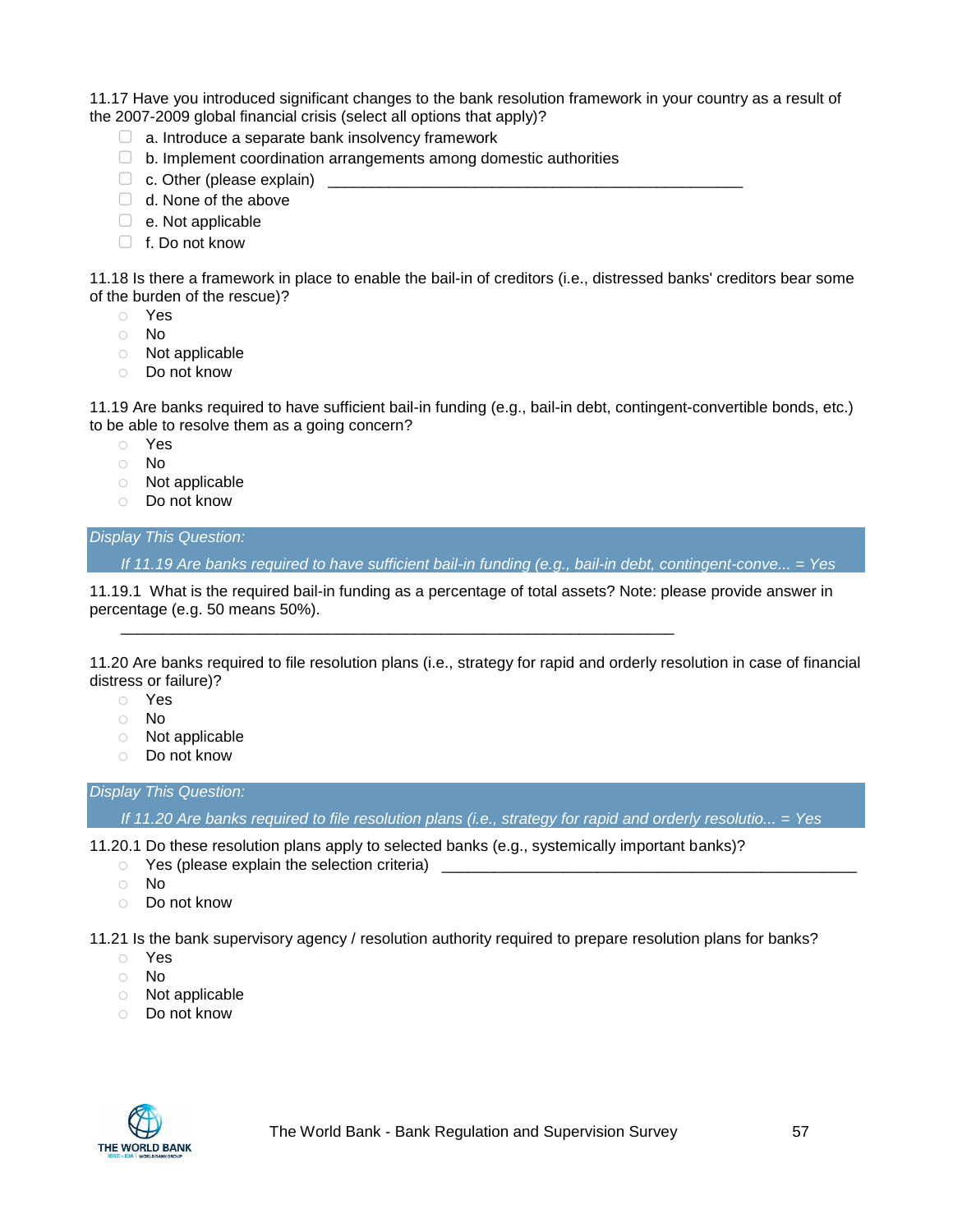#### *Display This Question:*

*If 11.21 Is the bank supervisory agency / resolution authority required to prepare resolution plans... = Yes*

- 11.21.1 Do these resolution plans apply to selected banks (e.g., systemically important banks)?
	- $\circ$  Yes (please specify the selection criteria)
	- o No
	- o Do not know

## III. Resolution of international banks

11.22 Is there a formal supervisory and regulatory framework to deal with the resolution of international banks apart from the general framework for resolution of banks?

- o Yes
- o No
- o Not applicable
- o Do not know

11.23 Are there clear and workable rules on burden sharing in case of an international bank resolution?

- o Yes
- o No
- o Not applicable
- o Do not know

11.24 Can the supervisory agency take unilateral actions to ring-fence domestic assets (e.g., segregate specific assets in a separate entity) in case of an international bank failure?

- o Yes
- o No
- o Not applicable
- o Do not know

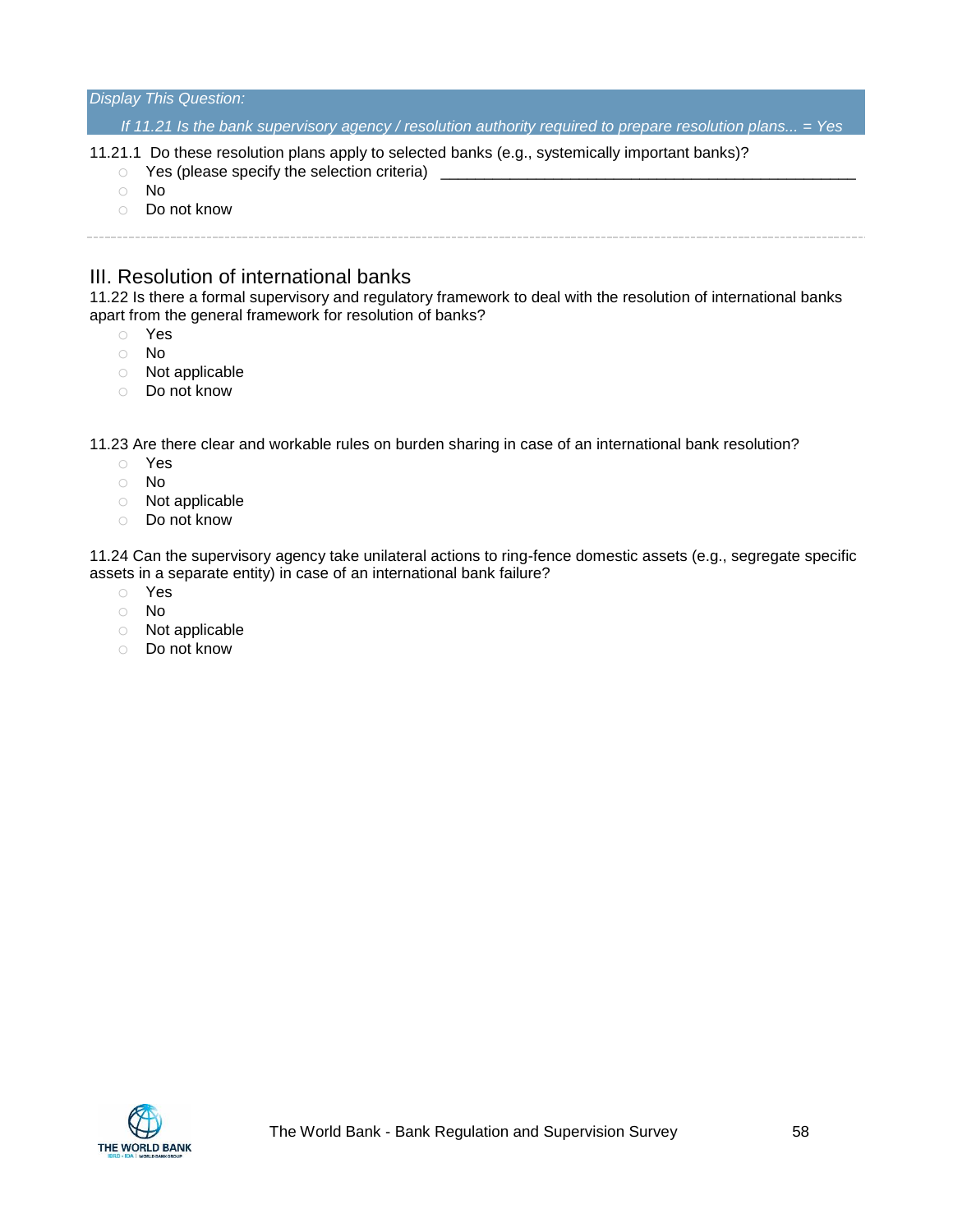# **12 SUPERVISION**

Notes: Use text field below for additional notes if questions in this section are not specific enough. Please remember to include number of questions to which You refer in Your notes.

\_\_\_\_\_\_\_\_\_\_\_\_\_\_\_\_\_\_\_\_\_\_\_\_\_\_\_\_\_\_\_\_\_\_\_\_\_\_\_\_\_\_\_\_\_\_\_\_



 $\Box$  b. State-owned development banks

\_\_\_\_\_\_\_\_\_\_\_\_\_\_\_\_\_\_\_\_\_\_\_\_\_\_\_\_\_\_\_\_\_\_\_\_\_\_\_\_\_\_\_\_\_\_\_\_

- $\Box$  c. Mutual banks
- $\Box$  d. Bank-holding companies
- $\Box$  e. Other types of banks. Please specify the type of bank and the name of the supervisory body/agency.
- $\Box$  f. Not applicable
- $\Box$  g. Do not know

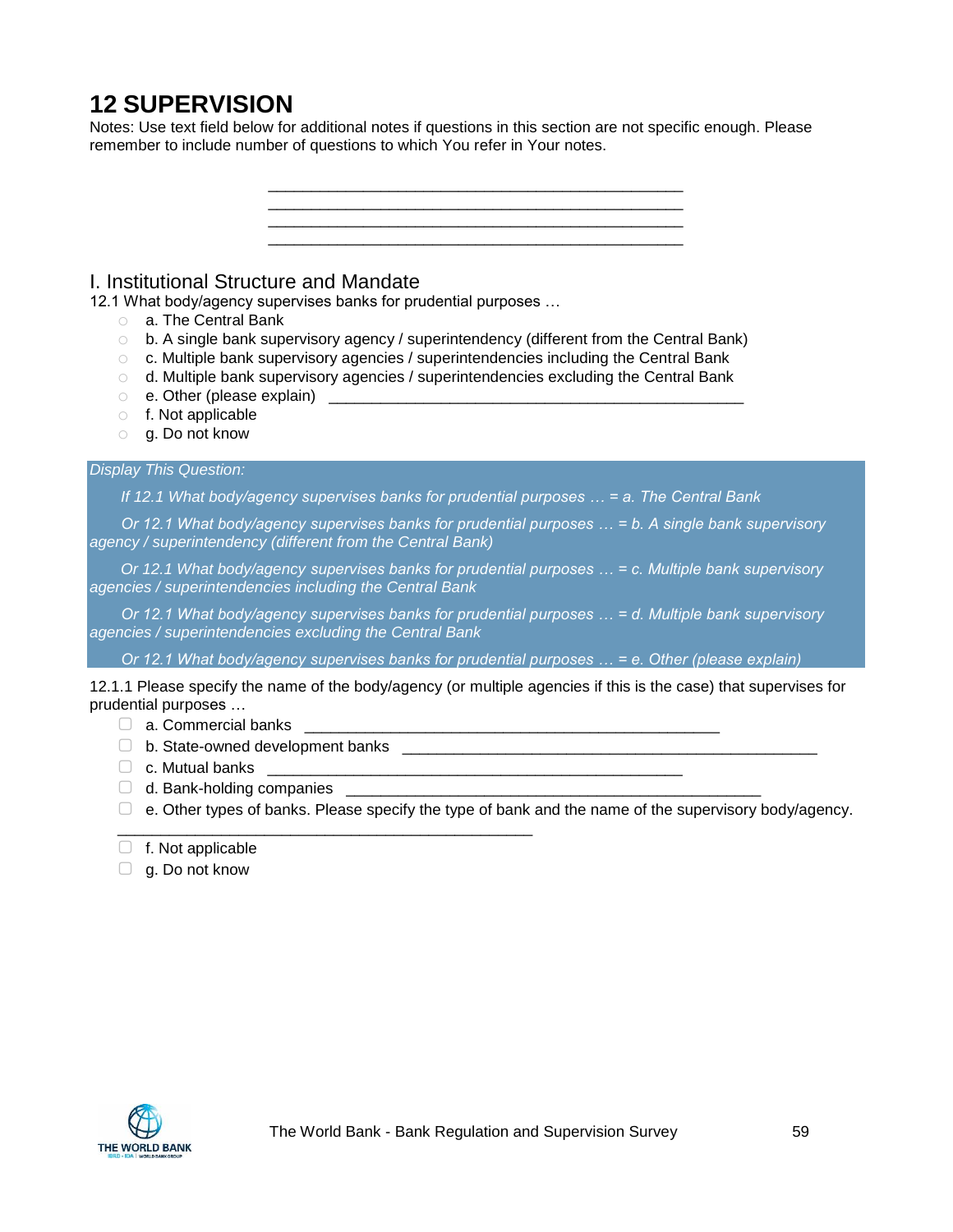12.2 Is the body/agency in charge of supervising banks also responsible for the supervision of the following financial sectors (select all options that apply)?

- □ a. Insurance
- ▢ b. Securities
- □ c. Pension funds
- ▢ d. Other (please explain) \_\_\_\_\_\_\_\_\_\_\_\_\_\_\_\_\_\_\_\_\_\_\_\_\_\_\_\_\_\_\_\_\_\_\_\_\_\_\_\_\_\_\_\_\_\_\_\_
- □ e. None of the above
- $\Box$  f. Not applicable
- □ g. Do not know

12.3 Are there any deposit taking institutions that are not under any prudential supervision?

\_\_\_\_\_\_\_\_\_\_\_\_\_\_\_\_\_\_\_\_\_\_\_\_\_\_\_\_\_\_\_\_\_\_\_\_\_\_\_\_\_\_\_\_\_\_\_\_\_\_\_\_\_\_\_\_\_\_\_\_\_\_\_\_

\_\_\_\_\_\_\_\_\_\_\_\_\_\_\_\_\_\_\_\_\_\_\_\_\_\_\_\_\_\_\_\_\_\_\_\_\_\_\_\_\_\_\_\_\_\_\_\_\_\_\_\_\_\_\_\_\_\_\_\_\_\_\_\_

\_\_\_\_\_\_\_\_\_\_\_\_\_\_\_\_\_\_\_\_\_\_\_\_\_\_\_\_\_\_\_\_\_\_\_\_\_\_\_\_\_\_\_\_\_\_\_\_\_\_\_\_\_\_\_\_\_\_\_\_\_\_\_\_ \_\_\_\_\_\_\_\_\_\_\_\_\_\_\_\_\_\_\_\_\_\_\_\_\_\_\_\_\_\_\_\_\_\_\_\_\_\_\_\_\_\_\_\_\_\_\_\_\_\_\_\_\_\_\_\_\_\_\_\_\_\_\_\_ \_\_\_\_\_\_\_\_\_\_\_\_\_\_\_\_\_\_\_\_\_\_\_\_\_\_\_\_\_\_\_\_\_\_\_\_\_\_\_\_\_\_\_\_\_\_\_\_\_\_\_\_\_\_\_\_\_\_\_\_\_\_\_\_

- $\circ$  Yes (please explain)  $\qquad \qquad$
- o No
- o Not applicable
- o Do not know

#### *Display This Question:*

*If 12.3 Are there any deposit taking institutions that are not under any prudential supervision? = Yes (please explain)*

12.3.1 What is the proportion of the deposits held by these institutions as a percentage of banking system deposits? Note: please provide answer in percentage (e.g. 50 means 50%).

#### *Display This Question:*

*If 12.3 Are there any deposit taking institutions that are not under any prudential supervision? = Yes (please explain)*

12.3.2 Which agency has licensed/authorized these deposit taking institutions?

12.4 Does the banking supervisory agency have a specific mandate set out in written form?

- o Yes
- o No
- o Not applicable
- o Do not know

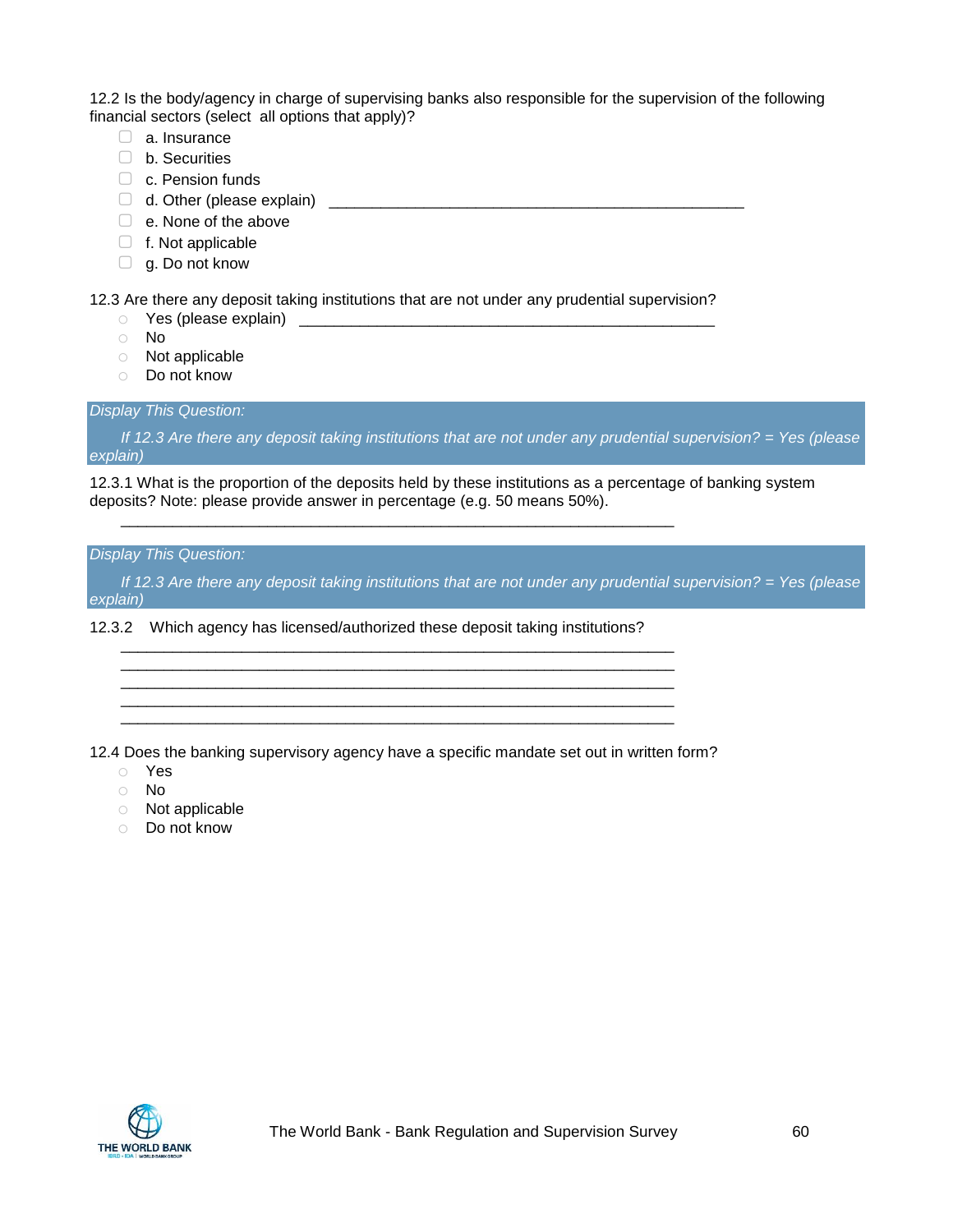*Display This Question:*

*If 12.4 Does the banking supervisory agency have a specific mandate set out in written form? = Yes*

12.4.1 Which of the following financial system responsibilities does the mandate also include (select all options that apply)?

- ▢ a. Macroprudential Supervision
- ▢ b. Market conduct
- □ c. Consumer protection
- $\Box$  d. Prevention of financial crime (anti-money laundering / combating financing of terrorism)
- ▢ e. Competition/antitrust policy
- ▢ f. Financial market access/development
- $\Box$  g. Deposit insurance
- $\Box$  h. Bank restructuring/resolution
- $\Box$  i. Other (please explain)
- $\Box$  j. Do not know

12.5 Can the banking supervisory authority force a bank to change its internal organizational structure?

- o Yes
- o No
- o Not applicable
- o Do not know

## II. Independence and Accountability

12.6 To whom is the banking supervisory agency legally responsible or accountable (mark all options that apply)?

- $\Box$  a. The head of government (e.g. President, Prime Minister)
- ▢ b. The Finance Minister or other cabinet level official
- ▢ c. A legislative body, such as Parliament or Congress
- $\Box$  d. Other (please explain)
- □ e. None of the above
- $\Box$  f. Not applicable
- $\Box$  g. Do not know

12.7 How is the head of the banking supervisory agency appointed (mark all options that apply)?

- $\Box$  a. Decision of the head of government (e.g. President, Prime Minister)
- $\Box$  b. Decision of the Finance Minister or other cabinet level authority
- □ c. Decision of a legislative body, such as Parliament or Congress
- $\Box$  d. Other (please explain)
- □ e. None of the above
- ▢ f. Not applicable
- $\Box$  g. Do not know

12.8 Is the appointment based on a recommendation by an external expert or panel of experts?

- o Yes
- o No
- o Not applicable
- o Do not know

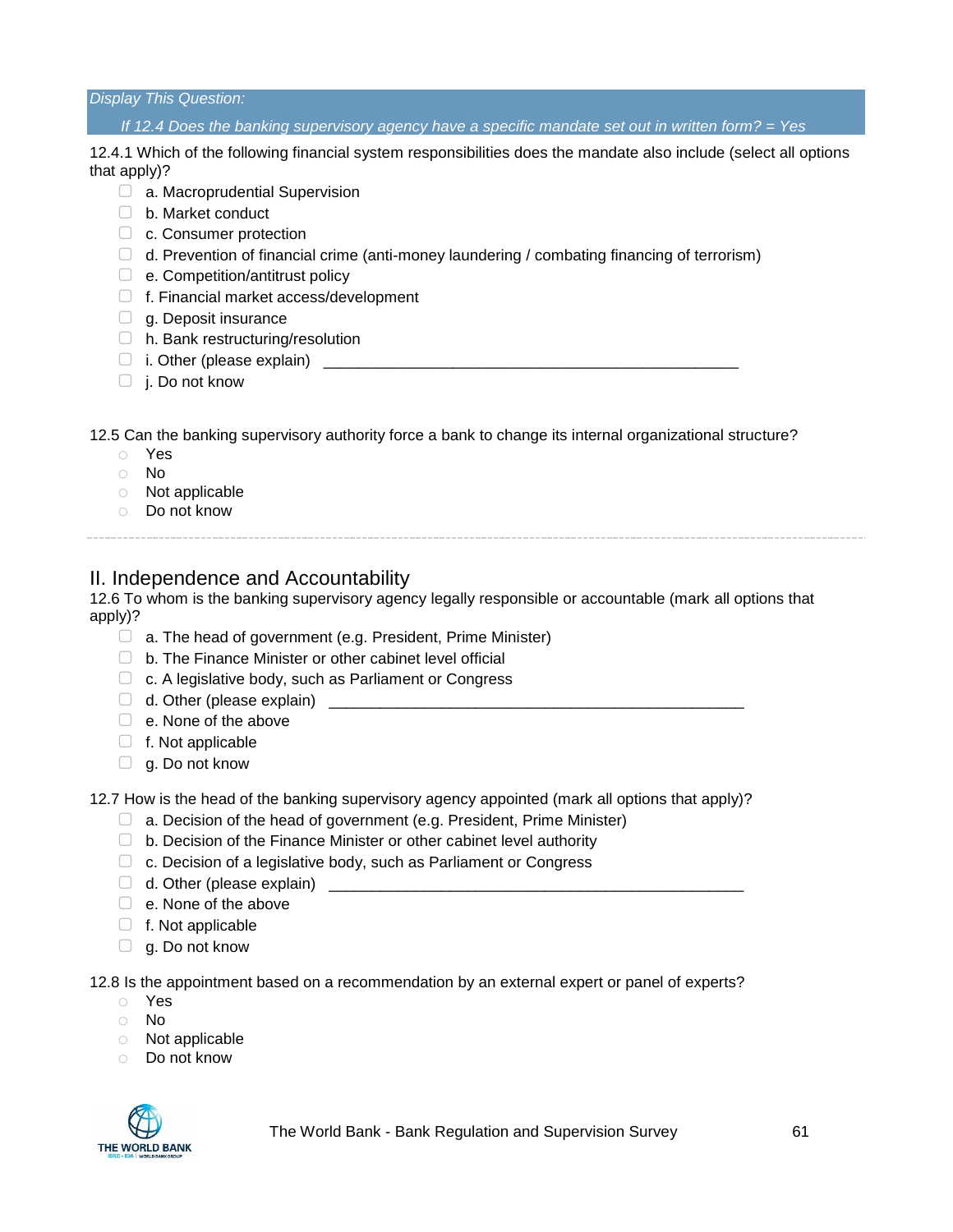12.9 Does the head of the banking supervisory agency have a fixed term?

- o Yes
- o No
- o Not applicable
- o Do not know

*Display This Question:*

*If 12.9 Does the head of the banking supervisory agency have a fixed term? = Yes*

\_\_\_\_\_\_\_\_\_\_\_\_\_\_\_\_\_\_\_\_\_\_\_\_\_\_\_\_\_\_\_\_\_\_\_\_\_\_\_\_\_\_\_\_\_\_\_\_\_\_\_\_\_\_\_\_\_\_\_\_\_\_\_\_

12.9.1 How long (in years) is the term?

#### *Display This Question:*

*If 12.9 Does the head of the banking supervisory agency have a fixed term? = Yes*

#### 12.9.2 Is there a maximum number of fixed terms?

o Yes, please specify how many terms are permitted

\_\_\_\_\_\_\_\_\_\_\_\_\_\_\_\_\_\_\_\_\_\_\_\_\_\_\_\_\_\_\_\_\_\_\_\_\_\_\_\_\_\_\_\_\_\_\_\_

- o No
- o Do not know

12.10 Can the head of the banking supervisory agency be removed by (select all options that apply)…

- □ a. Decision of the head of government (e.g. President, Prime Minister)
- ▢ b. Decision of the Finance Minister or other cabinet level authority
- $\Box$  c. Decision of a legislative body, such as Parliament or Congress
- $\Box$  d. Other (please explain)
- ▢ e. None of the above
- ▢ f. Not applicable
- □ g. Do not know

12.11 Does the banking supervisory agency need to obtain approval or no objection from the government in order to (select all options that apply)…?

- $\Box$  a. Issue binding secondary regulations for the banking sector
- □ b. Determine its budget
- □ c. Obtain funding
- $\Box$  d. Hire and fire senior staff
- □ e. Define salaries and benefits structure of staff
- $\Box$  f. Define its organizational structure
- $\Box$  g. None of the above
- $\Box$  h. Not applicable
- ▢ i. Do not know

12.12 Can individual banking supervisory staff be held personally liable for damages to a bank caused by their actions or omissions committed in the good faith exercise of their duties?

- o Yes
- o No
- o Not applicable
- o Do not know

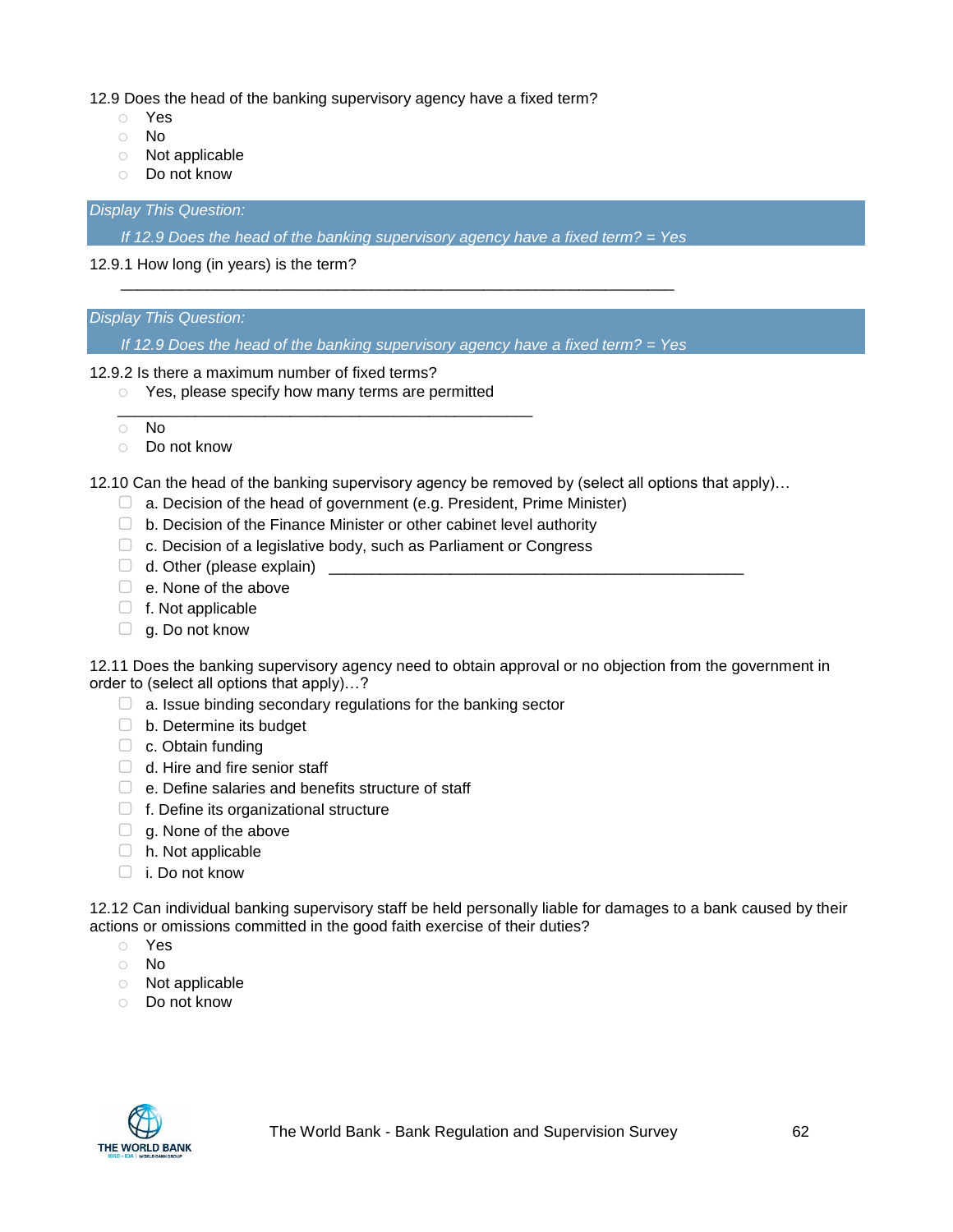*Display This Question:*

*If 12.12 Can individual banking supervisory staff be held personally liable for damages to a bank ca... = Yes*

12.12.1 Has individual banking supervisory staff been held personally liable in the last 6 years (2011-2016)?

- o Yes
- o No
- o Do not know

#### *Display This Question:*

*If 12.12 Can individual banking supervisory staff be held personally liable for damages to a bank ca... = Yes*

12.12.2 When banking individual supervisory staff are prosecuted, what kind of support is provided to the staff by the banking supervisory agency (select all options that apply) …

- □ a. Legal counsel
- ▢ b. Legal advice
- □ c. Reimbursement of costs
- □ d. Reimbursement of monetary penalties
- $\Box$  e. Access to officials and records in the banking supervisory agency to help the staff defend the case
- □ f. None of the above
- □ g. Do not know

12.13 Can the supervisory agency be held legally liable for damages to a bank caused by its actions?

- o Yes
- o No
- o Not applicable
- o Do not know

#### *Display This Question:*

*If 12.13 Can the supervisory agency be held legally liable for damages to a bank caused by its actions? = Yes*

12.13.1 How many times has the banking supervisory agency been held legally liable in the last 6 years (2011- 2016)?

\_\_\_\_\_\_\_\_\_\_\_\_\_\_\_\_\_\_\_\_\_\_\_\_\_\_\_\_\_\_\_\_\_\_\_\_\_\_\_\_\_\_\_\_\_\_\_\_\_\_\_\_\_\_\_\_\_\_\_\_\_\_\_\_

12.14 Is a formal consultation process with the industry and the public required prior to the introduction of new regulations?

- o Yes
- o No
- o Not applicable
- o Do not know

12.15 If an infraction of any prudential regulation is found in the course of supervision, must it be escalated (i.e., reported to higher levels)?

- o Yes
- o No
- o Not applicable
- o Do not know

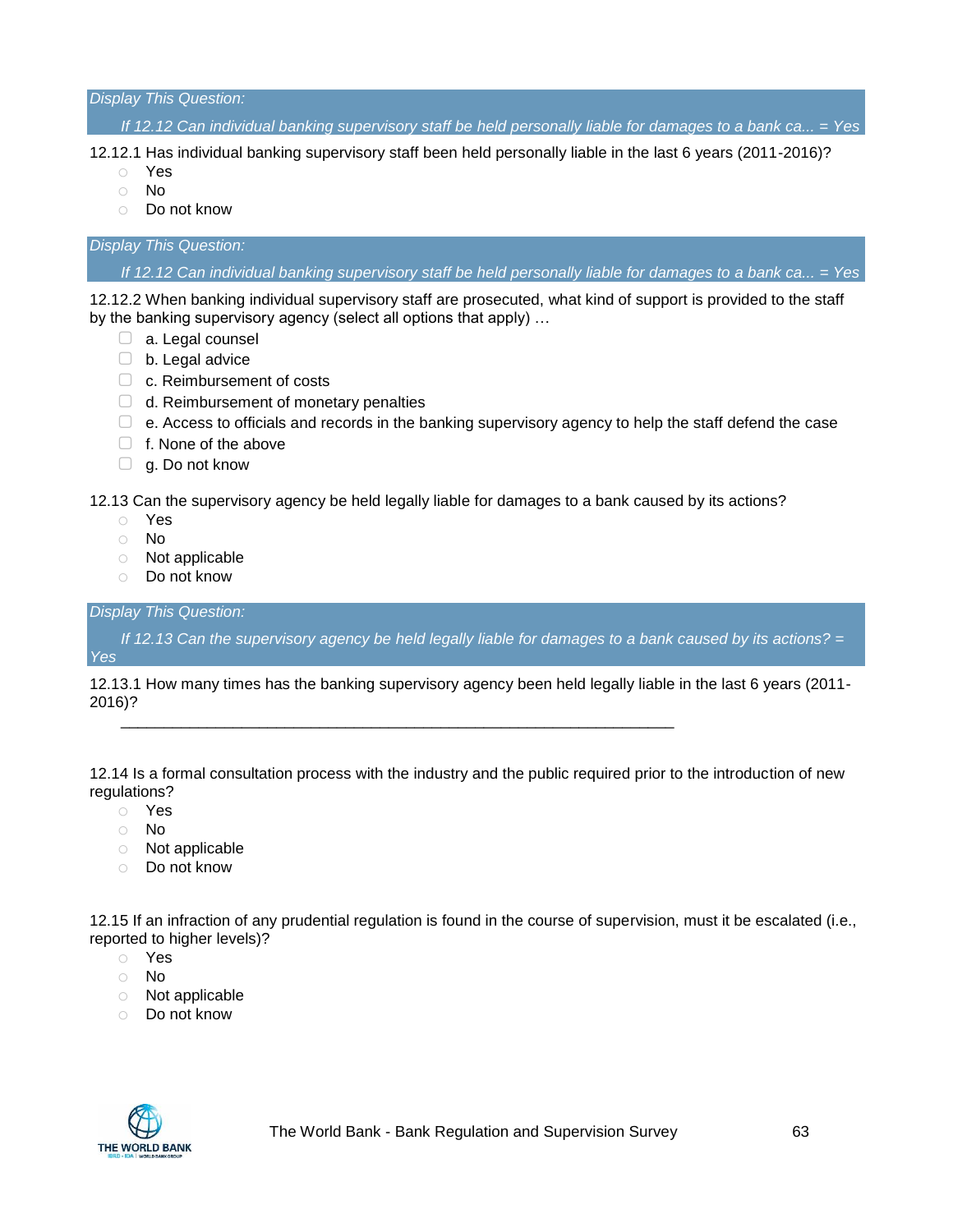12.16 Are there mandatory actions that the banking supervisor must take if an infraction of any prudential regulation is found?

- o Yes
- o No
- o Not applicable
- o Do not know

*Display This Question:*

*If 12.16 Are there mandatory actions that the banking supervisor must take if an infraction of any p... = Yes*

12.16.1 Who authorizes exceptions to such actions?

- ▢ Name of the authority \_\_\_\_\_\_\_\_\_\_\_\_\_\_\_\_\_\_\_\_\_\_\_\_\_\_\_\_\_\_\_\_\_\_\_\_\_\_\_\_\_\_\_\_\_\_\_\_
- ▢ Not applicable
- ▢ Do not know

*Display This Question:*

*If 12.16.1 Who authorizes exceptions to such actions? = Name of the authority*

\_\_\_\_\_\_\_\_\_\_\_\_\_\_\_\_\_\_\_\_\_\_\_\_\_\_\_\_\_\_\_\_\_\_\_\_\_\_\_\_\_\_\_\_\_\_\_\_\_\_\_\_\_\_\_\_\_\_\_\_\_\_\_\_

12.16.2 How many exceptions were granted during the last 6 years (2011-2016)?

III. Supervisory Approach

12.17 Please rank from 1-4 (1 being the most important) the relative importance placed on the following activities in banking supervision.

\_\_\_\_\_\_ a. Analysis and monitoring of compliance and trends observed from reported prudential returns

\_\_\_\_\_\_ b. Review of the accuracy of reports and of regulatory compliance

\_\_\_\_\_\_ c. Assessment of the risk profile, strategic direction, financial condition, internal governance and controls, and risk management

\_\_\_\_\_\_ d. Macroprudential supervision

12.18 The internal organization of banking supervision can be characterized as (select all options that apply) ...

 $\Box$  a. Integrated on-site and offsite activities for each entity under a senior/managing supervisor

▢ b. Resident supervisory teams in large systemic complex banks and groups

 $\Box$  c. Existence of specialized examiners (e.g. Treasury, IT, risk management) that can be used across different banks

- □ d. None of the above
- $\Box$  e. Not applicable
- □ f. Do not know

12.19 Which of the following best describes the bank risk rating methodology used by the banking supervisor (choose the most appropriate option)?

 $\circ$  a. A rating system using only ratios and indicators built with reported information

 $\circ$  b. A rating system combining quantitative information with qualitative assessments of management and controls

o c. A broader risk rating system combining quantitative and qualitative measures of inherent risk, management and controls, and residual risk by type of bank activity and/or risk category

- $\circ$  d. Other (please explain)
- o e. Not applicable
- o f. Do not know

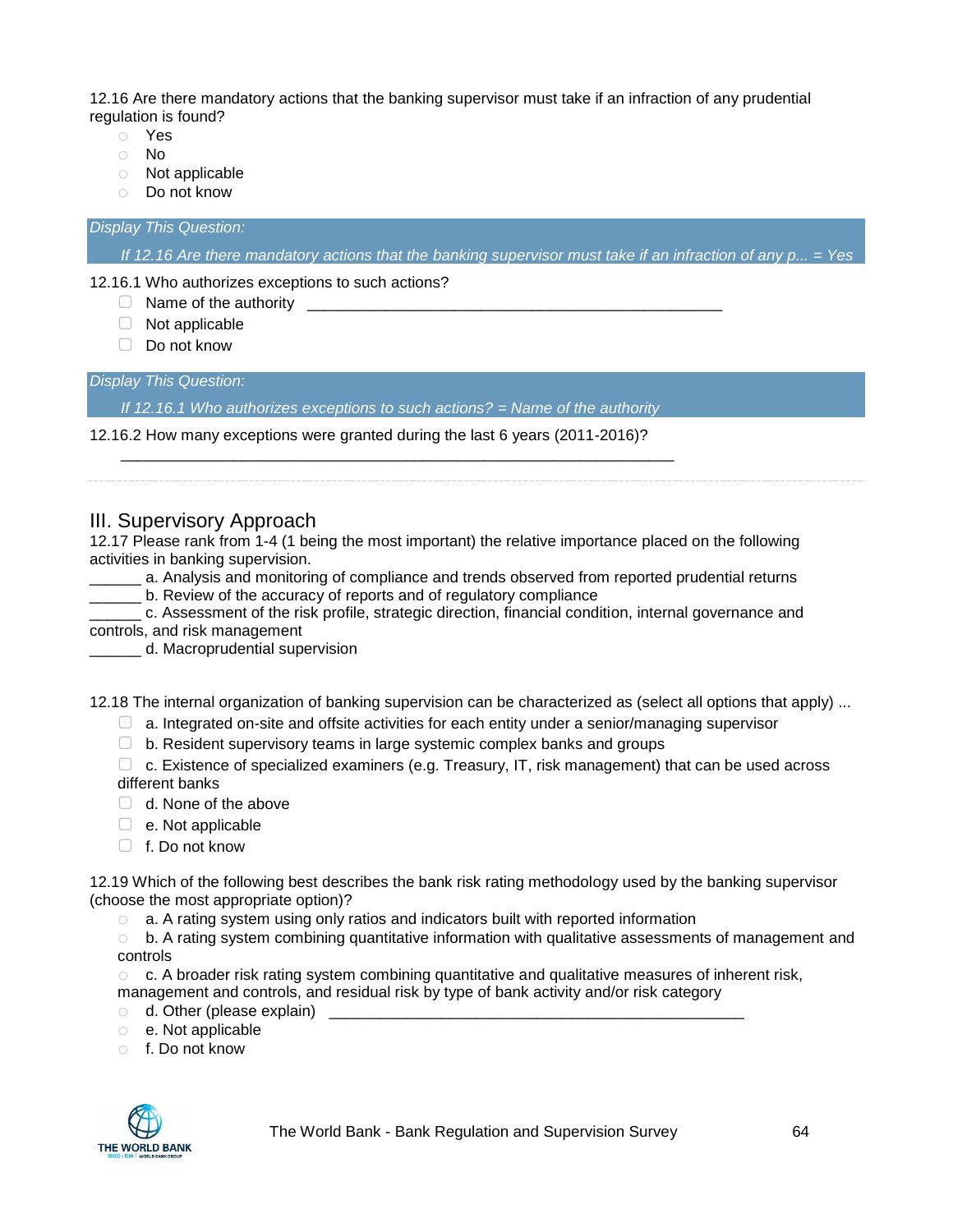12.20 Is the intensity and frequency of supervisory activities explicitly linked to the bank's risk rating?

- o Yes
- o No
- o Not applicable
- o Do not know

12.21 Is the risk rating disclosed to the bank's Board?

- o Yes
- o No
- o Not applicable
- o Do not know

12.22 For material foreign operations (whether in the form of branches or subsidiaries), do you ...

- □ a. Undertake on-site inspections of your banks
- ▢ b. Rely on host country supervisors
- □ c. Undertake on-site inspections and rely on host country supervisors
- $\Box$  d. Other (please specify)
- ▢ e. Not applicable
- ▢ f. Do not know

12.23 How many onsite examinations per bank were performed in the last 6 years (2011-2016)?

\_\_\_\_\_\_\_\_\_\_\_\_\_\_\_\_\_\_\_\_\_\_\_\_\_\_\_\_\_\_\_\_\_\_\_\_\_\_\_\_\_\_\_\_\_\_\_\_\_\_\_\_\_\_\_\_\_\_\_\_\_\_\_\_

\_\_\_\_\_\_\_\_\_\_\_\_\_\_\_\_\_\_\_\_\_\_\_\_\_\_\_\_\_\_\_\_\_\_\_\_\_\_\_\_\_\_\_\_\_\_\_\_\_\_\_\_\_\_\_\_\_\_\_\_\_\_\_\_

#### *Display This Question:*

*If If 12.23 How many onsite examinations per bank were performed in the last 6 years (2011-2016)? Text Response Is Greater Than 0*

#### 12.23.1 What was the average man days per inspection?

#### *Display This Question:*

*If If 12.23 How many onsite examinations per bank were performed in the last 6 years (2011-2016)? Text Response Is Greater Than 0*

12.23.2 How frequently are onsite inspections conducted in a year in the 10 largest banks by asset size?

- o More than 4 times a year
- o 4 times a year
- o 3 times a year
- o 2 times a year
- o Once a year
- o Less than once a year

## IV. Consolidated Supervision

12.24 Do you have an integrated financial supervisory agency covering all significant financial institutions?

- o Yes
- o No
- o Not applicable
- o Do not know

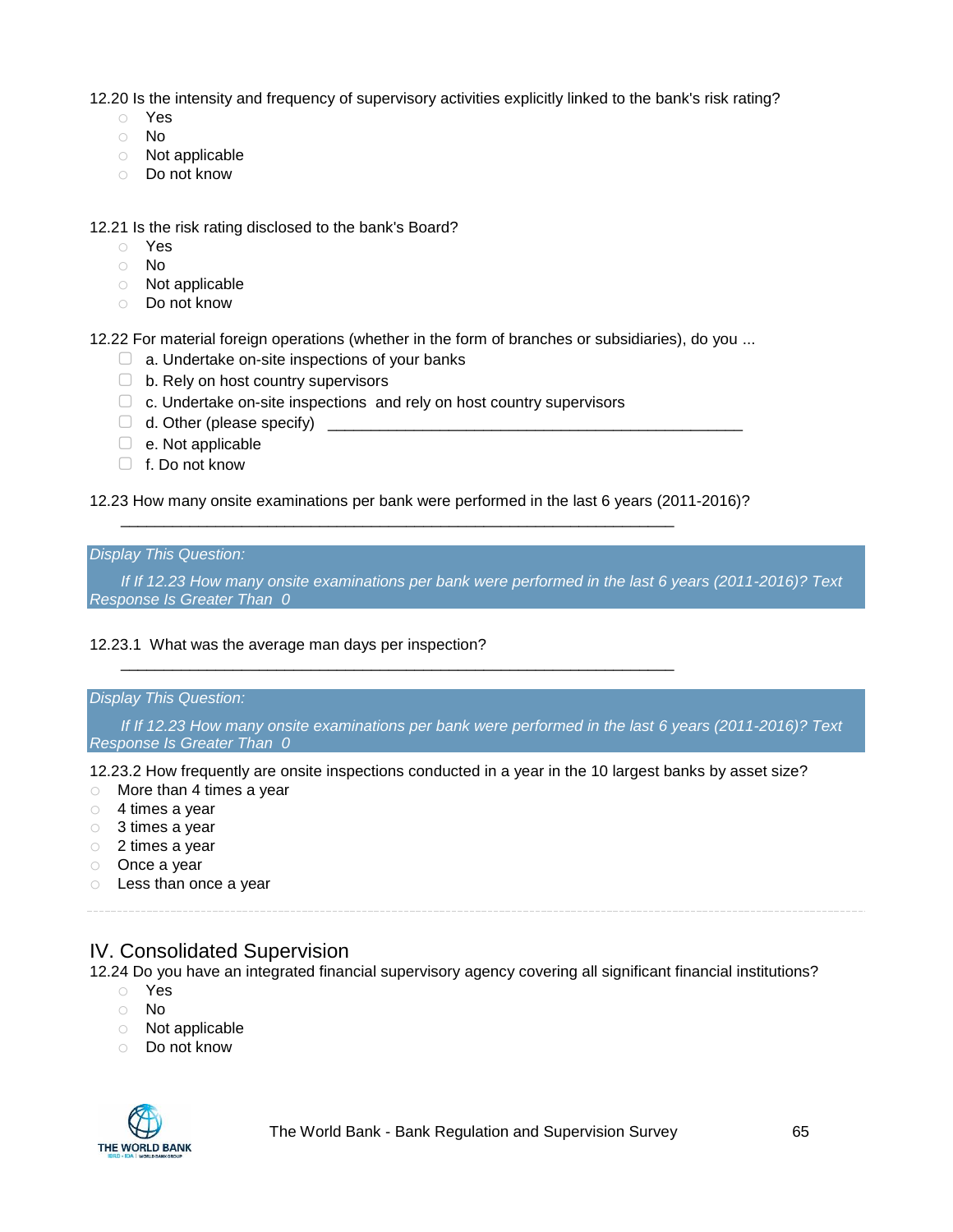*Display This Question:*

#### *If 12.24 Do you have an integrated financial supervisory agency covering all significant financial i... = No*

12.24.1 Because you do not have an integrated financial supervisory agency covering all significant financial institutions, how is a financial group with significant banking activities supervised (choose the most appropriate option)?

 $\circ$  a. The banking supervisory agency/body is legally empowered to act as the 'lead/supplemental supervisor' and supervises on a consolidated basis

 $\circ$  b. The banking supervisory agency/body is nominated as the 'lead/supplemental supervisor' under informal arrangements between the relevant parties and supervises on a consolidated basis

 $\circ$  c. There is no 'lead/supplemental supervisor' but there is coordination between financial supervisors formalized in Memorandum Of Understandings

- $\circ$  d. Other (please explain)
- o e. Do not know

## V. Macroprudential Supervision

12.25 Is the banking supervisor responsible for macroprudential supervision?

- o Yes
- o No
- o Not applicable
- o Do not know

#### *Display This Question:*

*If 12.25 Is the banking supervisor responsible for macroprudential supervision? = No*

12.25.1 Please provide the name of the agency responsible for macroprudential supervision.

\_\_\_\_\_\_\_\_\_\_\_\_\_\_\_\_\_\_\_\_\_\_\_\_\_\_\_\_\_\_\_\_\_\_\_\_\_\_\_\_\_\_\_\_\_\_\_\_\_\_\_\_\_\_\_\_\_\_\_\_\_\_\_\_

#### *Display This Question:*

*If 12.25 Is the banking supervisor responsible for macroprudential supervision? = Yes*

12.25.1.1 Is there a specialized department in the banking supervisor dealing with financial stability and systemic supervision?

- o Yes
- o No
- o Do not know

*Display This Question:*

*If 12.25.1.1 Is there a specialized department in the banking supervisor dealing with financial stab... = Yes*

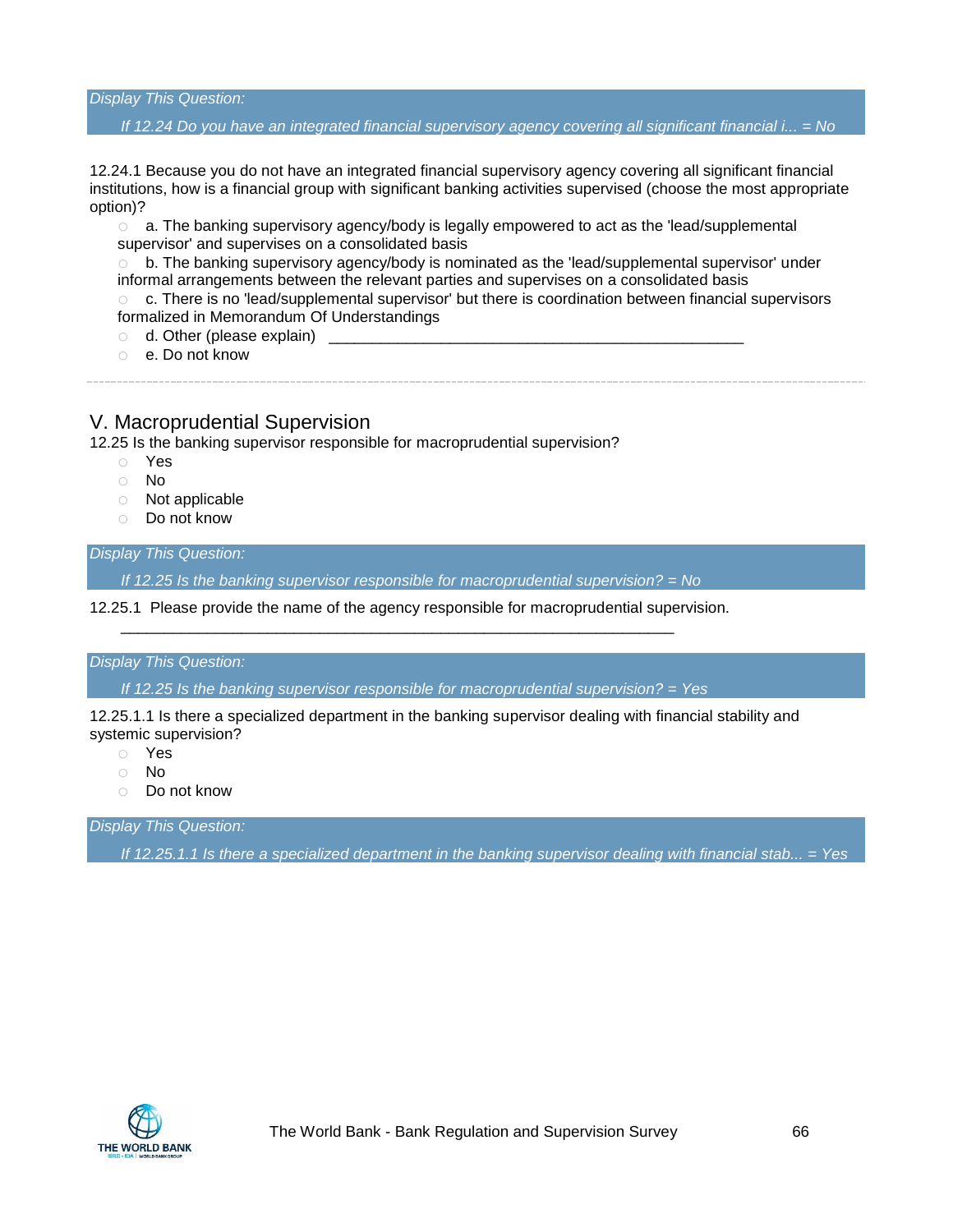12.25.1.2 Which of the following factors do you consider in assessing systemic risk (select all options that apply)?

- $\Box$  a. Bank capital ratios
- $\Box$  b. Bank leverage ratios
- $\Box$  c. Bank profitability ratios
- $\Box$  d. Bank liquidity ratios
- □ e. Growth in bank credit
- $\Box$  f. Sectoral composition of bank loan portfolios
- $\Box$  g. FX position of banks
- ▢ h. Bank non-performing loan ratios
- $\Box$  i. Bank provisioning ratios
- □ j. Stock market prices
- $\Box$  k. Housing prices
- $\Box$  I. Other (please specify)
- ▢ m. Do not know

12.26 Is the banking supervisor responsible for publishing a financial stability report?

- o Yes
- o No
- o Not applicable
- o Do not know

#### *Display This Question:*

*If 12.26 Is the banking supervisor responsible for publishing a financial stability report? = No*

12.26.1 Although the banking supervisor is not directly responsible for publishing a financial stability report, does it provide input to the responsible agency for such a report?

- o Yes
- o No
- o Do not know

12.27 Does the banking supervisor conduct stress test as part of the process of assessing systemic stability?

- o Yes
- o No
- o Not applicable
- o Do not know

#### *Display This Question:*

*If 12.27 Does the banking supervisor conduct stress test as part of the process of assessing systemi...* = *Yes*

- 12.27.1 At what level are stress tests performed (select all options that apply)?
	- $\Box$  a. At the bank level
	- $\Box$  b. At the system wide level
	- ▢ c. Other (please explain) \_\_\_\_\_\_\_\_\_\_\_\_\_\_\_\_\_\_\_\_\_\_\_\_\_\_\_\_\_\_\_\_\_\_\_\_\_\_\_\_\_\_\_\_\_\_\_\_
	- ▢ d. Do not know

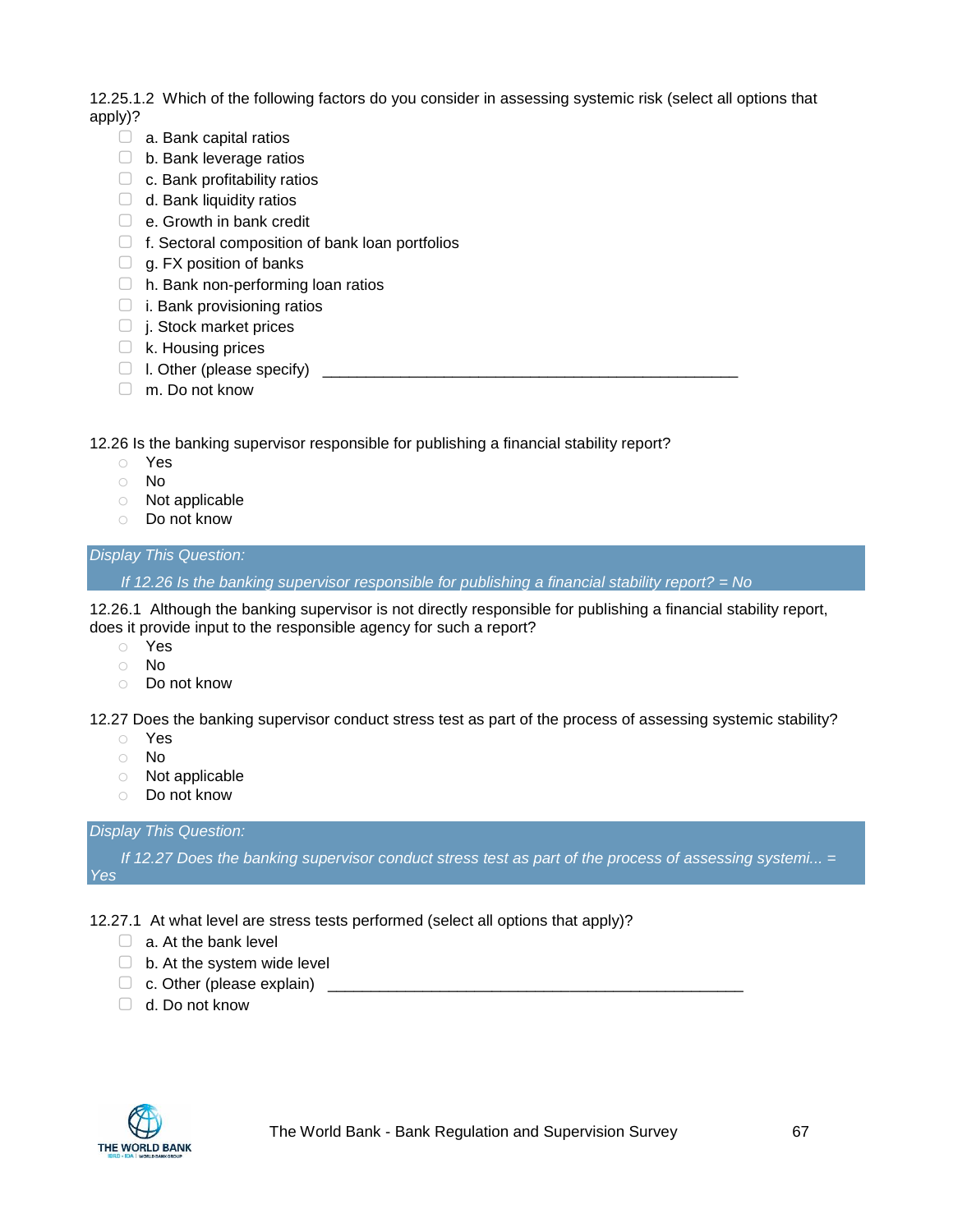12.28 Does the banking supervisor have any counter-cyclical regulations or tools to manage boom/bust cycles in credit flows including (select all options that apply and specify the date - dd/mm/yyyy - of introduction) …

- $\Box$  a. Counter-cyclical capital requirements  $\Box$
- $\Box$  b. Counter-cyclical loan to value ratios  $\Box$
- $\Box$  c. Granular capital requirements based on loan to value ratios

\_\_\_\_\_\_\_\_\_\_\_\_\_\_\_\_\_\_\_\_\_\_\_\_\_\_\_\_\_\_\_\_\_\_\_\_\_\_\_\_\_\_\_\_\_\_\_\_

\_\_\_\_\_\_\_\_\_\_\_\_\_\_\_\_\_\_\_\_\_\_\_\_\_\_\_\_\_\_\_\_\_\_\_\_\_\_\_\_\_\_\_\_\_\_\_\_

\_\_\_\_\_\_\_\_\_\_\_\_\_\_\_\_\_\_\_\_\_\_\_\_\_\_\_\_\_\_\_\_\_\_\_\_\_\_\_\_\_\_\_\_\_\_\_\_

\_\_\_\_\_\_\_\_\_\_\_\_\_\_\_\_\_\_\_\_\_\_\_\_\_\_\_\_\_\_\_\_\_\_\_\_\_\_\_\_\_\_\_\_\_\_\_\_

- $\Box$  d. Counter-cyclical provisioning requirements
- ▢ e. Temporary restrictions on dividend and bonuses distribution
- $\Box$  f. Leverage ratio requirements for new mortgages

 $\Box$  g. Restrictions to borrower (e.g., caps on debt to income), instrument (e.g., margins, hair-cuts) or activity (e.g., lending to sectors) \_\_\_\_\_\_\_\_\_\_\_\_\_\_\_\_\_\_\_\_\_\_\_\_\_\_\_\_\_\_\_\_\_\_\_\_\_\_\_\_\_\_\_\_\_\_\_\_

- $\Box$  h. Restrictions on financial sector balance sheets (e.g., reserve requirements)
- \_\_\_\_\_\_\_\_\_\_\_\_\_\_\_\_\_\_\_\_\_\_\_\_\_\_\_\_\_\_\_\_\_\_\_\_\_\_\_\_\_\_\_\_\_\_\_\_  $\Box$  i. Restrictions on foreign currency denominated lending \_\_\_\_\_\_\_\_\_\_\_\_\_\_\_\_\_\_\_\_\_\_\_\_\_\_\_\_\_\_\_\_\_\_\_\_\_\_\_\_\_\_\_\_\_\_\_\_
- $\Box$  j. None of the above
- ▢ k. Not applicable
- ▢ l. Do not know

12.29 Are there maximum Loan-to-Value (LTV) ratios for mortgage loans?

- o Yes
- o No
- o Not applicable
- o Do not know

#### *Display This Question:*

*If 12.29 Are there maximum Loan-to-Value (LTV) ratios for mortgage loans? = Yes*

\_\_\_\_\_\_\_\_\_\_\_\_\_\_\_\_\_\_\_\_\_\_\_\_\_\_\_\_\_\_\_\_\_\_\_\_\_\_\_\_\_\_\_\_\_\_\_\_\_\_\_\_\_\_\_\_\_\_\_\_\_\_\_\_

\_\_\_\_\_\_\_\_\_\_\_\_\_\_\_\_\_\_\_\_\_\_\_\_\_\_\_\_\_\_\_\_\_\_\_\_\_\_\_\_\_\_\_\_\_\_\_\_\_\_\_\_\_\_\_\_\_\_\_\_\_\_\_\_

12.29.1 What is this limit as a percentage of the value of the mortgaged property? Note: please provide answer in percentage (e.g. 50 means 50%).

12.30 Are there maximum Debt-to-Income ratios (DTI) for mortgage loans (i.e., total monthly obligations divided by borrower(s) gross monthly income)?

- o Yes
- o No
- o Not applicable
- o Do not know

*Display This Question:*

*If 12.30 Are there maximum Debt-to-Income ratios (DTI) for mortgage loans (i.e., total monthly oblig... = Yes*

12.30.1 What is this limit as a percentage of the borrower(s) gross monthly income? Note: please provide answer in percentage (e.g. 50 means 50%).

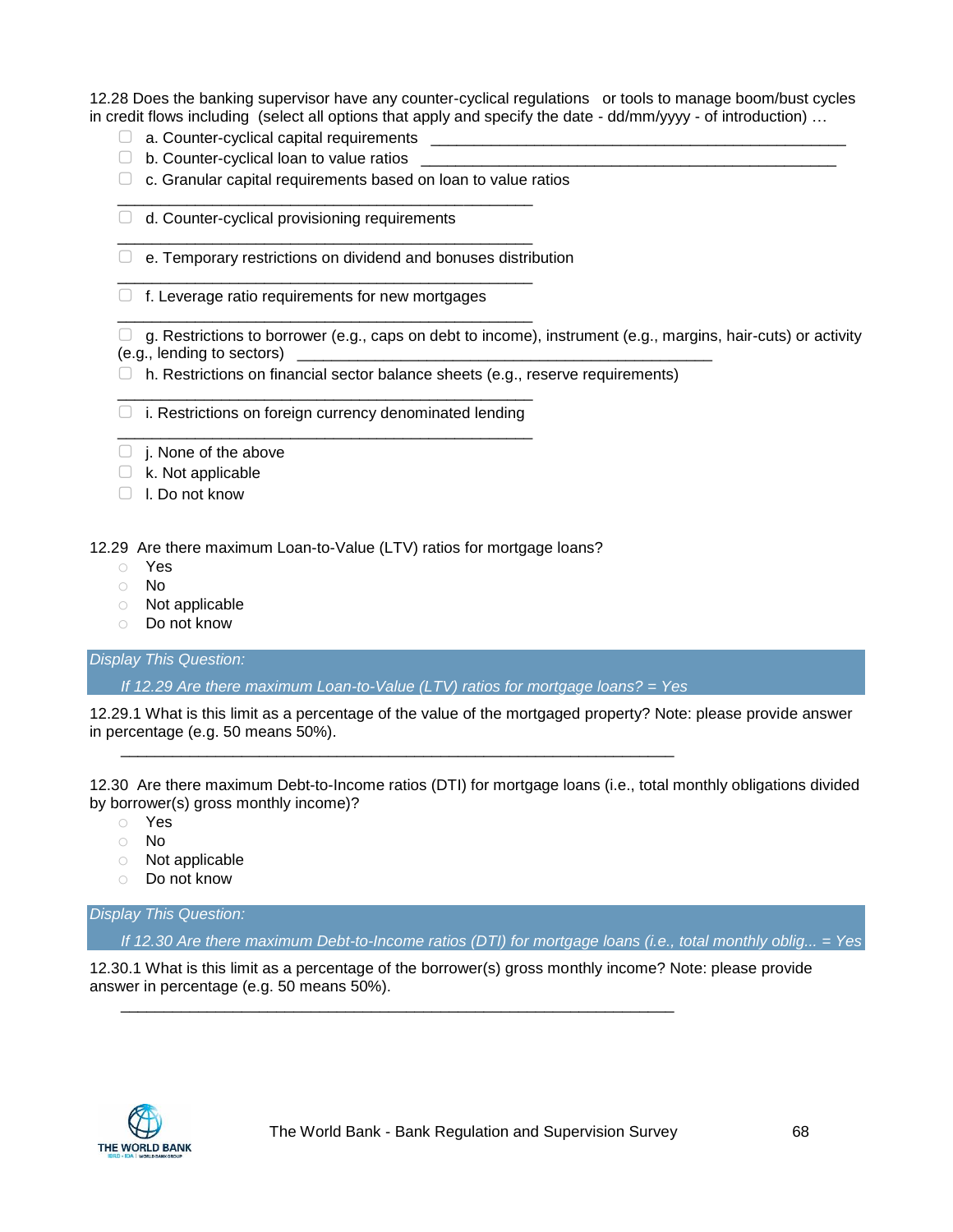12.31 Are there minimum down payments (as a % of the value of the mortgaged property) for mortgage loans?

- o Yes
- o No
- o Not applicable
- o Do not know

12.32 Can borrowers who do not meet the minimum down payment still borrow if they obtain mortgage insurance?

- o Yes
- o No
- o Not applicable
- o Do not know

#### *Display This Question:*

*If 12.32 Can borrowers who do not meet the minimum down payment still borrow if they obtain mortgage... = Yes*

12.32.1 Please state if the mortgage insurance is provided by...

- o a. Private sector entities
- o b. Public sector entities
- o c. Both public and private sector entities

12.33 Are there maximum Debt-to-Value (DTV) ratios for mortgage loans?

- o Yes
- o No
- o Not applicable
- o Do not know

*Display This Question:*

*If 12.33 Are there maximum Debt-to-Value (DTV) ratios for mortgage loans? = Yes*

\_\_\_\_\_\_\_\_\_\_\_\_\_\_\_\_\_\_\_\_\_\_\_\_\_\_\_\_\_\_\_\_\_\_\_\_\_\_\_\_\_\_\_\_\_\_\_\_\_\_\_\_\_\_\_\_\_\_\_\_\_\_\_\_

12.33.1 What is the maximum limit as a percentage of the value of the mortgaged property? Note: please provide answer in percentage (e.g. 50 means 50%).

12.34 Does the banking supervisor supervise systemic institutions in a different way than non-systemic ones?

- o Yes
- o No
- o Not applicable
- o Do not know

*Display This Question:*

*If 12.34 Does the banking supervisor supervise systemic institutions in a different way than non-sys... = Yes*

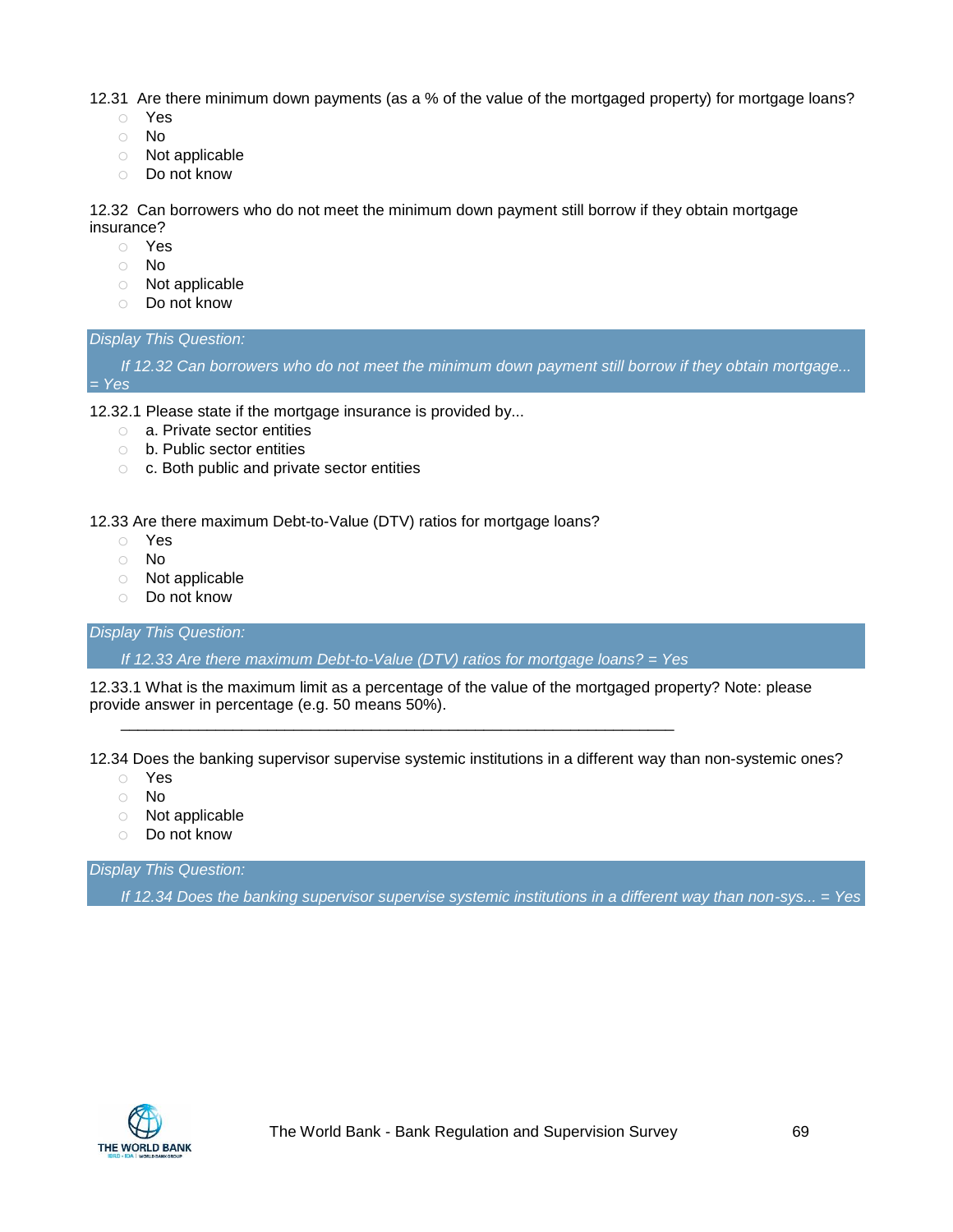12.34.1 Does the banking supervisor have any tools to oversee more closely and/or limit the activities of large/interconnected institutions (select all options that apply and specify the date - dd/mm/yyyy - of introduction)?

- ▢ a. Additional capital requirements \_\_\_\_\_\_\_\_\_\_\_\_\_\_\_\_\_\_\_\_\_\_\_\_\_\_\_\_\_\_\_\_\_\_\_\_\_\_\_\_\_\_\_\_\_\_\_\_
- ▢ b. Additional liquidity requirements \_\_\_\_\_\_\_\_\_\_\_\_\_\_\_\_\_\_\_\_\_\_\_\_\_\_\_\_\_\_\_\_\_\_\_\_\_\_\_\_\_\_\_\_\_\_\_\_
- ▢ c. Asset/risk diversification requirements \_\_\_\_\_\_\_\_\_\_\_\_\_\_\_\_\_\_\_\_\_\_\_\_\_\_\_\_\_\_\_\_\_\_\_\_\_\_\_\_\_\_\_\_\_\_\_\_
- $\Box$  d. Restrictions/limits on activities
- $\Box$  e. Restrictions/limits on size of institution
- $\Box$  f. Additional corporate taxes for large institutions

\_\_\_\_\_\_\_\_\_\_\_\_\_\_\_\_\_\_\_\_\_\_\_\_\_\_\_\_\_\_\_\_\_\_\_\_\_\_\_\_\_\_\_\_\_\_\_\_

\_\_\_\_\_\_\_\_\_\_\_\_\_\_\_\_\_\_\_\_\_\_\_\_\_\_\_\_\_\_\_\_\_\_\_\_\_\_\_\_\_\_\_\_\_\_\_\_

- $\Box$  g. Closer or more frequent supervision
- $\Box$  h. Restrictions on the group's legal structure
- ▢ i. Other (Please explain) \_\_\_\_\_\_\_\_\_\_\_\_\_\_\_\_\_\_\_\_\_\_\_\_\_\_\_\_\_\_\_\_\_\_\_\_\_\_\_\_\_\_\_\_\_\_\_\_
- $\Box$  j. Do not know

12.35 Does the banking supervisor measure individual bank's contribution to systemic risk?

- o Yes
- o No
- o Not applicable
- o Do not know

12.36 Does bank contribution to systemic risk translate into supervisory action?

- o Yes
- o No
- o Not applicable
- o Do not know

12.37 Do you have different processes for resolving Systemically Important Financial Institutions (SIFIs) and other financial institutions?

- o Yes
- o No
- o Not applicable
- o Do not know

12.38 Do you monitor interconnectedness among banks and non-banks intermediaries (e.g., hedge funds, money market mutual funds, or generally shadow banks)?

- o Yes
- o No
- o Not applicable
- o Do not know

## VI. Supervisory Staff

12.39 How many professional bank supervisors are there in total (excluding all support functions and management)? \_\_\_\_\_\_\_\_\_\_\_\_\_\_\_\_\_\_\_\_\_\_\_\_\_\_\_\_\_\_\_\_\_\_\_\_\_\_\_\_\_\_\_\_\_\_\_\_\_\_\_\_\_\_\_\_\_\_\_\_\_\_\_\_

12.40 Of those, how many are specialized in specific bank functions (e.g. IT, Treasury) or risks (e.g. credit / market / operational risk)?

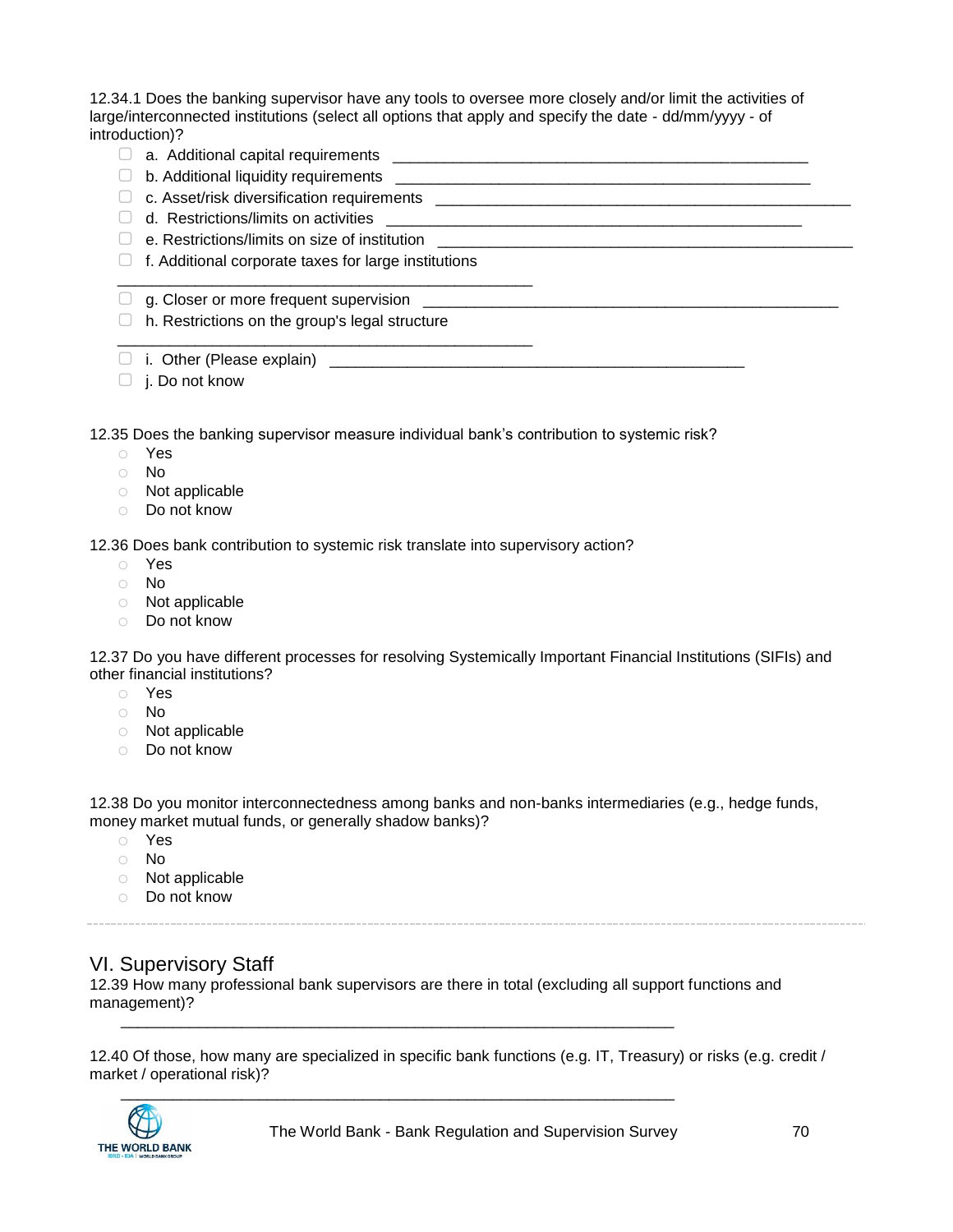12.41 What percentage of the supervisors have graduated from a four year college? Note: please provide answer in percentage (e.g. 50 means 50%).

\_\_\_\_\_\_\_\_\_\_\_\_\_\_\_\_\_\_\_\_\_\_\_\_\_\_\_\_\_\_\_\_\_\_\_\_\_\_\_\_\_\_\_\_\_\_\_\_\_\_\_\_\_\_\_\_\_\_\_\_\_\_\_\_

\_\_\_\_\_\_\_\_\_\_\_\_\_\_\_\_\_\_\_\_\_\_\_\_\_\_\_\_\_\_\_\_\_\_\_\_\_\_\_\_\_\_\_\_\_\_\_\_\_\_\_\_\_\_\_\_\_\_\_\_\_\_\_\_

\_\_\_\_\_\_\_\_\_\_\_\_\_\_\_\_\_\_\_\_\_\_\_\_\_\_\_\_\_\_\_\_\_\_\_\_\_\_\_\_\_\_\_\_\_\_\_\_\_\_\_\_\_\_\_\_\_\_\_\_\_\_\_\_

\_\_\_\_\_\_\_\_\_\_\_\_\_\_\_\_\_\_\_\_\_\_\_\_\_\_\_\_\_\_\_\_\_\_\_\_\_\_\_\_\_\_\_\_\_\_\_\_\_\_\_\_\_\_\_\_\_\_\_\_\_\_\_\_

\_\_\_\_\_\_\_\_\_\_\_\_\_\_\_\_\_\_\_\_\_\_\_\_\_\_\_\_\_\_\_\_\_\_\_\_\_\_\_\_\_\_\_\_\_\_\_\_\_\_\_\_\_\_\_\_\_\_\_\_\_\_\_\_

\_\_\_\_\_\_\_\_\_\_\_\_\_\_\_\_\_\_\_\_\_\_\_\_\_\_\_\_\_\_\_\_\_\_\_\_\_\_\_\_\_\_\_\_\_\_\_\_\_\_\_\_\_\_\_\_\_\_\_\_\_\_\_\_

12.42 What percentage of the supervisors have post-graduate degrees such as MBAs (Master of Business Administration), CPA (Certified Public Accountant) or CFAs (Certified Financial Analyst)? Note: please provide answer in percentage (e.g. 50 means 50%).

12.43 How many hours of training (at the supervisory agency or elsewhere) on average have supervisors had in the last year (2016)?

12.44 What is the average salary of a senior supervisor (someone with 10 or more years of experience in bank supervision)? (in \${Q3.6/ChoiceTextEntryValue} of \${Q3.5/ChoiceTextEntryValue})

12.45 What was the total annual budget for banking supervision during 2016? (in \${Q3.6/ChoiceTextEntryValue} of \${Q3.5/ChoiceTextEntryValue})

12.46 What percentage of the supervisory agency's budget is spent on the compensation (salary plus benefits) of professional supervisors? Note: please provide answer in percentage (e.g. 50 means 50%).

12.47 What was the source of this funding?

- ▢ a. Allocation from government budget
- $\Box$  b. Fees and assessments paid by regulated banks
- $\Box$  c. Other (please explain)
- $\Box$  d. None of the above
- $\Box$  e. Not applicable
- $\Box$  f. Do not know

12.48 How many of the bank supervisors have more than 10 years experience in bank supervision?

\_\_\_\_\_\_\_\_\_\_\_\_\_\_\_\_\_\_\_\_\_\_\_\_\_\_\_\_\_\_\_\_\_\_\_\_\_\_\_\_\_\_\_\_\_\_\_\_\_\_\_\_\_\_\_\_\_\_\_\_\_\_\_\_

\_\_\_\_\_\_\_\_\_\_\_\_\_\_\_\_\_\_\_\_\_\_\_\_\_\_\_\_\_\_\_\_\_\_\_\_\_\_\_\_\_\_\_\_\_\_\_\_\_\_\_\_\_\_\_\_\_\_\_\_\_\_\_\_

12.49 What is the average tenure of banking supervisors (i.e. what is the average number of years that staff have been supervisors)?

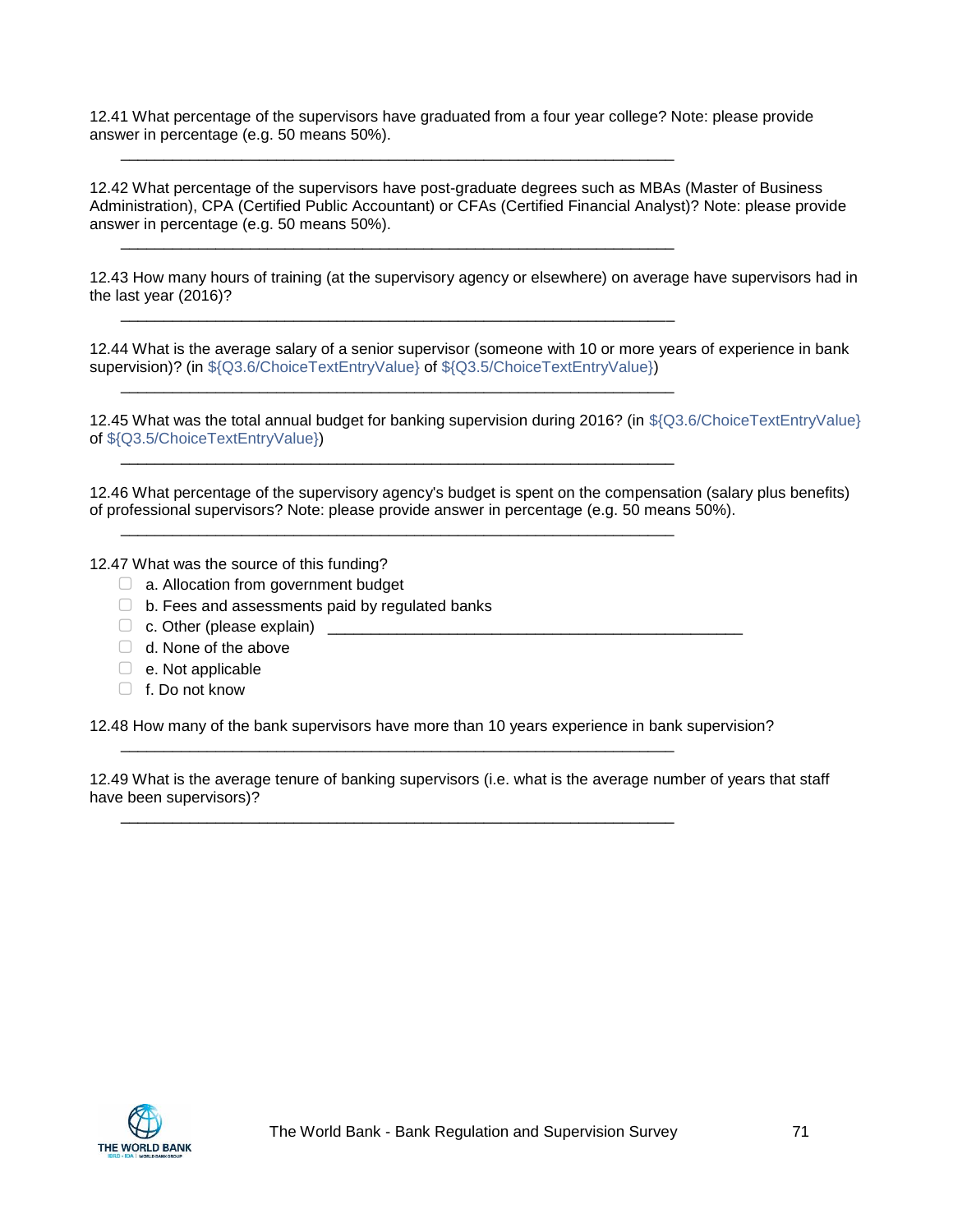# **13 BANKING SECTOR CHARACTERISTICS**

Notes: Use text field below for additional notes if questions in this section are not specific enough. Please remember to include number of questions to which You refer in Your notes.

> \_\_\_\_\_\_\_\_\_\_\_\_\_\_\_\_\_\_\_\_\_\_\_\_\_\_\_\_\_\_\_\_\_\_\_\_\_\_\_\_\_\_\_\_\_\_\_\_ \_\_\_\_\_\_\_\_\_\_\_\_\_\_\_\_\_\_\_\_\_\_\_\_\_\_\_\_\_\_\_\_\_\_\_\_\_\_\_\_\_\_\_\_\_\_\_\_

> \_\_\_\_\_\_\_\_\_\_\_\_\_\_\_\_\_\_\_\_\_\_\_\_\_\_\_\_\_\_\_\_\_\_\_\_\_\_\_\_\_\_\_\_\_\_\_\_

## I. Size

13.1 How many banks were there at the end of ...?

- o 2011 \_\_\_\_\_\_\_\_\_\_\_\_\_\_\_\_\_\_\_\_\_\_\_\_\_\_\_\_\_\_\_\_\_\_\_\_\_\_\_\_\_\_\_\_\_\_\_\_
- o 2012 \_\_\_\_\_\_\_\_\_\_\_\_\_\_\_\_\_\_\_\_\_\_\_\_\_\_\_\_\_\_\_\_\_\_\_\_\_\_\_\_\_\_\_\_\_\_\_\_
- o 2013 \_\_\_\_\_\_\_\_\_\_\_\_\_\_\_\_\_\_\_\_\_\_\_\_\_\_\_\_\_\_\_\_\_\_\_\_\_\_\_\_\_\_\_\_\_\_\_\_ o 2014 \_\_\_\_\_\_\_\_\_\_\_\_\_\_\_\_\_\_\_\_\_\_\_\_\_\_\_\_\_\_\_\_\_\_\_\_\_\_\_\_\_\_\_\_\_\_\_\_
- o 2015 \_\_\_\_\_\_\_\_\_\_\_\_\_\_\_\_\_\_\_\_\_\_\_\_\_\_\_\_\_\_\_\_\_\_\_\_\_\_\_\_\_\_\_\_\_\_\_\_
- o 2016 \_\_\_\_\_\_\_\_\_\_\_\_\_\_\_\_\_\_\_\_\_\_\_\_\_\_\_\_\_\_\_\_\_\_\_\_\_\_\_\_\_\_\_\_\_\_\_\_

13.1.1 What fraction of the banking system's assets is held by just commercial banks at the end of...? Note: please provide answer in percentage (e.g. 50 means 50%).

- o 2011 \_\_\_\_\_\_\_\_\_\_\_\_\_\_\_\_\_\_\_\_\_\_\_\_\_\_\_\_\_\_\_\_\_\_\_\_\_\_\_\_\_\_\_\_\_\_\_\_ o 2012 \_\_\_\_\_\_\_\_\_\_\_\_\_\_\_\_\_\_\_\_\_\_\_\_\_\_\_\_\_\_\_\_\_\_\_\_\_\_\_\_\_\_\_\_\_\_\_\_
- o 2013 \_\_\_\_\_\_\_\_\_\_\_\_\_\_\_\_\_\_\_\_\_\_\_\_\_\_\_\_\_\_\_\_\_\_\_\_\_\_\_\_\_\_\_\_\_\_\_\_ o 2014 \_\_\_\_\_\_\_\_\_\_\_\_\_\_\_\_\_\_\_\_\_\_\_\_\_\_\_\_\_\_\_\_\_\_\_\_\_\_\_\_\_\_\_\_\_\_\_\_
- o 2015 \_\_\_\_\_\_\_\_\_\_\_\_\_\_\_\_\_\_\_\_\_\_\_\_\_\_\_\_\_\_\_\_\_\_\_\_\_\_\_\_\_\_\_\_\_\_\_\_
- $\circ$  2016

13.2 What were the total assets of the banking system (expressed in \${Q3.6/ChoiceTextEntryValue} of \${Q3.5/ChoiceTextEntryValue}) at the end of …?

- o 2011 \_\_\_\_\_\_\_\_\_\_\_\_\_\_\_\_\_\_\_\_\_\_\_\_\_\_\_\_\_\_\_\_\_\_\_\_\_\_\_\_\_\_\_\_\_\_\_\_ o 2012 \_\_\_\_\_\_\_\_\_\_\_\_\_\_\_\_\_\_\_\_\_\_\_\_\_\_\_\_\_\_\_\_\_\_\_\_\_\_\_\_\_\_\_\_\_\_\_\_ o 2013 \_\_\_\_\_\_\_\_\_\_\_\_\_\_\_\_\_\_\_\_\_\_\_\_\_\_\_\_\_\_\_\_\_\_\_\_\_\_\_\_\_\_\_\_\_\_\_\_  $\circ$  2014 o 2015 \_\_\_\_\_\_\_\_\_\_\_\_\_\_\_\_\_\_\_\_\_\_\_\_\_\_\_\_\_\_\_\_\_\_\_\_\_\_\_\_\_\_\_\_\_\_\_\_
- o 2016 \_\_\_\_\_\_\_\_\_\_\_\_\_\_\_\_\_\_\_\_\_\_\_\_\_\_\_\_\_\_\_\_\_\_\_\_\_\_\_\_\_\_\_\_\_\_\_\_

13.3 What was the total equity of the banking system (expressed in \${Q3.6/ChoiceTextEntryValue} of \${Q3.5/ChoiceTextEntryValue}) at the end of …?

|         | $\circ$ 2011 |  |
|---------|--------------|--|
|         | $\circ$ 2012 |  |
|         | $\circ$ 2013 |  |
|         | $\circ$ 2014 |  |
|         | $\circ$ 2015 |  |
| $\circ$ | 2016         |  |

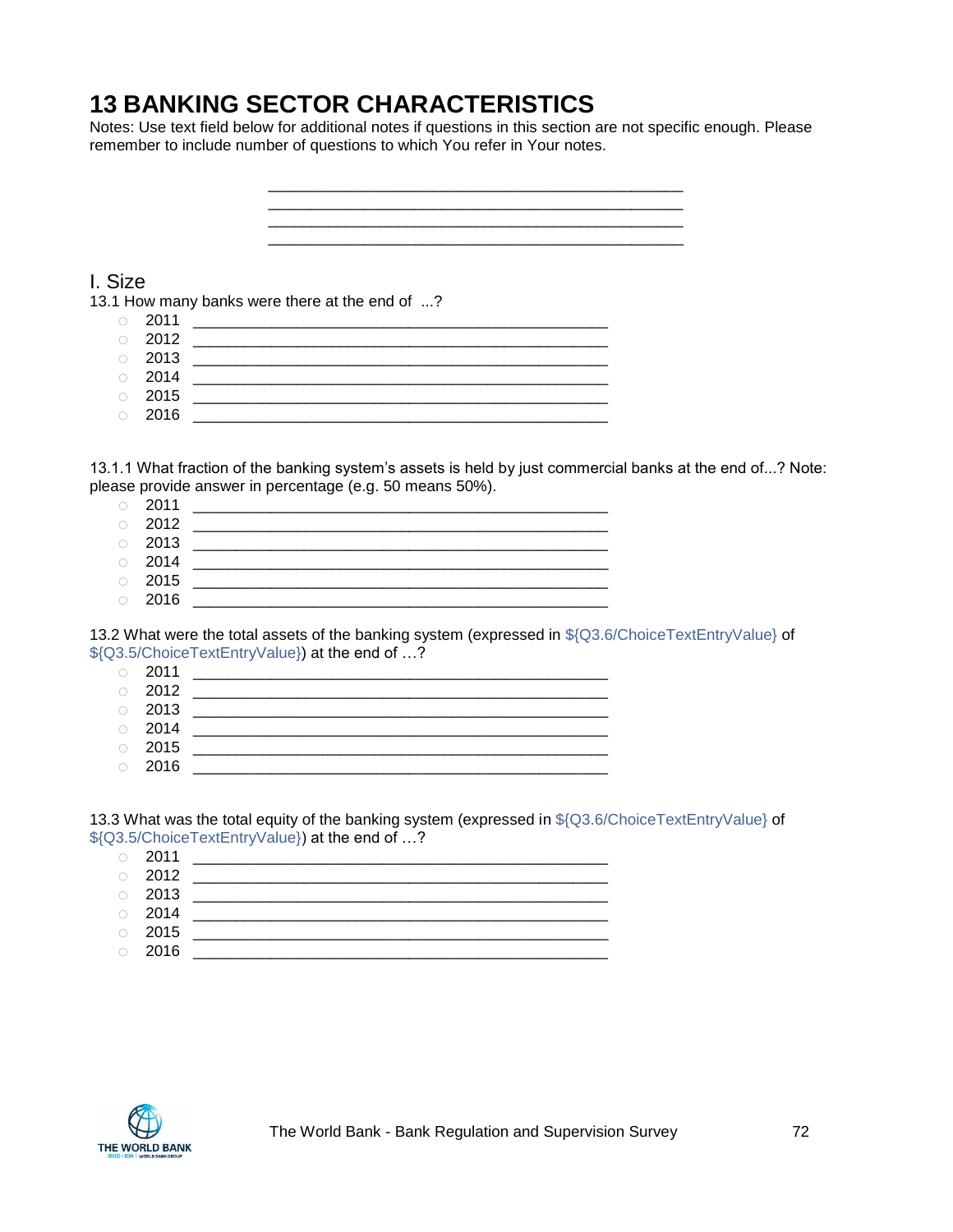13.4 What were the total deposits of the banking system (expressed in \${Q3.6/ChoiceTextEntryValue} of \${Q3.5/ChoiceTextEntryValue}) at the end of …?

- o 2011 \_\_\_\_\_\_\_\_\_\_\_\_\_\_\_\_\_\_\_\_\_\_\_\_\_\_\_\_\_\_\_\_\_\_\_\_\_\_\_\_\_\_\_\_\_\_\_\_
- o 2012 \_\_\_\_\_\_\_\_\_\_\_\_\_\_\_\_\_\_\_\_\_\_\_\_\_\_\_\_\_\_\_\_\_\_\_\_\_\_\_\_\_\_\_\_\_\_\_\_
- o 2013 \_\_\_\_\_\_\_\_\_\_\_\_\_\_\_\_\_\_\_\_\_\_\_\_\_\_\_\_\_\_\_\_\_\_\_\_\_\_\_\_\_\_\_\_\_\_\_\_
- $\circ$  2014
- o 2015 \_\_\_\_\_\_\_\_\_\_\_\_\_\_\_\_\_\_\_\_\_\_\_\_\_\_\_\_\_\_\_\_\_\_\_\_\_\_\_\_\_\_\_\_\_\_\_\_  $\circ$  2016

13.5 What were the total loans of the banking system (expressed in \${Q3.6/ChoiceTextEntryValue} of \${Q3.5/ChoiceTextEntryValue}) at the end of …?

- 
- o 2011 \_\_\_\_\_\_\_\_\_\_\_\_\_\_\_\_\_\_\_\_\_\_\_\_\_\_\_\_\_\_\_\_\_\_\_\_\_\_\_\_\_\_\_\_\_\_\_\_  $\circ$  2012
- o 2013 \_\_\_\_\_\_\_\_\_\_\_\_\_\_\_\_\_\_\_\_\_\_\_\_\_\_\_\_\_\_\_\_\_\_\_\_\_\_\_\_\_\_\_\_\_\_\_\_
- o 2014 \_\_\_\_\_\_\_\_\_\_\_\_\_\_\_\_\_\_\_\_\_\_\_\_\_\_\_\_\_\_\_\_\_\_\_\_\_\_\_\_\_\_\_\_\_\_\_\_
- o 2015 \_\_\_\_\_\_\_\_\_\_\_\_\_\_\_\_\_\_\_\_\_\_\_\_\_\_\_\_\_\_\_\_\_\_\_\_\_\_\_\_\_\_\_\_\_\_\_\_
- o 2016 \_\_\_\_\_\_\_\_\_\_\_\_\_\_\_\_\_\_\_\_\_\_\_\_\_\_\_\_\_\_\_\_\_\_\_\_\_\_\_\_\_\_\_\_\_\_\_\_

### II. Structure of the banking sector

13.6 What fraction of the banking system's total assets was held by the five largest banks at the end of ...? Note: please provide answer in percentage (e.g. 50 means 50%).

- o 2011 \_\_\_\_\_\_\_\_\_\_\_\_\_\_\_\_\_\_\_\_\_\_\_\_\_\_\_\_\_\_\_\_\_\_\_\_\_\_\_\_\_\_\_\_\_\_\_\_
- o 2012 \_\_\_\_\_\_\_\_\_\_\_\_\_\_\_\_\_\_\_\_\_\_\_\_\_\_\_\_\_\_\_\_\_\_\_\_\_\_\_\_\_\_\_\_\_\_\_\_
- o 2013 \_\_\_\_\_\_\_\_\_\_\_\_\_\_\_\_\_\_\_\_\_\_\_\_\_\_\_\_\_\_\_\_\_\_\_\_\_\_\_\_\_\_\_\_\_\_\_\_ o 2014 \_\_\_\_\_\_\_\_\_\_\_\_\_\_\_\_\_\_\_\_\_\_\_\_\_\_\_\_\_\_\_\_\_\_\_\_\_\_\_\_\_\_\_\_\_\_\_\_
- o 2015 \_\_\_\_\_\_\_\_\_\_\_\_\_\_\_\_\_\_\_\_\_\_\_\_\_\_\_\_\_\_\_\_\_\_\_\_\_\_\_\_\_\_\_\_\_\_\_\_
- o 2016 \_\_\_\_\_\_\_\_\_\_\_\_\_\_\_\_\_\_\_\_\_\_\_\_\_\_\_\_\_\_\_\_\_\_\_\_\_\_\_\_\_\_\_\_\_\_\_\_

13.6.1 What fraction of the banking system's total deposits was held by the five largest banks at the end of ...? Note: please provide answer in percentage (e.g. 50 means 50%).

o 2011 \_\_\_\_\_\_\_\_\_\_\_\_\_\_\_\_\_\_\_\_\_\_\_\_\_\_\_\_\_\_\_\_\_\_\_\_\_\_\_\_\_\_\_\_\_\_\_\_ o 2012 \_\_\_\_\_\_\_\_\_\_\_\_\_\_\_\_\_\_\_\_\_\_\_\_\_\_\_\_\_\_\_\_\_\_\_\_\_\_\_\_\_\_\_\_\_\_\_\_ o 2013 \_\_\_\_\_\_\_\_\_\_\_\_\_\_\_\_\_\_\_\_\_\_\_\_\_\_\_\_\_\_\_\_\_\_\_\_\_\_\_\_\_\_\_\_\_\_\_\_ o 2014 \_\_\_\_\_\_\_\_\_\_\_\_\_\_\_\_\_\_\_\_\_\_\_\_\_\_\_\_\_\_\_\_\_\_\_\_\_\_\_\_\_\_\_\_\_\_\_\_  $\circ$  2015  $\circ$  2016

13.6.2 What fraction of the banking system's total loans was held by the five largest banks at the end of ...? Note: please provide answer in percentage (e.g. 50 means 50%).

- o 2011 \_\_\_\_\_\_\_\_\_\_\_\_\_\_\_\_\_\_\_\_\_\_\_\_\_\_\_\_\_\_\_\_\_\_\_\_\_\_\_\_\_\_\_\_\_\_\_\_
- o 2012 \_\_\_\_\_\_\_\_\_\_\_\_\_\_\_\_\_\_\_\_\_\_\_\_\_\_\_\_\_\_\_\_\_\_\_\_\_\_\_\_\_\_\_\_\_\_\_\_
- o 2013 \_\_\_\_\_\_\_\_\_\_\_\_\_\_\_\_\_\_\_\_\_\_\_\_\_\_\_\_\_\_\_\_\_\_\_\_\_\_\_\_\_\_\_\_\_\_\_\_  $\circ$  2014
- 
- o 2015 \_\_\_\_\_\_\_\_\_\_\_\_\_\_\_\_\_\_\_\_\_\_\_\_\_\_\_\_\_\_\_\_\_\_\_\_\_\_\_\_\_\_\_\_\_\_\_\_  $\circ$  2016  $\qquad \qquad \overline{\qquad}$

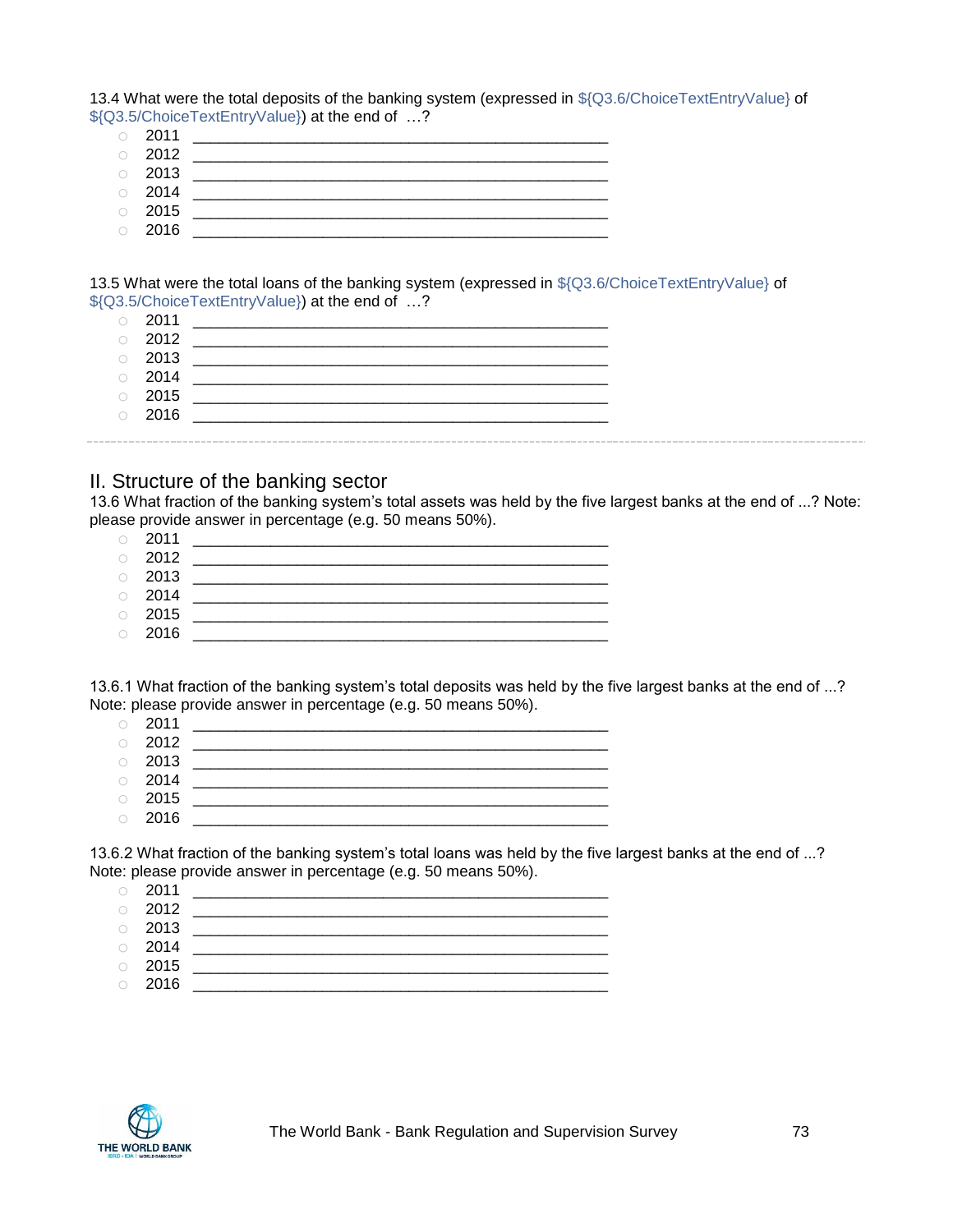13.7.1 What percent of the banking system's assets was in banks that were government-controlled (i.e., where government owned 50% or more equity) at the end of…? Note: please provide answer in percentage (e.g. 50 means 50%).

- o 2011 \_\_\_\_\_\_\_\_\_\_\_\_\_\_\_\_\_\_\_\_\_\_\_\_\_\_\_\_\_\_\_\_\_\_\_\_\_\_\_\_\_\_\_\_\_\_\_\_
- o 2012 \_\_\_\_\_\_\_\_\_\_\_\_\_\_\_\_\_\_\_\_\_\_\_\_\_\_\_\_\_\_\_\_\_\_\_\_\_\_\_\_\_\_\_\_\_\_\_\_
- $\circ$  2013 o 2014 \_\_\_\_\_\_\_\_\_\_\_\_\_\_\_\_\_\_\_\_\_\_\_\_\_\_\_\_\_\_\_\_\_\_\_\_\_\_\_\_\_\_\_\_\_\_\_\_
- o 2015 \_\_\_\_\_\_\_\_\_\_\_\_\_\_\_\_\_\_\_\_\_\_\_\_\_\_\_\_\_\_\_\_\_\_\_\_\_\_\_\_\_\_\_\_\_\_\_\_
- o 2016 \_\_\_\_\_\_\_\_\_\_\_\_\_\_\_\_\_\_\_\_\_\_\_\_\_\_\_\_\_\_\_\_\_\_\_\_\_\_\_\_\_\_\_\_\_\_\_\_

13.7.2 What percent of the banking system's assets was in banks that were foreign-controlled (i.e., where foreigners owned 50% or more equity) at the end of …? Note: please provide answer in percentage (e.g. 50 means 50%).

| $\circ$ 2011 |  |
|--------------|--|
| $\circ$ 2012 |  |
| $\circ$ 2013 |  |
| $\circ$ 2014 |  |
| $\circ$ 2015 |  |
| $\circ$ 2016 |  |

13.8 What percent of the total foreign-owned bank assets in your domestic banking system was held in branches as opposed to other juridical forms (e.g. subsidiaries) at the end of ...? Note: please provide answer in percentage (e.g. 50 means 50%).

| $\circ$ 2011 |  |
|--------------|--|
| $\circ$ 2012 |  |
| $\circ$ 2013 |  |
| $\circ$ 2014 |  |
| $\circ$ 2015 |  |

o 2016 \_\_\_\_\_\_\_\_\_\_\_\_\_\_\_\_\_\_\_\_\_\_\_\_\_\_\_\_\_\_\_\_\_\_\_\_\_\_\_\_\_\_\_\_\_\_\_\_

13.9 How many bank mergers were completed in …?

| $\bigcirc$ | 2011 |  |
|------------|------|--|
| $\circ$    | 2012 |  |
| $\bigcirc$ | 2013 |  |
| $\circ$    | 2014 |  |
| $\bigcirc$ | 2015 |  |
| $\bigcirc$ | 2016 |  |
|            |      |  |

### III. Performance

13.10 What was the after-tax return on equity for the banking system at the end of...? Note: please provide answer in percentage (e.g. 50 means 50%).

| $\circ$ 2011 |  |
|--------------|--|
| $\circ$ 2012 |  |
| $\circ$ 2013 |  |
| $\circ$ 2014 |  |
| $\circ$ 2015 |  |
| $\circ$ 2016 |  |
|              |  |

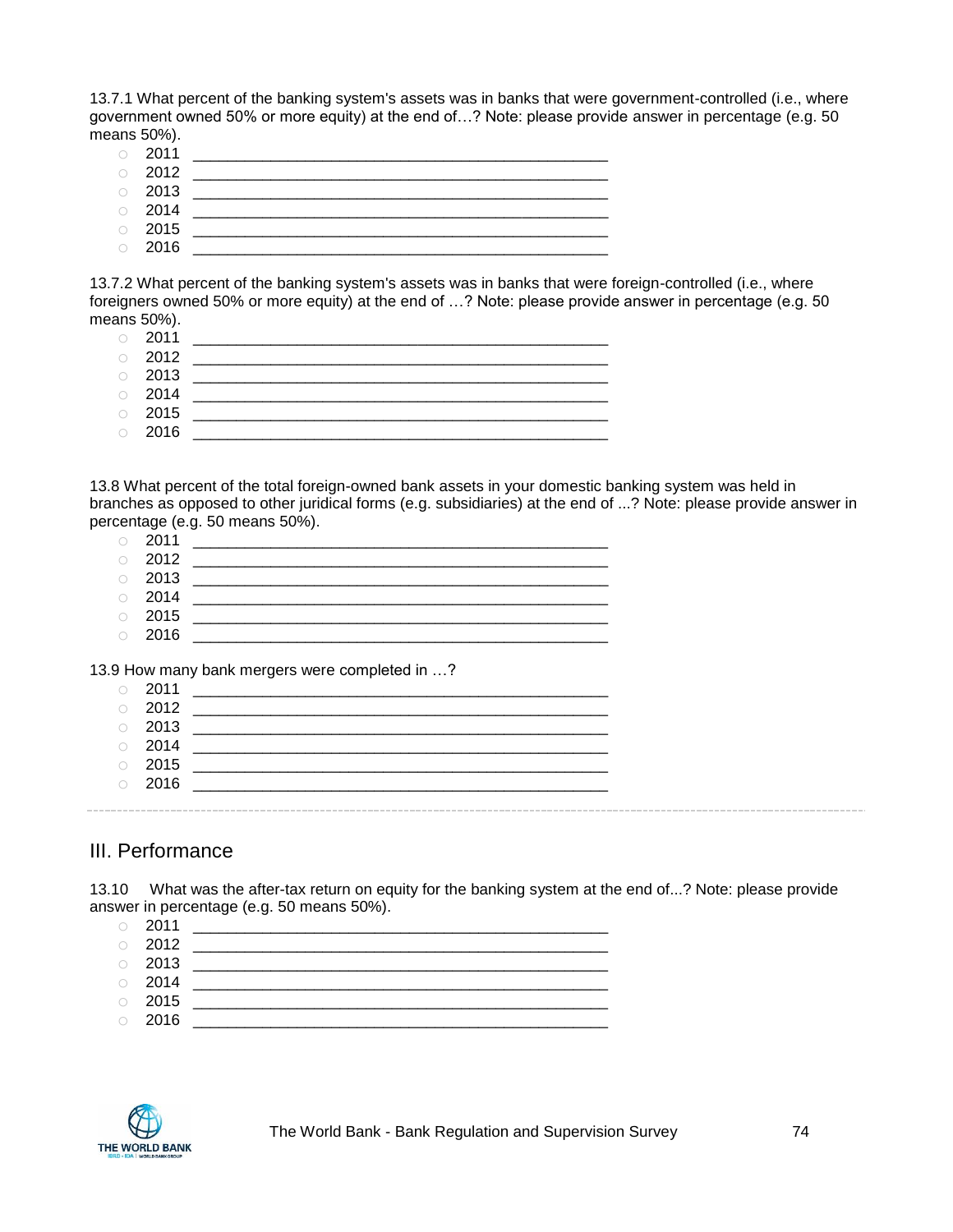13.11 What was the net interest margin as a share of average interest-bearing (total earning) assets for the banking system at the end of ...? Note: please provide answer in percentage (e.g. 50 means 50%).

- 
- o 2011 \_\_\_\_\_\_\_\_\_\_\_\_\_\_\_\_\_\_\_\_\_\_\_\_\_\_\_\_\_\_\_\_\_\_\_\_\_\_\_\_\_\_\_\_\_\_\_\_ o 2012 \_\_\_\_\_\_\_\_\_\_\_\_\_\_\_\_\_\_\_\_\_\_\_\_\_\_\_\_\_\_\_\_\_\_\_\_\_\_\_\_\_\_\_\_\_\_\_\_
- o 2013 \_\_\_\_\_\_\_\_\_\_\_\_\_\_\_\_\_\_\_\_\_\_\_\_\_\_\_\_\_\_\_\_\_\_\_\_\_\_\_\_\_\_\_\_\_\_\_\_
- $\circ$  2014
- o 2015 \_\_\_\_\_\_\_\_\_\_\_\_\_\_\_\_\_\_\_\_\_\_\_\_\_\_\_\_\_\_\_\_\_\_\_\_\_\_\_\_\_\_\_\_\_\_\_\_ o 2016 \_\_\_\_\_\_\_\_\_\_\_\_\_\_\_\_\_\_\_\_\_\_\_\_\_\_\_\_\_\_\_\_\_\_\_\_\_\_\_\_\_\_\_\_\_\_\_\_
- 13.12 What percent of the banking system's total gross income was in the form of non-interest income in at the end of ...? Note: please provide answer in percentage (e.g. 50 means 50%).
	- o 2011 \_\_\_\_\_\_\_\_\_\_\_\_\_\_\_\_\_\_\_\_\_\_\_\_\_\_\_\_\_\_\_\_\_\_\_\_\_\_\_\_\_\_\_\_\_\_\_\_
	- $\circ$  2012
	- o 2013 \_\_\_\_\_\_\_\_\_\_\_\_\_\_\_\_\_\_\_\_\_\_\_\_\_\_\_\_\_\_\_\_\_\_\_\_\_\_\_\_\_\_\_\_\_\_\_\_
	- o 2014 \_\_\_\_\_\_\_\_\_\_\_\_\_\_\_\_\_\_\_\_\_\_\_\_\_\_\_\_\_\_\_\_\_\_\_\_\_\_\_\_\_\_\_\_\_\_\_\_
	- o 2015 \_\_\_\_\_\_\_\_\_\_\_\_\_\_\_\_\_\_\_\_\_\_\_\_\_\_\_\_\_\_\_\_\_\_\_\_\_\_\_\_\_\_\_\_\_\_\_\_ o 2016 \_\_\_\_\_\_\_\_\_\_\_\_\_\_\_\_\_\_\_\_\_\_\_\_\_\_\_\_\_\_\_\_\_\_\_\_\_\_\_\_\_\_\_\_\_\_\_\_

13.13 What was the aggregate operating costs to assets ratio for the banking system at the end of ...? Note: please provide answer in percentage (e.g. 50 means 50%).

- o 2011 \_\_\_\_\_\_\_\_\_\_\_\_\_\_\_\_\_\_\_\_\_\_\_\_\_\_\_\_\_\_\_\_\_\_\_\_\_\_\_\_\_\_\_\_\_\_\_\_ o 2012 \_\_\_\_\_\_\_\_\_\_\_\_\_\_\_\_\_\_\_\_\_\_\_\_\_\_\_\_\_\_\_\_\_\_\_\_\_\_\_\_\_\_\_\_\_\_\_\_ o 2013 \_\_\_\_\_\_\_\_\_\_\_\_\_\_\_\_\_\_\_\_\_\_\_\_\_\_\_\_\_\_\_\_\_\_\_\_\_\_\_\_\_\_\_\_\_\_\_\_ o 2014 \_\_\_\_\_\_\_\_\_\_\_\_\_\_\_\_\_\_\_\_\_\_\_\_\_\_\_\_\_\_\_\_\_\_\_\_\_\_\_\_\_\_\_\_\_\_\_\_ o 2015 \_\_\_\_\_\_\_\_\_\_\_\_\_\_\_\_\_\_\_\_\_\_\_\_\_\_\_\_\_\_\_\_\_\_\_\_\_\_\_\_\_\_\_\_\_\_\_\_
- o 2016 \_\_\_\_\_\_\_\_\_\_\_\_\_\_\_\_\_\_\_\_\_\_\_\_\_\_\_\_\_\_\_\_\_\_\_\_\_\_\_\_\_\_\_\_\_\_\_\_

13.14 What was the ratio of banking system's non-performing loans (gross of provisions) to total gross loans at the end of …? Note: please provide answer in percentage (e.g. 50 means 50%).

|         | $\circ$ 2011 |  |
|---------|--------------|--|
|         | $\circ$ 2012 |  |
|         | $\circ$ 2013 |  |
|         | $\circ$ 2014 |  |
|         | $\circ$ 2015 |  |
| $\circ$ | 2016         |  |

13.15 What was the ratio of banking system's specific provisions to gross non-performing loans at the end of ...? Note: please provide answer in percentage (e.g. 50 means 50%).

o 2011 \_\_\_\_\_\_\_\_\_\_\_\_\_\_\_\_\_\_\_\_\_\_\_\_\_\_\_\_\_\_\_\_\_\_\_\_\_\_\_\_\_\_\_\_\_\_\_\_ o 2012 \_\_\_\_\_\_\_\_\_\_\_\_\_\_\_\_\_\_\_\_\_\_\_\_\_\_\_\_\_\_\_\_\_\_\_\_\_\_\_\_\_\_\_\_\_\_\_\_ o 2013 \_\_\_\_\_\_\_\_\_\_\_\_\_\_\_\_\_\_\_\_\_\_\_\_\_\_\_\_\_\_\_\_\_\_\_\_\_\_\_\_\_\_\_\_\_\_\_\_ o 2014 \_\_\_\_\_\_\_\_\_\_\_\_\_\_\_\_\_\_\_\_\_\_\_\_\_\_\_\_\_\_\_\_\_\_\_\_\_\_\_\_\_\_\_\_\_\_\_\_ o 2015 \_\_\_\_\_\_\_\_\_\_\_\_\_\_\_\_\_\_\_\_\_\_\_\_\_\_\_\_\_\_\_\_\_\_\_\_\_\_\_\_\_\_\_\_\_\_\_\_ o 2016 \_\_\_\_\_\_\_\_\_\_\_\_\_\_\_\_\_\_\_\_\_\_\_\_\_\_\_\_\_\_\_\_\_\_\_\_\_\_\_\_\_\_\_\_\_\_\_\_

THE WORLD BANK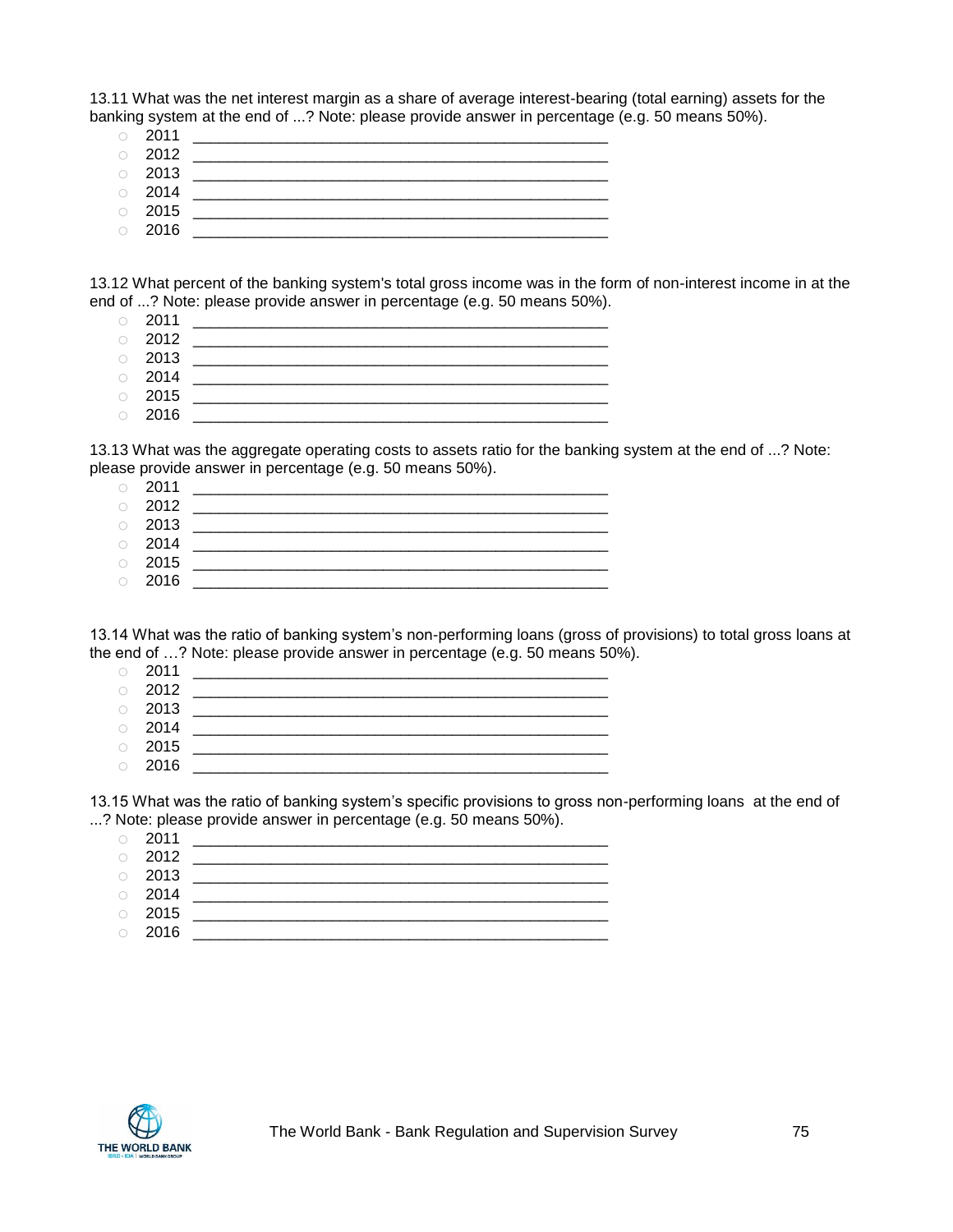13.16 What was the ratio of banking system's general provisions to total gross loans at the end of ...? Note: please provide answer in percentage (e.g. 50 means 50%).

|        | 2011         |  |
|--------|--------------|--|
| $\cap$ | 2012         |  |
| $\cap$ | 2013         |  |
|        | $\circ$ 2014 |  |
| $\cap$ | 2015         |  |
|        | $\circ$ 2016 |  |
|        |              |  |

#### IV. Asset and liabilities composition

13.17 What percent of the banking system's assets was foreign-currency denominated at the end of...? Note: please provide answer in percentage (e.g. 50 means 50%).

- o 2011 \_\_\_\_\_\_\_\_\_\_\_\_\_\_\_\_\_\_\_\_\_\_\_\_\_\_\_\_\_\_\_\_\_\_\_\_\_\_\_\_\_\_\_\_\_\_\_\_
- o 2012 \_\_\_\_\_\_\_\_\_\_\_\_\_\_\_\_\_\_\_\_\_\_\_\_\_\_\_\_\_\_\_\_\_\_\_\_\_\_\_\_\_\_\_\_\_\_\_\_
- o 2013 \_\_\_\_\_\_\_\_\_\_\_\_\_\_\_\_\_\_\_\_\_\_\_\_\_\_\_\_\_\_\_\_\_\_\_\_\_\_\_\_\_\_\_\_\_\_\_\_ o 2014 \_\_\_\_\_\_\_\_\_\_\_\_\_\_\_\_\_\_\_\_\_\_\_\_\_\_\_\_\_\_\_\_\_\_\_\_\_\_\_\_\_\_\_\_\_\_\_\_
- o 2015 \_\_\_\_\_\_\_\_\_\_\_\_\_\_\_\_\_\_\_\_\_\_\_\_\_\_\_\_\_\_\_\_\_\_\_\_\_\_\_\_\_\_\_\_\_\_\_\_
- $\circ$  2016

13.18 What percent of the banking system's liabilities was foreign-currency denominated at the end of ...? Note: please provide answer in percentage (e.g. 50 means 50%).

- o 2011 \_\_\_\_\_\_\_\_\_\_\_\_\_\_\_\_\_\_\_\_\_\_\_\_\_\_\_\_\_\_\_\_\_\_\_\_\_\_\_\_\_\_\_\_\_\_\_\_
- o 2012 \_\_\_\_\_\_\_\_\_\_\_\_\_\_\_\_\_\_\_\_\_\_\_\_\_\_\_\_\_\_\_\_\_\_\_\_\_\_\_\_\_\_\_\_\_\_\_\_
- o 2013 \_\_\_\_\_\_\_\_\_\_\_\_\_\_\_\_\_\_\_\_\_\_\_\_\_\_\_\_\_\_\_\_\_\_\_\_\_\_\_\_\_\_\_\_\_\_\_\_ o 2014 \_\_\_\_\_\_\_\_\_\_\_\_\_\_\_\_\_\_\_\_\_\_\_\_\_\_\_\_\_\_\_\_\_\_\_\_\_\_\_\_\_\_\_\_\_\_\_\_
- o 2015 \_\_\_\_\_\_\_\_\_\_\_\_\_\_\_\_\_\_\_\_\_\_\_\_\_\_\_\_\_\_\_\_\_\_\_\_\_\_\_\_\_\_\_\_\_\_\_\_
- o 2016 \_\_\_\_\_\_\_\_\_\_\_\_\_\_\_\_\_\_\_\_\_\_\_\_\_\_\_\_\_\_\_\_\_\_\_\_\_\_\_\_\_\_\_\_\_\_\_\_

13.19 What percent of the banking system's assets was in public sector claims at the end of ...? Note: please provide answer in percentage (e.g. 50 means 50%).

- o 2011 \_\_\_\_\_\_\_\_\_\_\_\_\_\_\_\_\_\_\_\_\_\_\_\_\_\_\_\_\_\_\_\_\_\_\_\_\_\_\_\_\_\_\_\_\_\_\_\_
- o 2012 \_\_\_\_\_\_\_\_\_\_\_\_\_\_\_\_\_\_\_\_\_\_\_\_\_\_\_\_\_\_\_\_\_\_\_\_\_\_\_\_\_\_\_\_\_\_\_\_ o 2013 \_\_\_\_\_\_\_\_\_\_\_\_\_\_\_\_\_\_\_\_\_\_\_\_\_\_\_\_\_\_\_\_\_\_\_\_\_\_\_\_\_\_\_\_\_\_\_\_
- 
- o 2014 \_\_\_\_\_\_\_\_\_\_\_\_\_\_\_\_\_\_\_\_\_\_\_\_\_\_\_\_\_\_\_\_\_\_\_\_\_\_\_\_\_\_\_\_\_\_\_\_ o 2015 \_\_\_\_\_\_\_\_\_\_\_\_\_\_\_\_\_\_\_\_\_\_\_\_\_\_\_\_\_\_\_\_\_\_\_\_\_\_\_\_\_\_\_\_\_\_\_\_
- $\circ$  2016

13.20 What was the ratio of deposits at banks to banking system's assets at the end of ...? Note: please provide answer in percentage (e.g. 50 means 50%).

- o 2011 \_\_\_\_\_\_\_\_\_\_\_\_\_\_\_\_\_\_\_\_\_\_\_\_\_\_\_\_\_\_\_\_\_\_\_\_\_\_\_\_\_\_\_\_\_\_\_\_ o 2012 \_\_\_\_\_\_\_\_\_\_\_\_\_\_\_\_\_\_\_\_\_\_\_\_\_\_\_\_\_\_\_\_\_\_\_\_\_\_\_\_\_\_\_\_\_\_\_\_
- o 2013 \_\_\_\_\_\_\_\_\_\_\_\_\_\_\_\_\_\_\_\_\_\_\_\_\_\_\_\_\_\_\_\_\_\_\_\_\_\_\_\_\_\_\_\_\_\_\_\_
- $\circ$  2014
- o 2015 \_\_\_\_\_\_\_\_\_\_\_\_\_\_\_\_\_\_\_\_\_\_\_\_\_\_\_\_\_\_\_\_\_\_\_\_\_\_\_\_\_\_\_\_\_\_\_\_
- o 2016 \_\_\_\_\_\_\_\_\_\_\_\_\_\_\_\_\_\_\_\_\_\_\_\_\_\_\_\_\_\_\_\_\_\_\_\_\_\_\_\_\_\_\_\_\_\_\_\_

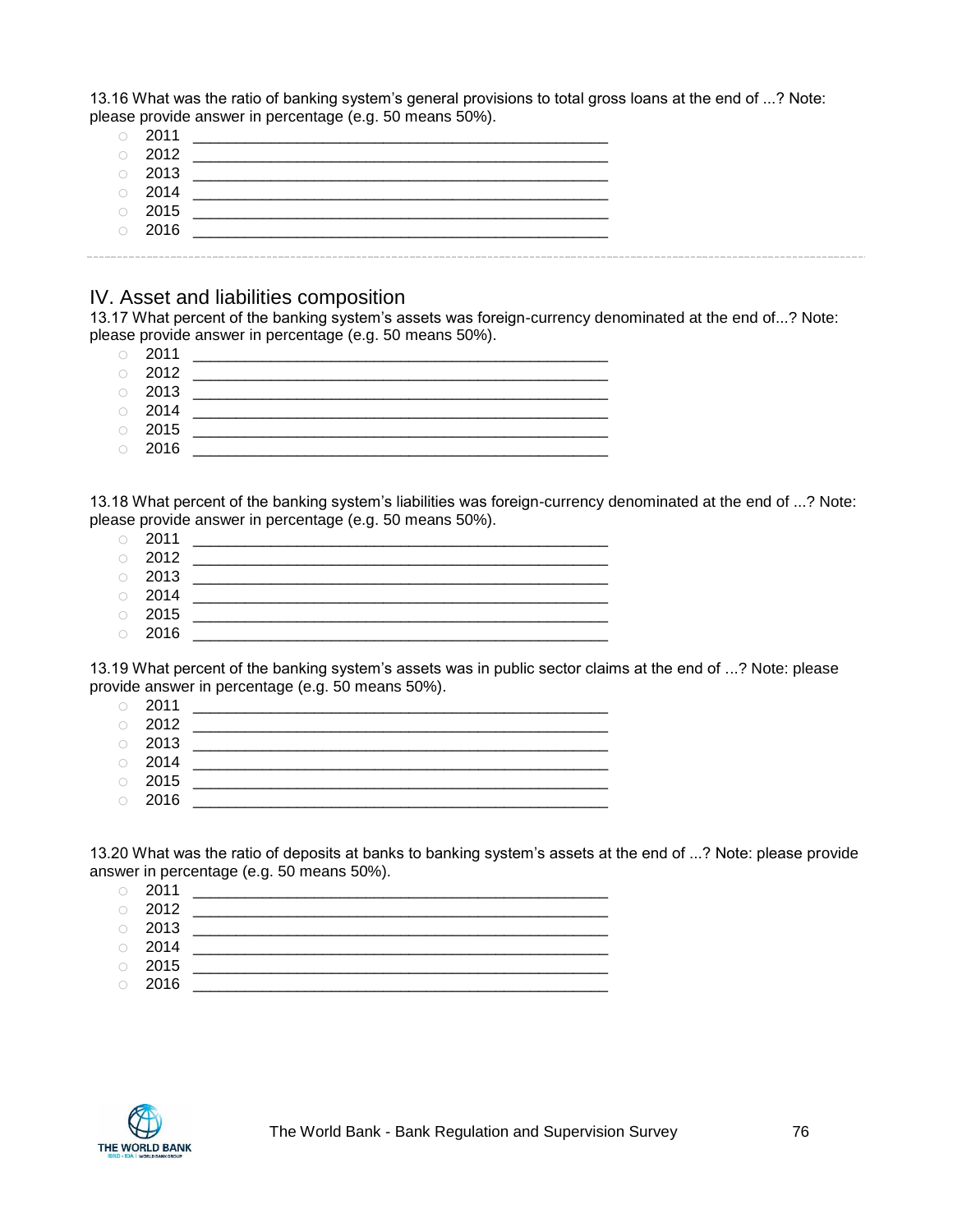13.21 What percentage of banking system's assets were residential real estate loans at the end of...? Note: please provide answer in percentage (e.g. 50 means 50%).

- o 2011 \_\_\_\_\_\_\_\_\_\_\_\_\_\_\_\_\_\_\_\_\_\_\_\_\_\_\_\_\_\_\_\_\_\_\_\_\_\_\_\_\_\_\_\_\_\_\_\_
- o 2012 \_\_\_\_\_\_\_\_\_\_\_\_\_\_\_\_\_\_\_\_\_\_\_\_\_\_\_\_\_\_\_\_\_\_\_\_\_\_\_\_\_\_\_\_\_\_\_\_
- o 2013 \_\_\_\_\_\_\_\_\_\_\_\_\_\_\_\_\_\_\_\_\_\_\_\_\_\_\_\_\_\_\_\_\_\_\_\_\_\_\_\_\_\_\_\_\_\_\_\_
- o 2014 \_\_\_\_\_\_\_\_\_\_\_\_\_\_\_\_\_\_\_\_\_\_\_\_\_\_\_\_\_\_\_\_\_\_\_\_\_\_\_\_\_\_\_\_\_\_\_\_ o 2015 \_\_\_\_\_\_\_\_\_\_\_\_\_\_\_\_\_\_\_\_\_\_\_\_\_\_\_\_\_\_\_\_\_\_\_\_\_\_\_\_\_\_\_\_\_\_\_\_
- o 2016 \_\_\_\_\_\_\_\_\_\_\_\_\_\_\_\_\_\_\_\_\_\_\_\_\_\_\_\_\_\_\_\_\_\_\_\_\_\_\_\_\_\_\_\_\_\_\_\_

13.22 What percentage of the banking system's assets were commercial real estate loans at the end of...? Note: please provide answer in percentage (e.g. 50 means 50%).

- o 2011 \_\_\_\_\_\_\_\_\_\_\_\_\_\_\_\_\_\_\_\_\_\_\_\_\_\_\_\_\_\_\_\_\_\_\_\_\_\_\_\_\_\_\_\_\_\_\_\_
- $\circ$  2012
- o 2013 \_\_\_\_\_\_\_\_\_\_\_\_\_\_\_\_\_\_\_\_\_\_\_\_\_\_\_\_\_\_\_\_\_\_\_\_\_\_\_\_\_\_\_\_\_\_\_\_
- o 2014 \_\_\_\_\_\_\_\_\_\_\_\_\_\_\_\_\_\_\_\_\_\_\_\_\_\_\_\_\_\_\_\_\_\_\_\_\_\_\_\_\_\_\_\_\_\_\_\_
- o 2015 \_\_\_\_\_\_\_\_\_\_\_\_\_\_\_\_\_\_\_\_\_\_\_\_\_\_\_\_\_\_\_\_\_\_\_\_\_\_\_\_\_\_\_\_\_\_\_\_ o 2016 \_\_\_\_\_\_\_\_\_\_\_\_\_\_\_\_\_\_\_\_\_\_\_\_\_\_\_\_\_\_\_\_\_\_\_\_\_\_\_\_\_\_\_\_\_\_\_\_

13.23 What percentage of the banking system's residential real estate loans were securitized at the end of….? Note: please provide answer in percentage (e.g. 50 means 50%).

o 2011 \_\_\_\_\_\_\_\_\_\_\_\_\_\_\_\_\_\_\_\_\_\_\_\_\_\_\_\_\_\_\_\_\_\_\_\_\_\_\_\_\_\_\_\_\_\_\_\_ o 2012 \_\_\_\_\_\_\_\_\_\_\_\_\_\_\_\_\_\_\_\_\_\_\_\_\_\_\_\_\_\_\_\_\_\_\_\_\_\_\_\_\_\_\_\_\_\_\_\_ o 2013 \_\_\_\_\_\_\_\_\_\_\_\_\_\_\_\_\_\_\_\_\_\_\_\_\_\_\_\_\_\_\_\_\_\_\_\_\_\_\_\_\_\_\_\_\_\_\_\_ o 2014 \_\_\_\_\_\_\_\_\_\_\_\_\_\_\_\_\_\_\_\_\_\_\_\_\_\_\_\_\_\_\_\_\_\_\_\_\_\_\_\_\_\_\_\_\_\_\_\_ o 2015 \_\_\_\_\_\_\_\_\_\_\_\_\_\_\_\_\_\_\_\_\_\_\_\_\_\_\_\_\_\_\_\_\_\_\_\_\_\_\_\_\_\_\_\_\_\_\_\_ o 2016 \_\_\_\_\_\_\_\_\_\_\_\_\_\_\_\_\_\_\_\_\_\_\_\_\_\_\_\_\_\_\_\_\_\_\_\_\_\_\_\_\_\_\_\_\_\_\_\_

\_\_\_\_\_\_\_\_\_\_\_\_\_\_\_\_\_\_\_\_\_\_\_\_\_\_\_\_\_\_\_\_\_\_\_\_\_\_\_\_\_\_\_\_\_\_\_\_\_\_\_\_\_\_\_\_\_\_\_\_\_\_\_\_

\_\_\_\_\_\_\_\_\_\_\_\_\_\_\_\_\_\_\_\_\_\_\_\_\_\_\_\_\_\_\_\_\_\_\_\_\_\_\_\_\_\_\_\_\_\_\_\_\_\_\_\_\_\_\_\_\_\_\_\_\_\_\_\_

## V. Other

13.24 What is the statutory corporate tax rate on domestic bank income as of end of 2016? Note: please provide answer in percentage (e.g. 50 means 50%).

13.25 What was the effective tax rate on the aggregate banking system's pre-tax income at the end of 2016? Note: please provide answer in percentage (e.g. 50 means 50%).

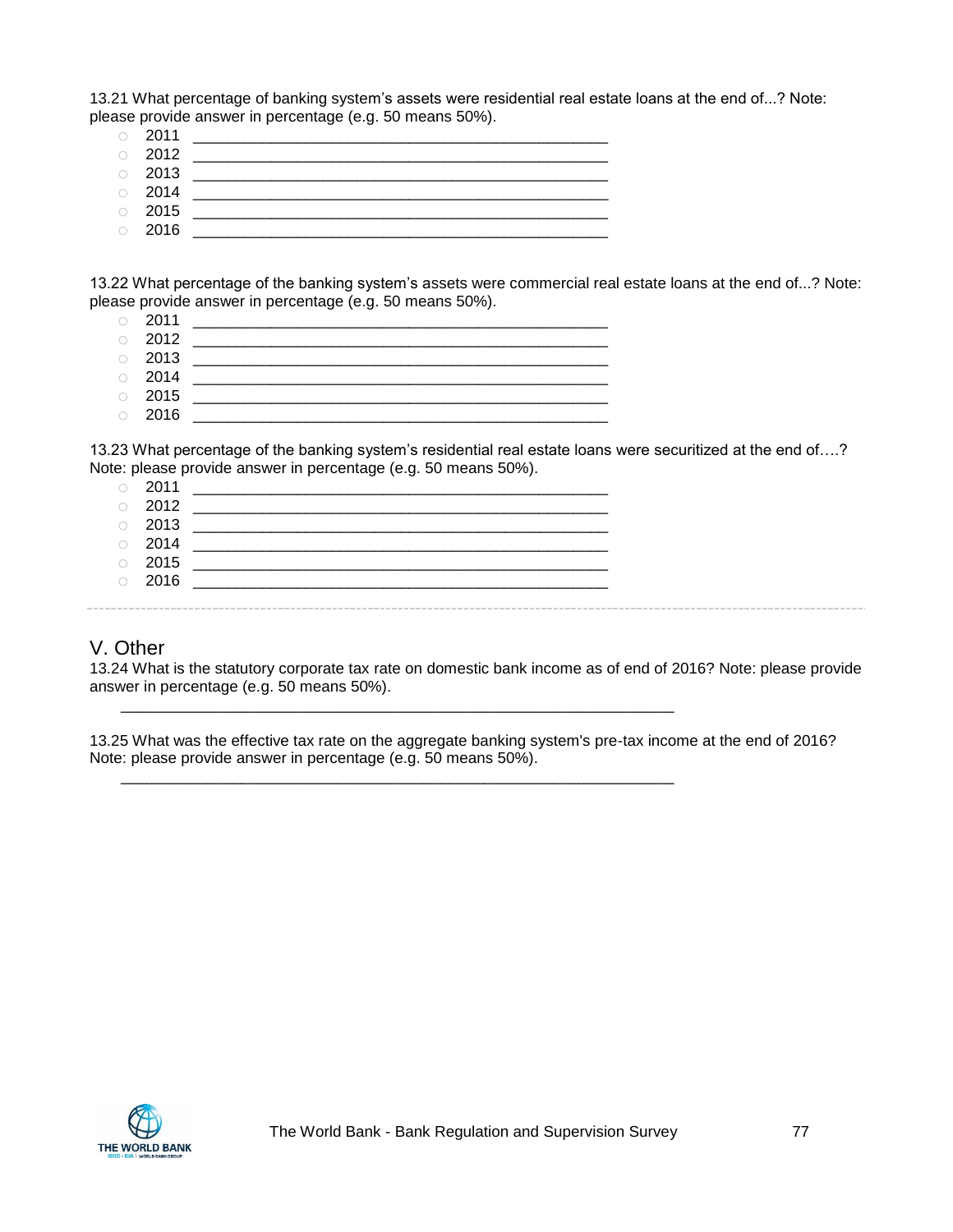# **14 CONSUMER PROTECTION**

Notes: Use text field below for additional notes if questions in this section are not specific enough. Please remember to include number of questions to which You refer in Your notes.



14.1 What body/agency has the responsibility to implement, oversee and/or enforce any aspect of financial consumer protection laws and regulations that apply to banks?

- o a. The Central Bank
- o b. A single consumer protection agency that it is not the Central Bank.
- o c. The banking supervisor (that it is not the Central Bank)
- o d. Other (please explain) \_\_\_\_\_\_\_\_\_\_\_\_\_\_\_\_\_\_\_\_\_\_\_\_\_\_\_\_\_\_\_\_\_\_\_\_\_\_\_\_\_\_\_\_\_\_\_\_
- o e. Not applicable
- o f. Do not know

14.2 If the banking supervisor has the responsibility to implement, oversee and/or enforce any aspect of financial consumer protection laws, is there a separate unit or team designated to work on consumer protection in your agency?

- o Yes
- o No
- o Not applicable
- o Do not know

14.3 What actions can the consumer protection agency take to enforce consumer protection laws and regulations (select all options that apply)?

- $\Box$  a. Issue warnings to financial institutions
- ▢ b. Require providers to refund excess charges
- $\Box$  c. Require providers to withdraw misleading advertisements
- $\Box$  d. Impose fines and penalties
- $\Box$  e. Issue public notice of violations
- $\Box$  f. Withdraw the offending provider's license to operate
- ▢ g. Other (please specify) \_\_\_\_\_\_\_\_\_\_\_\_\_\_\_\_\_\_\_\_\_\_\_\_\_\_\_\_\_\_\_\_\_\_\_\_\_\_\_\_\_\_\_\_\_\_\_\_
- □ h. None of the above
- $\Box$  i. Not applicable
- ▢ j. Do not know

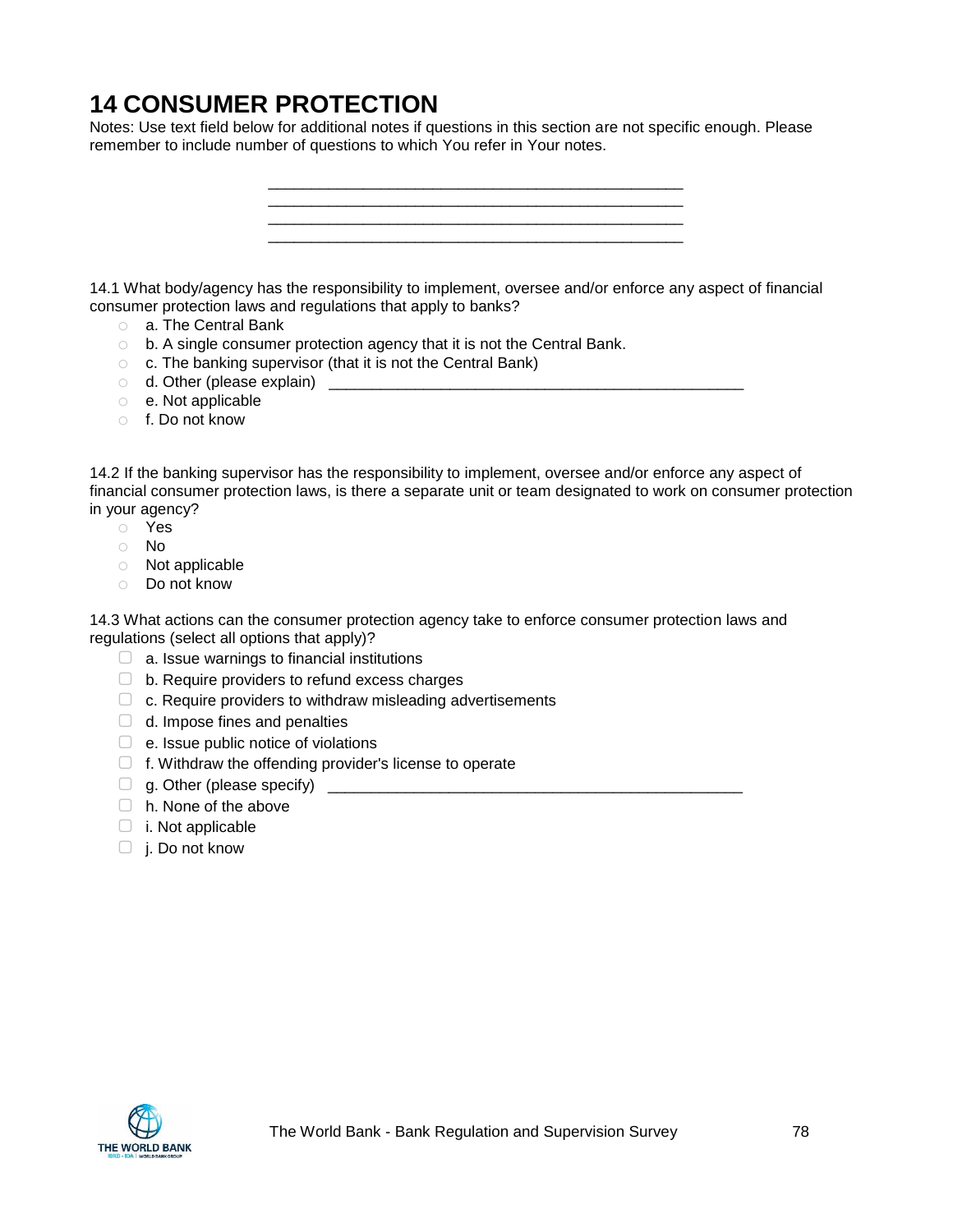14.4 Please indicate the number of times the actions below were taken in the past 6 years (2011-2016)

- $\Box$  a. Issue warnings to financial institutions
- $\Box$  b. Require providers to refund excess charges
- $\Box$  c. Require providers to withdraw misleading advertisements

\_\_\_\_\_\_\_\_\_\_\_\_\_\_\_\_\_\_\_\_\_\_\_\_\_\_\_\_\_\_\_\_\_\_\_\_\_\_\_\_\_\_\_\_\_\_\_\_

\_\_\_\_\_\_\_\_\_\_\_\_\_\_\_\_\_\_\_\_\_\_\_\_\_\_\_\_\_\_\_\_\_\_\_\_\_\_\_\_\_\_\_\_\_\_\_\_

- $\Box$  d. Impose fines and penalties
- $\Box$  e. Issue public notice of violations
- $\Box$  f. Withdraw the offending provider's license to operate \_\_\_\_\_\_\_\_\_\_\_\_\_\_\_\_\_\_\_\_\_\_\_\_\_\_\_\_\_\_\_\_\_\_\_\_\_\_\_\_\_\_\_\_\_\_\_\_
- $\Box$  g. Other (please specify)
- $\Box$  h. Not applicable
- ▢ i. Do not know

14.5 By law or regulations, are banks required to notify consumers in writing of pricing, terms and conditions of financial products prior to signing an agreement?

- o Yes
- o No
- o Not applicable
- o Do not know

### *Display This Question:*

*If 14.5 By law or regulations, are banks required to notify consumers in writing of pricing, terms a... = Yes*

14.5.1 By law or regulation, which of the following are part of the disclosure requirements mentioned in 14.5 that banks need to comply with upon signing any financial product contract (select all options that apply):

- $\Box$  a. Plain language requirement (Clear and simple language that can be readily understood by any customer)
- ▢ b. Local language requirement
- ▢ c. Prescribed standardized disclosure format (e.g., one-page "Key Facts" document)
- $\Box$  d. Clearly spell out recourse rights and processes
- ▢ e. None of the above
- ▢ f. Do not know

#### *Display This Question:*

*If 14.5 By law or regulations, are banks required to notify consumers in writing of pricing, terms a... = Yes*

14.5.2 By law or regulation, which of the following are part of the disclosure requirements mentioned in 14.5 that banks need to comply with upon signing a deposit contract (mark all options that apply):

- $\Box$  a. Annual percentage yield and interest rate
- ▢ b. Method of compounding
- $\Box$  c. Minimum balance requirements
- $\Box$  d. Fees and penalties
- $\Box$  e. Early withdrawal penalties
- $\Box$  f. None of the above
- $\Box$  g. Do not know

#### *Display This Question:*

*If 14.5 By law or regulations, are banks required to notify consumers in writing of pricing, terms a... = Yes*

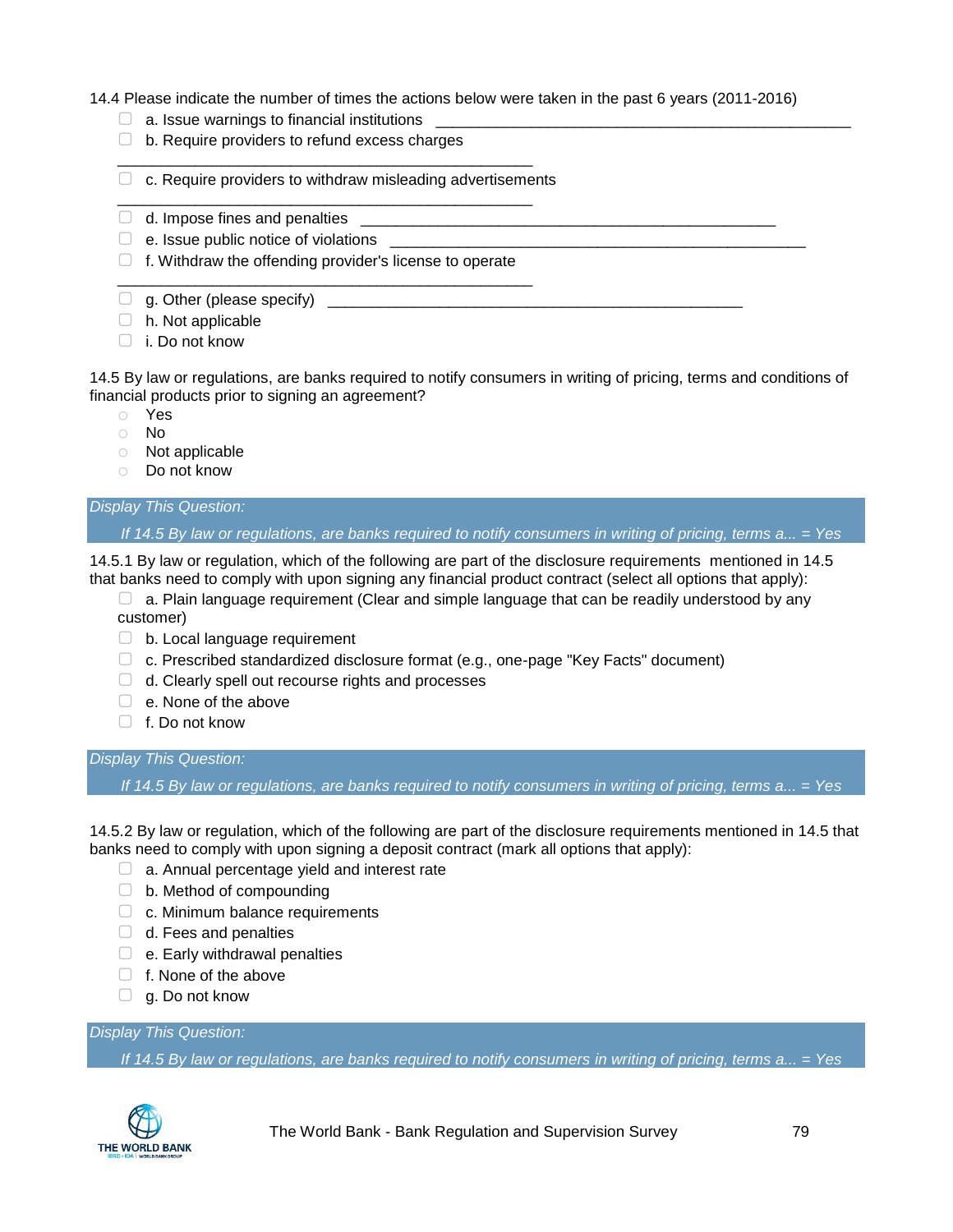14.5.3 By law or regulation, which of the following are part of the disclosure requirements mentioned in 14.5 that banks need to comply with upon signing a credit contract (mark all options that apply):

- $\Box$  a. Annual percentage rate using a standard formula
- ▢ b. Fees
- ▢ c. Computation method (average balance, interest)
- $\Box$  d. Required insurance
- $\Box$  e. None of the above
- ▢ f. Do not know

14.6 By law or regulation, are banks required to provide their customers with a periodic statement of their accounts (choose the most appropriate option)?

o a. Yes, periodic statement must be provided free of charge with the following frequency (choose the most appropriate option):

- o i. Monthly
- o ii. Quarterly
- o iii. Annually
- $\circ$  iv. Other (please explain)
- o b. No, but a statement can be provided free of charge upon customer request
- o c. No, but customer can purchase this additional service
- o d. Regulations do not specify
- o e. Not applicable
- o f. Do not know

14.7 By law or regulation, which of the following are part of the disclosure requirements for periodic statements for deposit products (select all options that apply)?

- $\Box$  a. Annual percentage yield calculated using a standard formula
- ▢ b. Amount of interest earned
- ▢ c. Fees imposed
- □ d. Account balance
- □ e. None of the above
- ▢ f. Not applicable
- $\Box$  g. Do not know

14.8 By law or regulation, which of the following are part of the disclosure requirements for periodic statements for credit products (select all options that apply)?

- ▢ a. All transactions concerning the account for the period covered by the statement
- $\Box$  b. Annual percentage rate (applied during the period)
- $\Box$  c. Interest charged for the period
- $\Box$  d. Fees charged for the period
- $\Box$  e. Minimum amount due
- ▢ f. Date due
- $\Box$  g. Outstanding balance
- □ h. None of the above
- ▢ i. Not applicable
- ▢ j. Do not know

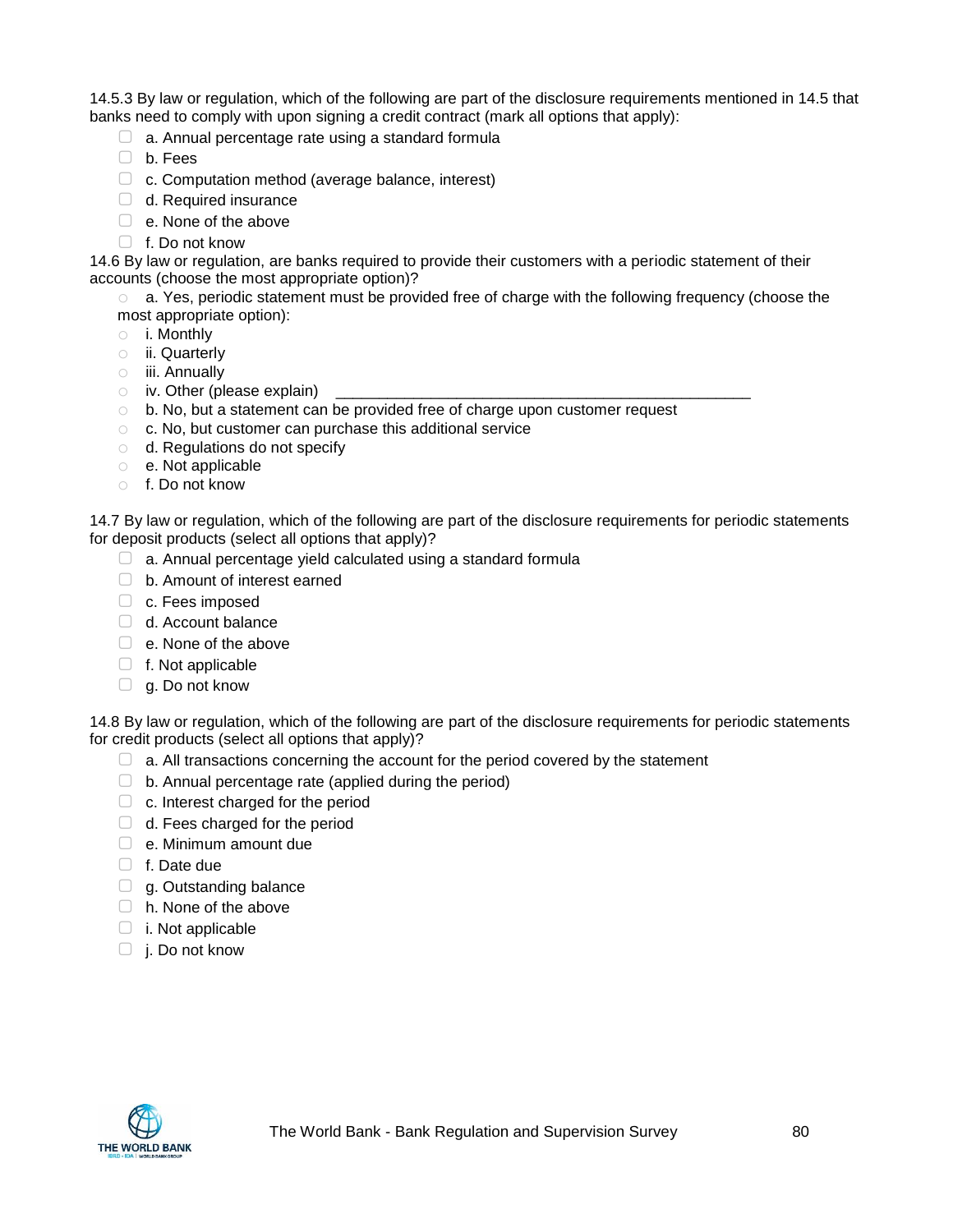14.9 Are there specific provisions in the existing laws or regulations that restrict (select all options that apply):

- $\Box$  a. Deceptive advertising
- ▢ b. Unfair or high-pressure selling practices
- □ c. Abusive collection practices
- $\Box$  d. Unauthorized use of client data or breach of client confidentiality
- $\Box$  e. None of the above
- □ f. Not applicable
- $\Box$  g. Do not know

14.10 Does any law or regulation set standards for complaints resolution and handling by financial institutions, including (select all options that apply):

▢ a. Requirement for financial institutions to implement procedures and processes for resolving customer complaints

- ▢ b. Timeliness of response by financial institution
- $\Box$  c. Accessibility (i.e. can a complaint be filed with a local branch, by phone, etc)
- □ d. None of the above
- $\Box$  e. Not applicable
- $\Box$  f. Do not know

14.11 Is there a system in place that allows a customer of a financial institution to seek affordable and efficient recourse with a third party (a financial ombudsman or equivalent institution) in the event that the customer's complaint is not resolved to the customer's satisfaction under internal procedures of the relevant financial institution (choose the most appropriate option)?

- o a. Yes, financial ombudsman
- o b. Yes, general ombudsman
- o c. Yes, a mediation service
- o d. No, dispute has to be resolved in court
- o e. Not applicable
- o f. Do not know

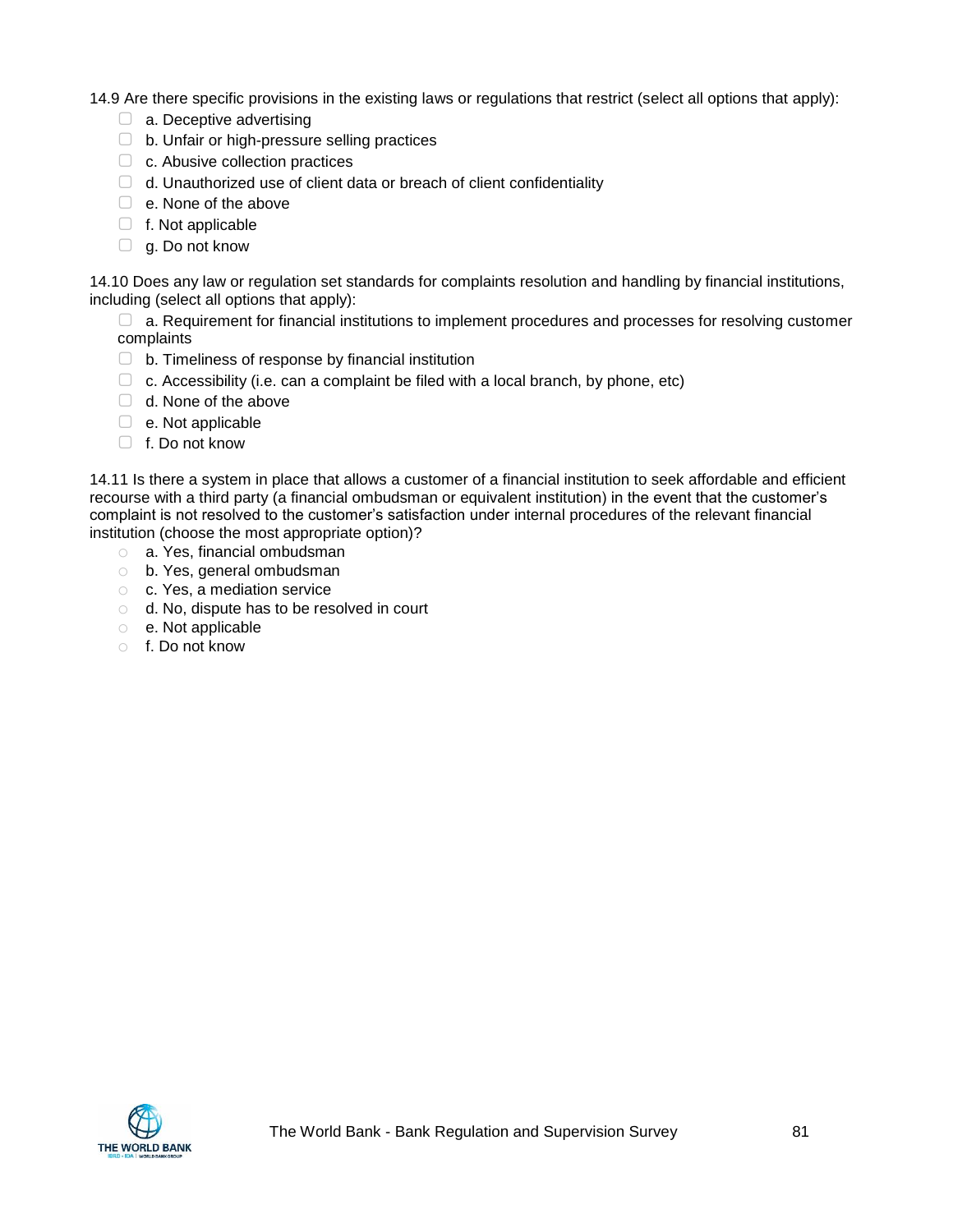# **15 ISLAMIC BANKING**

Notes: Use text field below for additional notes if questions in this section are not specific enough. Please remember to include number of questions to which You refer in Your notes.

> \_\_\_\_\_\_\_\_\_\_\_\_\_\_\_\_\_\_\_\_\_\_\_\_\_\_\_\_\_\_\_\_\_\_\_\_\_\_\_\_\_\_\_\_\_\_\_\_ \_\_\_\_\_\_\_\_\_\_\_\_\_\_\_\_\_\_\_\_\_\_\_\_\_\_\_\_\_\_\_\_\_\_\_\_\_\_\_\_\_\_\_\_\_\_\_\_

15.1 Are there any Islamic banks or conventional banks offering Shariah compliant financial products and services in your country?

- o Yes
- o No
- o Do not know

*Skip To: End of Block If 15.1 Are there any Islamic banks or conventional banks offering Shariah compliant financial produ... = No*

15.2 How many banks were Islamic banks (i.e., charter based on Islamic laws and principles) at the end of ...?

- o 2011 \_\_\_\_\_\_\_\_\_\_\_\_\_\_\_\_\_\_\_\_\_\_\_\_\_\_\_\_\_\_\_\_\_\_\_\_\_\_\_\_\_\_\_\_\_\_\_\_ o 2012 \_\_\_\_\_\_\_\_\_\_\_\_\_\_\_\_\_\_\_\_\_\_\_\_\_\_\_\_\_\_\_\_\_\_\_\_\_\_\_\_\_\_\_\_\_\_\_\_ o 2013 \_\_\_\_\_\_\_\_\_\_\_\_\_\_\_\_\_\_\_\_\_\_\_\_\_\_\_\_\_\_\_\_\_\_\_\_\_\_\_\_\_\_\_\_\_\_\_\_ o 2014 \_\_\_\_\_\_\_\_\_\_\_\_\_\_\_\_\_\_\_\_\_\_\_\_\_\_\_\_\_\_\_\_\_\_\_\_\_\_\_\_\_\_\_\_\_\_\_\_
- o 2015 \_\_\_\_\_\_\_\_\_\_\_\_\_\_\_\_\_\_\_\_\_\_\_\_\_\_\_\_\_\_\_\_\_\_\_\_\_\_\_\_\_\_\_\_\_\_\_\_
- $\circ$  2016

15.3 How many conventional banks offer Shariah compliant financial products and services at the end of …?

- o 2011 \_\_\_\_\_\_\_\_\_\_\_\_\_\_\_\_\_\_\_\_\_\_\_\_\_\_\_\_\_\_\_\_\_\_\_\_\_\_\_\_\_\_\_\_\_\_\_\_ o 2012 \_\_\_\_\_\_\_\_\_\_\_\_\_\_\_\_\_\_\_\_\_\_\_\_\_\_\_\_\_\_\_\_\_\_\_\_\_\_\_\_\_\_\_\_\_\_\_\_
- $\circ$  2013
- o 2014 \_\_\_\_\_\_\_\_\_\_\_\_\_\_\_\_\_\_\_\_\_\_\_\_\_\_\_\_\_\_\_\_\_\_\_\_\_\_\_\_\_\_\_\_\_\_\_\_
- o 2015 \_\_\_\_\_\_\_\_\_\_\_\_\_\_\_\_\_\_\_\_\_\_\_\_\_\_\_\_\_\_\_\_\_\_\_\_\_\_\_\_\_\_\_\_\_\_\_\_
- $\circ$  2016

15.4 What percent of the banking system's assets was in Islamic banks at the end of …? Note: please provide answer in percentage (e.g. 50 means 50%).

- o 2011 \_\_\_\_\_\_\_\_\_\_\_\_\_\_\_\_\_\_\_\_\_\_\_\_\_\_\_\_\_\_\_\_\_\_\_\_\_\_\_\_\_\_\_\_\_\_\_\_
- o 2012 \_\_\_\_\_\_\_\_\_\_\_\_\_\_\_\_\_\_\_\_\_\_\_\_\_\_\_\_\_\_\_\_\_\_\_\_\_\_\_\_\_\_\_\_\_\_\_\_
- o 2013 \_\_\_\_\_\_\_\_\_\_\_\_\_\_\_\_\_\_\_\_\_\_\_\_\_\_\_\_\_\_\_\_\_\_\_\_\_\_\_\_\_\_\_\_\_\_\_\_ o 2014 \_\_\_\_\_\_\_\_\_\_\_\_\_\_\_\_\_\_\_\_\_\_\_\_\_\_\_\_\_\_\_\_\_\_\_\_\_\_\_\_\_\_\_\_\_\_\_\_
- o 2015 \_\_\_\_\_\_\_\_\_\_\_\_\_\_\_\_\_\_\_\_\_\_\_\_\_\_\_\_\_\_\_\_\_\_\_\_\_\_\_\_\_\_\_\_\_\_\_\_
- $\circ$  2016

15.5 What percent of the banking system's deposits was in Islamic banks at the end of …? Note: please provide answer in percentage (e.g. 50 means 50%).

| $\circ$ 2011 |  |
|--------------|--|
| $\circ$ 2012 |  |
| $\circ$ 2013 |  |
| $\circ$ 2014 |  |
| $\circ$ 2015 |  |
| $\circ$ 2016 |  |
|              |  |

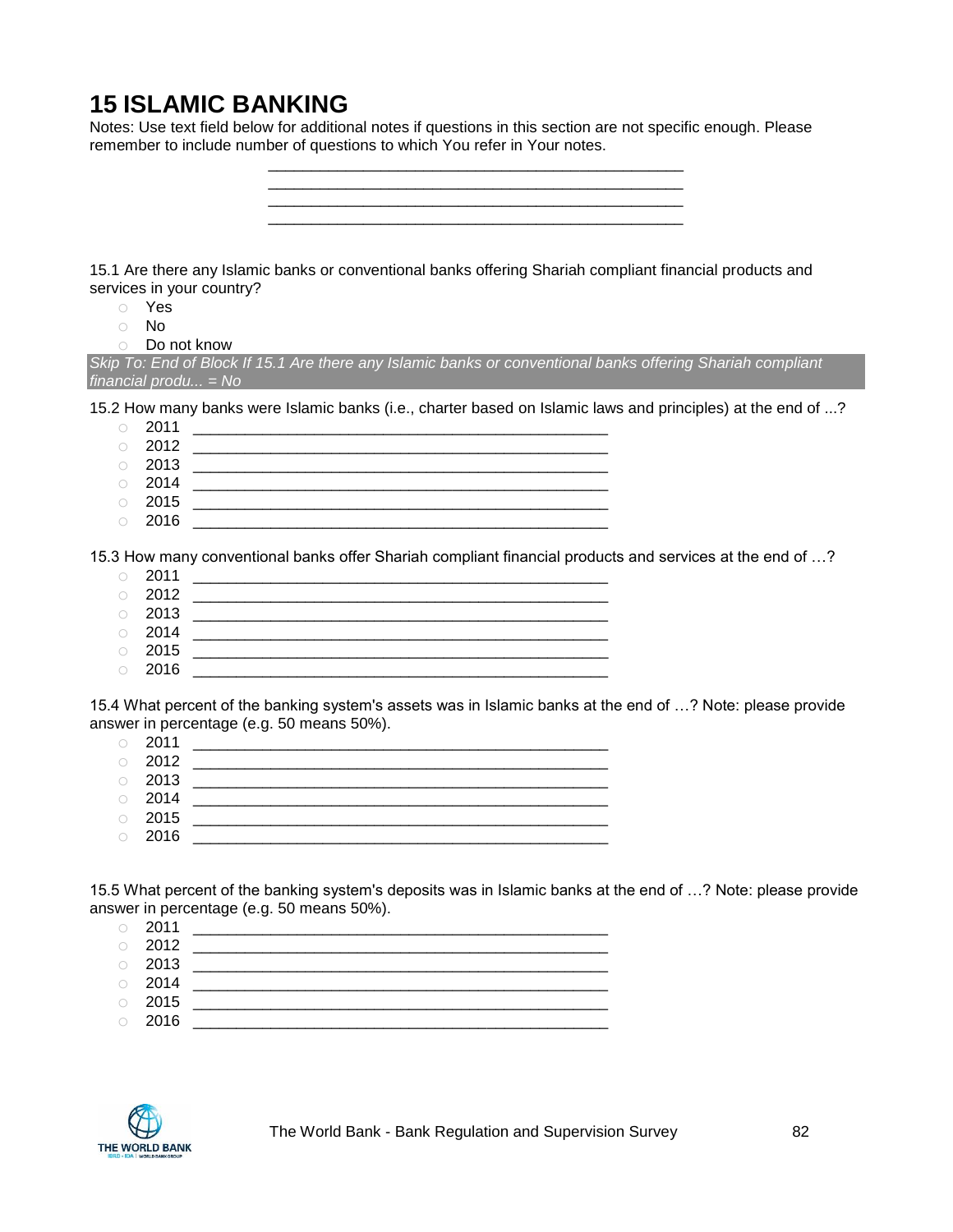15.6 What percent of the banking system's deposits was in shariah compliant accounts at the end of …? Note: please provide answer in percentage (e.g. 50 means 50%).

- o 2011 \_\_\_\_\_\_\_\_\_\_\_\_\_\_\_\_\_\_\_\_\_\_\_\_\_\_\_\_\_\_\_\_\_\_\_\_\_\_\_\_\_\_\_\_\_\_\_\_ o 2012 \_\_\_\_\_\_\_\_\_\_\_\_\_\_\_\_\_\_\_\_\_\_\_\_\_\_\_\_\_\_\_\_\_\_\_\_\_\_\_\_\_\_\_\_\_\_\_\_ o 2013 \_\_\_\_\_\_\_\_\_\_\_\_\_\_\_\_\_\_\_\_\_\_\_\_\_\_\_\_\_\_\_\_\_\_\_\_\_\_\_\_\_\_\_\_\_\_\_\_
- $\circ$  2014 o 2015 \_\_\_\_\_\_\_\_\_\_\_\_\_\_\_\_\_\_\_\_\_\_\_\_\_\_\_\_\_\_\_\_\_\_\_\_\_\_\_\_\_\_\_\_\_\_\_\_
- o 2016 \_\_\_\_\_\_\_\_\_\_\_\_\_\_\_\_\_\_\_\_\_\_\_\_\_\_\_\_\_\_\_\_\_\_\_\_\_\_\_\_\_\_\_\_\_\_\_\_

15.7 What was the total amount of Islamic financing (i.e., both for Islamic banks and conventional banks expressed in \${Q3.6/ChoiceTextEntryValue} of \${Q3.5/ChoiceTextEntryValue}) at the end of …?

- o 2011 \_\_\_\_\_\_\_\_\_\_\_\_\_\_\_\_\_\_\_\_\_\_\_\_\_\_\_\_\_\_\_\_\_\_\_\_\_\_\_\_\_\_\_\_\_\_\_\_
- 
- o 2012 \_\_\_\_\_\_\_\_\_\_\_\_\_\_\_\_\_\_\_\_\_\_\_\_\_\_\_\_\_\_\_\_\_\_\_\_\_\_\_\_\_\_\_\_\_\_\_\_ o 2013 \_\_\_\_\_\_\_\_\_\_\_\_\_\_\_\_\_\_\_\_\_\_\_\_\_\_\_\_\_\_\_\_\_\_\_\_\_\_\_\_\_\_\_\_\_\_\_\_
- o 2014 \_\_\_\_\_\_\_\_\_\_\_\_\_\_\_\_\_\_\_\_\_\_\_\_\_\_\_\_\_\_\_\_\_\_\_\_\_\_\_\_\_\_\_\_\_\_\_\_
- o 2015 \_\_\_\_\_\_\_\_\_\_\_\_\_\_\_\_\_\_\_\_\_\_\_\_\_\_\_\_\_\_\_\_\_\_\_\_\_\_\_\_\_\_\_\_\_\_\_\_ o 2016 \_\_\_\_\_\_\_\_\_\_\_\_\_\_\_\_\_\_\_\_\_\_\_\_\_\_\_\_\_\_\_\_\_\_\_\_\_\_\_\_\_\_\_\_\_\_\_\_

15.8 What were the amounts outstanding (in \${Q3.6/ChoiceTextEntryValue} of \${Q3.5/ChoiceTextEntryValue}) as at the end of ...?

|                                     | 2011 | 2012 | 2013 | 2014 | 2015 | 2016 |
|-------------------------------------|------|------|------|------|------|------|
| Qard Hasan                          |      |      |      |      |      |      |
| Murabaha &<br>Deferred<br>Sales     |      |      |      |      |      |      |
| Ijara/Leasing<br>& Hire<br>Purchase |      |      |      |      |      |      |
| Mudarabah                           |      |      |      |      |      |      |
| Musharakah                          |      |      |      |      |      |      |
| Salam                               |      |      |      |      |      |      |
| Istisna                             |      |      |      |      |      |      |

15.9 Are Islamic banks supervised by the same Bank Supervisory Authority of conventional banks?

- o Yes
- o No, please specify the name of the Bank Supervisory Authority for Islamic banks
- \_\_\_\_\_\_\_\_\_\_\_\_\_\_\_\_\_\_\_\_\_\_\_\_\_\_\_\_\_\_\_\_\_\_\_\_\_\_\_\_\_\_\_\_\_\_\_\_ o Not applicable
- o Do not know

15.10 Is the licensing agency the same of conventional banks?

- o Yes
- o No, please specify the name of the licensing agency \_\_\_\_\_\_\_\_\_\_\_\_\_\_\_\_\_\_\_\_\_\_\_\_\_\_\_\_\_\_\_\_\_\_\_\_\_\_\_\_\_\_\_\_\_\_\_\_
- o Not applicable
- o Do not know

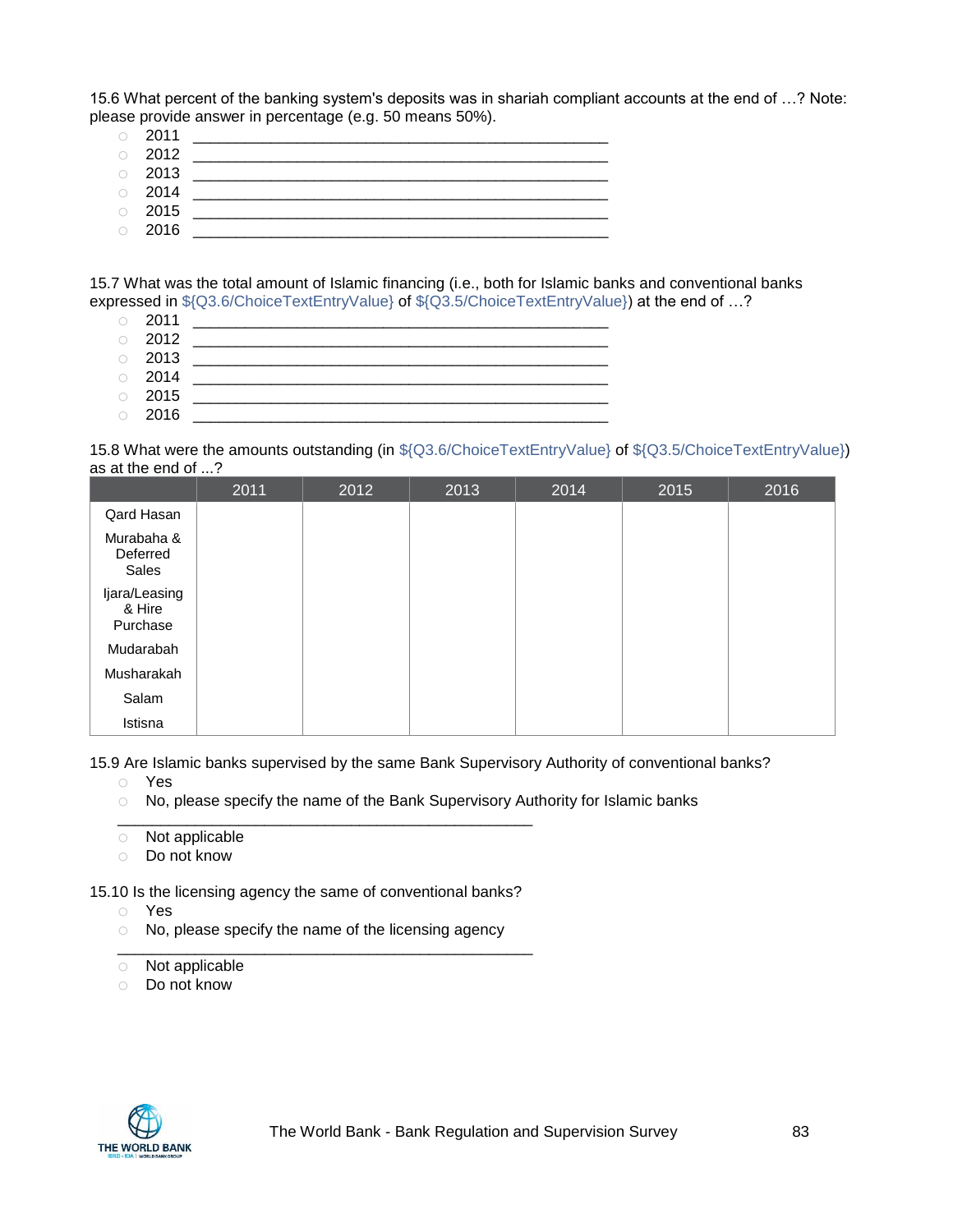15.11 Is there an explicit deposit insurance protection system for Islamic banks?

- o Yes
- o No
- o Not applicable
- o Do not know

*Display This Question:*

*If 15.11 Is there an explicit deposit insurance protection system for Islamic banks? = Yes*

15.11.1 Is the deposit insurance protection system the same for Islamic and conventional banks?

- o Yes
- o No
- o Do not know